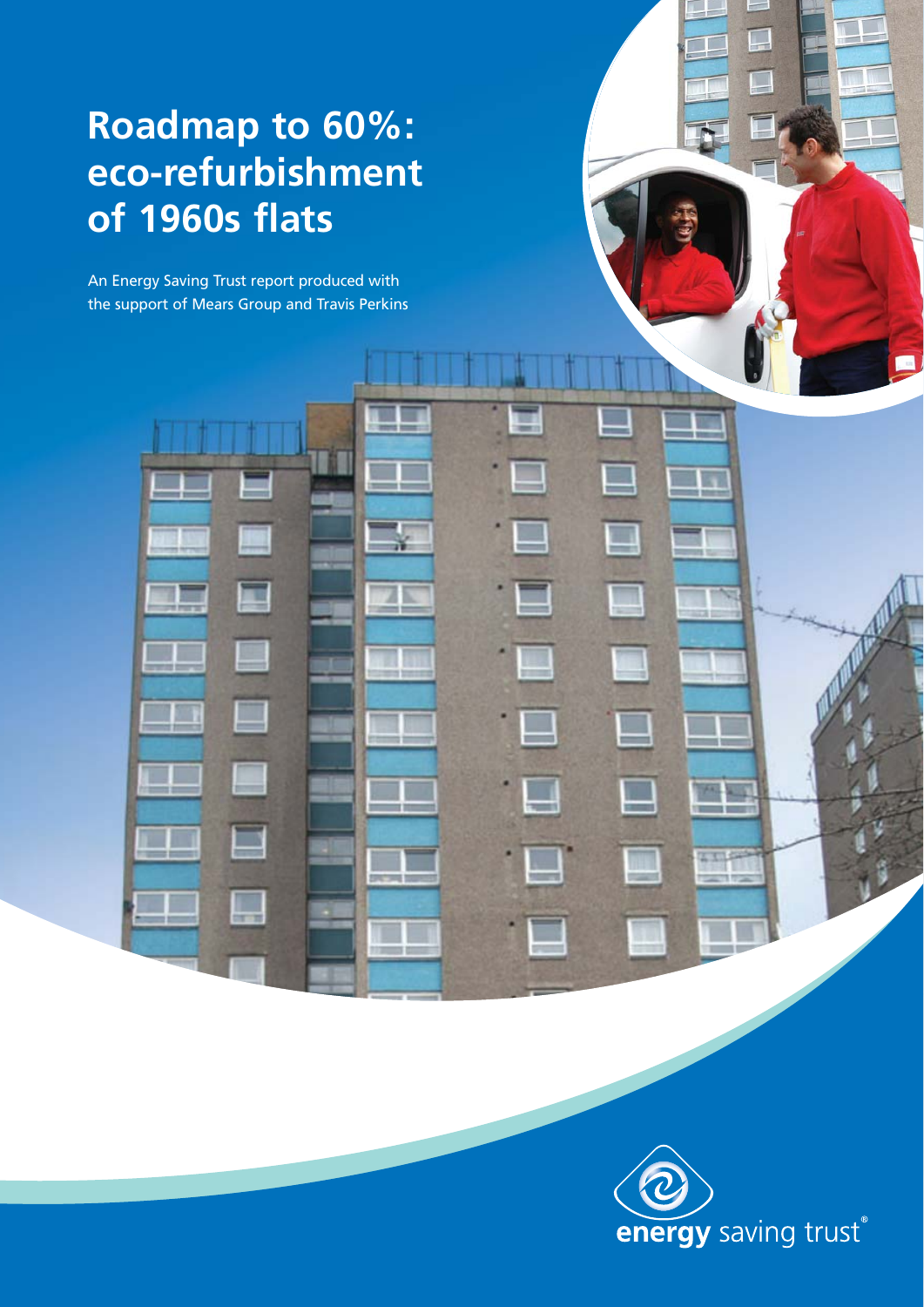## Executive summary

The Energy Saving Trust supported by Mears Group and Travis Perkins have produced this report, which investigates the real life costs of reaching a 60% reduction in carbon dioxide (CO<sub>2</sub>) emissions from 1960s flats. It is aimed at all those involved in both the social and private rented housing sectors who wish to improve the environmental performance of their dwellings.

The report will be a key decision making tool for those seeking the most cost effective route to step change CO<sub>2</sub> reductions.

The Energy Saving Trust commissioned SAP modelling to investigate CO<sub>2</sub> reduction packages, using data from the English Housing Survey to ensure that representative scenarios were investigated. Measures were appraised by Mears and Travis Perkins for practicality, labour and materials costs. The measures were then divided into low, medium and high cost packages, with the goal of reaching a 60% reduction in  $CO<sub>2</sub>$  emissions.

The costs of reaching a 60% reduction varied widely between the scenarios, and a key finding is that the better the dwelling baseline performance, the more difficult and costly it is to achieve the 60% reduction. For housing associations and landlords, this factor is crucial, and the report highlights the most cost effective areas to target in order to maximise the 'easy wins'.

The report also highlights the associated increases in SAP scores, in order to clearly show the effect of  $CO<sub>2</sub>$  reduction measures on reducing the likelihood of fuel poverty.

> Cover images courtesy of the Mears Group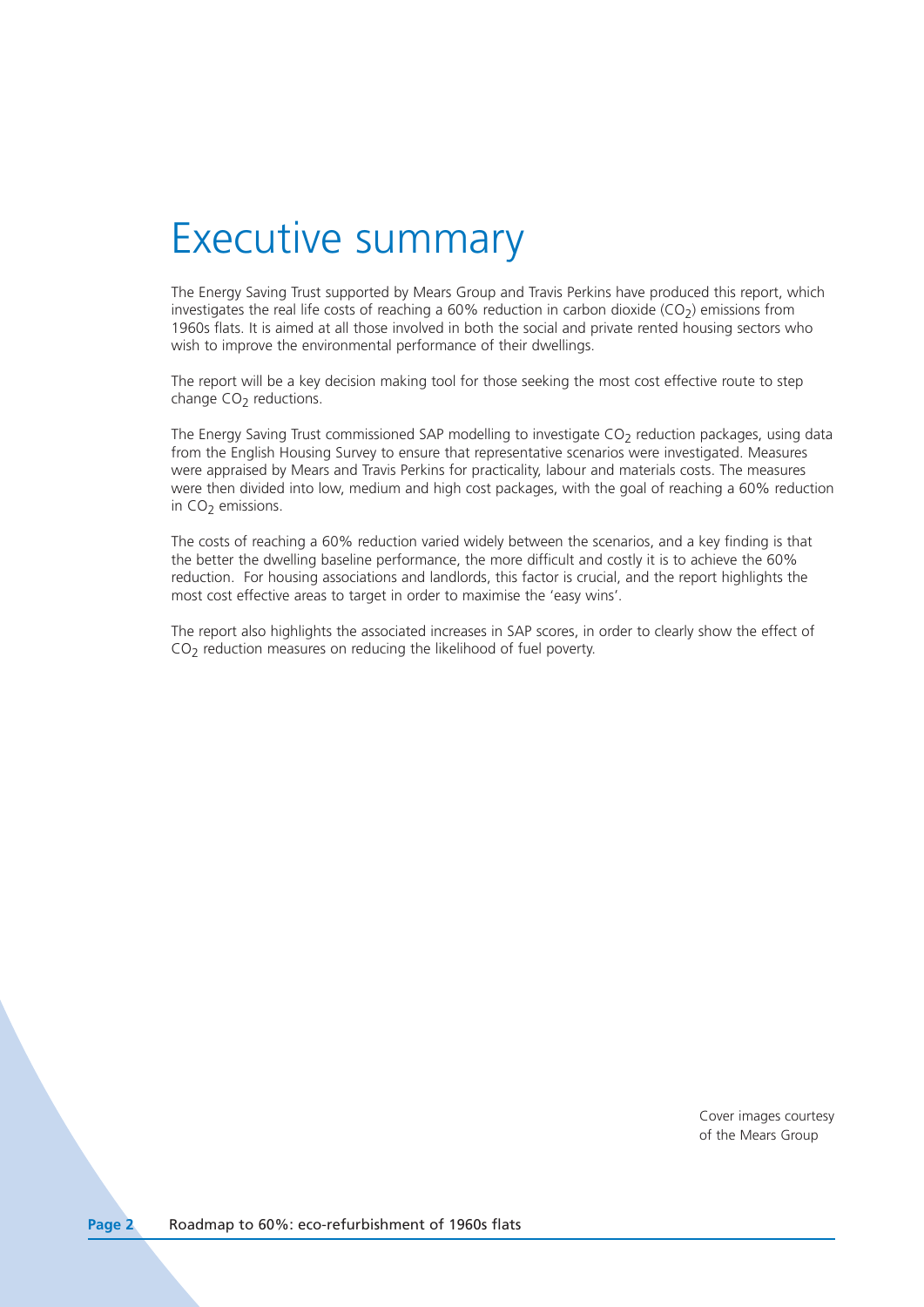

# Executive forewords

## **Philip Sellwood**

With all the emphasis currently being placed on delivering zero carbon new build by the year 2016, one could be forgiven for thinking that the existing 26 million homes are only of passing interest in the carbon emissions debate.

Let's put new build into context: even if the Government achieves its very ambitious and challenging new build targets, 70% of the homes that will be with us in 2050 are already here and many of them as we all know are in a pretty sorry state. I don't need to remind you that 2050 is the year we should reach the magic 60%, probably even 80% reduction in carbon.

Here at the Energy Saving Trust, we believe part of the problem is that there is just not enough evidence available regarding the practicalities of installing carbon reduction measures on a volume basis to persuade policy makers, politicians and local authorities - all of whom have an interest in this debate how we might reach the carbon emission targets in a cost effective manner. Well that's why we decided, along with our partners to produce this report investigating exactly those cost efficient measures that can be carried out in existing housing stock.

In partnership with Mears Group and Travis Perkins, the Energy Saving Trust has been able to address the lack of credible information available to Housing Associations, Developers, Architects, and Professionals alike. I believe the three different scenarios of low, medium and high cost carbon reduction packages covered in this report sets the direction. This particular report focuses on purpose built 1960's flats which often fall under the "hard to treat" category. Well that is just a start, were all such dwellings UK wide to adopt some or all of the measures recommended in this report, then delivery of the 2050 target would at least in our view, be in sight.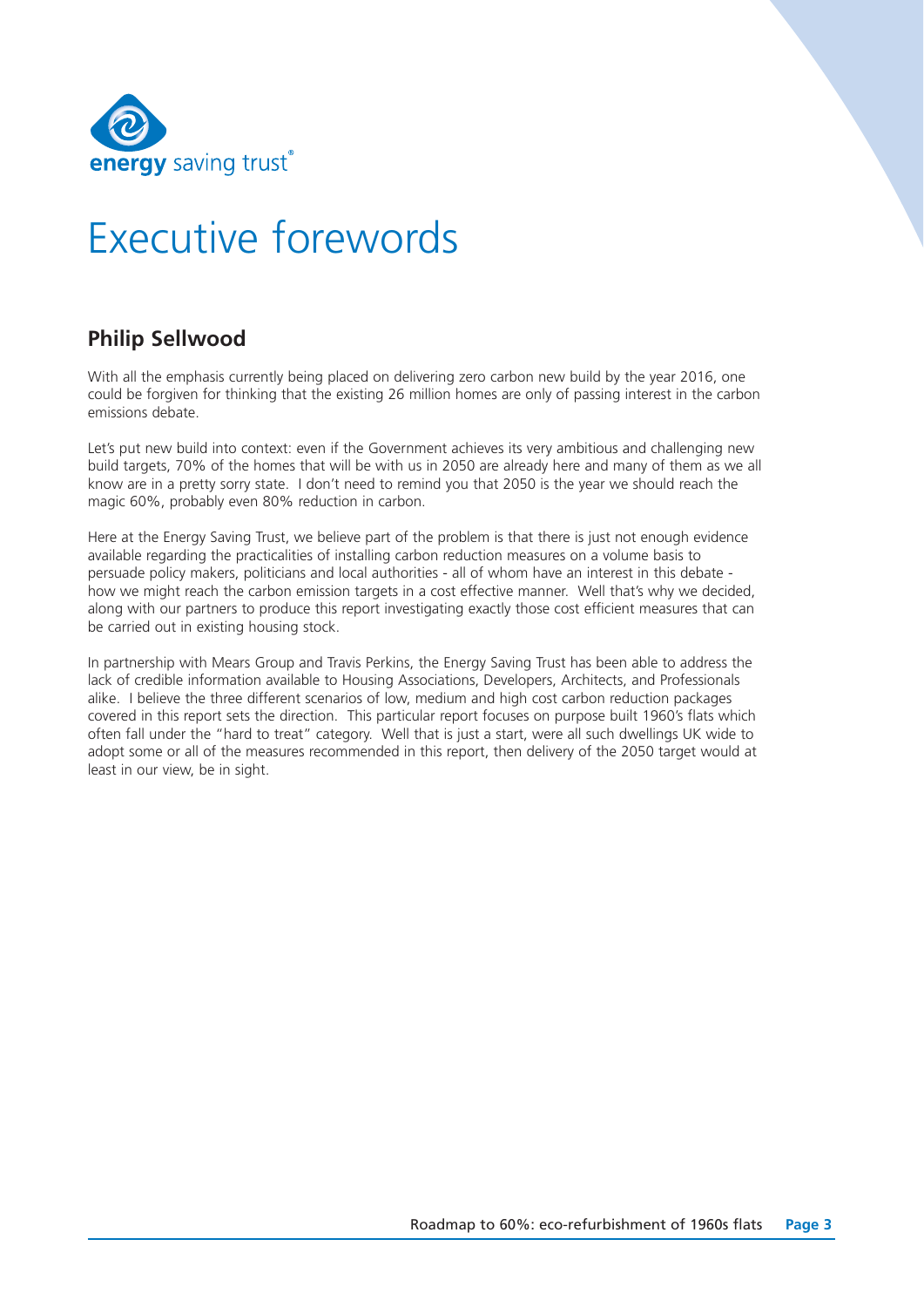

## **Bob Holt Chairman, Mears Group**

If we are to make a serious impact on carbon reduction from housing in this country, we must all put a greater emphasis on the existing housing stock. Enormous efforts have been put into improving the sustainability of new housing but this has not been replicated for the existing housing stock.

Mears is responsible for maintaining and improving over 500,000 social homes in the UK, working in partnership with local authorities and housing associations. We have been active in making the improvements necessary to raise these homes to the Decent Homes standard. Of course despite the huge investment in Decent Homes, we have gone nowhere near far enough to turn these homes into truly energy efficient housing. The benefit of doing so is of course not only reduced carbon. Social housing residents are those who have often been hit hardest by rising fuel costs and fuel poverty.

Mears recently held a Thought Leader Conference on the subject of reducing carbon emissions from the social housing stock. This brought together 70 senior figures involved in the Social Housing sector. It was apparent from this conference, that if we are to make improvements, help is needed. There is insufficient support for local authorities to help them make long term sensible decisions about how to tackle the issue. There is of course also the question of the funding required to make these improvements.

This need for direction has been a major driver for this report. Through the work done with the Energy Saving Trust, the Building Research Establishment and Travis Perkins, we have documented for one key social housing type, what different levels of investment can achieve in terms of carbon reduction. The analysis uses the very latest and commercially available building materials and products. We have demonstrated how it is possible to take 60% off the carbon emissions from a simple and typical flat. Even within this relatively small living space, this would also save the tenant over 50% per year from their bill.

It is important to note that even greater benefits can be achieved, if we are able to provide help for tenants on making small changes to the way they manage their homes and lives from an energy efficiency perspective. Mears is working with the Tenant Participation Advisory Service (TPAS), to provide extra help and training here.

This report is only a start, we expect to extend this to other property types and to directly help local authorities provide plans specifically for their stock.

This is important work for all concerned, there are few projects that can at the same time have a material impact on carbon reduction and a material impact on poverty.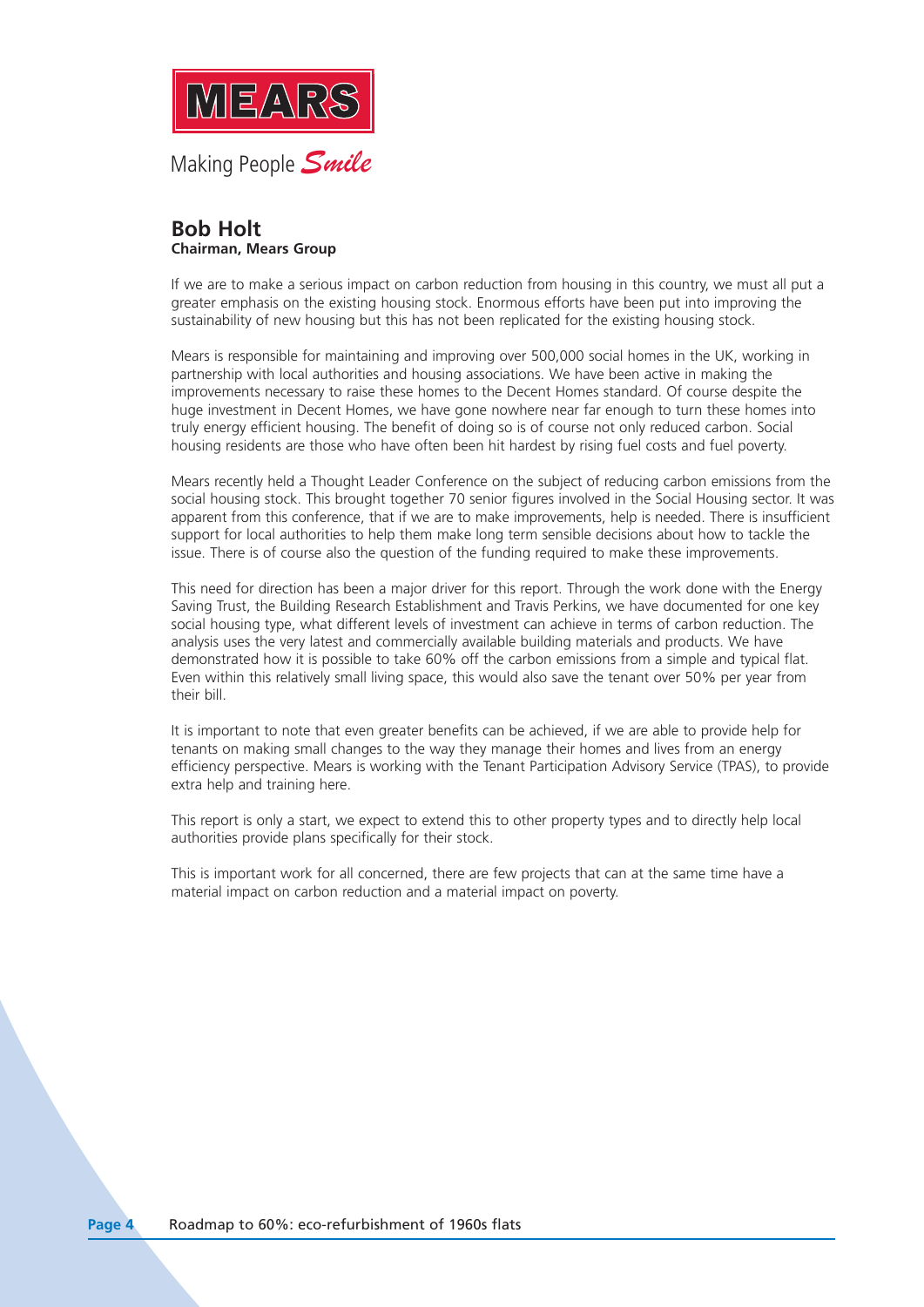

## **John Carter Chief Operating Officer, Travis Perkins**

Travis Perkins is delighted to have been involved in this exciting research project. We service the product needs of an increasing number of social housing refurbishment projects, and are aware of the huge potential these offer in terms of both reducing demand for grid electricity and gas, through better insulation and in the micro-generation of energy. These improvements, through refurbishment, offer significant opportunities to both reduce fuel poverty and contribute to reducing carbon dioxide emissions and yet they have largely not been costed.

With contributions from the Mears Group and Travis Perkins, the Energy Saving Trust has been able to establish what the costs would be to achieve a 60% cut in emissions from one standard house type, as well as provide an indicative cost for graduated levels of reductions in carbon dioxide emissions per dwelling. More importantly perhaps, we have developed a methodology which can be applied to other standard house types to identify the costs of both cutting fuel bills and carbon dioxide reductions. We believe that this will be of considerable use to landlords and policy makers going forward.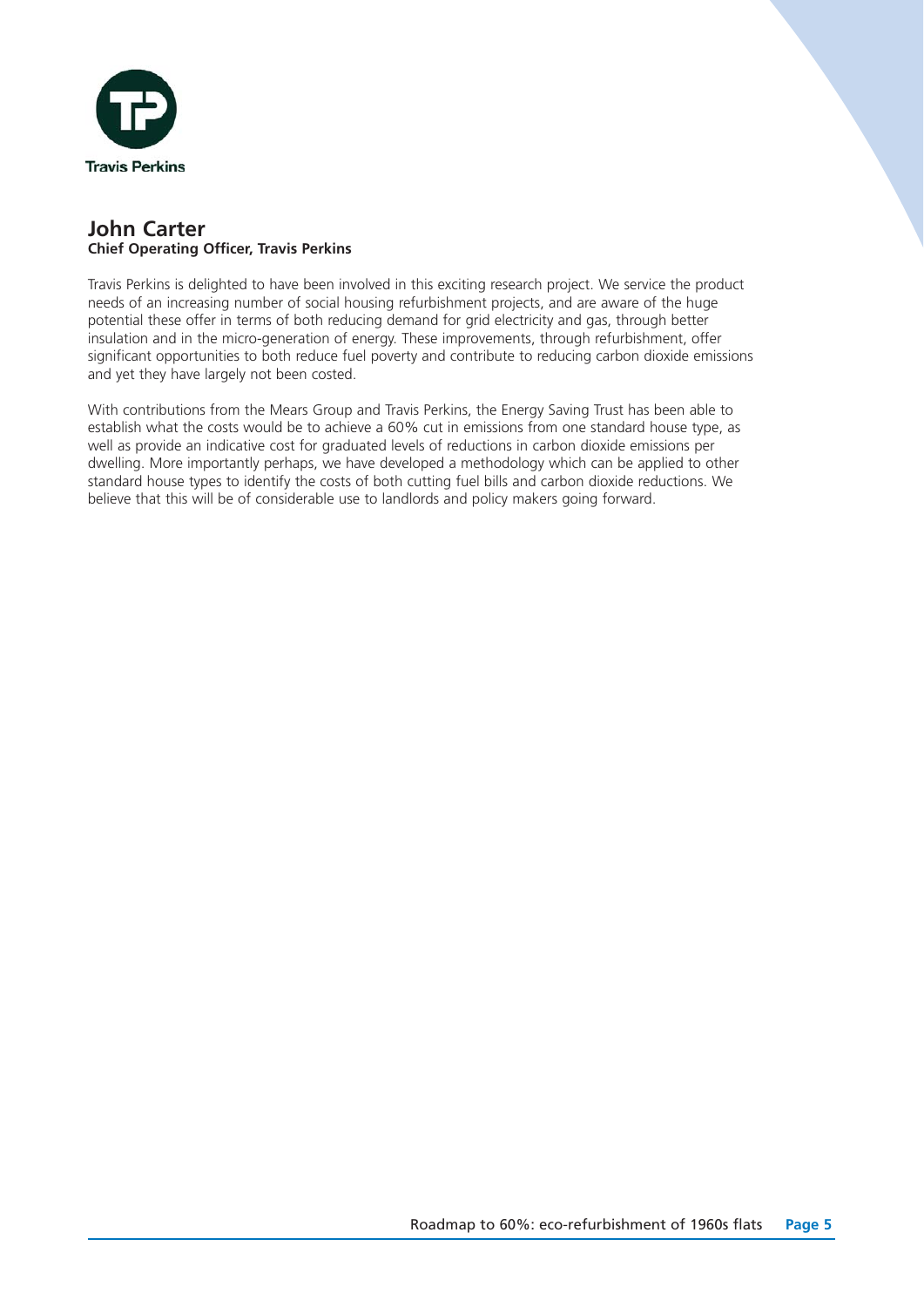# Table of contents

|                | 1. Introduction                                    | 7  |
|----------------|----------------------------------------------------|----|
|                | 2. Background information                          | 8  |
| 2.1            | Who this report is for                             | 8  |
| 2.2            | What is the Energy Saving Trust's best practice in | 8  |
|                | refurbishment standard?                            |    |
| 2.3            | What is Ecohomes XB?                               | 9  |
| 2.4            | What is SAP?                                       | 9  |
|                | 2.5 What about Passivhaus?                         | 9  |
| 2.6            | Methodology overview                               | 9  |
|                | 2.6.1 The baseline                                 | 9  |
|                | 2.6.2 The data                                     | 9  |
|                | 2.6.3<br>The dwelling type                         | 10 |
|                | The scenarios<br>2.6.4                             | 11 |
|                | 3. Refurbishment packages                          | 12 |
| 3.1            | Low cost measures                                  | 12 |
|                | 3.2 Medium cost measures                           | 22 |
| 3.3            | High cost measures                                 | 32 |
| 3.4            | Getting to 60%                                     | 42 |
|                | 4. Comparisons                                     | 48 |
| 5. Conclusions |                                                    | 63 |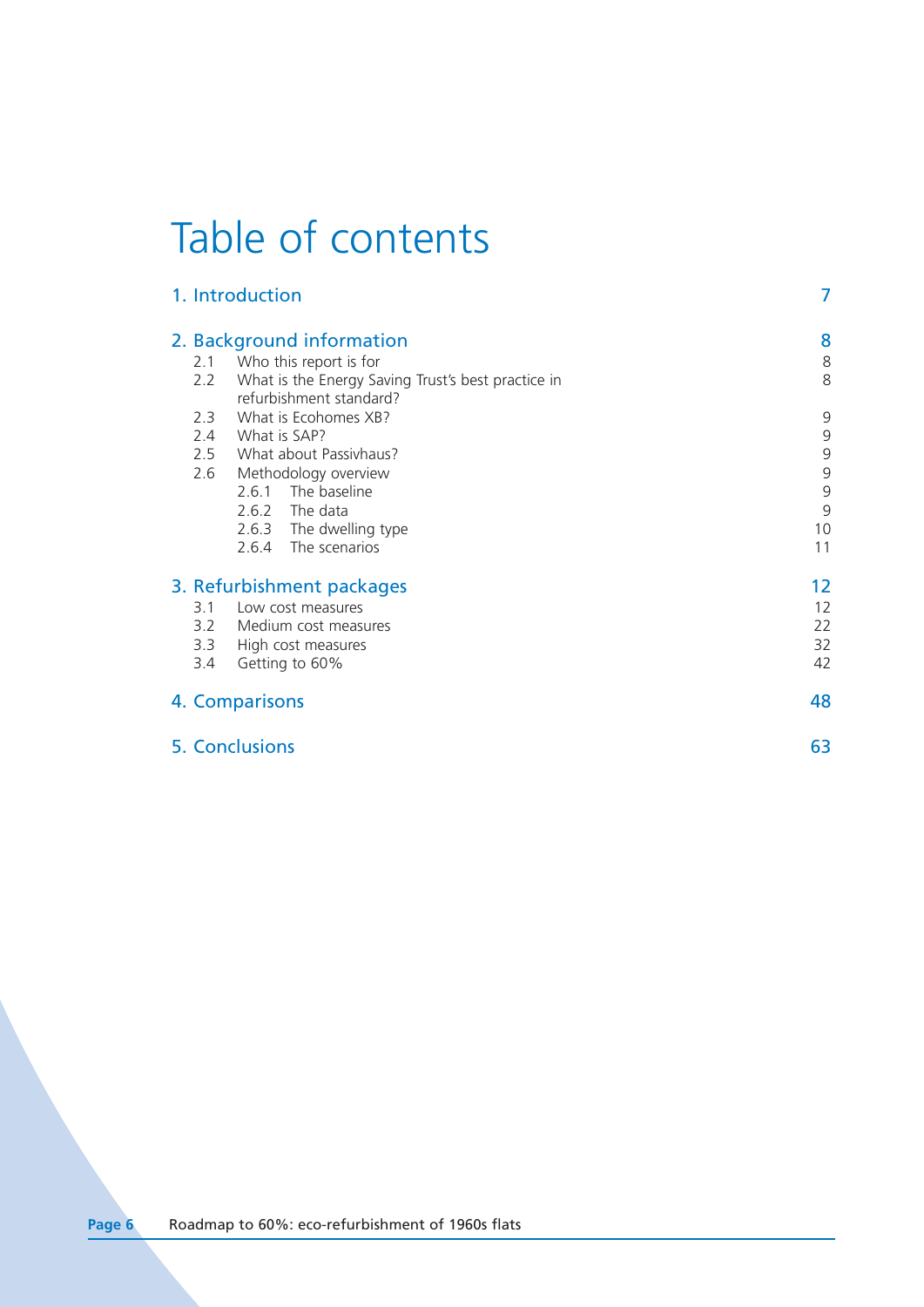# 1. Introduction

Whilst the Code for Sustainable Homes is driving the new build sector forwards towards zero carbon construction by 2016, it is important to remember that the existing housing stock has an even bigger role to play in reducing carbon dioxide  $(CO<sub>2</sub>)$  emissions. Current predictions estimate that in 2050, the existing (pre-2006) housing stock will still make up two thirds of the UK's housing. This stock is typically poorlyperforming when measured by today's heightened energy efficiency standards, and hence it is essential that measures are taken to reduce its associated carbon emissions.

The Energy Saving Trust commissioned this report in order to investigate cost effective measures which can help to reduce the carbon emissions from the existing housing stock. Produced in partnership with Mears Group and Travis Perkins, the report gives low, medium and high cost dwelling carbon reduction packages, for a wide variety of scenarios. These packages are in line with the Energy Saving Trust's best practice in refurbishment standard, and have been appraised for both materials and labour costs by Travis Perkins and Mears Group respectively. The Government has set challenging carbon reduction targets for the UK, with the aim of achieving a 60% cut in emissions by 2050, and therefore for each scenario a method of reaching this 60% reduction is recommended.

These measures can also have a significant effect in reducing the likelihood of dwelling occupants suffering from fuel poverty, and can reduce fuel bills by over 50%.

Due to the breadth and complexity of the existing housing stock, tackling improvement packages for all dwelling types within one report was not feasible, and as a result this report focuses on purpose built 1960s flats. This focus was chosen as it was of particular interest to the project team and the stock they typically work with. In addition, the fit between the various data sources we drew upon in compiling this report was particularly good. Such dwellings often fall under the hard to treat category, and hence a wide variety of refurbishment measures required investigation – many of which could equally well be applied to flats which fall into other age brackets.

| <b>Dwelling type</b> | Number (000s) | Percentage |
|----------------------|---------------|------------|
| Semi detached        | 7,052         | 28         |
| <b>Terraced</b>      | 6,876         | 28         |
| <b>Flats</b>         | 4,716         | 19         |
| Detached             | 4,021         | 16         |
| Bungalow             | 2,086         | 8          |
| Other                | 74            |            |
| <b>Total</b>         | 24,825        | 100        |

Table 1: The UK's housing stock by type<sup>1</sup>

Across the UK, there are almost 25 million dwellings, of which flats make up almost 5 million – approximately 20% of the total UK housing stock. Therefore, were all such dwellings UK-wide to adopt the energy efficiency measures recommended in this report, the savings would be highly significant in driving the UK's housing stock emissions down towards the target 60% reduction.

<sup>1.</sup> Figures taken from the Domestic Energy Factfile [2006]; (BRE/EST/DEFRA)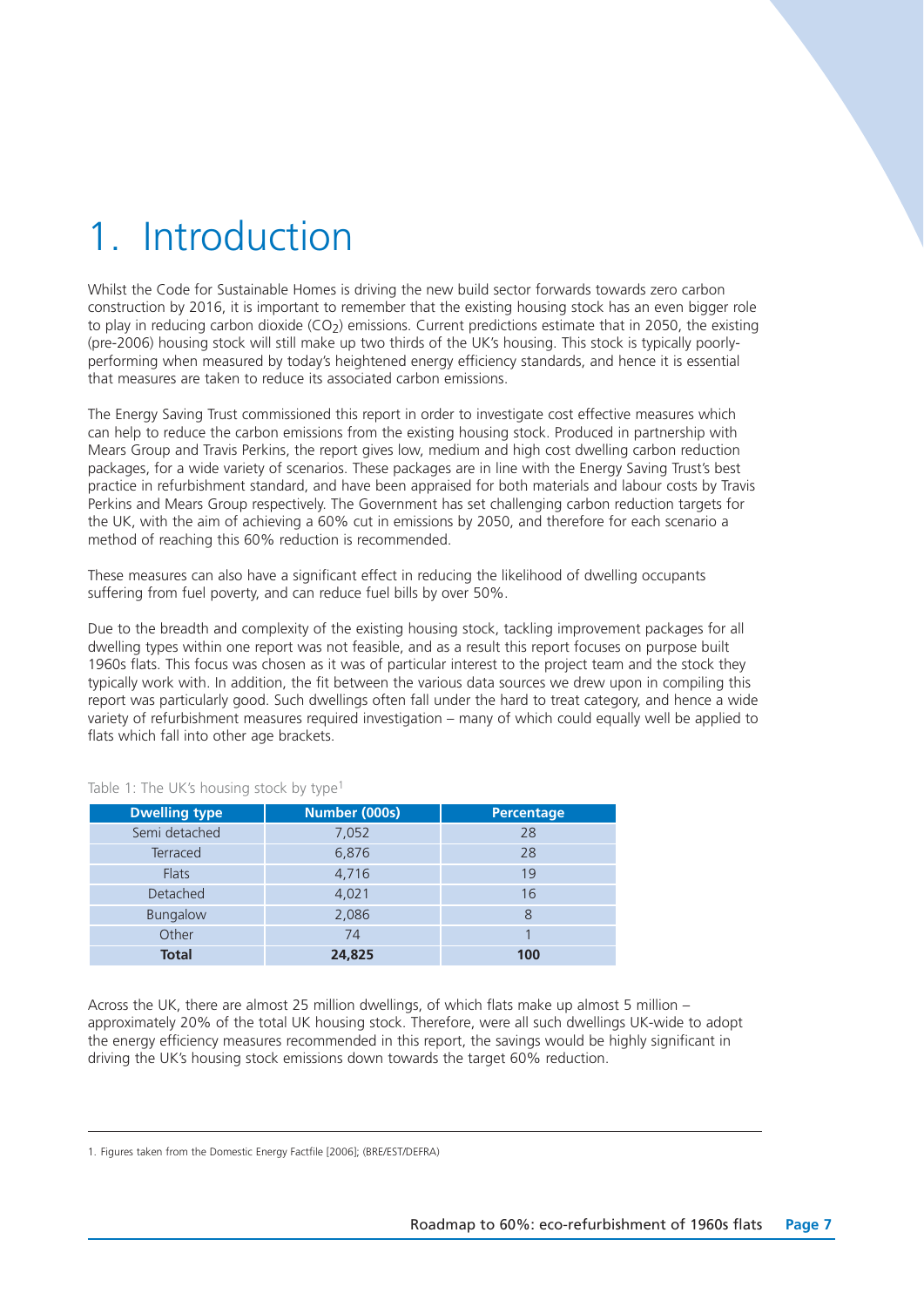# 2. Background information

## **2.1 Who this report is for**

This report is aimed at all those involved in both the social and private rented housing sectors, who wish to improve the thermal performance of their dwellings. This has a wide variety of benefits:

- Reduced fuel bills for tenants, leading to a reduction in fuel poverty.
- A better standard of living, leading to greater tenant retention.
- Better performing buildings, leading to reduced incidences of damp and decay, and therefore giving a reduction in maintenance bills.
- Reduced impact on the environment, with lower  $CO<sub>2</sub>$  emissions.

### **2.2 What is the Energy Saving Trust's best practice in refurbishment standard?**

All work specified within this report meets the Energy Saving Trust's best practice in refurbishment standard,2 which has been designed to give the optimum balance of environmental performance and practicality. Using the best practice specification ensures that refurbishment work is carried out to the highest practical standard, and the maximum cost and carbon savings are realised for residents, and the environment. Figure 1 gives a summary of the best practice specification.

| Area                                        | Improvement                                                                                                                                                                                                                                                                                                              |
|---------------------------------------------|--------------------------------------------------------------------------------------------------------------------------------------------------------------------------------------------------------------------------------------------------------------------------------------------------------------------------|
| Walls                                       | Where possible, walls should be insulated to achieve a maximum U-value of 0.30W/m <sup>2</sup> K.                                                                                                                                                                                                                        |
| Roofs                                       | For best practice, aim for a U-value of 0.16W/m <sup>2</sup> K when installing insulation between the<br>joists or rafters. Flat roofs should be insulated to achieve a U-value of 0.25W/m <sup>2</sup> K or better.                                                                                                     |
| <b>Floors</b>                               | Exposed floors should be insulated to achieve a maximum U-value of 0.20-0.25W/m <sup>2</sup> K<br>(depending upon floor geometry).                                                                                                                                                                                       |
| Windows                                     | Replacement windows should have a BFRC rating in band C or above. Any retained<br>windows should be draught-stripped.                                                                                                                                                                                                    |
| Doors                                       | Replacement doors should have a maximum U-value of 1.0W/m <sup>2</sup> K if solid, or 1.5W/m <sup>2</sup> K<br>if half-glazed. All existing doors should be draught-stripped.                                                                                                                                            |
| Space heating<br>and hot water              | Domestic wet central heating systems and hot water should be installed to meet 'Central<br>Heating System Specifications (CHeSS) - Year 2008' standard HR6 or HC6. Where<br>electricity is the only option, the recommendations contained within 'Domestic heating<br>by electricity' (CE185/GPG345) should be followed. |
| Airtightness                                | Air leakage paths can be identified using a pressure test and removed by undertaking<br>remedial sealing. The best practice recommendation is to aim for an air permeability of<br>$5m3$ /(hm <sup>2</sup> ) at 50Pa.                                                                                                    |
| Ventilation                                 | A purpose-provided ventilation system should be installed.                                                                                                                                                                                                                                                               |
| Lights and<br>appliances                    | When re-wiring dedicated lamp fittings should be installed which accept only low-energy<br>bulbs. Ideally greater than 75% of all fixed luminaires should be dedicated low energy<br>fittings. Low energy appliances should be specified which carry the Energy Saving<br>Recommended certification mark                 |
| Renewable and<br>low-carbon<br>technologies | After all basic energy efficiency improvements have been undertaken the specification of<br>renewable technologies, such as solar hot water heating or photovoltaics, is encouraged<br>where appropriate to further reduce environmental impact.                                                                         |

Figure 1: Summary of the Energy Saving Trust best practice in refurbishment standard

<sup>2.</sup> Note that in the modelling carried out for this report, where draught proofing measures were specified these were assumed to achieve an airtightness of 10m3/hr.m2.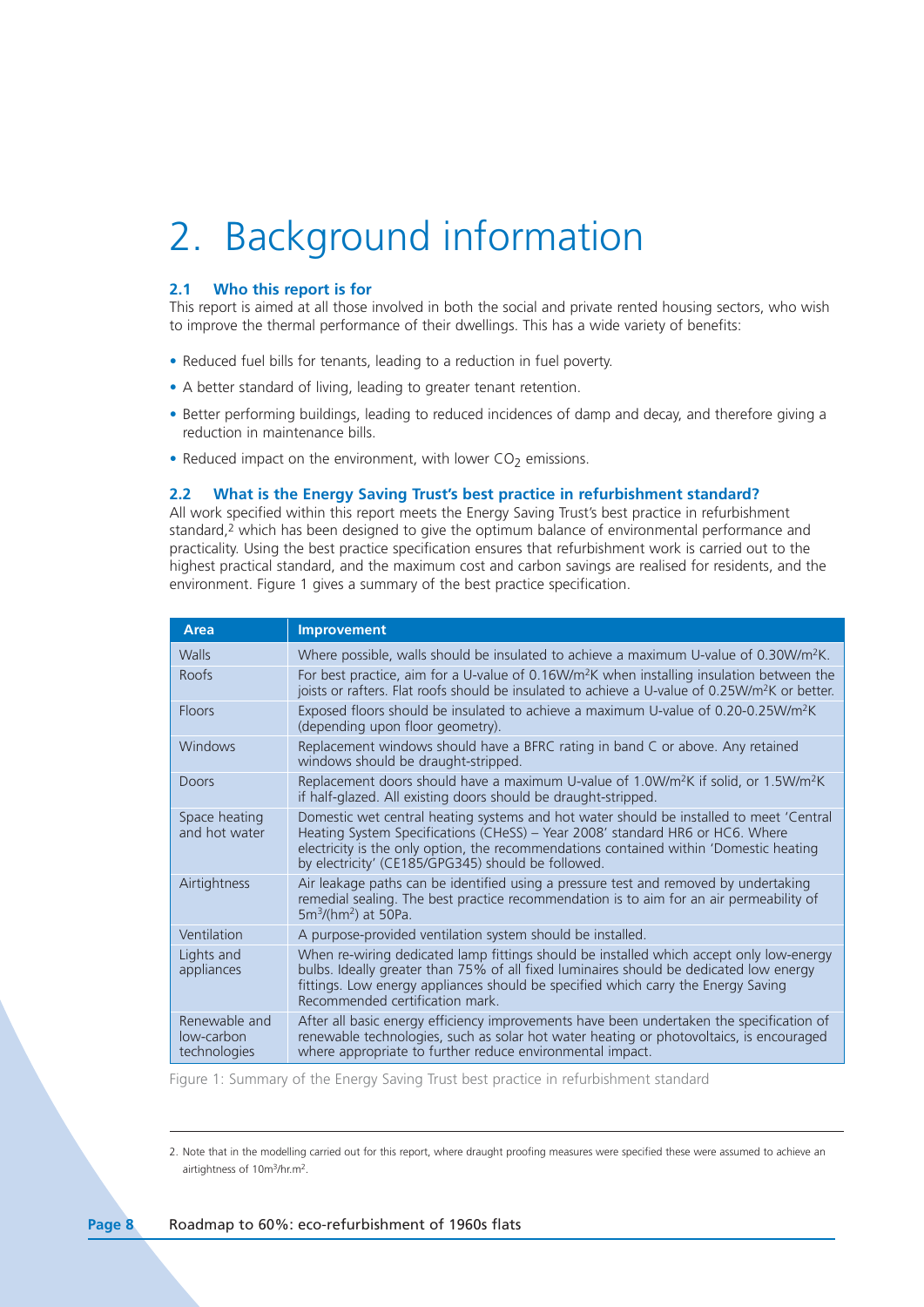For further information on the Energy Saving Trust's best practice in refurbishment standard, please see Energy efficient refurbishment of existing housing (CE83), which can be downloaded from www.energysavingtrust.org.uk/housing.

## **2.3 What is Ecohomes XB?**

Ecohomes XB is a stock modelling tool for housing associations, private landlords and local authorities. It allows users to establish the baseline energy performance of their stock and then set incremental improvement targets, which can be self-assessed. Ecohomes XB forms a useful counterpart to detailed CO<sub>2</sub> reduction advice, and could used in conjunction with the recommendations within this report to track overall  $CO<sub>2</sub>$  reductions across your housing stock.

For more information on Ecohomes XB, please visit www.breeam.org/page.jsp?id=25

## **2.4 What is SAP?**

SAP is the Government's Standard Assessment Procedure for the energy rating of dwellings, and is used to demonstrate compliance with the national building regulations. Dwellings are ranked on a scale of 1 to 100, with a higher rating indicating lower running costs. SAP software also produces annual  $CO<sub>2</sub>$  emissions figures, which have been used to calculate the  $CO<sub>2</sub>$  savings for this report.

A SAP rating of 65 is generally taken to indicate the level at which a dwelling will have a minimal risk of being in fuel poverty.

For more information on SAP, please visit http://projects.bre.co.uk/sap2005/

### **2.5 What about Passivhaus?**

Passivhaus is a construction standard which applies to new build dwellings. There is also a Passivhaus refurbishment standard, which sets standards beyond the Energy Saving Trust's best practice in refurbishment standard. However, achieving the Passivhaus refurbishment standard may not be feasible or cost effective in many cases, and therefore it is recommended for flagship refurbishments or one off projects.

For more information on Passivhaus, please visit www.passivhaus.org.uk

## **2.6 Methodology overview**

### 2.6.1 The baseline

The Government has an extensive Decent Homes programme in place in England, with comparable schemes operating in the devolved administrations, and therefore all dwellings investigated in this report meet the energy efficiency requirements of Decent Homes as a baseline.

### 2.6.2 The data

As highlighted above, the existing housing stock varies enormously based on age, construction type and configuration. This means that there is no one scenario which will represent the variety of situations occurring in real life accurately enough to be useful. To address this, we used real life data from the English Housing Survey (formerly known as the English House Condition Survey), and determined a variety of representative baseline scenarios (for example solid walled, cavity walled, etc). Each of these was treated as a separate entity, and each then had low, medium and high cost carbon reduction packages calculated for it.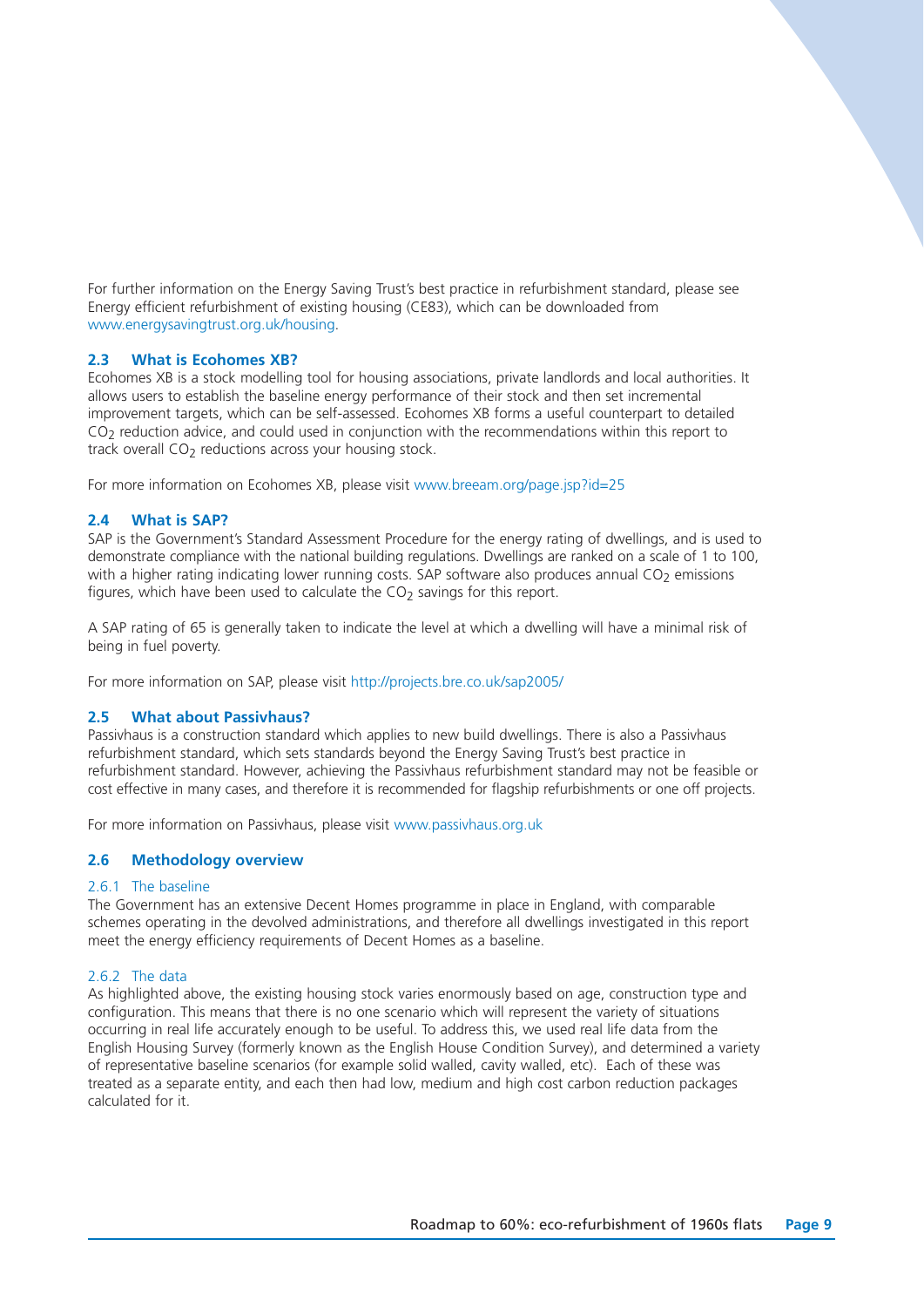#### 2.6.3 The dwelling type

As data from the English Housing Survey was taken from a huge variety of actual dwellings, mapping this onto a computer model was challenging. Our solution was to use a best fit standard house type, which matched the source data with a suitable degree of accuracy. We chose to use one of the standard house types developed by the BRE to help them test the BREDEM (Building Research Establishment Domestic Energy Model) algorithm. These standard house types were specifically designed to be representative of the body of data gathered over the thirty year history of the English Housing Survey, and hence the fit between the data and the house type we chose was very good. A plan of the house type is shown below.



Figure 2: Plan view of dwelling layout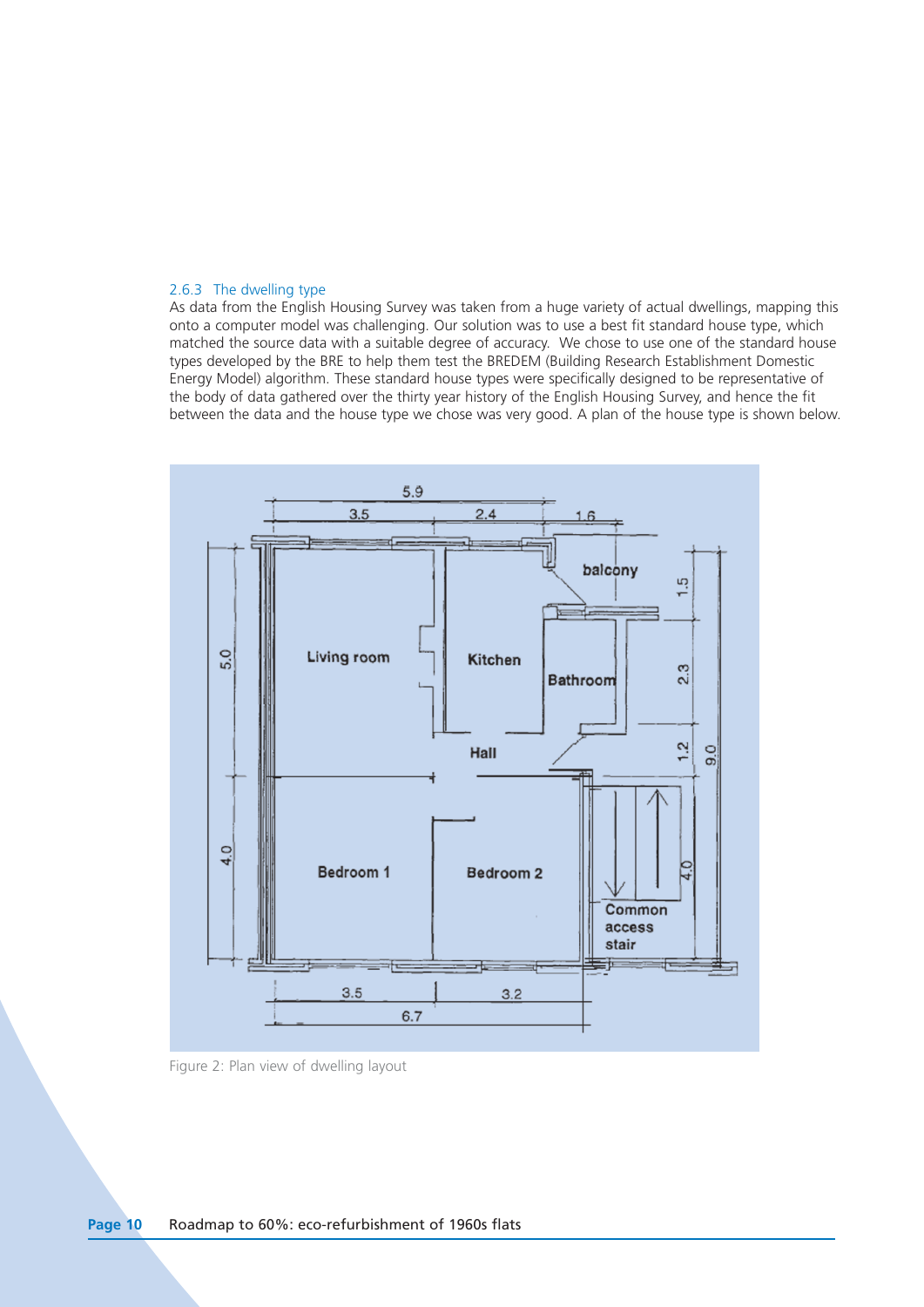## 2.6.4 The scenarios

The chosen dwelling type could occupy several potential configurations within the building envelope, depending on storey and position within the terrace. In addition, construction type and other variables from the English Housing Survey data necessitated a number of baseline scenarios. To reflect this, we modelled the following variables:

- *Storey*
- Ground, mid or top.
- *Wall construction*
	- Solid wall, unfilled cavity, filled cavity.
- *Heating system*

Gas combination boiler, gas combination boiler with electric secondary heating, electric storage heaters with electric immersion heater.

• *Window type*

Double glazed, no double glazing.

The various combinations of the above variables led to a total of 54 baseline scenarios. For each baseline scenario, we determined low, medium and high cost carbon reduction packages. Note that all flats were modelled as end of terrace.

The results on the following pages have been divided by storey, and then further subdivided by wall type before branching into the other variables.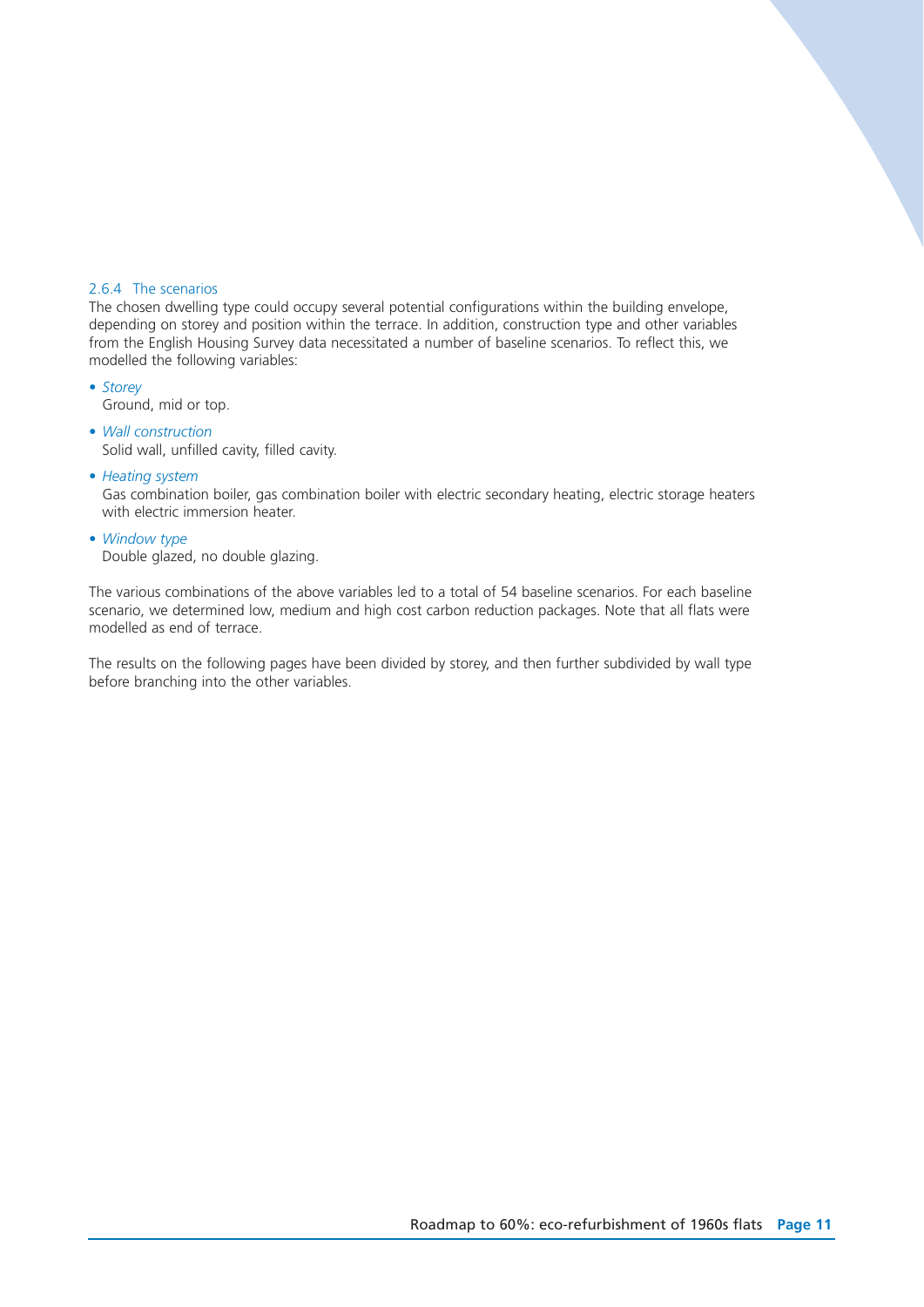# 3. Refurbishment packages

### **3.1 Low cost measures**

A variety of measures were considered to fall under the low cost category, which was broadly set at around £1,000. These included:

- Low energy lighting
- Draught proofing
- Loft insulation
- Cavity wall insulation

A variety of further measures were considered, as follows:

- PIR sensors (motion detector)
- Smart metering
- Flush hippos (water reducers)
- Radiator panels

Unfortunately it was not possible to determine accurate carbon saving potentials for each of these products. As undertaking fresh research into the exact carbon savings from such measures was beyond the scope of this report, these measures are suggested for further investigation but have not been built into the packages recommended.

In general, securing robust, low cost carbon reduction improvement has limited scope for a social or private landlord. This is mainly due to the cost of labour – even improvements which are commonly regarded as inexpensive, for example loft insulation, can have considerable costs associated with them which are usually negated when self installed by individual householders.

Many of these benefits may be available free of charge to your tenants via the CERT scheme. For more information, please visit:

http://www.defra.gov.uk/environment/climatechange/uk/household/supplier/cert.htm

#### Turnaround time

The turnaround time of the low cost packages is estimated to be three to five days.

*All low cost measures failed the 60% savings threshold.*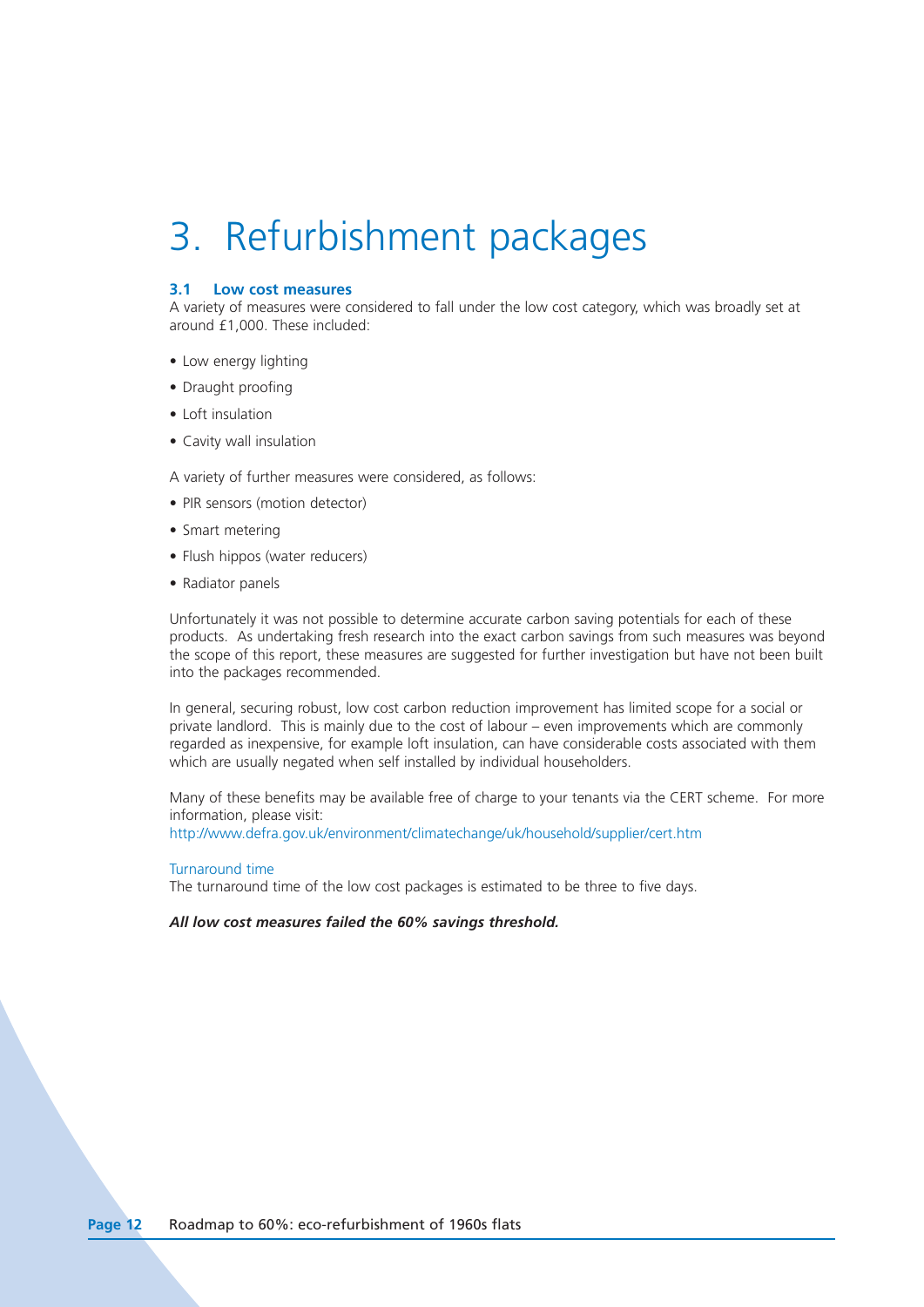|                             |                                      |                   |                        | <b>Base case</b>     |                           | Low cost package                                                                                                                       |                          |                      |                           |                                     |
|-----------------------------|--------------------------------------|-------------------|------------------------|----------------------|---------------------------|----------------------------------------------------------------------------------------------------------------------------------------|--------------------------|----------------------|---------------------------|-------------------------------------|
| <b>Wall</b><br>construction | <b>Heating</b><br>system             | Glazing<br>type   | fuel<br>cost<br>(f/yr) | <b>SAP</b><br>rating | CO <sub>2</sub><br>(t/yr) | fuel<br>cost<br>(f/yr)                                                                                                                 | cost<br>saving<br>(f/yr) | <b>SAP</b><br>rating | CO <sub>2</sub><br>(t/yr) | CO <sub>2</sub><br>saving<br>(t/yr) |
|                             |                                      |                   |                        |                      |                           | 321                                                                                                                                    | 42                       | 65                   | 3.2                       | 0.4                                 |
| Solid wall                  | gas boiler                           | double<br>glazing | 363                    | 60                   | 3.6                       | Improvements: dedicated low energy<br>lighting, draught proofing throughout<br>dwelling, loft insulation<br>Cost: £1,000               |                          |                      |                           |                                     |
|                             |                                      |                   |                        |                      |                           | 329                                                                                                                                    | 41                       | 64                   | 3.3                       | 0.4                                 |
| Solid wall                  | gas boiler                           | single<br>glazing | 370                    | 60                   | 3.7                       | Improvements: dedicated low energy<br>lighting, draught proofing throughout<br>dwelling, loft insulation<br>Cost: £1,000               |                          |                      |                           |                                     |
|                             |                                      |                   |                        |                      |                           | 365                                                                                                                                    | 46                       | 60                   | 3.4                       | 0.3                                 |
| Solid wall                  | gas boiler,<br>electric<br>secondary | double<br>glazing | 411                    | 55                   | 3.7                       | Improvements: dedicated low energy<br>lighting, draught proofing throughout<br>dwelling, loft insulation<br>Cost: £1,000               |                          |                      |                           |                                     |
|                             |                                      |                   |                        |                      |                           | 375                                                                                                                                    | 45                       | 59                   | 3.5                       | 0.3                                 |
| Solid wall                  | gas boiler,<br>electric<br>secondary | single<br>glazing | 420                    | 54                   | 3.8                       | Improvements: dedicated low energy<br>lighting, draught proofing throughout<br>dwelling, loft insulation<br>Cost: £1,000               |                          |                      |                           |                                     |
|                             |                                      |                   |                        |                      |                           | 494                                                                                                                                    | 66                       | 45                   | 5.4                       | 0.6                                 |
| Solid wall                  | storage<br>heaters                   | double<br>glazing | 560                    | 39                   | 6.0                       | Improvements: dedicated low energy<br>lighting, draught proofing throughout<br>dwelling, loft insulation<br><b>Cost: £1,000</b>        |                          |                      |                           |                                     |
|                             |                                      |                   |                        |                      |                           | 512                                                                                                                                    | 65                       | 43                   | 5.6                       | 0.6                                 |
| Solid wall                  | storage<br>heaters                   | single<br>glazing | 577                    | 37                   | 6.2                       | <b>Improvements:</b> dedicated low energy<br>lighting, draught proofing throughout<br>dwelling, loft insulation<br><b>Cost: £1,000</b> |                          |                      |                           |                                     |

Table 2: Top storey flats - solid walled: low cost carbon reduction packages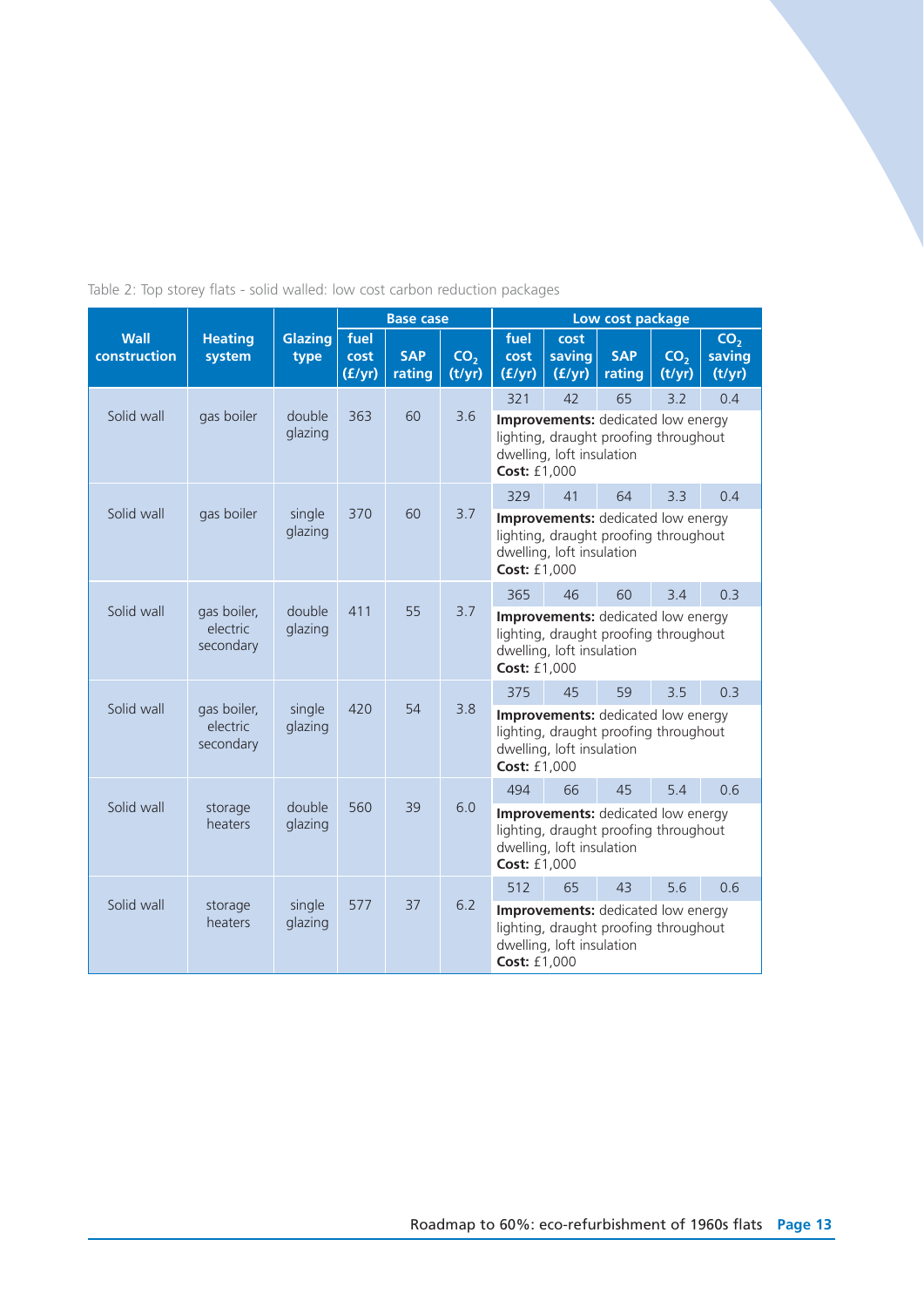|                      |                                      |                        | <b>Base case</b>       |                      |                           | Low cost package                                                                                             |                          |                                                                             |                           |                                     |
|----------------------|--------------------------------------|------------------------|------------------------|----------------------|---------------------------|--------------------------------------------------------------------------------------------------------------|--------------------------|-----------------------------------------------------------------------------|---------------------------|-------------------------------------|
| Wall<br>construction | <b>Heating</b><br>system             | <b>Glazing</b><br>type | fuel<br>cost<br>(f/yr) | <b>SAP</b><br>rating | CO <sub>2</sub><br>(t/yr) | fuel<br>cost<br>(f/yr)                                                                                       | cost<br>saving<br>(f/yr) | <b>SAP</b><br>rating                                                        | CO <sub>2</sub><br>(t/yr) | CO <sub>2</sub><br>saving<br>(t/yr) |
|                      |                                      |                        |                        |                      |                           | 295                                                                                                          | 22                       | 69                                                                          | 2.9                       | 0.1                                 |
| Solid wall           | gas boiler                           | double<br>glazing      | 317                    | 66                   | 3.0                       | Improvements: dedicated low energy<br>lighting, draught proofing throughout<br>dwelling<br>Cost: £550        |                          |                                                                             |                           |                                     |
|                      |                                      |                        |                        |                      |                           | 303                                                                                                          | 22                       | 68                                                                          | 3.0                       | 0.2                                 |
| Solid wall           | gas boiler                           | single<br>glazing      | 325                    | 65                   | 3.2                       | Improvements: dedicated low energy<br>lighting, draught proofing throughout<br>dwelling<br>Cost: £550        |                          |                                                                             |                           |                                     |
|                      |                                      |                        |                        |                      |                           | 333                                                                                                          | 22                       | 64                                                                          | 3.0                       | 0.2                                 |
| Solid wall           | gas boiler,<br>electric<br>secondary | double<br>glazing      | 355                    | 61                   | 3.2                       | Improvements: dedicated low energy<br>lighting, draught proofing throughout<br>dwelling<br>Cost: £550        |                          |                                                                             |                           |                                     |
|                      |                                      |                        |                        |                      |                           | 344                                                                                                          | 21                       | 63                                                                          | 3.2                       | 0.1                                 |
| Solid wall           | gas boiler,<br>electric<br>secondary | single<br>glazing      | 365                    | 60                   | 3.3                       | dwelling<br>Cost: £550                                                                                       |                          | Improvements: dedicated low energy<br>lighting, draught proofing throughout |                           |                                     |
|                      |                                      |                        |                        |                      |                           | 448                                                                                                          | 23                       | 50                                                                          | 4.9                       | 0.1                                 |
| Solid wall           | storage<br>heaters                   | double<br>glazing      | 471                    | 48                   | 5.0                       | Improvements: dedicated low energy<br>lighting, draught proofing throughout<br>dwelling<br>Cost: £550        |                          |                                                                             |                           |                                     |
|                      |                                      |                        |                        |                      |                           | 465                                                                                                          | 23                       | 48                                                                          | 5.1                       | 0.1                                 |
| Solid wall           | storage<br>heaters                   | single<br>glazing      | 488                    | 46                   | 5.2                       | Improvements: dedicated low energy<br>lighting, draught proofing throughout<br>dwelling<br><b>Cost: £550</b> |                          |                                                                             |                           |                                     |

## Table 3: Mid storey flats - solid walled: low cost carbon reduction packages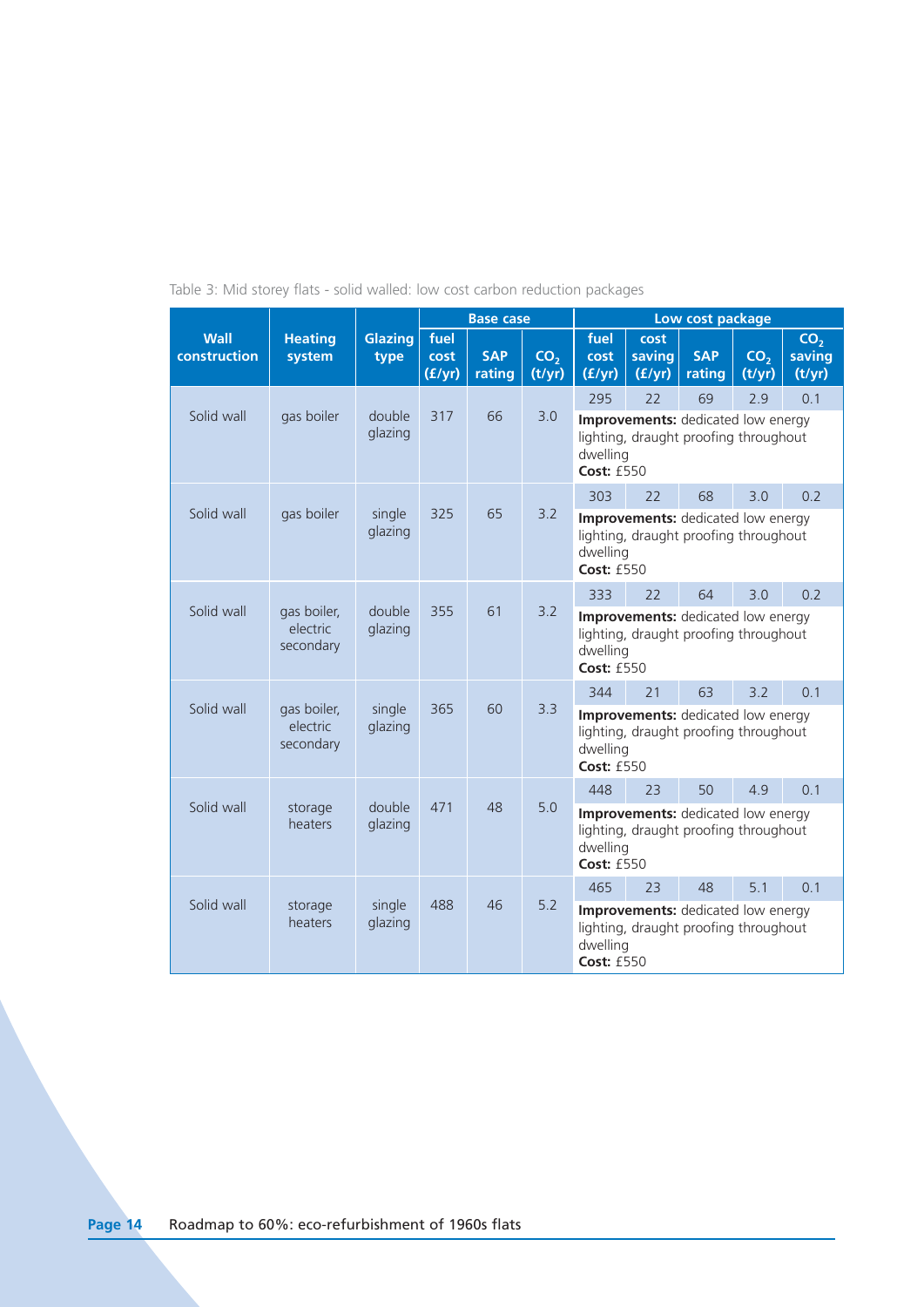|                             |                                      |                   |                        | <b>Base case</b>     |                           | Low cost package                                                                                                    |                          |                      |                           |                                     |
|-----------------------------|--------------------------------------|-------------------|------------------------|----------------------|---------------------------|---------------------------------------------------------------------------------------------------------------------|--------------------------|----------------------|---------------------------|-------------------------------------|
| <b>Wall</b><br>construction | <b>Heating</b><br>system             | Glazing<br>type   | fuel<br>cost<br>(f/yr) | <b>SAP</b><br>rating | CO <sub>2</sub><br>(t/yr) | fuel<br>cost<br>(f/yr)                                                                                              | cost<br>saving<br>(f/yr) | <b>SAP</b><br>rating | CO <sub>2</sub><br>(t/yr) | CO <sub>2</sub><br>saving<br>(t/yr) |
|                             |                                      |                   |                        |                      |                           | 320                                                                                                                 | 29                       | 66                   | 3.1                       | 0.4                                 |
| Solid wall                  | gas boiler                           | double<br>glazing | 349                    | 62                   | 3.5                       | Improvements: dedicated low energy<br>lighting, draught proofing throughout<br>dwelling<br>Cost: £550               |                          |                      |                           |                                     |
|                             |                                      |                   |                        |                      |                           | 328                                                                                                                 | 29                       | 65                   | 3.2                       | 0.4                                 |
| Solid wall                  | gas boiler                           | single<br>glazing | 357                    | 61                   | 3.6                       | Improvements: dedicated low energy<br>lighting, draught proofing throughout<br>dwelling<br>Cost: £550               |                          |                      |                           |                                     |
|                             |                                      |                   |                        |                      |                           | 359                                                                                                                 | 40                       | 61                   | 3.2                       | 0.5                                 |
| Solid wall                  | gas boiler,<br>electric<br>secondary | double<br>glazing | 399                    | 56                   | 3.7                       | Improvements: dedicated low energy<br>lighting, draught proofing throughout<br>dwelling<br><b>Cost: £550</b>        |                          |                      |                           |                                     |
|                             |                                      |                   |                        |                      |                           | 369                                                                                                                 | 39                       | 60                   | 3.3                       | 0.5                                 |
| Solid wall                  | gas boiler,<br>electric<br>secondary | single<br>glazing | 408                    | 55                   | 3.8                       | <b>Improvements:</b> dedicated low energy<br>lighting, draught proofing throughout<br>dwelling<br><b>Cost: £550</b> |                          |                      |                           |                                     |
|                             |                                      |                   |                        |                      |                           | 471                                                                                                                 | 87                       | 48                   | 5.0                       | 1.2                                 |
| Solid wall                  | storage<br>heaters                   | double<br>glazing | 558                    | 39                   | 6.2                       | Improvements: dedicated low energy<br>lighting, draught proofing throughout<br>dwelling<br><b>Cost: £550</b>        |                          |                      |                           |                                     |
|                             |                                      |                   |                        |                      |                           | 488                                                                                                                 | 87                       | 46                   | 5.2                       | 1.2                                 |
| Solid wall                  | storage<br>heaters                   | single<br>glazing | 575                    | 38                   | 6.4                       | Improvements: dedicated low energy<br>lighting, draught proofing throughout<br>dwelling<br><b>Cost: £550</b>        |                          |                      |                           |                                     |

Table 4: Ground storey flats - solid walled: low cost carbon reduction packages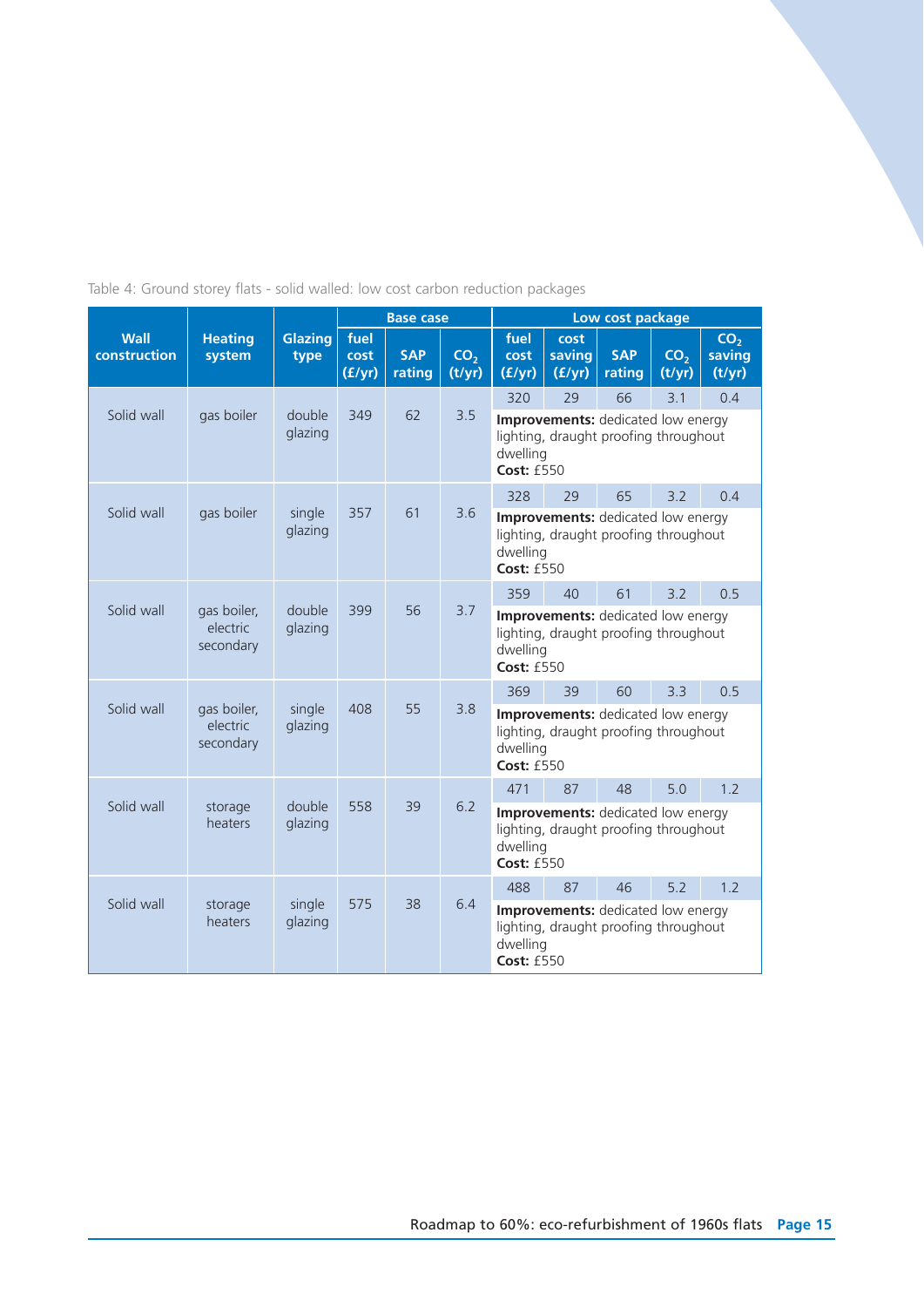|                       |                                      |                   | <b>Base case</b>       |                      |                           | Low cost package                                                                                                                                        |                          |                      |                           |                                     |
|-----------------------|--------------------------------------|-------------------|------------------------|----------------------|---------------------------|---------------------------------------------------------------------------------------------------------------------------------------------------------|--------------------------|----------------------|---------------------------|-------------------------------------|
| Wall<br>construction  | <b>Heating</b><br>system             | Glazing<br>type   | fuel<br>cost<br>(E/yr) | <b>SAP</b><br>rating | CO <sub>2</sub><br>(t/yr) | fuel<br>cost<br>(E/yr)                                                                                                                                  | cost<br>saving<br>(f/yr) | <b>SAP</b><br>rating | CO <sub>2</sub><br>(t/yr) | CO <sub>2</sub><br>saving<br>(t/yr) |
|                       |                                      |                   |                        |                      |                           | 225                                                                                                                                                     | 106                      | 77                   | 2.1                       | 1.1                                 |
| Uninsulated<br>cavity | gas boiler                           | double<br>glazing | 331                    | 64                   | 3.2                       | Improvements: dedicated low energy<br>lighting, draught proofing throughout<br>dwelling, loft insulation, cavity wall insulation<br>Cost: £1,600        |                          |                      |                           |                                     |
|                       |                                      |                   |                        |                      |                           | 234                                                                                                                                                     | 105                      | 76                   | 2.2                       | 1.1                                 |
| Uninsulated<br>cavity | gas boiler                           | single<br>glazing | 339                    | 63                   | 3.3                       | Improvements: dedicated low energy<br>lighting, draught proofing throughout<br>dwelling, loft insulation, cavity wall insulation<br>Cost: £1,600        |                          |                      |                           |                                     |
|                       |                                      |                   |                        |                      |                           | 248                                                                                                                                                     | 124                      | 74                   | 2.1                       | 1.2                                 |
| Uninsulated<br>cavity | gas boiler,<br>electric<br>secondary | double<br>glazing | 372                    | 59                   | 3.3                       | Improvements: dedicated low energy<br>lighting, draught proofing throughout<br>dwelling, loft insulation, cavity wall insulation<br>Cost: £1,600        |                          |                      |                           |                                     |
|                       |                                      |                   |                        |                      |                           | 259                                                                                                                                                     | 123                      | 73                   | 2.3                       | 1.1                                 |
| Uninsulated<br>cavity | gas boiler,<br>electric<br>secondary | single<br>glazing | 382                    | 58                   | 3.4                       | Improvements: dedicated low energy<br>lighting, draught proofing throughout<br>dwelling, loft insulation, cavity wall insulation<br>Cost: £1,600        |                          |                      |                           |                                     |
|                       |                                      |                   |                        |                      |                           | 304                                                                                                                                                     | 188                      | 67                   | 3.2                       | 2.1                                 |
| Uninsulated<br>cavity | storage<br>heaters                   | double<br>glazing | 492                    | 45                   | 53                        | Improvements: dedicated low energy<br>lighting, draught proofing throughout<br>dwelling, loft insulation, cavity wall insulation<br>Cost: £1,600        |                          |                      |                           |                                     |
|                       |                                      |                   |                        |                      |                           | 65<br>322<br>188                                                                                                                                        |                          | 3.4                  | 2.1                       |                                     |
| Uninsulated<br>cavity | storage<br>heaters                   | single<br>glazing | 510                    | 44                   | 5.5                       | Improvements: dedicated low energy<br>lighting, draught proofing throughout<br>dwelling, loft insulation, cavity wall insulation<br><b>Cost: £1,600</b> |                          |                      |                           |                                     |

Table 5: Top storey flats - uninsulated cavity walled: low cost carbon reduction packages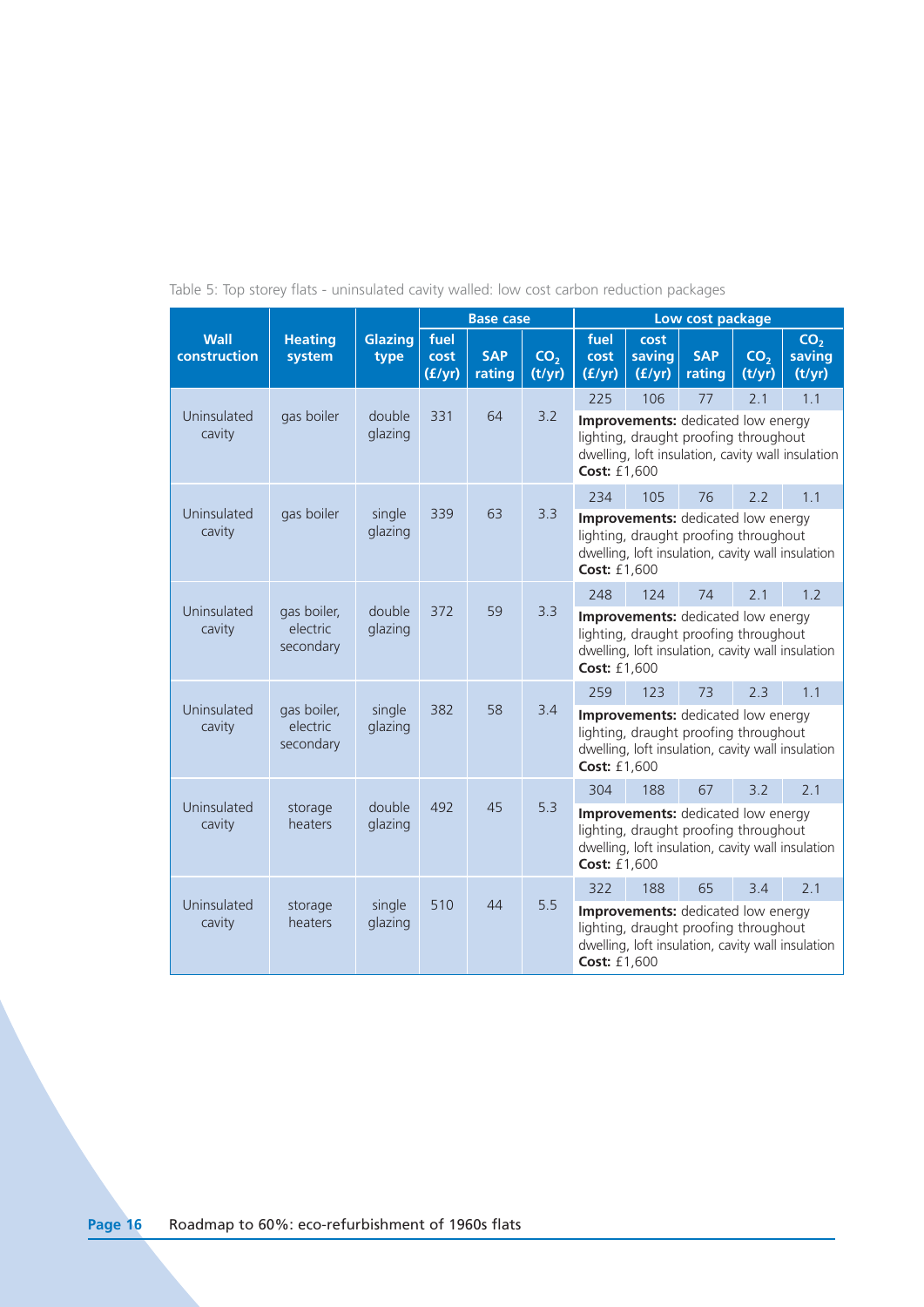|  | Table 6: Mid storev flats - uninsulated cavity walled: low cost carbon reduction packages |  |  |  |
|--|-------------------------------------------------------------------------------------------|--|--|--|
|  |                                                                                           |  |  |  |

|                             |                                      |                        |                        | <b>Base case</b>     |                           | Low cost package                                                                                                                |                          |                      |                           |                                     |
|-----------------------------|--------------------------------------|------------------------|------------------------|----------------------|---------------------------|---------------------------------------------------------------------------------------------------------------------------------|--------------------------|----------------------|---------------------------|-------------------------------------|
| <b>Wall</b><br>construction | <b>Heating</b><br>system             | <b>Glazing</b><br>type | fuel<br>cost<br>(f/yr) | <b>SAP</b><br>rating | CO <sub>2</sub><br>(t/yr) | fuel<br>cost<br>(f/yr)                                                                                                          | cost<br>saving<br>(f/yr) | <b>SAP</b><br>rating | CO <sub>2</sub><br>(t/yr) | CO <sub>2</sub><br>saving<br>(t/yr) |
|                             |                                      |                        |                        |                      |                           | 198                                                                                                                             | 85                       | 80                   | 1.8                       | 0.8                                 |
| Uninsulated<br>cavity       | gas boiler                           | double<br>glazing      | 283                    | 70                   | 2.6                       | Improvements: dedicated low energy<br>lighting, draught proofing throughout<br>dwelling, cavity wall insulation<br>Cost: £1,150 |                          |                      |                           |                                     |
|                             |                                      |                        |                        |                      |                           | 207                                                                                                                             | 84                       | 79                   | 1.9                       | 0.9                                 |
| Uninsulated<br>cavity       | gas boiler                           | single<br>glazing      | 291                    | 69                   | 2.8                       | Improvements: dedicated low energy<br>lighting, draught proofing throughout<br>dwelling, cavity wall insulation<br>Cost: £1,150 |                          |                      |                           |                                     |
|                             |                                      |                        |                        |                      |                           | 216                                                                                                                             | 98                       | 78                   | 1.8                       | 0.9                                 |
| Uninsulated<br>cavity       | gas boiler,<br>electric<br>secondary | double<br>glazing      | 314                    | 66                   | 2.7                       | Improvements: dedicated low energy<br>lighting, draught proofing throughout<br>dwelling, cavity wall insulation<br>Cost: £1,150 |                          |                      |                           |                                     |
|                             |                                      |                        |                        |                      |                           | 227                                                                                                                             | 98                       | 77                   | 1.9                       | 1.0                                 |
| Uninsulated<br>cavity       | gas boiler,<br>electric<br>secondary | single<br>glazing      | 325                    | 65                   | 2.9                       | Improvements: dedicated low energy<br>lighting, draught proofing throughout<br>dwelling, cavity wall insulation<br>Cost: £1,150 |                          |                      |                           |                                     |
|                             |                                      |                        |                        |                      |                           | 377                                                                                                                             | 26                       | 59                   | 4.1                       | 0.1                                 |
| Uninsulated<br>cavity       | storage<br>heaters                   | double<br>glazing      | 403                    | 56                   | 4.2                       | Improvements: dedicated low energy<br>lighting, draught proofing throughout<br>dwelling, cavity wall insulation<br>Cost: £1,150 |                          |                      |                           |                                     |
|                             |                                      |                        |                        |                      |                           | 395<br>26<br>57                                                                                                                 |                          |                      | 4.3                       | 0.1                                 |
| Uninsulated<br>cavity       | storage<br>heaters                   | single<br>glazing      | 421                    | 54                   | 4.4                       | Improvements: dedicated low energy<br>lighting, draught proofing throughout<br>dwelling, cavity wall insulation<br>Cost: £1,150 |                          |                      |                           |                                     |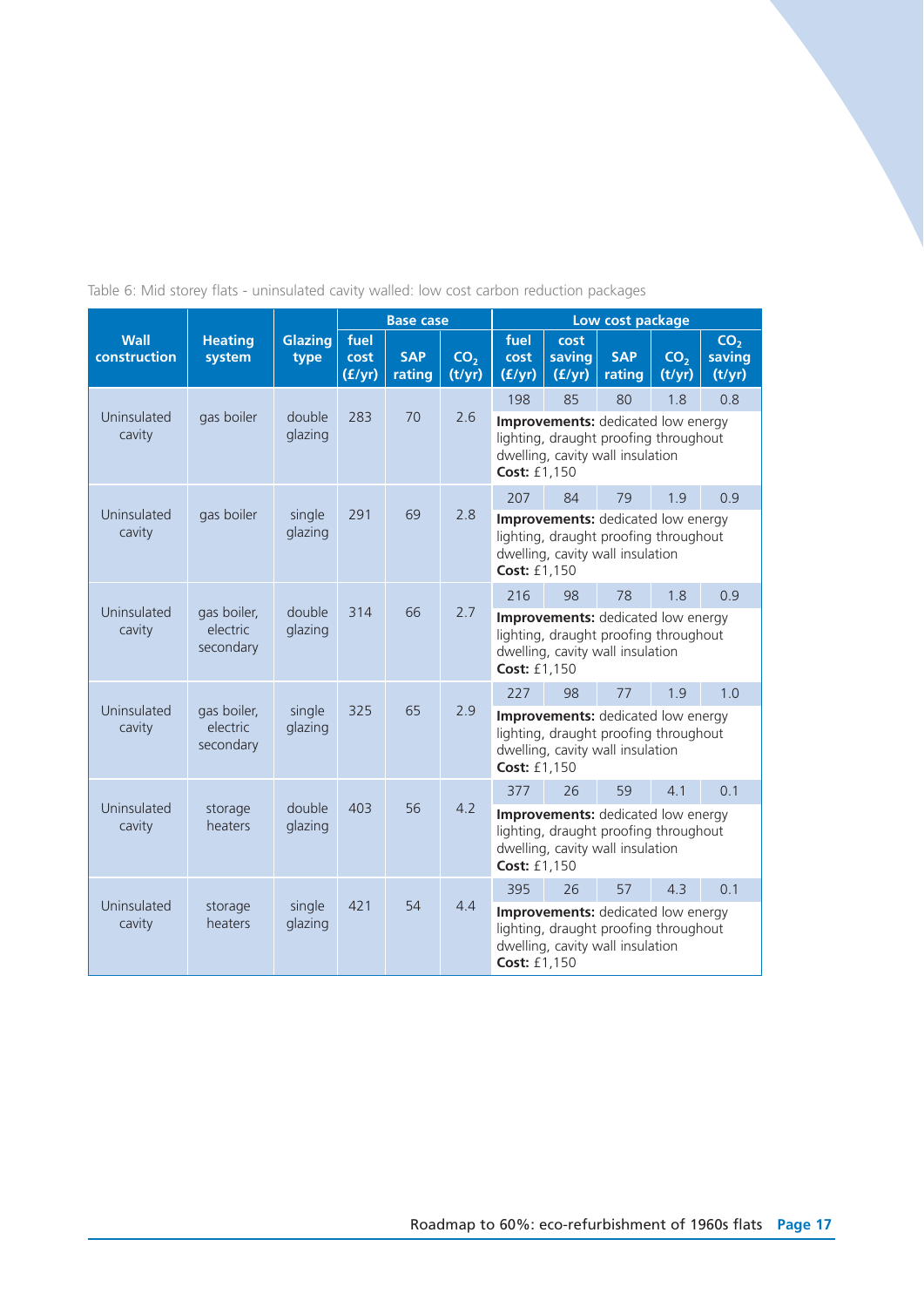|                             |                                      |                   | <b>Base case</b>       |                      |                           | Low cost package                                                                                                                              |                          |                                                                                                                        |                           |                                     |
|-----------------------------|--------------------------------------|-------------------|------------------------|----------------------|---------------------------|-----------------------------------------------------------------------------------------------------------------------------------------------|--------------------------|------------------------------------------------------------------------------------------------------------------------|---------------------------|-------------------------------------|
| <b>Wall</b><br>construction | <b>Heating</b><br>system             | Glazing<br>type   | fuel<br>cost<br>(f/yr) | <b>SAP</b><br>rating | CO <sub>2</sub><br>(t/yr) | fuel<br>cost<br>(f/yr)                                                                                                                        | cost<br>saving<br>(f/yr) | <b>SAP</b><br>rating                                                                                                   | CO <sub>2</sub><br>(t/yr) | CO <sub>2</sub><br>saving<br>(t/yr) |
|                             |                                      |                   |                        |                      |                           | 257                                                                                                                                           | 29                       | 73                                                                                                                     | 2.4                       | 0.3                                 |
| Uninsulated<br>cavity       | gas boiler                           | double<br>glazing | 286                    | 70                   | 2.7                       | Improvements: dedicated low energy<br>lighting, draught proofing throughout<br>dwelling, cavity wall insulation<br>Cost: £1,150               |                          |                                                                                                                        |                           |                                     |
|                             |                                      |                   |                        |                      |                           | 266                                                                                                                                           | 29                       | 72                                                                                                                     | 2.6                       | 0.2                                 |
| Uninsulated<br>cavity       | gas boiler                           | single<br>glazing | 295                    | 69                   | 2.8                       | Improvements: dedicated low energy<br>lighting, draught proofing throughout<br>dwelling, cavity wall insulation<br>Cost: £1,150               |                          |                                                                                                                        |                           |                                     |
|                             |                                      |                   |                        |                      |                           | 286                                                                                                                                           | 31                       | 70                                                                                                                     | 2.5                       | 0.3                                 |
| Uninsulated<br>cavity       | gas boiler,<br>electric<br>secondary | double<br>glazing | 317                    | 66                   | 2.8                       | <b>Improvements:</b> dedicated low energy<br>lighting, draught proofing throughout<br>dwelling, cavity wall insulation<br><b>Cost: £1,150</b> |                          |                                                                                                                        |                           |                                     |
|                             |                                      |                   |                        |                      |                           | 298                                                                                                                                           | 30                       | 68                                                                                                                     | 2.7                       | 0.2                                 |
| Uninsulated<br>cavity       | gas boiler,<br>electric<br>secondary | single<br>glazing | 328                    | 65                   | 2.9                       | Cost: £1,150                                                                                                                                  |                          | <b>Improvements:</b> dedicated low energy<br>lighting, draught proofing throughout<br>dwelling, cavity wall insulation |                           |                                     |
|                             |                                      |                   |                        |                      |                           | 368                                                                                                                                           | 35                       | 60                                                                                                                     | 4.0                       | 0.2                                 |
| Uninsulated<br>cavity       | storage<br>heaters                   | double<br>glazing | 403                    | 56                   | 4.2                       | Improvements: dedicated low energy<br>lighting, draught proofing throughout<br>dwelling, cavity wall insulation<br>Cost: £1,150               |                          |                                                                                                                        |                           |                                     |
|                             |                                      |                   |                        |                      |                           | 386<br>35<br>58                                                                                                                               |                          |                                                                                                                        | 4.2                       | 0.2                                 |
| Uninsulated<br>cavity       | storage<br>heaters                   | single<br>glazing | 421                    | 54                   | 4.4                       | Improvements: dedicated low energy<br>lighting, draught proofing throughout<br>dwelling, cavity wall insulation<br><b>Cost: £1,150</b>        |                          |                                                                                                                        |                           |                                     |

## Table 7: Ground storey flats - uninsulated cavity walled: low cost carbon reduction packages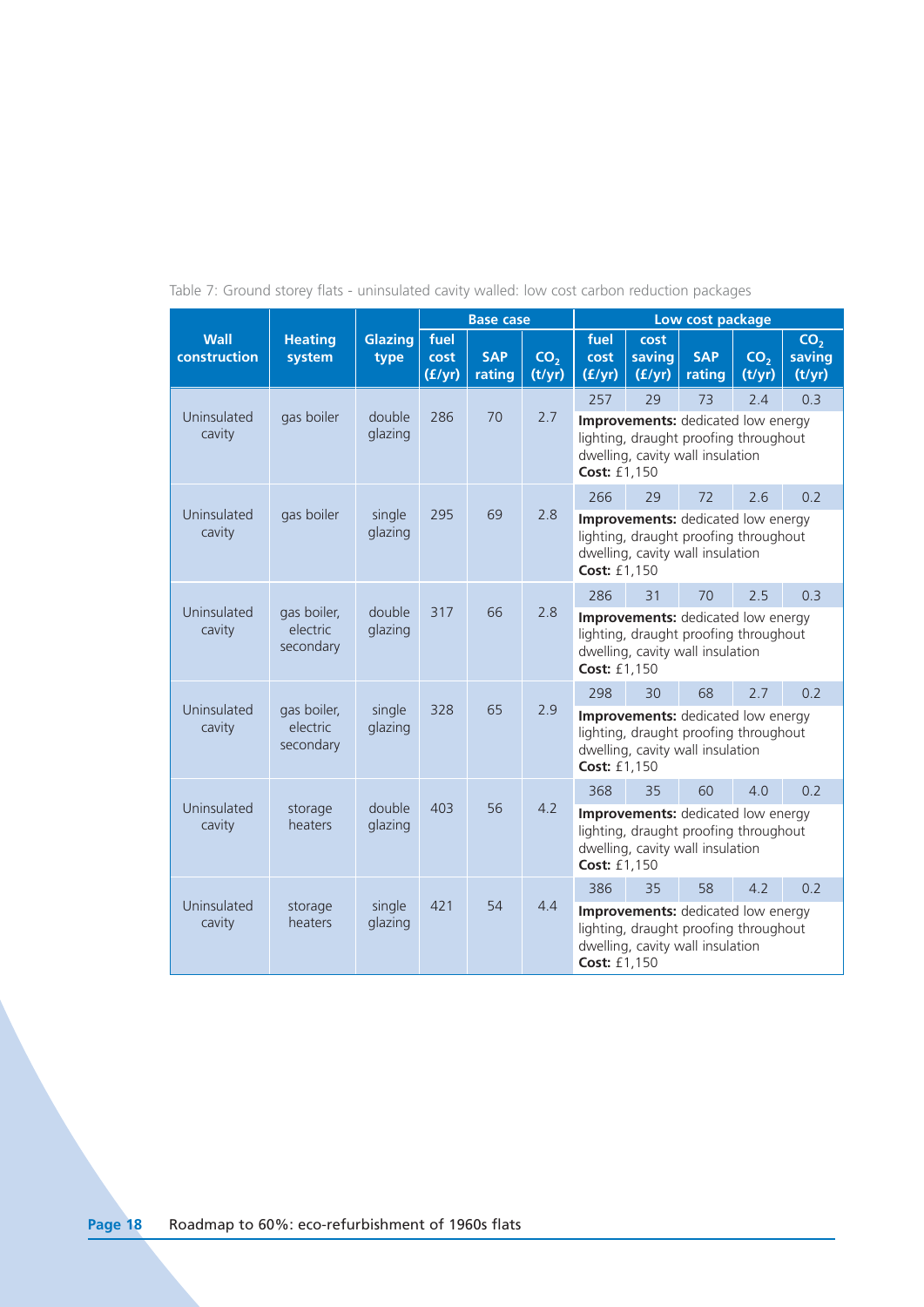|  |  | Table 8: Top storey flats - insulated cavity walled: low cost carbon reduction packages |  |  |  |  |
|--|--|-----------------------------------------------------------------------------------------|--|--|--|--|
|  |  |                                                                                         |  |  |  |  |

|                             |                                      |                   | <b>Base case</b>       |                      |                           | Low cost package                                                                                                                |                          |                      |                           |                                     |
|-----------------------------|--------------------------------------|-------------------|------------------------|----------------------|---------------------------|---------------------------------------------------------------------------------------------------------------------------------|--------------------------|----------------------|---------------------------|-------------------------------------|
| <b>Wall</b><br>construction | <b>Heating</b><br>system             | Glazing<br>type   | fuel<br>cost<br>(f/yr) | <b>SAP</b><br>rating | CO <sub>2</sub><br>(t/yr) | fuel<br>cost<br>(f/yr)                                                                                                          | cost<br>saving<br>(f/yr) | <b>SAP</b><br>rating | CO <sub>2</sub><br>(t/yr) | CO <sub>2</sub><br>saving<br>(t/yr) |
|                             |                                      |                   |                        |                      |                           | 225                                                                                                                             | 45                       | 77                   | 2.1                       | 0.4                                 |
| Insulated<br>cavity         | gas boiler                           | double<br>glazing | 270                    | 72                   | 2.5                       | <b>Improvements:</b> dedicated low energy<br>lighting, draught proofing throughout<br>dwelling, loft insulation<br>Cost: £1,000 |                          |                      |                           |                                     |
|                             |                                      |                   |                        |                      |                           | 234                                                                                                                             | 44                       | 76                   | 2.2                       | 0.4                                 |
| Insulated<br>cavity         | gas boiler                           | single<br>glazing | 278                    | 71                   | 2.6                       | Improvements: dedicated low energy<br>lighting, draught proofing throughout<br>dwelling, loft insulation<br>Cost: £1,000        |                          |                      |                           |                                     |
|                             |                                      |                   |                        |                      |                           | 248                                                                                                                             | 49                       | 74                   | 2.1                       | 0.5                                 |
| Insulated<br>cavity         | gas boiler,<br>electric<br>secondary | double<br>glazing | 297                    | 68                   | 2.6                       | <b>Improvements:</b> dedicated low energy<br>lighting, draught proofing throughout<br>dwelling, loft insulation<br>Cost: £1,000 |                          |                      |                           |                                     |
|                             |                                      |                   |                        |                      |                           | 259                                                                                                                             | 49                       | 73                   | 2.3                       | 0.4                                 |
| Insulated<br>cavity         | gas boiler,<br>electric<br>secondary | single<br>glazing | 308                    | 67                   | 2.7                       | Improvements: dedicated low energy<br>lighting, draught proofing throughout<br>dwelling, loft insulation<br>Cost: £1,000        |                          |                      |                           |                                     |
|                             |                                      |                   |                        |                      |                           | 304                                                                                                                             | 68                       | 67                   | 3.2                       | 0.7                                 |
| Insulated<br>cavity         | storage<br>heaters                   | double<br>glazing | 372                    | 59                   | 3.9                       | <b>Improvements:</b> dedicated low energy<br>lighting, draught proofing throughout<br>dwelling, loft insulation<br>Cost: £1,000 |                          |                      |                           |                                     |
|                             |                                      |                   |                        |                      |                           | 322<br>67                                                                                                                       |                          | 65                   | 3.4                       | 0.7                                 |
| Insulated<br>cavity         | storage<br>heaters                   | single<br>glazing | 389                    | 57                   | 4.1                       | Improvements: dedicated low energy<br>lighting, draught proofing throughout<br>dwelling, loft insulation<br>Cost: £1,000        |                          |                      |                           |                                     |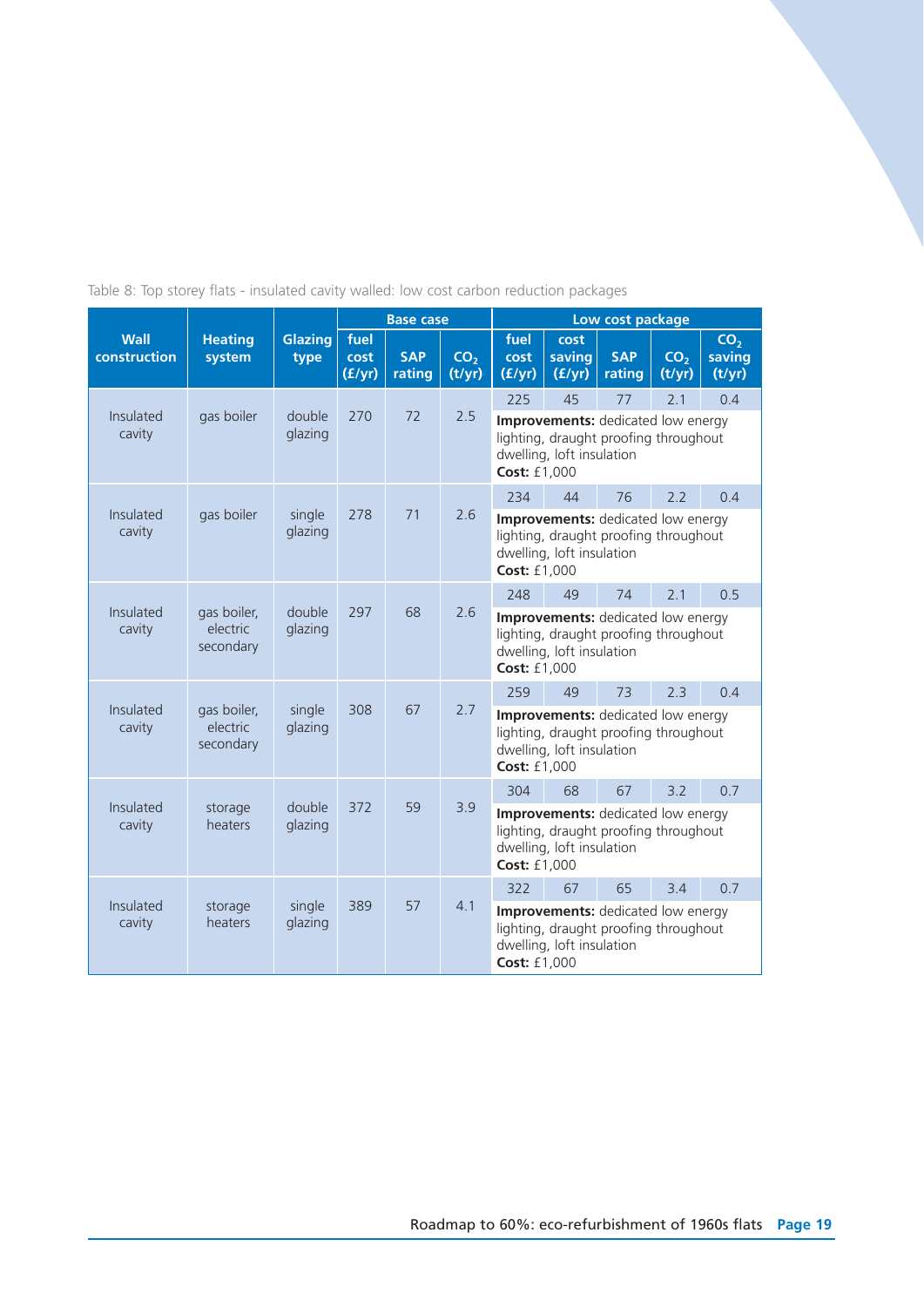|                      |                                      |                        |                        | <b>Base case</b>     | Low cost package<br>fuel<br>cost |                                                                                                                     |                  |                                                                             |                           |                                     |
|----------------------|--------------------------------------|------------------------|------------------------|----------------------|----------------------------------|---------------------------------------------------------------------------------------------------------------------|------------------|-----------------------------------------------------------------------------|---------------------------|-------------------------------------|
| Wall<br>construction | <b>Heating</b><br>system             | <b>Glazing</b><br>type | fuel<br>cost<br>(f/yr) | <b>SAP</b><br>rating | CO <sub>2</sub><br>(t/yr)        | cost<br>(f/yr)                                                                                                      | saving<br>(f/yr) | <b>SAP</b><br>rating                                                        | CO <sub>2</sub><br>(t/yr) | CO <sub>2</sub><br>saving<br>(t/yr) |
|                      |                                      |                        |                        |                      |                                  | 198                                                                                                                 | 23               | 80                                                                          | 1.8                       | 0.1                                 |
| Insulated<br>cavity  | gas boiler                           | double<br>glazing      | 221                    | 77                   | 1.9                              | dwelling<br>Cost: £550                                                                                              |                  | Improvements: dedicated low energy<br>lighting, draught proofing throughout |                           |                                     |
|                      |                                      |                        |                        |                      |                                  | 207                                                                                                                 | 23               | 79                                                                          | 1.9                       | 0.1                                 |
| Insulated<br>cavity  | gas boiler                           | single<br>glazing      | 230                    | 76                   | 2.0                              | Improvements: dedicated low energy<br>lighting, draught proofing throughout<br>dwelling<br>Cost: £550               |                  |                                                                             |                           |                                     |
|                      |                                      |                        |                        |                      |                                  | 216                                                                                                                 | 23               | 78                                                                          | 1.8                       | 0.2                                 |
| Insulated<br>cavity  | gas boiler,<br>electric<br>secondary | double<br>glazing      | 239                    | 75                   | 2.0                              | <b>Improvements:</b> dedicated low energy<br>lighting, draught proofing throughout<br>dwelling<br><b>Cost: £550</b> |                  |                                                                             |                           |                                     |
|                      |                                      |                        |                        |                      |                                  | 227                                                                                                                 | 22               | 77                                                                          | 1.9                       | 0.2                                 |
| Insulated<br>cavity  | gas boiler,<br>electric<br>secondary | single<br>glazing      | 249                    | 74                   | 2.1                              | dwelling<br><b>Cost: £550</b>                                                                                       |                  | Improvements: dedicated low energy<br>lighting, draught proofing throughout |                           |                                     |
|                      |                                      |                        |                        |                      |                                  | 259                                                                                                                 | 25               | 73                                                                          | 2.7                       | 0.2                                 |
| Insulated<br>cavity  | storage<br>heaters                   | double<br>glazing      | 284                    | 70                   | 2.9                              | Improvements: dedicated low energy<br>lighting, draught proofing throughout<br>dwelling<br>Cost: £550               |                  |                                                                             |                           |                                     |
|                      |                                      |                        |                        |                      |                                  | 277                                                                                                                 | 24               | 71                                                                          | 2.9                       | 0.2                                 |
| Insulated<br>cavity  | storage<br>heaters                   | single<br>glazing      | 301                    | 68                   | 3 <sub>1</sub>                   | dwelling<br><b>Cost: £550</b>                                                                                       |                  | Improvements: dedicated low energy<br>lighting, draught proofing throughout |                           |                                     |

Table 9: Mid storey flats - insulated cavity walled: low cost carbon reduction packages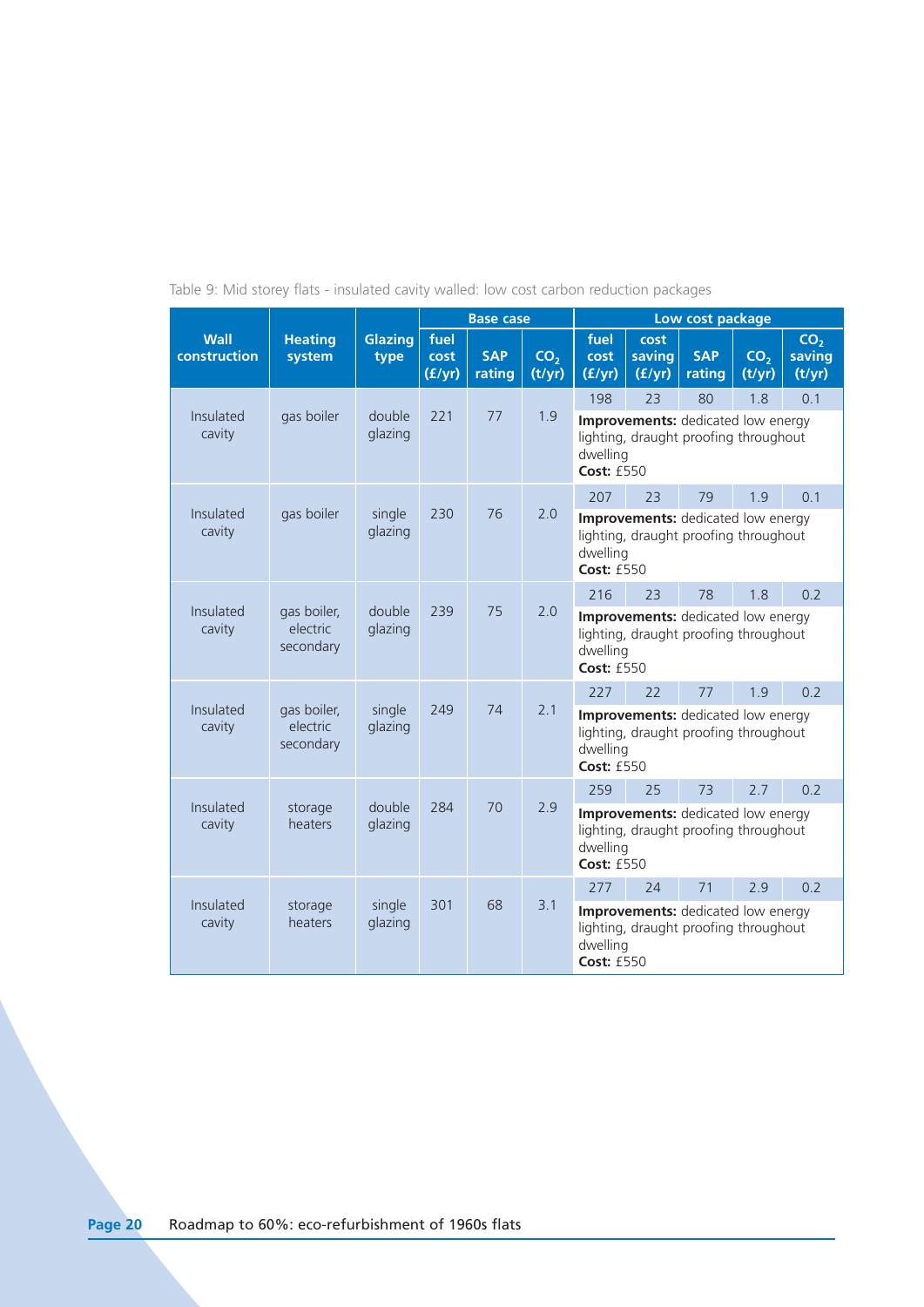|                             |                                      |                   |                        | <b>Base case</b>             | Low cost package<br>fuel<br>cost<br>CO <sub>2</sub><br>saving<br><b>SAP</b><br>CO <sub>2</sub><br>cost |                                                                                                              |                                                                                    |        |        |                                     |
|-----------------------------|--------------------------------------|-------------------|------------------------|------------------------------|--------------------------------------------------------------------------------------------------------|--------------------------------------------------------------------------------------------------------------|------------------------------------------------------------------------------------|--------|--------|-------------------------------------|
| <b>Wall</b><br>construction | <b>Heating</b><br>system             | Glazing<br>type   | fuel<br>cost<br>(f/yr) | <b>SAP</b><br>rating         | (t/yr)                                                                                                 | (f/yr)                                                                                                       | (f/yr)                                                                             | rating | (t/yr) | CO <sub>2</sub><br>saving<br>(t/yr) |
|                             |                                      |                   |                        |                              |                                                                                                        | 224                                                                                                          | 33                                                                                 | 77     | 1.9    | 0.5                                 |
| Insulated<br>cavity         | gas boiler                           | double<br>glazing | 257                    | 73                           | 2.4                                                                                                    | dwelling<br><b>Cost: £550</b>                                                                                | <b>Improvements:</b> dedicated low energy<br>lighting, draught proofing throughout |        |        |                                     |
|                             |                                      |                   |                        |                              |                                                                                                        | 233                                                                                                          | 33                                                                                 | 76     | 2.0    | 0.6                                 |
| Insulated<br>cavity         | gas boiler                           | single<br>glazing |                        | 266<br>72<br>2.6<br>dwelling |                                                                                                        | Improvements: dedicated low energy<br>lighting, draught proofing throughout<br>Cost: £550                    |                                                                                    |        |        |                                     |
|                             |                                      |                   |                        |                              |                                                                                                        | 242                                                                                                          | 44                                                                                 | 75     | 2.0    | 0.5                                 |
| Insulated<br>cavity         | gas boiler,<br>electric<br>secondary | double<br>glazing | 286                    | 70                           | 2.5                                                                                                    | Improvements: dedicated low energy<br>lighting, draught proofing throughout<br>dwelling<br><b>Cost: £550</b> |                                                                                    |        |        |                                     |
|                             |                                      |                   |                        |                              |                                                                                                        | 253                                                                                                          | 45<br>74<br>2.1<br>0.6                                                             |        |        |                                     |
| Insulated<br>cavity         | gas boiler,<br>electric<br>secondary | single<br>glazing | 298                    | 68                           | 2.7                                                                                                    | dwelling<br>Cost: f550                                                                                       | Improvements: dedicated low energy<br>lighting, draught proofing throughout        |        |        |                                     |
|                             |                                      |                   |                        |                              |                                                                                                        | 316                                                                                                          | 52                                                                                 | 66     | 3.3    | 0.7                                 |
| Insulated<br>cavity         | storage<br>heaters                   | double<br>glazing | 368                    | 60                           | 4.0                                                                                                    | Improvements: dedicated low energy<br>lighting, draught proofing throughout<br>dwelling<br>Cost: £550        |                                                                                    |        |        |                                     |
|                             |                                      |                   |                        |                              |                                                                                                        | 333                                                                                                          | 53                                                                                 | 64     | 35     | 0 <sub>7</sub>                      |
| Insulated<br>cavity         | storage<br>heaters                   | single<br>glazing | 386                    | 58                           | 4.2                                                                                                    | dwelling<br>Cost: f550                                                                                       | <b>Improvements:</b> dedicated low energy<br>lighting, draught proofing throughout |        |        |                                     |

## Table 10: Ground storey flats - insulated cavity walled: low cost carbon reduction packages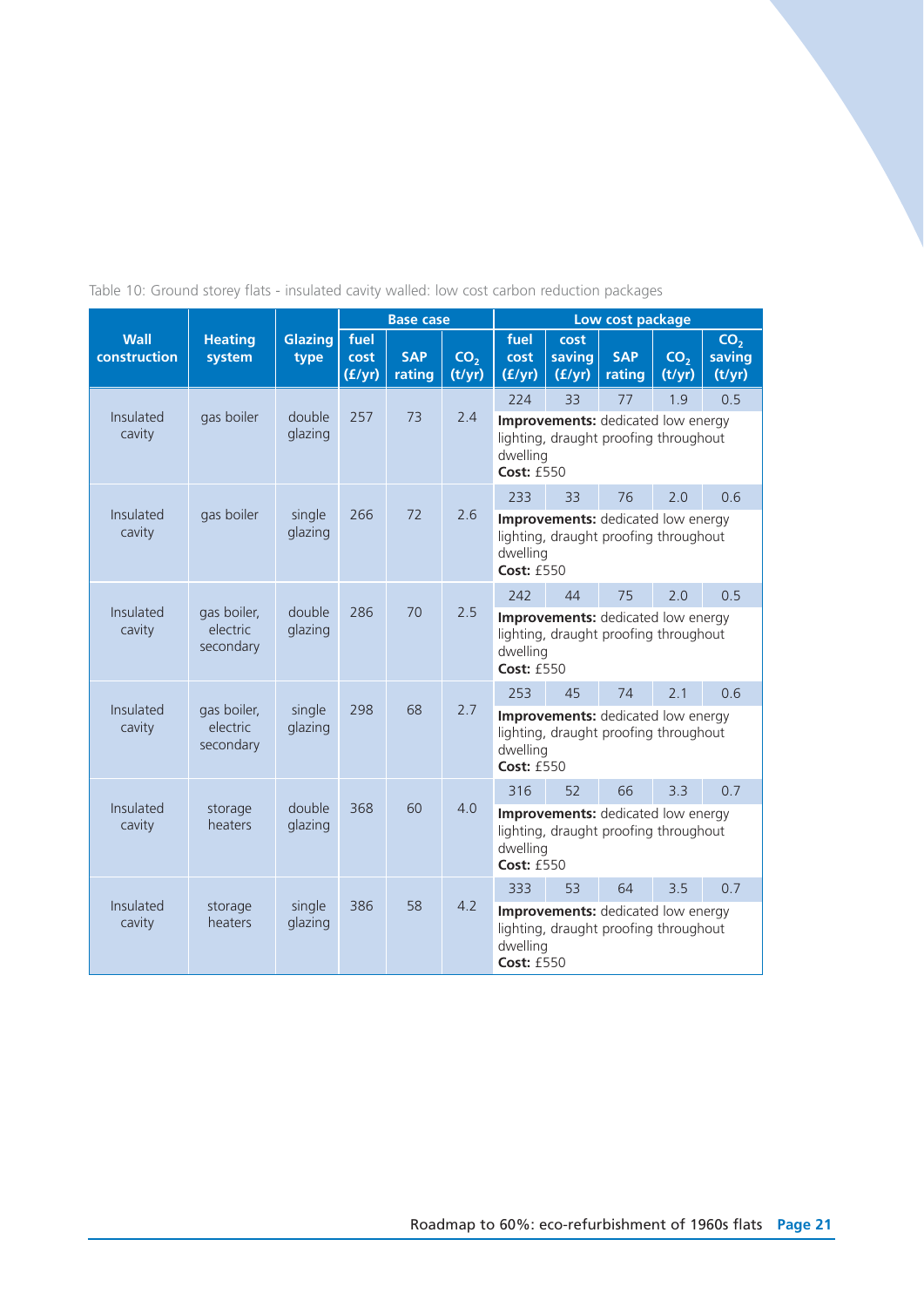## **3.2 Medium cost measures**

Measures falling under the medium cost bracket typically involve alterations to the building fabric itself. In addition, alterations to the dwelling's heating and hot water services were also possible. Measures considered for this category are in addition to the low cost measures previously recommended (shown in blue below). The medium cost category describes works to an approximate total value of £5,000 per dwelling.

- Low energy lighting
- Draught proofing
- Loft insulation
- Cavity wall insulation
- Internal wall insulation
- Replacement front door
- New boiler and controls
- New radiator system (electric heating only)

The measures in this category have been selected to ensure that the use of scaffolding is not necessary, thus reducing costs.

The measures recommended for the medium cost packages may require tenants to relocate whilst work is carried out (for example, whilst internal wall insulation is installed). Scenarios that met the criterion are highlighted in yellow.

#### Turnaround time

The turnaround time of the medium cost packages is estimated to be approximately two weeks.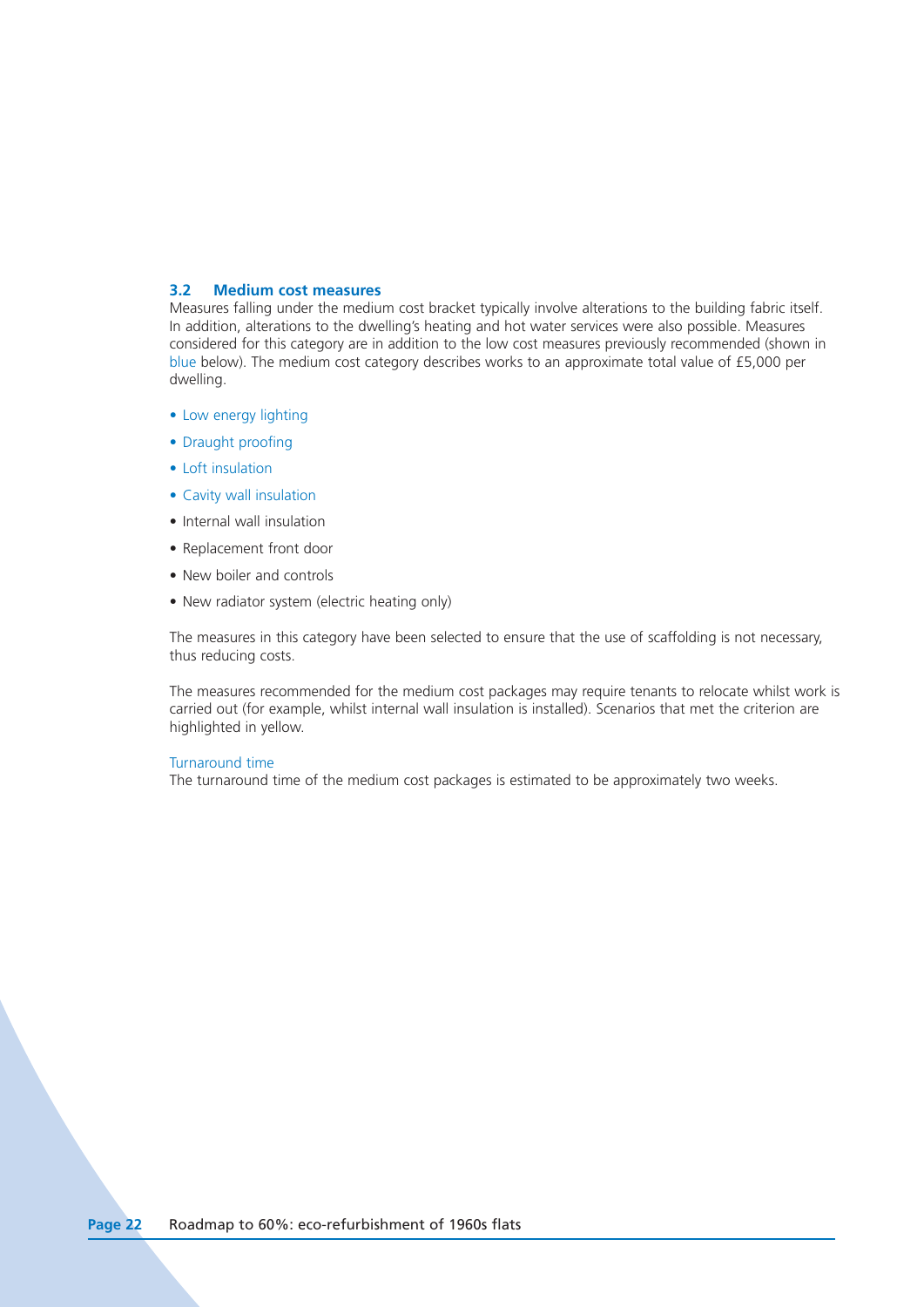| Table 11: Top storey flats - solid walled: medium cost carbon reduction packages |  |
|----------------------------------------------------------------------------------|--|
|----------------------------------------------------------------------------------|--|

|                             |                                      |                   |                        | <b>Base case</b>     |                           |               | <b>Medium cost package</b><br>fuel<br>CO <sub>2</sub><br>cost                                                                                                                                                            |                  |                                                                                                                                                                            |                           |                  |  |
|-----------------------------|--------------------------------------|-------------------|------------------------|----------------------|---------------------------|---------------|--------------------------------------------------------------------------------------------------------------------------------------------------------------------------------------------------------------------------|------------------|----------------------------------------------------------------------------------------------------------------------------------------------------------------------------|---------------------------|------------------|--|
| <b>Wall</b><br>construction | <b>Heating</b><br>system             | Glazing<br>type   | fuel<br>cost<br>(f/yr) | <b>SAP</b><br>rating | CO <sub>2</sub><br>(t/yr) | 60%<br>target | cost<br>(f/yr)                                                                                                                                                                                                           | saving<br>(f/yr) | <b>SAP</b><br>rating                                                                                                                                                       | CO <sub>2</sub><br>(t/yr) | saving<br>(t/yr) |  |
|                             |                                      |                   |                        |                      |                           |               | 183                                                                                                                                                                                                                      | 180              | 82                                                                                                                                                                         | 1.5                       | 2.1              |  |
| Solid wall                  | gas boiler                           | double<br>glazing | 363                    | 60                   | 3.6                       | 1.4           | throughout<br>Cost: £4,950                                                                                                                                                                                               |                  | <b>Improvements:</b> dedicated low energy<br>lighting, draught proofing throughout<br>dwelling, loft insulation, new door, new<br>boiler and controls, internal insulation |                           |                  |  |
|                             |                                      |                   |                        |                      |                           |               | 191                                                                                                                                                                                                                      | 179              | 81                                                                                                                                                                         | 1.6                       | 2.1              |  |
| Solid wall                  | gas boiler                           | single<br>glazing | 370                    | 60                   | 3.7                       | 1.5           | throughout<br>Cost: £4,950                                                                                                                                                                                               |                  | <b>Improvements:</b> dedicated low energy<br>lighting, draught proofing throughout<br>dwelling, loft insulation, new door, new<br>boiler and controls, internal insulation |                           |                  |  |
|                             |                                      |                   |                        |                      |                           |               | 183                                                                                                                                                                                                                      | 228              | 82                                                                                                                                                                         | 1.5                       | 2.2              |  |
| Solid wall                  | gas boiler,<br>electric<br>secondary | double<br>glazing | 411                    | 55                   | 3.7                       | 1.5           | <b>Improvements:</b> dedicated low energy<br>lighting, draught proofing throughout<br>dwelling, loft insulation, new door, new<br>boiler and controls, internal insulation<br>throughout<br><b>Cost: £4,950</b>          |                  |                                                                                                                                                                            |                           |                  |  |
|                             |                                      |                   |                        |                      |                           |               | 191                                                                                                                                                                                                                      | 229              | 81                                                                                                                                                                         | 2.6                       | 2.2              |  |
| Solid wall                  | gas boiler,<br>electric<br>secondary | single<br>glazing | 420                    | 54                   | 3.8                       | 1.5           | throughout<br><b>Cost: £4,950</b>                                                                                                                                                                                        |                  | <b>Improvements:</b> dedicated low energy<br>lighting, draught proofing throughout<br>dwelling, loft insulation, new door, new<br>boiler and controls, internal insulation |                           |                  |  |
|                             |                                      |                   |                        |                      |                           |               | 258                                                                                                                                                                                                                      | 302              | 73                                                                                                                                                                         | 2.6                       | 3.4              |  |
| Solid wall                  | storage<br>heaters                   | double<br>glazing | 560                    | 39                   | 6.0                       | 2.4           | <b>Improvements:</b> dedicated low energy<br>lighting, draught proofing throughout<br>dwelling, loft insulation, new door, new<br>storage heaters and controls, internal<br>insulation throughout<br><b>Cost: £4,950</b> |                  |                                                                                                                                                                            |                           |                  |  |
|                             |                                      |                   |                        |                      |                           |               | 275<br>302<br>71<br>2.8<br>3.4                                                                                                                                                                                           |                  |                                                                                                                                                                            |                           |                  |  |
| Solid wall                  | storage<br>heaters                   | single<br>glazing | 577                    | 37                   | 6.2                       | 2.5           | <b>Improvements:</b> dedicated low energy<br>lighting, draught proofing throughout<br>dwelling, loft insulation, new door, new<br>storage heaters and controls, internal<br>insulation throughout<br>Cost: £4,950        |                  |                                                                                                                                                                            |                           |                  |  |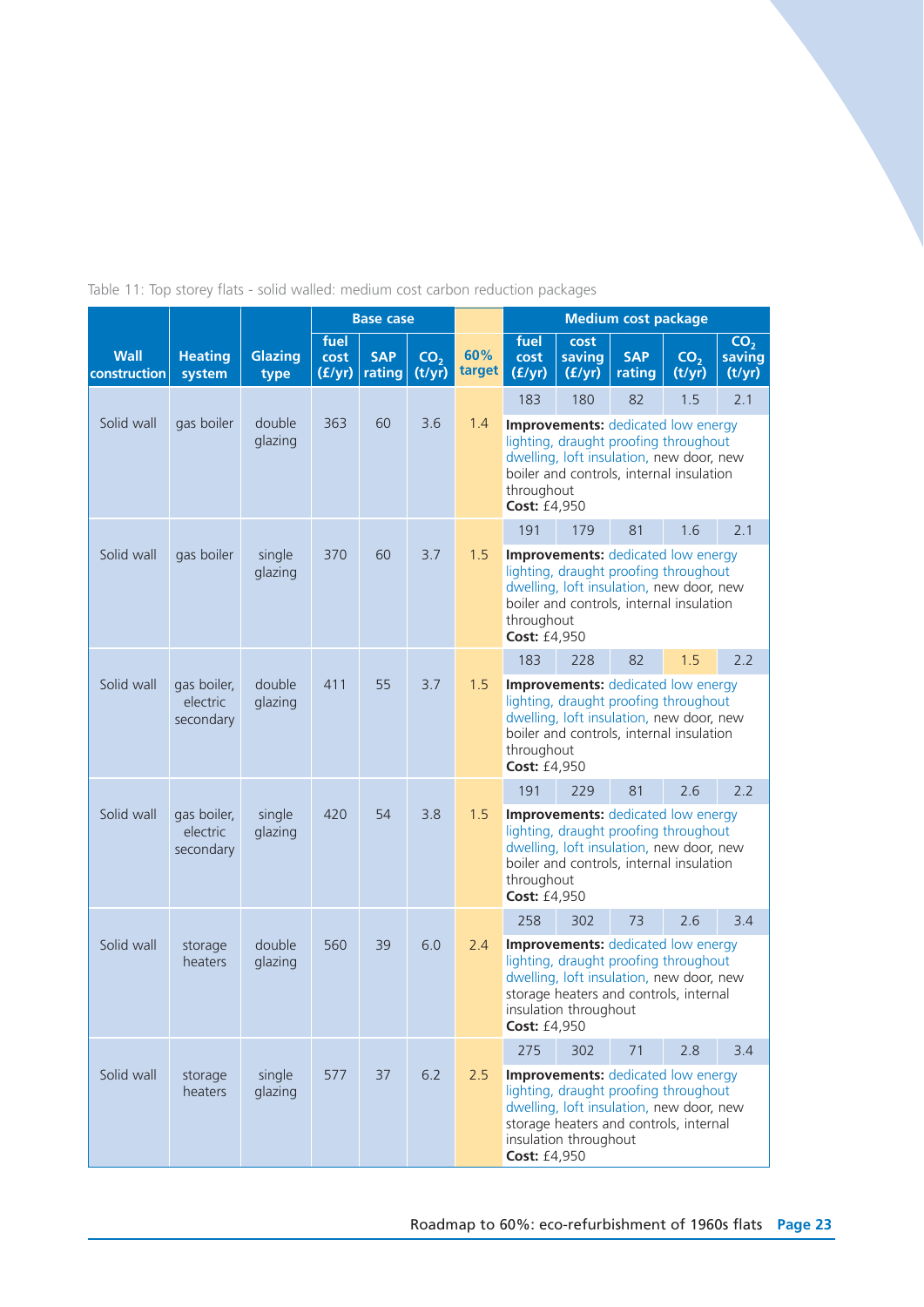|                             |                                      |                        |                        | <b>Base case</b>     |                           |               | <b>Medium cost package</b><br>fuel<br>cost<br>CO <sub>2</sub>                                                                                                                                           |                  |                                                                                                                                                                      |                           |                  |  |
|-----------------------------|--------------------------------------|------------------------|------------------------|----------------------|---------------------------|---------------|---------------------------------------------------------------------------------------------------------------------------------------------------------------------------------------------------------|------------------|----------------------------------------------------------------------------------------------------------------------------------------------------------------------|---------------------------|------------------|--|
| <b>Wall</b><br>construction | <b>Heating</b><br>system             | <b>Glazing</b><br>type | fuel<br>cost<br>(f/yr) | <b>SAP</b><br>rating | CO <sub>2</sub><br>(t/yr) | 60%<br>target | cost<br>(E/yr)                                                                                                                                                                                          | saving<br>(f/yr) | <b>SAP</b><br>rating                                                                                                                                                 | CO <sub>2</sub><br>(t/yr) | saving<br>(t/yr) |  |
|                             |                                      |                        |                        |                      |                           |               | 158                                                                                                                                                                                                     | 159              | 85                                                                                                                                                                   | 1.3                       | 1.7              |  |
| Solid wall                  | gas boiler                           | double<br>glazing      | 317                    | 66                   | 3.0                       | 1.2           | Cost: £4,500                                                                                                                                                                                            |                  | <b>Improvements:</b> dedicated low energy<br>lighting, draught proofing throughout<br>dwelling, new door, new boiler and<br>controls, internal insulation throughout |                           |                  |  |
|                             |                                      |                        |                        |                      |                           |               | 165                                                                                                                                                                                                     | 160              | 84                                                                                                                                                                   | 1.4                       | 1.8              |  |
| Solid wall                  | gas boiler                           | single<br>glazing      | 325                    | 65                   | 3.2                       | 1.3           | <b>Cost: £4,500</b>                                                                                                                                                                                     |                  | <b>Improvements:</b> dedicated low energy<br>lighting, draught proofing throughout<br>dwelling, new door, new boiler and<br>controls, internal insulation throughout |                           |                  |  |
|                             |                                      |                        |                        |                      |                           |               | 158                                                                                                                                                                                                     | 197              | 85                                                                                                                                                                   | 1.3                       | 1.9              |  |
| Solid wall                  | gas boiler,<br>electric<br>secondary | double<br>glazing      | 355                    | 61                   | 3.2                       | 1.3           | <b>Improvements:</b> dedicated low energy<br>lighting, draught proofing throughout<br>dwelling, new door, new boiler and<br>controls, internal insulation throughout<br><b>Cost: £4,500</b>             |                  |                                                                                                                                                                      |                           |                  |  |
|                             |                                      |                        |                        |                      |                           |               | 165                                                                                                                                                                                                     | 200              | 84                                                                                                                                                                   | 1.4                       | 1.9              |  |
| Solid wall                  | gas boiler,<br>electric<br>secondary | single<br>glazing      | 365                    | 60                   | 3.3                       | 1.3           | <b>Cost: £4,500</b>                                                                                                                                                                                     |                  | <b>Improvements:</b> dedicated low energy<br>lighting, draught proofing throughout<br>dwelling, new door, new boiler and<br>controls, internal insulation throughout |                           |                  |  |
|                             |                                      |                        |                        |                      |                           |               | 214                                                                                                                                                                                                     | 57               | 78                                                                                                                                                                   | 2.2                       | 2.8              |  |
| Solid wall                  | storage<br>heaters                   | double<br>glazing      | 471                    | 48                   | 5.0                       | 2.0           | <b>Improvements:</b> dedicated low energy<br>lighting, draught proofing throughout<br>dwelling, new door, new storage heaters<br>and controls, internal insulation<br>throughout<br><b>Cost: £4,500</b> |                  |                                                                                                                                                                      |                           |                  |  |
|                             |                                      |                        |                        |                      |                           |               | 230<br>76<br>2.4<br>2.8<br>258                                                                                                                                                                          |                  |                                                                                                                                                                      |                           |                  |  |
| Solid wall                  | storage<br>heaters                   | single<br>glazing      | 488                    | 46                   | 5.2                       | 2.1           | <b>Improvements:</b> dedicated low energy<br>lighting, draught proofing throughout<br>dwelling, new door, new storage heaters<br>and controls, internal insulation<br>throughout<br>Cost: £4,500        |                  |                                                                                                                                                                      |                           |                  |  |

Table 12: Mid storey flats - solid walled: medium cost carbon reduction packages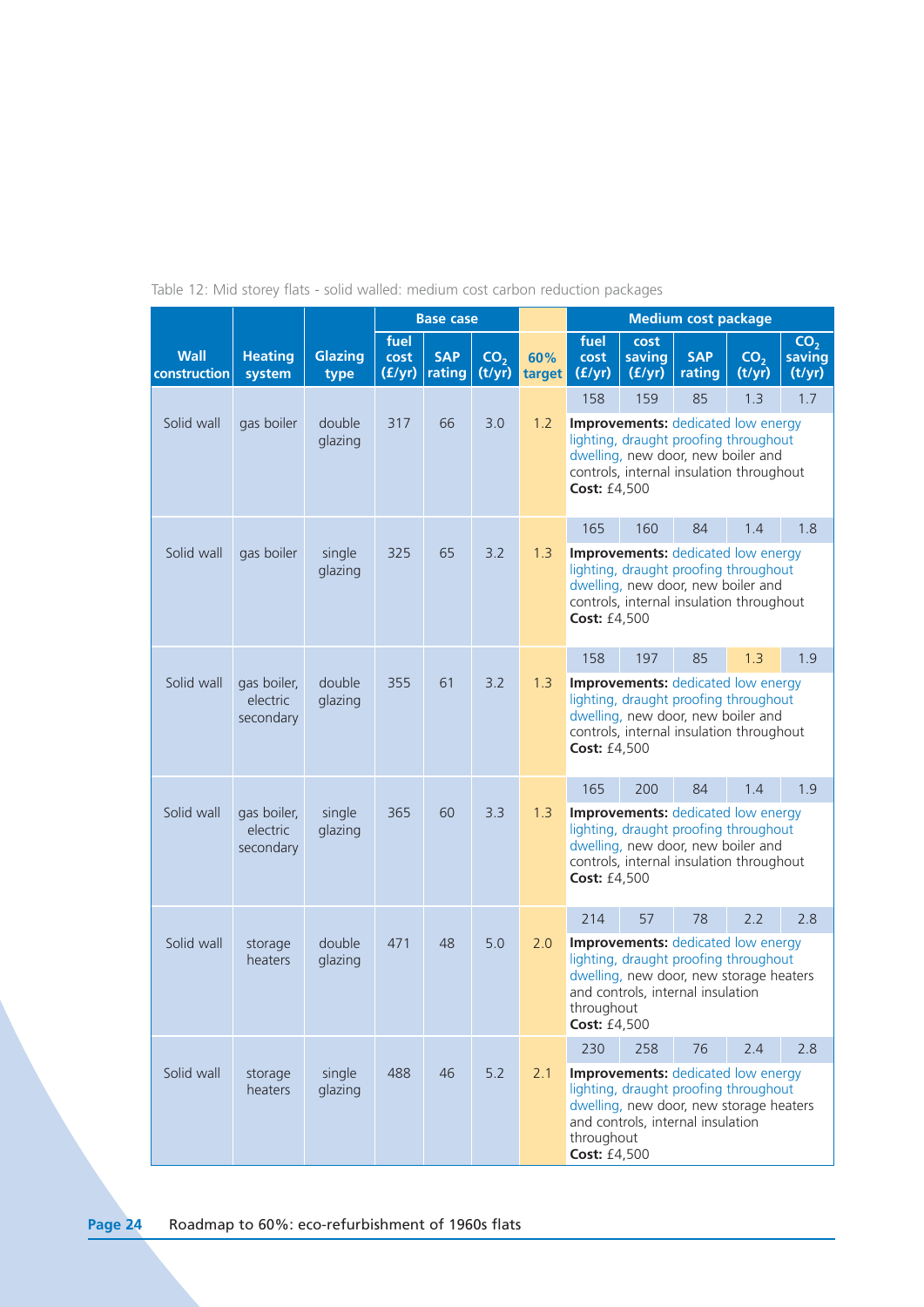|                             |                                      |                   |                        | <b>Base case</b>     |                           |               | <b>Medium cost package</b><br>fuel<br>cost                                                                                                                                                              |                  |                                                                                                                                                                      |                           |                                     |
|-----------------------------|--------------------------------------|-------------------|------------------------|----------------------|---------------------------|---------------|---------------------------------------------------------------------------------------------------------------------------------------------------------------------------------------------------------|------------------|----------------------------------------------------------------------------------------------------------------------------------------------------------------------|---------------------------|-------------------------------------|
| <b>Wall</b><br>construction | <b>Heating</b><br>system             | Glazing<br>type   | fuel<br>cost<br>(f/yr) | <b>SAP</b><br>rating | CO <sub>2</sub><br>(t/yr) | 60%<br>target | cost<br>(f/yr)                                                                                                                                                                                          | saving<br>(f/yr) | <b>SAP</b><br>rating                                                                                                                                                 | CO <sub>2</sub><br>(t/yr) | CO <sub>2</sub><br>saving<br>(t/yr) |
|                             |                                      |                   |                        |                      |                           |               | 208                                                                                                                                                                                                     | 141              | 79                                                                                                                                                                   | 1.9                       | 1.6                                 |
| Solid wall                  | gas boiler                           | double<br>glazing | 349                    | 62                   | 3.5                       | 1.4           | Cost: £4,500                                                                                                                                                                                            |                  | <b>Improvements:</b> dedicated low energy<br>lighting, draught proofing throughout<br>dwelling, new door, new boiler and<br>controls, internal insulation throughout |                           |                                     |
|                             |                                      |                   |                        |                      |                           |               | 216                                                                                                                                                                                                     | 141              | 78                                                                                                                                                                   | 2.0                       | 1.6                                 |
| Solid wall                  | gas boiler                           | single<br>glazing | 357                    | 61                   | 3.6                       | 1.4           | <b>Cost: £4,500</b>                                                                                                                                                                                     |                  | <b>Improvements:</b> dedicated low energy<br>lighting, draught proofing throughout<br>dwelling, new door, new boiler and<br>controls, internal insulation throughout |                           |                                     |
|                             |                                      |                   |                        |                      |                           |               | 208                                                                                                                                                                                                     | 191              | 79                                                                                                                                                                   | 1.9                       | 1.8                                 |
| Solid wall                  | gas boiler,<br>electric<br>secondary | double<br>glazing | 399                    | 56                   | 3.7                       | 1.5           | <b>Improvements:</b> dedicated low energy<br>lighting, draught proofing throughout<br>dwelling, new door, new boiler and<br>controls, internal insulation throughout<br>Cost: £4,500                    |                  |                                                                                                                                                                      |                           |                                     |
|                             |                                      |                   |                        |                      |                           |               | 216                                                                                                                                                                                                     | 192              | 78                                                                                                                                                                   | 2.0                       | 1.8                                 |
| Solid wall                  | gas boiler,<br>electric<br>secondary | single<br>glazing | 408                    | 55                   | 3.8                       | 1.5           | Cost: £4,500                                                                                                                                                                                            |                  | <b>Improvements:</b> dedicated low energy<br>lighting, draught proofing throughout<br>dwelling, new door, new boiler and<br>controls, internal insulation throughout |                           |                                     |
|                             |                                      |                   |                        |                      |                           |               | 316                                                                                                                                                                                                     | 242              | 66                                                                                                                                                                   | 3.3                       | 2.9                                 |
| Solid wall                  | storage<br>heaters                   | double<br>glazing | 558                    | 39                   | 6.2                       | 2.5           | <b>Improvements:</b> dedicated low energy<br>lighting, draught proofing throughout<br>dwelling, new door, new storage heaters<br>and controls, internal insulation<br>throughout<br><b>Cost: £4,500</b> |                  |                                                                                                                                                                      |                           |                                     |
|                             |                                      |                   |                        |                      |                           |               | 333                                                                                                                                                                                                     | 242              | 64                                                                                                                                                                   | 3.5                       | 2.9                                 |
| Solid wall                  | storage<br>heaters                   | single<br>glazing | 575                    | 38                   | 6.4                       | 2.6           | throughout<br>Cost: £4,500                                                                                                                                                                              |                  | <b>Improvements:</b> dedicated low energy<br>lighting, draught proofing throughout<br>dwelling, new door, new storage heaters<br>and controls, internal insulation   |                           |                                     |

Table 13: Ground storey flats - solid walled: medium cost carbon reduction packages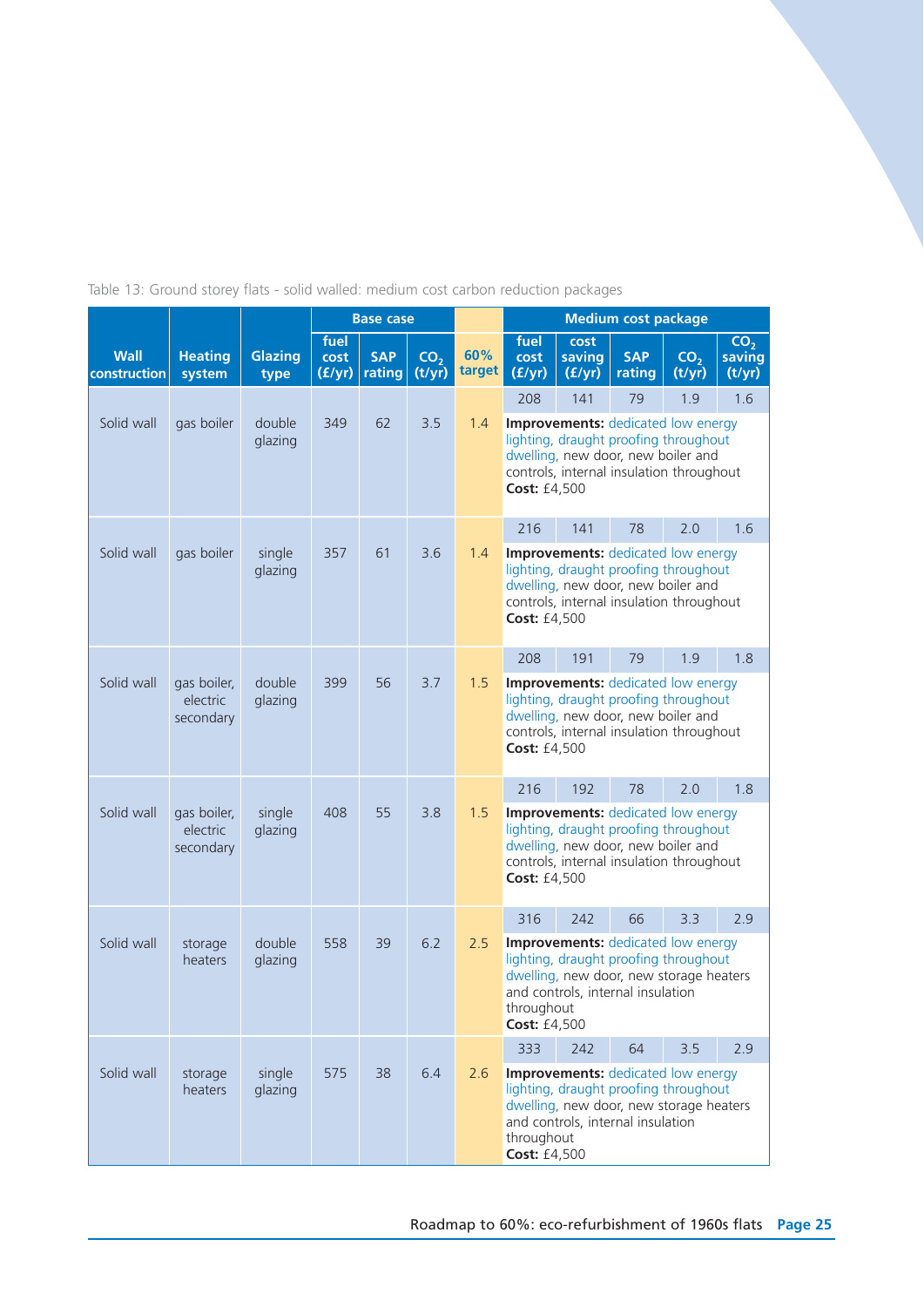|                             |                                      |                        |                        | <b>Base case</b>     |                           |               | <b>Medium cost package</b><br>fuel<br>CO <sub>2</sub><br>cost                                                                                                                                                                                    |                  |                                                                                                                                                                                                                  |                           |                  |  |
|-----------------------------|--------------------------------------|------------------------|------------------------|----------------------|---------------------------|---------------|--------------------------------------------------------------------------------------------------------------------------------------------------------------------------------------------------------------------------------------------------|------------------|------------------------------------------------------------------------------------------------------------------------------------------------------------------------------------------------------------------|---------------------------|------------------|--|
| <b>Wall</b><br>construction | <b>Heating</b><br>system             | <b>Glazing</b><br>type | fuel<br>cost<br>(f/yr) | <b>SAP</b><br>rating | CO <sub>2</sub><br>(t/yr) | 60%<br>target | cost<br>(f/yr)                                                                                                                                                                                                                                   | saving<br>(f/yr) | <b>SAP</b><br>rating                                                                                                                                                                                             | CO <sub>2</sub><br>(t/yr) | saving<br>(t/yr) |  |
|                             |                                      |                        |                        |                      |                           |               | 183                                                                                                                                                                                                                                              | 148              | 82                                                                                                                                                                                                               | 1.5                       | 1.7              |  |
| Uninsulated<br>cavity       | gas boiler                           | double<br>glazing      | 331                    | 64                   | 3.2                       | 1.3           | Cost: £5,150                                                                                                                                                                                                                                     |                  | <b>Improvements:</b> dedicated low energy<br>lighting, draught proofing throughout<br>dwelling, loft insulation, cavity wall<br>insulation, new door, new boiler and<br>controls, internal insulation throughout |                           |                  |  |
|                             |                                      |                        |                        |                      |                           |               | 191                                                                                                                                                                                                                                              | 148              | 81                                                                                                                                                                                                               | 1.6                       | 1.7              |  |
| Uninsulated<br>cavity       | gas boiler                           | single<br>glazing      | 339                    | 63                   | 3.3                       | 1.3           | Cost: £5,150                                                                                                                                                                                                                                     |                  | <b>Improvements:</b> dedicated low energy<br>lighting, draught proofing throughout<br>dwelling, loft insulation, cavity wall<br>insulation, new door, new boiler and<br>controls, internal insulation throughout |                           |                  |  |
|                             |                                      |                        |                        |                      |                           |               | 183                                                                                                                                                                                                                                              | 189              | 82                                                                                                                                                                                                               | 1.5                       | 1.8              |  |
| Uninsulated<br>cavity       | gas boiler,<br>electric<br>secondary | double<br>glazing      | 372                    | 59                   | 3.3                       | 1.3           | <b>Improvements:</b> dedicated low energy<br>lighting, draught proofing throughout<br>dwelling, loft insulation, cavity wall<br>insulation, new door, new boiler and<br>controls, internal insulation throughout<br>Cost: £5,150                 |                  |                                                                                                                                                                                                                  |                           |                  |  |
|                             |                                      |                        |                        |                      |                           |               | 191                                                                                                                                                                                                                                              | 191              | 81                                                                                                                                                                                                               | 1.6                       | 1.8              |  |
| Uninsulated<br>cavity       | gas boiler,<br>electric<br>secondary | single<br>glazing      | 382                    | 58                   | 3.4                       | 1.4           | Cost: £5,150                                                                                                                                                                                                                                     |                  | <b>Improvements:</b> dedicated low energy<br>lighting, draught proofing throughout<br>dwelling, loft insulation, cavity wall<br>insulation, new door, new boiler and<br>controls, internal insulation throughout |                           |                  |  |
|                             |                                      |                        |                        |                      |                           |               | 258                                                                                                                                                                                                                                              | 234              | 73                                                                                                                                                                                                               | 2.6                       | 2.7              |  |
| Uninsulated<br>cavity       | storage<br>heaters                   | double<br>glazing      | 492                    | 45                   | 5.3                       | 2.1           | <b>Improvements:</b> dedicated low energy<br>lighting, draught proofing throughout<br>dwelling, loft insulation, cavity wall<br>insulation, new door, new storage heaters<br>and controls, internal insulation throughout<br><b>Cost: £5,150</b> |                  |                                                                                                                                                                                                                  |                           |                  |  |
|                             |                                      |                        |                        |                      |                           |               | 275                                                                                                                                                                                                                                              | 235              | 71                                                                                                                                                                                                               | 2.8                       | 2.7              |  |
| Uninsulated<br>cavity       | storage<br>heaters                   | single<br>glazing      | 510                    | 44                   | 5.5                       | 2.2           | <b>Improvements:</b> dedicated low energy<br>lighting, draught proofing throughout<br>dwelling, loft insulation, cavity wall<br>insulation, new door, new storage heaters<br>and controls, internal insulation throughout<br>Cost: £5,150        |                  |                                                                                                                                                                                                                  |                           |                  |  |

Table 14: Top storey flats - uninsulated cavity walled: medium cost carbon reduction packages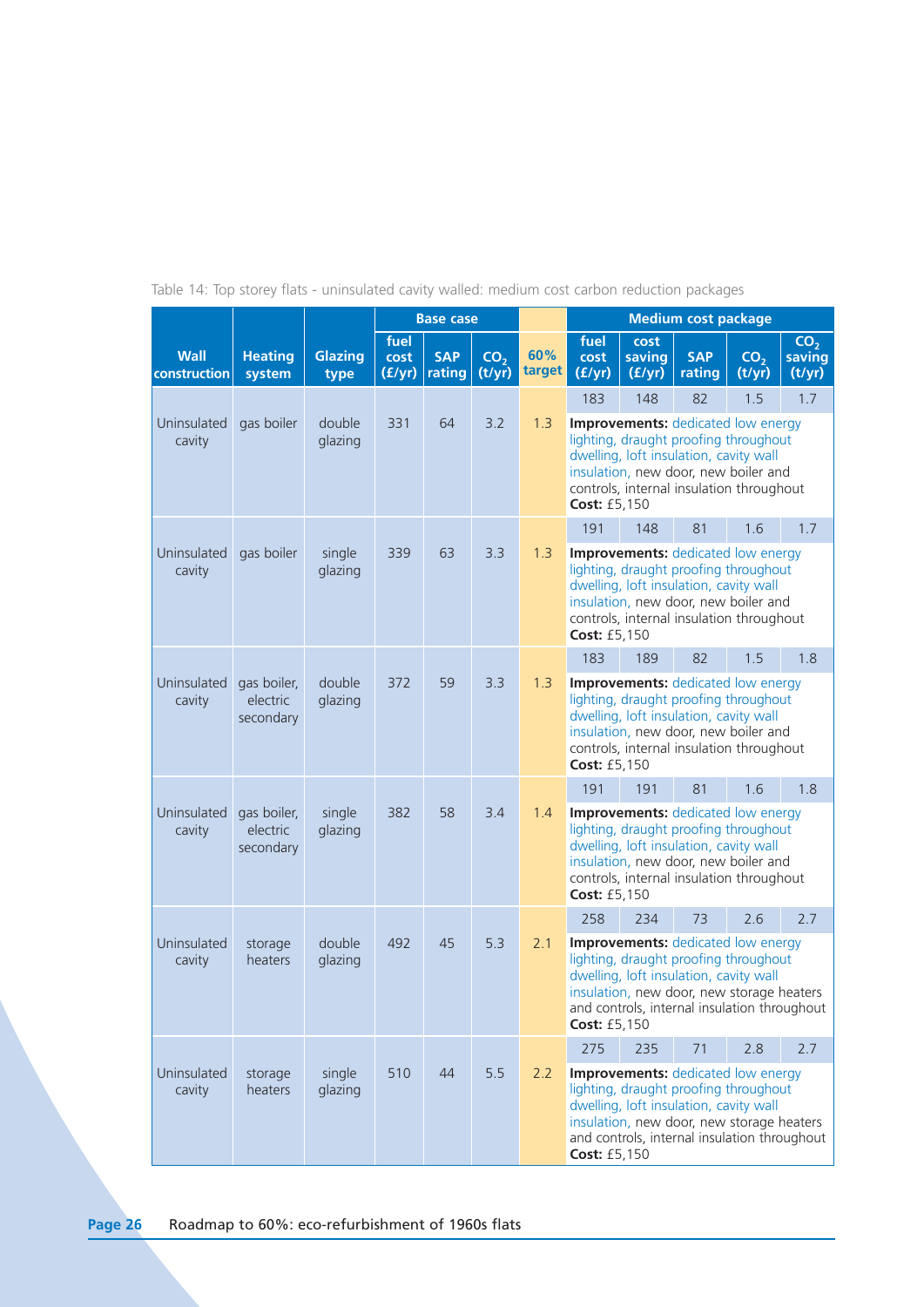|  |  |  |  |  |  | Table 15: Mid storey flats - uninsulated cavity walled: medium cost carbon reduction packages |  |
|--|--|--|--|--|--|-----------------------------------------------------------------------------------------------|--|
|  |  |  |  |  |  |                                                                                               |  |
|  |  |  |  |  |  |                                                                                               |  |

|                             |                                      |                   |                        | <b>Base case</b>     |                           |               | <b>Medium cost package</b><br>fuel<br>cost                                                                                                                                                                               |                  |                                                                                                                                                                                         |                           |                                     |  |
|-----------------------------|--------------------------------------|-------------------|------------------------|----------------------|---------------------------|---------------|--------------------------------------------------------------------------------------------------------------------------------------------------------------------------------------------------------------------------|------------------|-----------------------------------------------------------------------------------------------------------------------------------------------------------------------------------------|---------------------------|-------------------------------------|--|
| <b>Wall</b><br>construction | <b>Heating</b><br>system             | Glazing<br>type   | fuel<br>cost<br>(f/yr) | <b>SAP</b><br>rating | CO <sub>2</sub><br>(t/yr) | 60%<br>target | cost<br>(f/yr)                                                                                                                                                                                                           | saving<br>(f/yr) | <b>SAP</b><br>rating                                                                                                                                                                    | CO <sub>2</sub><br>(t/yr) | CO <sub>2</sub><br>saving<br>(t/yr) |  |
| Uninsulated<br>cavity       | gas boiler                           | double<br>glazing | 283                    | 70                   | 2.6                       | 1.0           | 158<br>throughout<br>Cost: £4,700                                                                                                                                                                                        | 125              | 85<br><b>Improvements:</b> dedicated low energy<br>lighting, draught proofing throughout<br>dwelling, cavity wall insulation, new door,<br>new boiler and controls, internal insulation | 1.3                       | 1.3                                 |  |
|                             |                                      |                   |                        |                      |                           |               | 165                                                                                                                                                                                                                      | 126              | 84                                                                                                                                                                                      | 1.4                       | 1.4                                 |  |
| Uninsulated<br>cavity       | gas boiler                           | single<br>glazing | 291                    | 69                   | 2.8                       | 1.1           | throughout<br>Cost: £4,700                                                                                                                                                                                               |                  | <b>Improvements:</b> dedicated low energy<br>lighting, draught proofing throughout<br>dwelling, cavity wall insulation, new door,<br>new boiler and controls, internal insulation       |                           |                                     |  |
|                             |                                      |                   |                        |                      |                           |               | 158                                                                                                                                                                                                                      | 156              | 85                                                                                                                                                                                      | 1.3                       | 1.4                                 |  |
| Uninsulated<br>cavity       | gas boiler,<br>electric<br>secondary | double<br>glazing | 314                    | 66                   | 2.7                       | 1.1           | <b>Improvements:</b> dedicated low energy<br>lighting, draught proofing throughout<br>dwelling, cavity wall insulation, new door,<br>new boiler and controls, internal insulation<br>throughout<br>Cost: £4,700          |                  |                                                                                                                                                                                         |                           |                                     |  |
|                             |                                      |                   |                        |                      |                           |               | 165                                                                                                                                                                                                                      | 160              | 84                                                                                                                                                                                      | 1.4                       | 1.5                                 |  |
| Uninsulated<br>cavity       | gas boiler,<br>electric<br>secondary | single<br>glazing | 325                    | 65                   | 2.9                       | 1.2           | <b>Improvements:</b> dedicated low energy<br>lighting, draught proofing throughout<br>dwelling, cavity wall insulation, new door,<br>new boiler and controls, internal insulation<br>throughout<br>Cost: £4,700          |                  |                                                                                                                                                                                         |                           |                                     |  |
|                             |                                      |                   |                        |                      |                           |               | 214                                                                                                                                                                                                                      | 189              | 78                                                                                                                                                                                      | 2.2                       | 2.0                                 |  |
| Uninsulated<br>cavity       | storage<br>heaters                   | double<br>glazing | 403                    | 56                   | 4.2                       | 1.7           | <b>Improvements:</b> dedicated low energy<br>lighting, draught proofing throughout<br>dwelling, cavity wall insulation, new door,<br>new storage heaters and controls, internal<br>insulation throughout<br>Cost: £4,700 |                  |                                                                                                                                                                                         |                           |                                     |  |
|                             |                                      |                   |                        |                      |                           |               | 230                                                                                                                                                                                                                      | 191              | 76                                                                                                                                                                                      | 2.4                       | 2.0                                 |  |
| Uninsulated<br>cavity       | storage<br>heaters                   | single<br>glazing | 421                    | 54                   | 4.4                       | 1.8           | <b>Improvements:</b> dedicated low energy<br>lighting, draught proofing throughout<br>dwelling, cavity wall insulation, new door,<br>new storage heaters and controls, internal<br>insulation throughout<br>Cost: £4,700 |                  |                                                                                                                                                                                         |                           |                                     |  |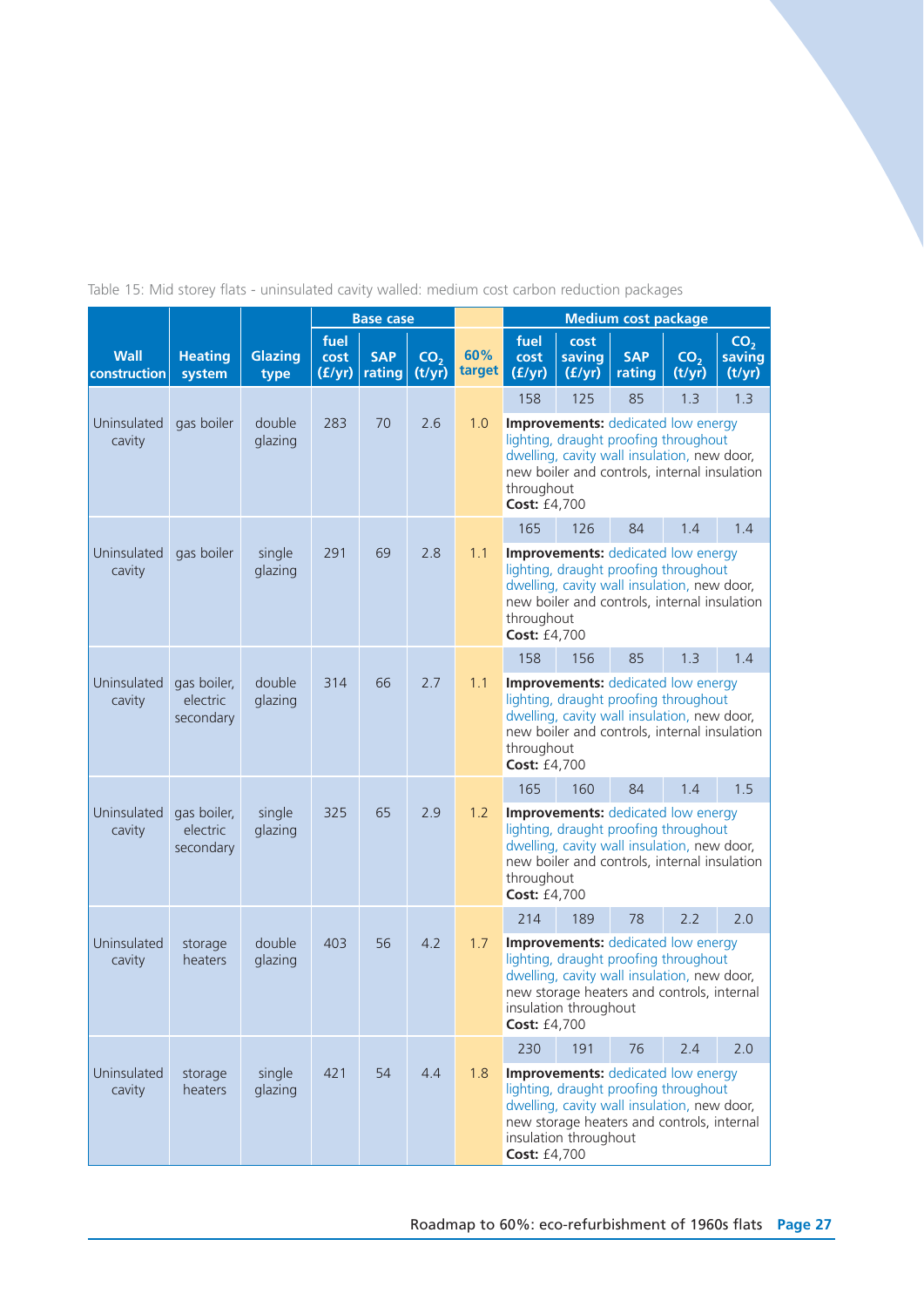|                             |                                      |                        |                        | <b>Base case</b>     |                           |               | <b>Medium cost package</b><br>fuel<br>cost                                                                                                                                                                                      |                       |                                                                                                                                                                                   |                           |                                     |  |
|-----------------------------|--------------------------------------|------------------------|------------------------|----------------------|---------------------------|---------------|---------------------------------------------------------------------------------------------------------------------------------------------------------------------------------------------------------------------------------|-----------------------|-----------------------------------------------------------------------------------------------------------------------------------------------------------------------------------|---------------------------|-------------------------------------|--|
| <b>Wall</b><br>construction | <b>Heating</b><br>system             | <b>Glazing</b><br>type | fuel<br>cost<br>(f/yr) | <b>SAP</b><br>rating | CO <sub>2</sub><br>(t/yr) | 60%<br>target | cost<br>(f/yr)                                                                                                                                                                                                                  | saving<br>(f/yr)      | <b>SAP</b><br>rating                                                                                                                                                              | CO <sub>2</sub><br>(t/yr) | CO <sub>2</sub><br>saving<br>(t/yr) |  |
|                             |                                      |                        |                        |                      |                           |               | 214                                                                                                                                                                                                                             | 72                    | 78                                                                                                                                                                                | 1.9                       | 0.8                                 |  |
| Uninsulated<br>cavity       | gas boiler                           | double<br>glazing      | 286                    | 70                   | 2.7                       | 1.1           | throughout<br>Cost: £4,700                                                                                                                                                                                                      |                       | <b>Improvements:</b> dedicated low energy<br>lighting, draught proofing throughout<br>dwelling, cavity wall insulation, new door,<br>new boiler and controls, internal insulation |                           |                                     |  |
|                             |                                      |                        |                        |                      |                           |               | 222                                                                                                                                                                                                                             | 73                    | 77                                                                                                                                                                                | 2.0                       | 0.8                                 |  |
| Uninsulated<br>cavity       | gas boiler                           | single<br>glazing      | 295                    | 69                   | 2.8                       | 1.1           | throughout<br>Cost: £4,700                                                                                                                                                                                                      |                       | Improvements: dedicated low energy<br>lighting, draught proofing throughout<br>dwelling, cavity wall insulation, new door,<br>new boiler and controls, internal insulation        |                           |                                     |  |
|                             |                                      |                        |                        |                      |                           |               | 214                                                                                                                                                                                                                             | 103                   | 78                                                                                                                                                                                | 1.9                       | 1.9                                 |  |
| Uninsulated<br>cavity       | gas boiler,<br>electric<br>secondary | double<br>glazing      | 317                    | 66                   | 2.8                       | 1.1           | <b>Improvements:</b> dedicated low energy<br>lighting, draught proofing throughout<br>dwelling, cavity wall insulation, new door,<br>new boiler and controls, internal insulation<br>throughout<br>Cost: £4,700                 |                       |                                                                                                                                                                                   |                           |                                     |  |
|                             |                                      |                        |                        |                      |                           |               | 222                                                                                                                                                                                                                             | 106                   | 77                                                                                                                                                                                | 2.0                       | 0.9                                 |  |
| Uninsulated<br>cavity       | gas boiler,<br>electric<br>secondary | single<br>glazing      | 328                    | 65                   | 2.9                       | 1.2           | throughout<br>Cost: £4,700                                                                                                                                                                                                      |                       | <b>Improvements:</b> dedicated low energy<br>lighting, draught proofing throughout<br>dwelling, cavity wall insulation, new door,<br>new boiler and controls, internal insulation |                           |                                     |  |
|                             |                                      |                        |                        |                      |                           |               | 316                                                                                                                                                                                                                             | 87                    | 66                                                                                                                                                                                | 3.3                       | 0.9                                 |  |
| Uninsulated<br>cavity       | storage<br>heaters                   | double<br>glazing      | 403                    | 56                   | 4.2                       | 1.7           | <b>Improvements:</b> dedicated low energy<br>lighting, draught proofing throughout<br>dwelling, cavity wall insulation, new door,<br>new storage heaters and controls, internal<br>insulation throughout<br><b>Cost: £4,700</b> |                       |                                                                                                                                                                                   |                           |                                     |  |
|                             |                                      |                        |                        |                      |                           |               | 333                                                                                                                                                                                                                             | 88                    | 64                                                                                                                                                                                | 3.5                       | 0.9                                 |  |
| Uninsulated<br>cavity       | storage<br>heaters                   | single<br>glazing      | 421                    | 54                   | 4.4                       | 1.8           | Cost: £4,700                                                                                                                                                                                                                    | insulation throughout | <b>Improvements:</b> dedicated low energy<br>lighting, draught proofing throughout<br>dwelling, cavity wall insulation, new door,<br>new storage heaters and controls, internal   |                           |                                     |  |

Table 16: Ground storey flats - uninsulated cavity walled: medium cost carbon reduction packages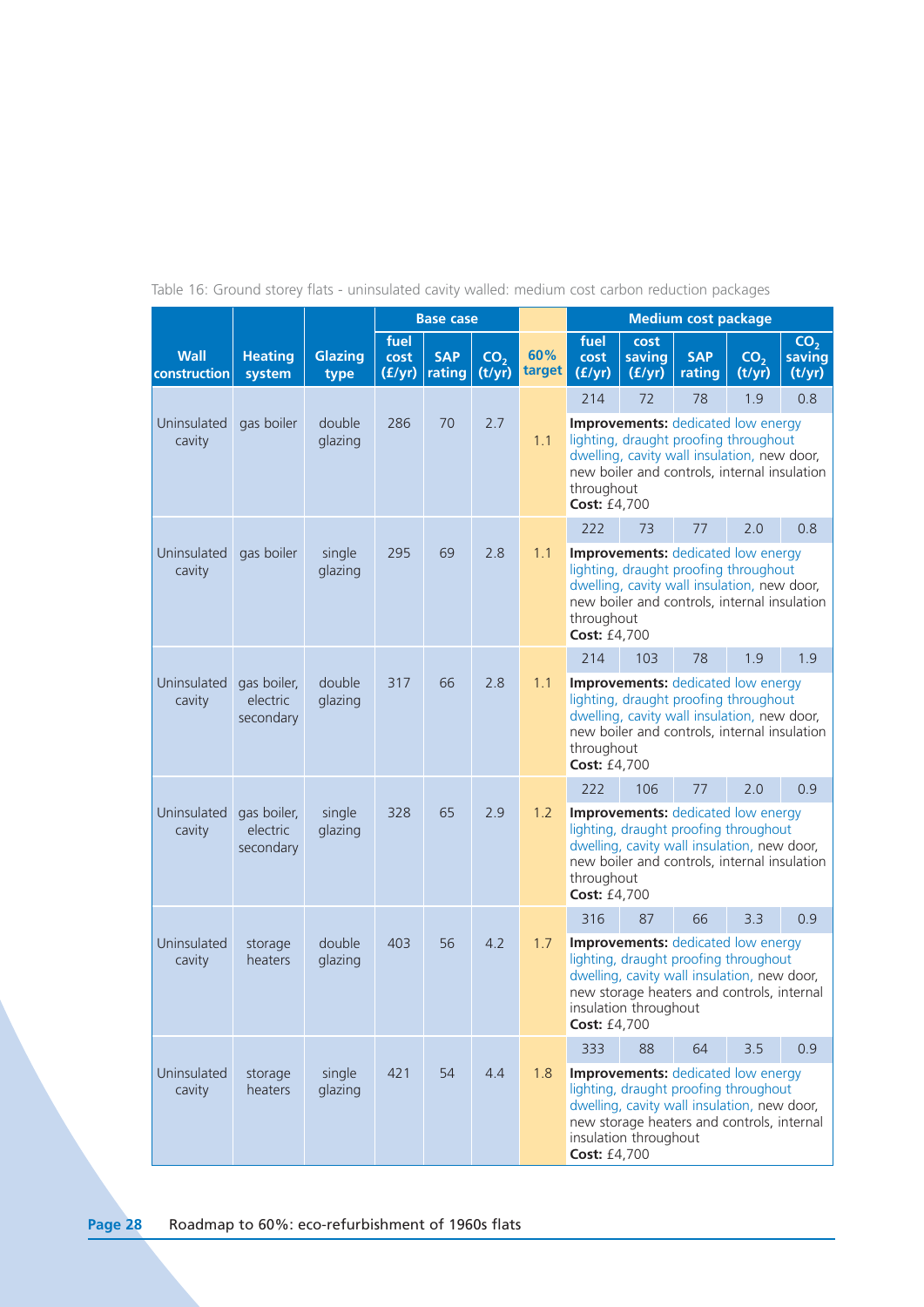|  |  |  |  |  |  | Table 17: Top storey flats - insulated cavity walled: medium cost carbon reduction packages |  |
|--|--|--|--|--|--|---------------------------------------------------------------------------------------------|--|
|  |  |  |  |  |  |                                                                                             |  |
|  |  |  |  |  |  |                                                                                             |  |
|  |  |  |  |  |  |                                                                                             |  |

|                             |                                      |                   |                        | <b>Base case</b>     |                           |               | <b>Medium cost package</b><br>fuel<br>cost<br>CO <sub>2</sub>                                                                                                                                                     |                  |                                                                                                                                                                            |                           |                  |  |
|-----------------------------|--------------------------------------|-------------------|------------------------|----------------------|---------------------------|---------------|-------------------------------------------------------------------------------------------------------------------------------------------------------------------------------------------------------------------|------------------|----------------------------------------------------------------------------------------------------------------------------------------------------------------------------|---------------------------|------------------|--|
| <b>Wall</b><br>construction | <b>Heating</b><br>system             | Glazing<br>type   | fuel<br>cost<br>(f/yr) | <b>SAP</b><br>rating | CO <sub>2</sub><br>(t/yr) | 60%<br>target | cost<br>(f/yr)                                                                                                                                                                                                    | saving<br>(f/yr) | <b>SAP</b><br>rating                                                                                                                                                       | CO <sub>2</sub><br>(t/yr) | saving<br>(t/yr) |  |
|                             |                                      |                   |                        |                      |                           |               | 183                                                                                                                                                                                                               | 87               | 82                                                                                                                                                                         | 1.5                       | 1.0              |  |
| Insulated<br>cavity         | gas boiler                           | double<br>glazing | 270                    | 72                   | 2.5                       | 1.0           | throughout<br>Cost: £4,550                                                                                                                                                                                        |                  | <b>Improvements:</b> dedicated low energy<br>lighting, draught proofing throughout<br>dwelling, loft insulation, new door, new<br>boiler and controls, internal insulation |                           |                  |  |
|                             |                                      |                   |                        |                      |                           |               | 191                                                                                                                                                                                                               | 87               | 81                                                                                                                                                                         | 1.6                       | 1.0              |  |
| Insulated<br>cavity         | gas boiler                           | single<br>glazing | 278                    | 71                   | 2.6                       | 1.0           | throughout<br>Cost: £4,550                                                                                                                                                                                        |                  | <b>Improvements:</b> dedicated low energy<br>lighting, draught proofing throughout<br>dwelling, loft insulation, new door, new<br>boiler and controls, internal insulation |                           |                  |  |
|                             |                                      |                   |                        |                      |                           |               | 183                                                                                                                                                                                                               | 114              | 82                                                                                                                                                                         | 1.5                       | 1.1              |  |
| Insulated<br>cavity         | gas boiler,<br>electric<br>secondary | double<br>glazing | 297                    | 68                   | 2.6                       | 1.0           | <b>Improvements:</b> dedicated low energy<br>lighting, draught proofing throughout<br>dwelling, loft insulation, new door, new<br>boiler and controls, internal insulation<br>throughout<br>Cost: £4,550          |                  |                                                                                                                                                                            |                           |                  |  |
|                             |                                      |                   |                        |                      |                           |               | 191                                                                                                                                                                                                               | 117              | 81                                                                                                                                                                         | 1.6                       | 1.1              |  |
| Insulated<br>cavity         | gas boiler,<br>electric<br>secondary | single<br>glazing | 308                    | 67                   | 2.7                       | 1.1           | throughout<br>Cost: £4,550                                                                                                                                                                                        |                  | <b>Improvements:</b> dedicated low energy<br>lighting, draught proofing throughout<br>dwelling, loft insulation, new door, new<br>boiler and controls, internal insulation |                           |                  |  |
|                             |                                      |                   |                        |                      |                           |               | 258                                                                                                                                                                                                               | 114              | 73                                                                                                                                                                         | 2.6                       | 1.3              |  |
| Insulated<br>cavity         | storage<br>heaters                   | double<br>glazing | 372                    | 59                   | 3.9                       | 1.6           | <b>Improvements:</b> dedicated low energy<br>lighting, draught proofing throughout<br>dwelling, loft insulation, new door, new<br>storage heaters and controls, internal<br>insulation throughout<br>Cost: £4,550 |                  |                                                                                                                                                                            |                           |                  |  |
|                             |                                      |                   |                        |                      |                           |               | 1.3<br>275<br>114<br>71<br>2.8                                                                                                                                                                                    |                  |                                                                                                                                                                            |                           |                  |  |
| Insulated<br>cavity         | storage<br>heaters                   | single<br>glazing | 389                    | 57                   | 4.1                       | 1.6           | <b>Improvements:</b> dedicated low energy<br>lighting, draught proofing throughout<br>dwelling, loft insulation, new door, new<br>storage heaters and controls, internal<br>insulation throughout<br>Cost: £4,550 |                  |                                                                                                                                                                            |                           |                  |  |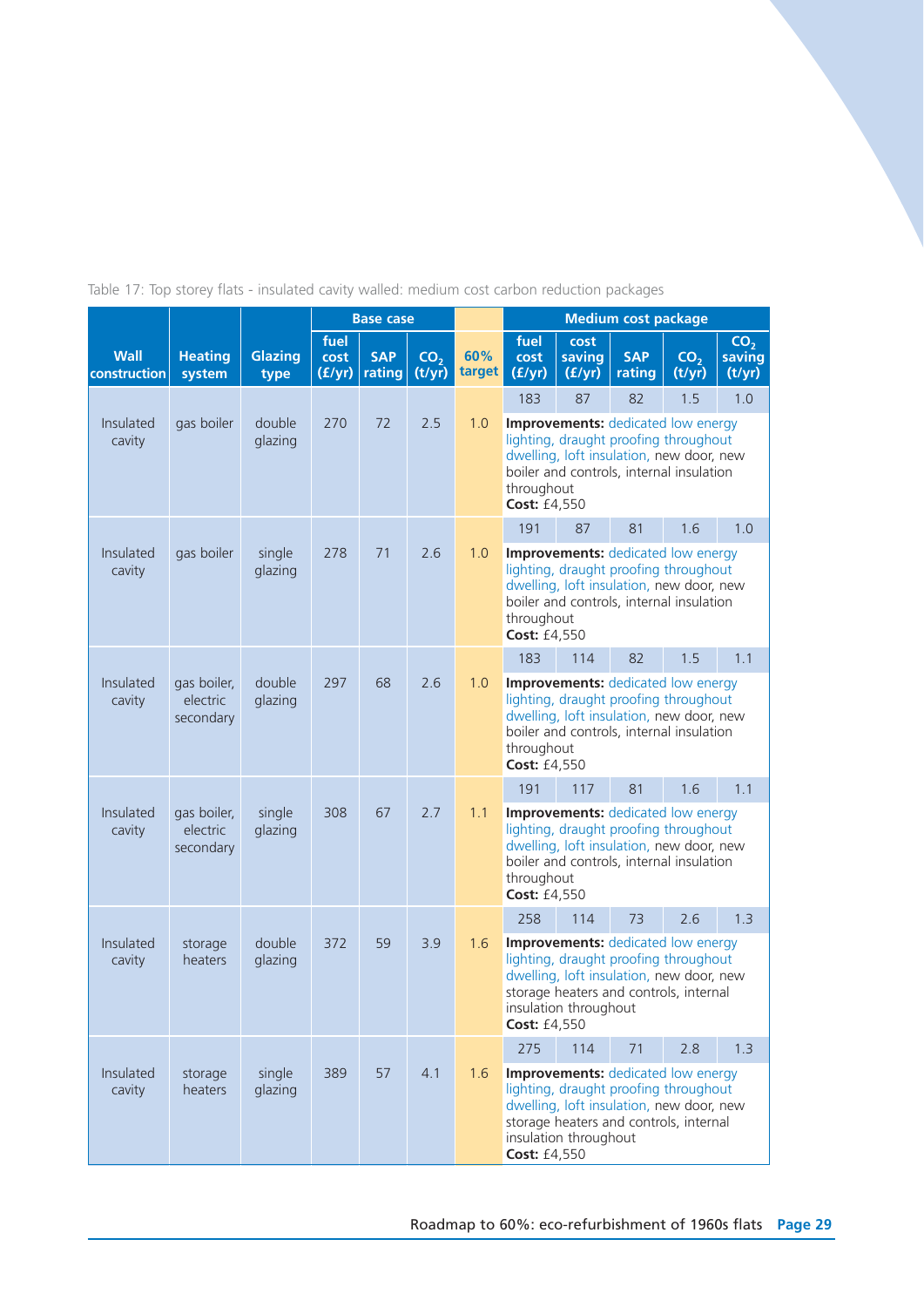|                             |                                      |                   |                        | <b>Base case</b>     |                           |               | <b>Medium cost package</b>                                                                                                                                                                    |                          |                                                                                                                                                                      |                           |                                     |  |  |
|-----------------------------|--------------------------------------|-------------------|------------------------|----------------------|---------------------------|---------------|-----------------------------------------------------------------------------------------------------------------------------------------------------------------------------------------------|--------------------------|----------------------------------------------------------------------------------------------------------------------------------------------------------------------|---------------------------|-------------------------------------|--|--|
| <b>Wall</b><br>construction | <b>Heating</b><br>system             | Glazing<br>type   | fuel<br>cost<br>(f/yr) | <b>SAP</b><br>rating | CO <sub>2</sub><br>(t/yr) | 60%<br>target | fuel<br>cost<br>(f/yr)                                                                                                                                                                        | cost<br>saving<br>(f/yr) | <b>SAP</b><br>rating                                                                                                                                                 | CO <sub>2</sub><br>(t/yr) | CO <sub>2</sub><br>saving<br>(t/yr) |  |  |
|                             |                                      |                   |                        |                      |                           |               | 158                                                                                                                                                                                           | 63                       | 85                                                                                                                                                                   | 1.3                       | 0.6                                 |  |  |
| Insulated<br>cavity         | gas boiler                           | double<br>glazing | 221                    | 77                   | 1.9                       | 0.8           | Cost: £4,100                                                                                                                                                                                  |                          | <b>Improvements:</b> dedicated low energy<br>lighting, draught proofing throughout<br>dwelling, new door, new boiler and<br>controls, internal insulation throughout |                           |                                     |  |  |
|                             |                                      |                   |                        |                      |                           |               | 165                                                                                                                                                                                           | 65                       | 84                                                                                                                                                                   | 1.4                       | 0.6                                 |  |  |
| Insulated<br>cavity         | gas boiler                           | single<br>glazing | 230                    | 76                   | 2.0                       | 0.8           | Cost: £4,100                                                                                                                                                                                  |                          | <b>Improvements:</b> dedicated low energy<br>lighting, draught proofing throughout<br>dwelling, new door, new boiler and<br>controls, internal insulation throughout |                           |                                     |  |  |
|                             |                                      |                   |                        |                      |                           |               | 158                                                                                                                                                                                           | 81                       | 85                                                                                                                                                                   | 1.3                       | 0.7                                 |  |  |
| Insulated<br>cavity         | gas boiler,<br>electric<br>secondary | double<br>glazing | 239                    | 75                   | 2.0                       | 0.8           | <b>Improvements:</b> dedicated low energy<br>lighting, draught proofing throughout<br>dwelling, new door, new boiler and<br>controls, internal insulation throughout<br><b>Cost: £4,100</b>   |                          |                                                                                                                                                                      |                           |                                     |  |  |
|                             |                                      |                   |                        |                      |                           |               | 165                                                                                                                                                                                           | 84                       | 84                                                                                                                                                                   | 1.4                       | 0.7                                 |  |  |
| Insulated<br>cavity         | gas boiler,<br>electric<br>secondary | single<br>glazing | 249                    | 74                   | 2.1                       | 0.8           | <b>Cost: £4,100</b>                                                                                                                                                                           |                          | <b>Improvements:</b> dedicated low energy<br>lighting, draught proofing throughout<br>dwelling, new door, new boiler and<br>controls, internal insulation throughout |                           |                                     |  |  |
|                             |                                      |                   |                        |                      |                           |               | 214                                                                                                                                                                                           | 70                       | 78                                                                                                                                                                   | 2.2                       | 0.7                                 |  |  |
| Insulated<br>cavity         | storage<br>heaters                   | double<br>glazing | 284                    | 70                   | 2.9                       | 1.2           | <b>Improvements:</b> dedicated low energy<br>lighting, draught proofing throughout<br>dwelling, new door, new storage heaters<br>and controls, internal insulation throughout<br>Cost: £4,100 |                          |                                                                                                                                                                      |                           |                                     |  |  |
|                             |                                      |                   |                        |                      |                           |               | 230                                                                                                                                                                                           | 71                       | 76                                                                                                                                                                   | 2.4                       | 0.7                                 |  |  |
| Insulated<br>cavity         | storage<br>heaters                   | single<br>glazing | 301                    | 68                   | 3.1                       | 1.2           | <b>Improvements:</b> dedicated low energy<br>lighting, draught proofing throughout<br>dwelling, new door, new storage heaters<br>and controls, internal insulation throughout<br>Cost: £4,100 |                          |                                                                                                                                                                      |                           |                                     |  |  |

Table 18: Mid storey flats - insulated cavity walled: medium cost carbon reduction packages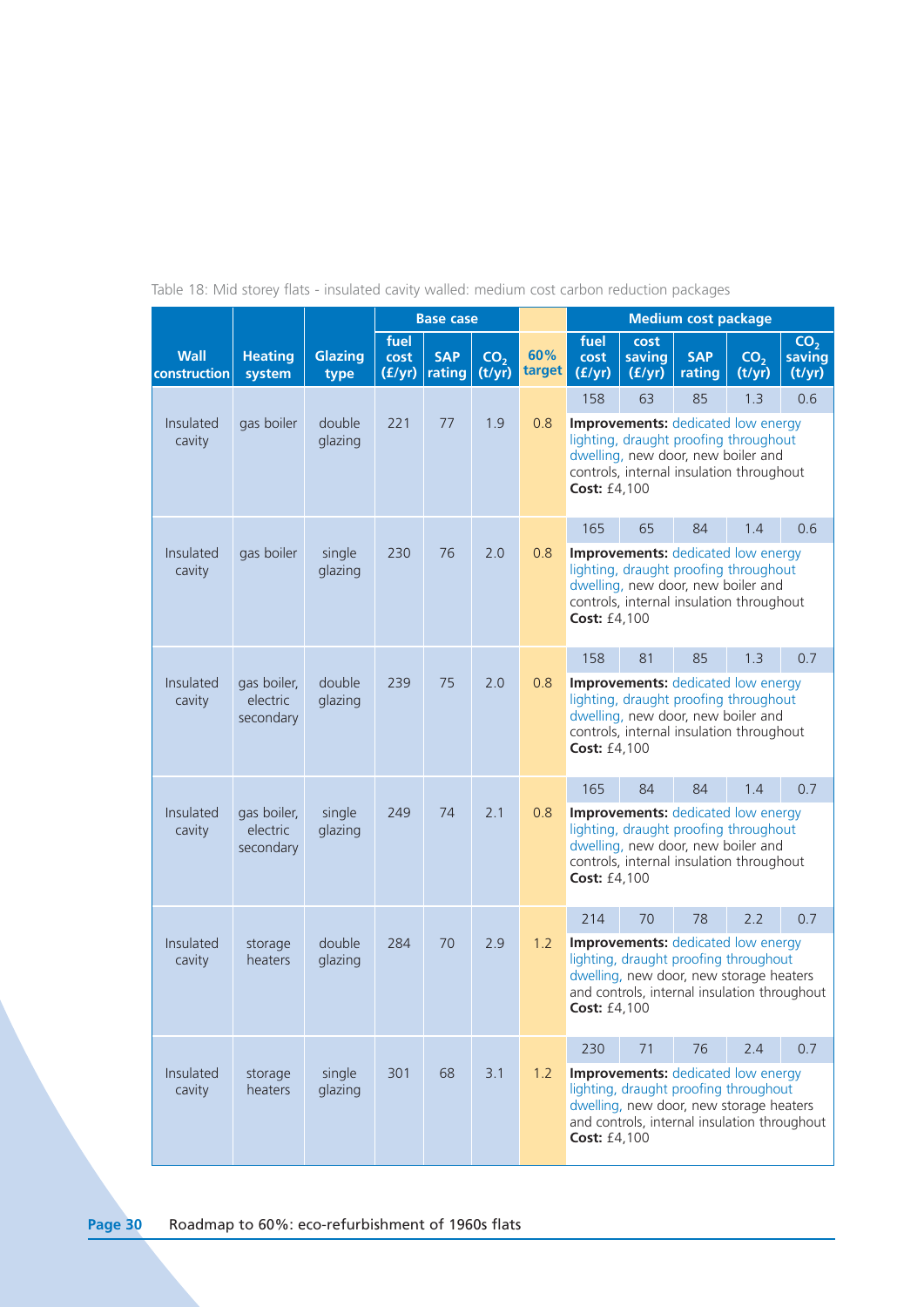## Table 19: Ground storey flats - insulated cavity walled: medium cost carbon reduction packages

|                             |                                      |                   |                        | <b>Base case</b>     |                           |               | <b>Medium cost package</b>                                                                                                                                                                    |                          |                                                                                                                                                                      |                           |                                     |  |  |
|-----------------------------|--------------------------------------|-------------------|------------------------|----------------------|---------------------------|---------------|-----------------------------------------------------------------------------------------------------------------------------------------------------------------------------------------------|--------------------------|----------------------------------------------------------------------------------------------------------------------------------------------------------------------|---------------------------|-------------------------------------|--|--|
| <b>Wall</b><br>construction | <b>Heating</b><br>system             | Glazing<br>type   | fuel<br>cost<br>(f/yr) | <b>SAP</b><br>rating | CO <sub>2</sub><br>(t/yr) | 60%<br>target | fuel<br>cost<br>(f/yr)                                                                                                                                                                        | cost<br>saving<br>(f/yr) | <b>SAP</b><br>rating                                                                                                                                                 | CO <sub>2</sub><br>(t/yr) | CO <sub>2</sub><br>saving<br>(t/yr) |  |  |
|                             |                                      |                   |                        |                      |                           |               | 214                                                                                                                                                                                           | 43                       | 78                                                                                                                                                                   | 1.9                       | 0.5                                 |  |  |
| Insulated<br>cavity         | gas boiler                           | double<br>glazing | 257                    | 73                   | 2.4                       | 1.0           | Cost: £4,100                                                                                                                                                                                  |                          | <b>Improvements:</b> dedicated low energy<br>lighting, draught proofing throughout<br>dwelling, new door, new boiler and<br>controls, internal insulation throughout |                           |                                     |  |  |
|                             |                                      |                   |                        |                      |                           |               | 222                                                                                                                                                                                           | 44                       | 77                                                                                                                                                                   | 2.0                       | 0.6                                 |  |  |
| Insulated<br>cavity         | gas boiler                           | single<br>glazing | 266                    | 72                   | 2.6                       | 1.0           | Cost: £4,100                                                                                                                                                                                  |                          | <b>Improvements:</b> dedicated low energy<br>lighting, draught proofing throughout<br>dwelling, new door, new boiler and<br>controls, internal insulation throughout |                           |                                     |  |  |
|                             |                                      |                   |                        |                      |                           |               | 214                                                                                                                                                                                           | 72                       | 78                                                                                                                                                                   | 1.9                       | 0.6                                 |  |  |
| Insulated<br>cavity         | gas boiler,<br>electric<br>secondary | double<br>glazing | 286                    | 70                   | 2.5                       | 1.0           | <b>Improvements:</b> dedicated low energy<br>lighting, draught proofing throughout<br>dwelling, new door, new boiler and<br>controls, internal insulation throughout<br>Cost: £4,100          |                          |                                                                                                                                                                      |                           |                                     |  |  |
|                             |                                      |                   |                        |                      |                           |               | 214                                                                                                                                                                                           | 84                       | 77                                                                                                                                                                   | 2.0                       | 0.7                                 |  |  |
| Insulated<br>cavity         | gas boiler,<br>electric<br>secondary | single<br>glazing | 298                    | 68                   | 2.7                       | 1.1           | <b>Improvements:</b> dedicated low energy<br>lighting, draught proofing throughout<br>dwelling, new door, new boiler and<br>controls, internal insulation throughout<br><b>Cost: £4,100</b>   |                          |                                                                                                                                                                      |                           |                                     |  |  |
|                             |                                      |                   |                        |                      |                           |               | 284                                                                                                                                                                                           | 84                       | 70                                                                                                                                                                   | 2.9                       | 1.1                                 |  |  |
| Insulated<br>cavity         | storage<br>heaters                   | double<br>glazing | 368                    | 60                   | 4.0                       | 1.6           | Improvements: dedicated low energy<br>lighting, draught proofing throughout<br>dwelling, new door, new storage heaters<br>and controls, internal insulation<br>throughout<br>Cost: £4,100     |                          |                                                                                                                                                                      |                           |                                     |  |  |
|                             |                                      |                   |                        |                      |                           |               | 301                                                                                                                                                                                           | 85                       | 68                                                                                                                                                                   | 3.1                       | 1.1                                 |  |  |
| Insulated<br>cavity         | storage<br>heaters                   | single<br>glazing | 386                    | 58                   | 4.2                       | 1.7           | <b>Improvements:</b> dedicated low energy<br>lighting, draught proofing throughout<br>dwelling, new door, new storage heaters<br>and controls, internal insulation throughout<br>Cost: £4,100 |                          |                                                                                                                                                                      |                           |                                     |  |  |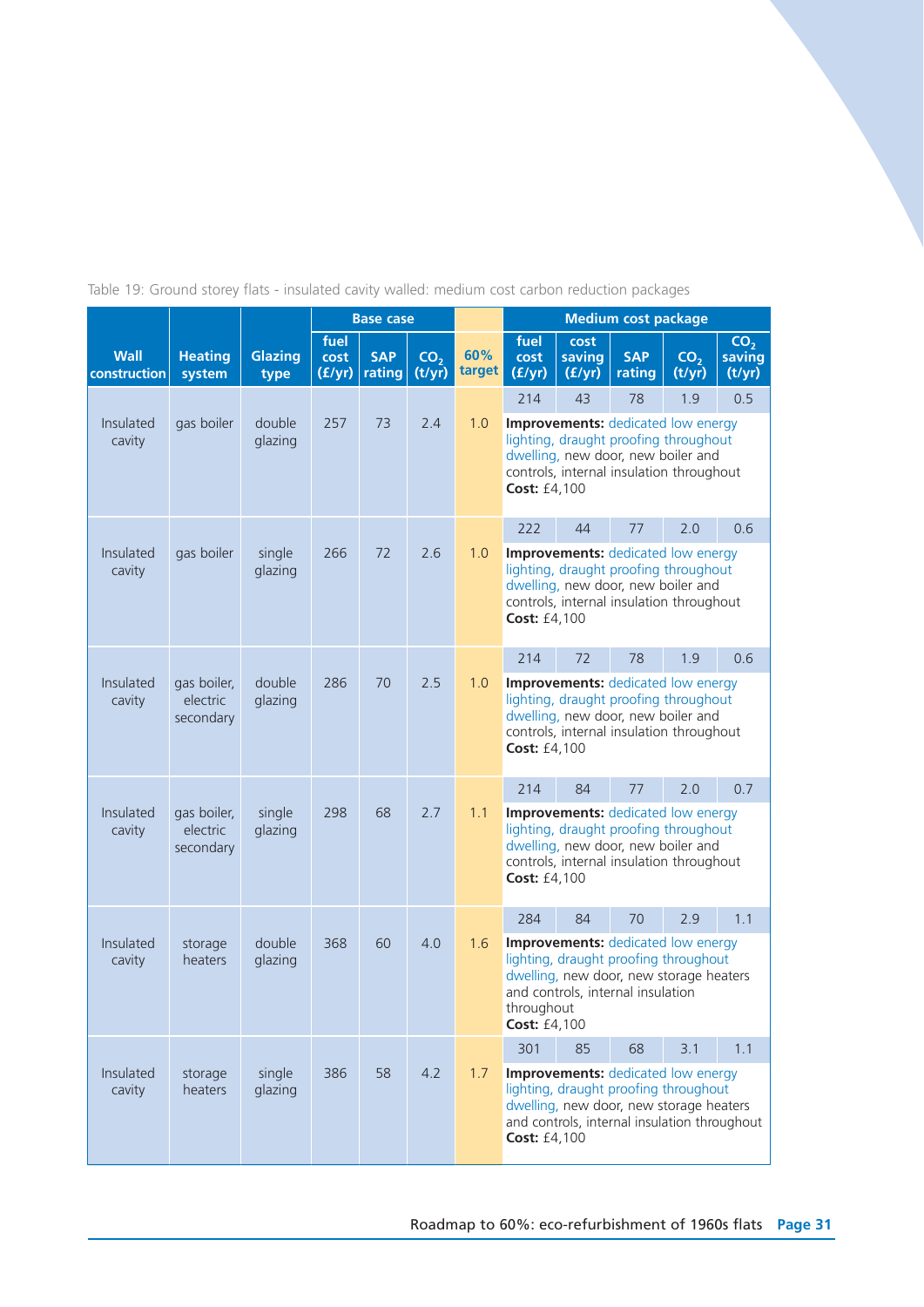## **3.3 High cost measures**

Measures falling under the high cost bracket typically include extensive work to the building fabric. Measures considered for this category are in addition to the low and medium cost measures already recommended above (shown in blue below). These packages include work to an approximate total value of £10,000 per dwelling.

- Low energy lighting
- Draught proofing
- Loft insulation
- Cavity wall insulation
- Replacement front door
- New boiler and controls
- New radiator system (electric heating only)
- External insulation
- Floor insulation
- New windows
- New hot water cylinder
- Renewable power solar thermal water heating

The measures in this category require the use of scaffolding, and costs for this have been built into the total amount.

The measures recommended for the high cost packages may require tenants to relocate whilst work is carried out (for example, whilst floor insulation is installed).

These measures represent a comprehensive solution to reducing carbon emissions, and will substantially improve the quality of life for tenants. By adopting all measures listed, the entire thermal envelope will be enhanced, leading to fuel bills reductions of typically well over 50%, as well as thermal comfort benefits.

Due to this reduction in fuel bills, the high cost packages represent a way in which landlords can aim to confidently eradicate fuel poverty amongst tenants.

Other benefits include a maximisation of living space within the dwellings, due to the incorporation of additional insulation on the external surface of the building.

The stated goal of this report is to highlight eco refurbishment packages that lead to a 60% reduction in carbon emissions, and the high cost scenarios that meet this criterion are highlighted in yellow. Any scenarios which failed to achieve a 60% reduction have been addressed in the 'Getting to 60%' section.

### Turnaround time

The turnaround time of the high cost packages is estimated to be six to eight weeks.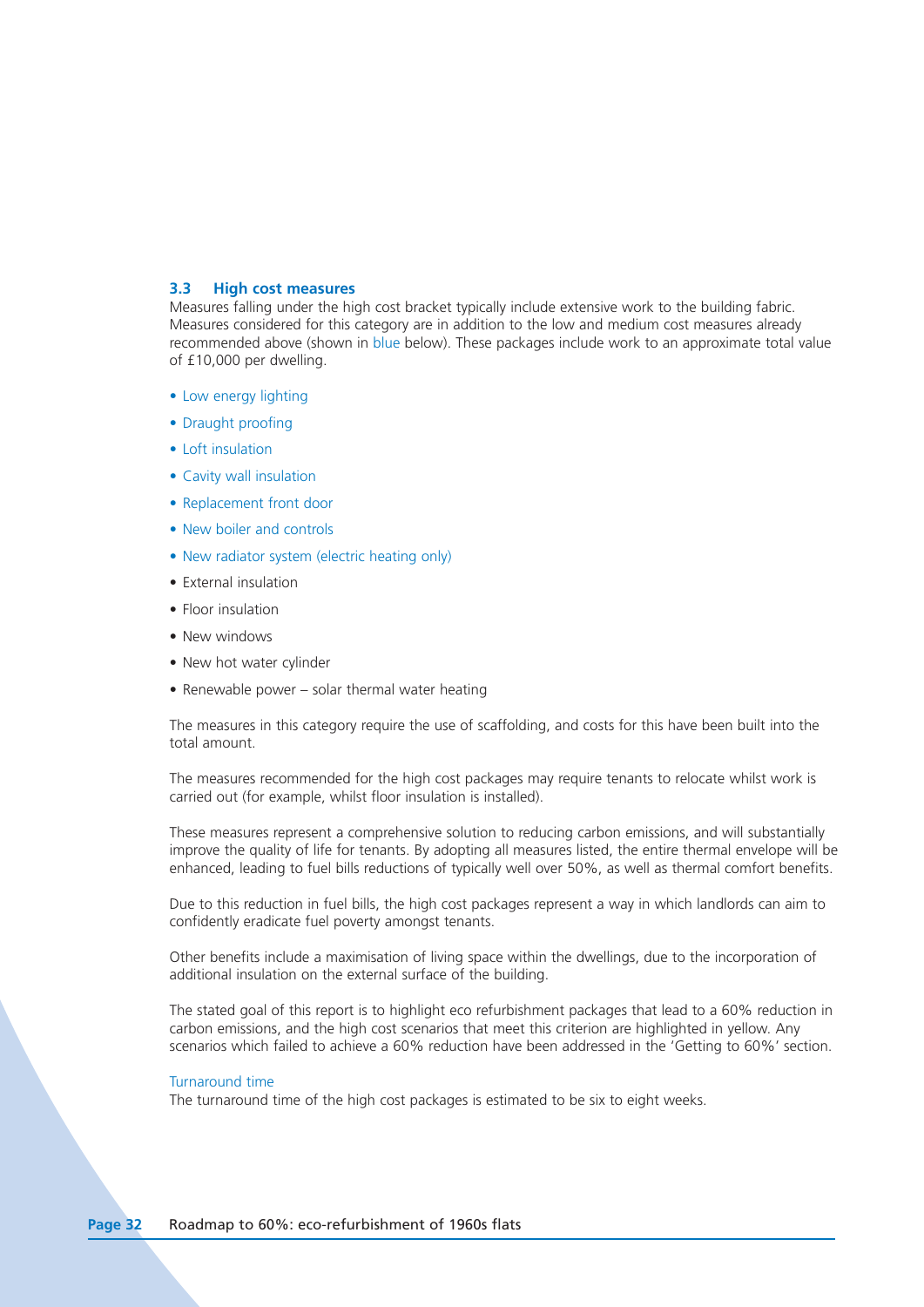Table 20: Top storey flats - solid walled: high cost carbon reduction packages

|                 |                                      |                                      |                   |                        | <b>Base case</b>     |                           |                      | <b>High cost package</b>                                                                                                                                                                                                                                                             |                                                                                                                                                                                                            |                      |                           |                                     |
|-----------------|--------------------------------------|--------------------------------------|-------------------|------------------------|----------------------|---------------------------|----------------------|--------------------------------------------------------------------------------------------------------------------------------------------------------------------------------------------------------------------------------------------------------------------------------------|------------------------------------------------------------------------------------------------------------------------------------------------------------------------------------------------------------|----------------------|---------------------------|-------------------------------------|
|                 | <b>Wall</b><br>Scenario construction | <b>Heating</b><br>system             | Glazing<br>type   | fuel<br>cost<br>(f/yr) | <b>SAP</b><br>rating | CO <sub>2</sub><br>(t/yr) | 60%<br>target (f/yr) | fuel<br>cost                                                                                                                                                                                                                                                                         | cost<br>saving<br>(f/yr)                                                                                                                                                                                   | <b>SAP</b><br>rating | CO <sub>2</sub><br>(t/yr) | CO <sub>2</sub><br>saving<br>(t/yr) |
|                 |                                      |                                      |                   |                        |                      |                           |                      | 170                                                                                                                                                                                                                                                                                  | 193                                                                                                                                                                                                        | 84                   | 1.4                       | 2.2                                 |
| $\mathbf{1}$    | Solid wall                           | gas boiler                           | double<br>glazing | 363                    | 60                   | 3.6                       | 1.4                  | Cost: £9,300                                                                                                                                                                                                                                                                         | <b>Improvements:</b> dedicated low energy<br>lighting, draught proofing throughout<br>dwelling, loft insulation, new door, new<br>boiler and controls, full external insulation,<br>new windows, 0.1kWp PV |                      |                           |                                     |
|                 |                                      |                                      |                   |                        |                      |                           |                      | 178                                                                                                                                                                                                                                                                                  | 192                                                                                                                                                                                                        | 83                   | 1.5                       | 2.2                                 |
| $\overline{2}$  | Solid wall                           | gas boiler                           | single<br>glazing | 370                    | 60                   | 3.7                       | 1.5                  | Cost: £7,500                                                                                                                                                                                                                                                                         | <b>Improvements:</b> dedicated low energy<br>lighting, draught proofing throughout<br>dwelling, loft insulation, new door, new<br>boiler and controls, full external insulation,<br>new windows            |                      |                           |                                     |
|                 |                                      |                                      |                   |                        |                      |                           |                      | 178                                                                                                                                                                                                                                                                                  | 233                                                                                                                                                                                                        | 83                   | 1.5                       | 2.2                                 |
| $\overline{3}$  | Solid wall                           | gas boiler,<br>electric<br>secondary | double<br>glazing | 411                    | 55                   | 3.7                       | 1.5                  | <b>Improvements:</b> dedicated low energy<br>lighting, draught proofing throughout<br>dwelling, loft insulation, new door, new<br>boiler and controls, full external insulation,<br>new windows<br><b>Cost: £7,500</b>                                                               |                                                                                                                                                                                                            |                      |                           |                                     |
|                 |                                      |                                      |                   |                        |                      |                           |                      | 178                                                                                                                                                                                                                                                                                  | 242                                                                                                                                                                                                        | 83                   | 1.5                       | 2.3                                 |
| $\overline{4}$  | Solid wall                           | gas boiler,<br>electric<br>secondary | single<br>glazing | 420                    | 54                   | 3.8                       | 1.5                  | Cost: £7,500                                                                                                                                                                                                                                                                         | <b>Improvements:</b> dedicated low energy<br>lighting, draught proofing throughout<br>dwelling, loft insulation, new door, new<br>boiler and controls, full external insulation,<br>new windows            |                      |                           |                                     |
|                 |                                      |                                      |                   |                        |                      |                           |                      | 210                                                                                                                                                                                                                                                                                  | 350                                                                                                                                                                                                        | 79                   | 2.1                       | 3.9                                 |
| 5               | Solid wall                           | storage<br>heaters                   | double<br>glazing | 560                    | 39                   | 6.0                       | 2.4                  | <b>Improvements:</b> dedicated low energy<br>lighting, draught proofing throughout<br>dwelling, loft insulation, new door, new<br>storage heaters and controls, full external<br>insulation, new windows, stand alone dual<br>coil cylinder and solar thermal panel<br>Cost: £10,500 |                                                                                                                                                                                                            |                      |                           |                                     |
|                 |                                      |                                      |                   |                        |                      |                           |                      | 210                                                                                                                                                                                                                                                                                  | 367                                                                                                                                                                                                        | 79                   | 2.1                       | 4.1                                 |
| $6\phantom{1}6$ | Solid wall                           | storage<br>heaters                   | single<br>glazing | 577                    | 37                   | 6.2                       | 2.5                  | <b>Improvements:</b> dedicated low energy<br>lighting, draught proofing throughout<br>dwelling, loft insulation, new door, new<br>storage heaters and controls, full external<br>insulation, new windows, stand alone dual<br>coil cylinder and solar thermal panel<br>Cost: £10,500 |                                                                                                                                                                                                            |                      |                           |                                     |

Roadmap to 60%: eco-refurbishment of 1960s flats **Page 33**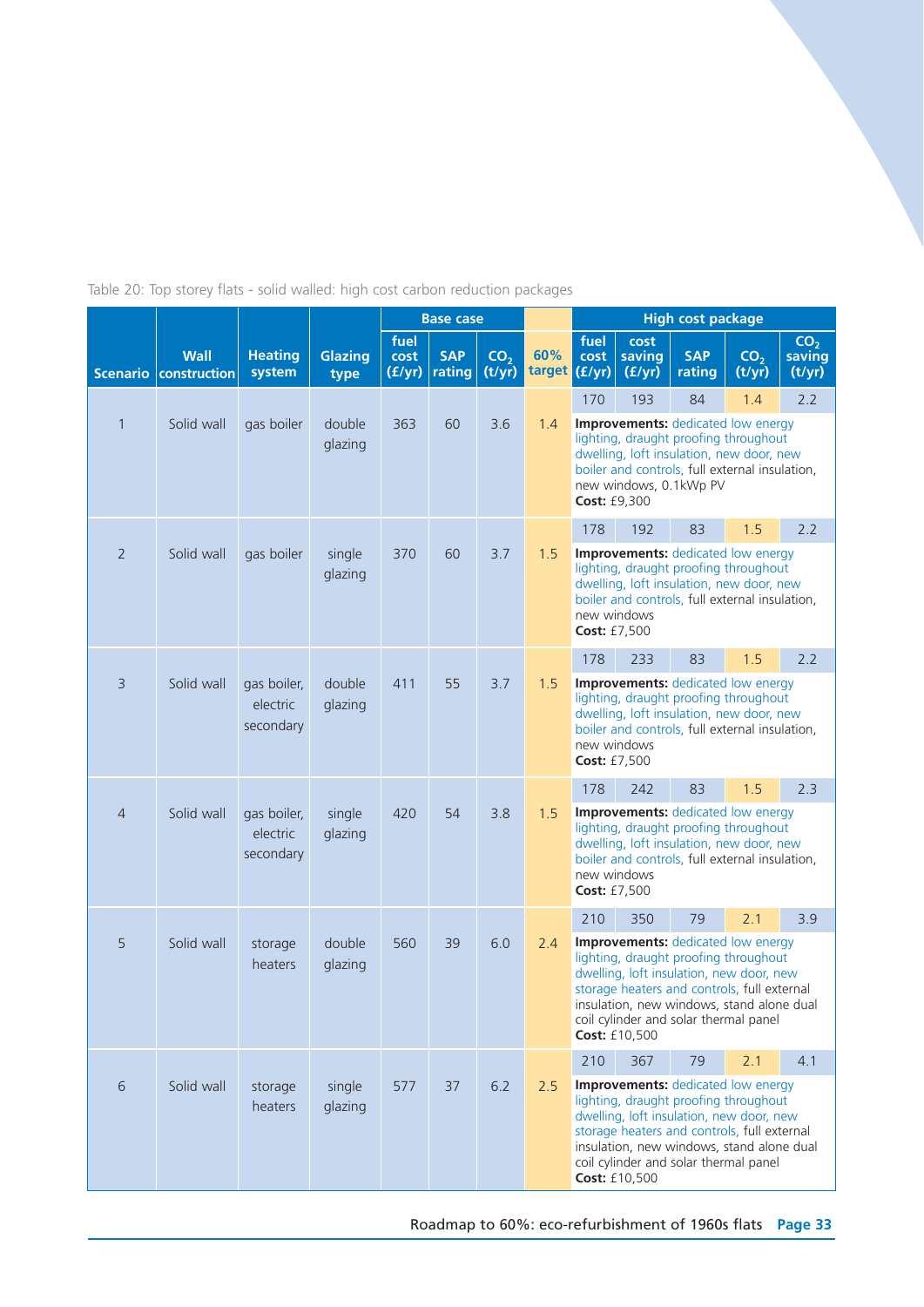Table 21: Mid storey flats - solid walled: high cost carbon reduction packages

|                |                                      |                                      |                   |                        | <b>Base case</b>     |                           |                      | <b>High cost package</b><br>fuel<br>cost<br>CO <sub>2</sub>                                                                                                                                                                     |                  |                      |                                                                                                                                                                             |                  |  |
|----------------|--------------------------------------|--------------------------------------|-------------------|------------------------|----------------------|---------------------------|----------------------|---------------------------------------------------------------------------------------------------------------------------------------------------------------------------------------------------------------------------------|------------------|----------------------|-----------------------------------------------------------------------------------------------------------------------------------------------------------------------------|------------------|--|
|                | <b>Wall</b><br>Scenario construction | <b>Heating</b><br>system             | Glazing<br>type   | fuel<br>cost<br>(f/yr) | <b>SAP</b><br>rating | CO <sub>2</sub><br>(t/yr) | 60%<br>target (£/yr) | cost                                                                                                                                                                                                                            | saving<br>(f/yr) | <b>SAP</b><br>rating | CO <sub>2</sub><br>(t/yr)                                                                                                                                                   | saving<br>(t/yr) |  |
|                |                                      |                                      |                   |                        |                      |                           |                      | 147                                                                                                                                                                                                                             | 170              | 86                   | 1.1                                                                                                                                                                         | 1.9              |  |
| $\mathbf{1}$   | Solid wall                           | gas boiler                           | double<br>glazing | 317                    | 66                   | 3.0                       | 1.2                  | Cost: £7,050                                                                                                                                                                                                                    |                  |                      | <b>Improvements:</b> dedicated low energy<br>lighting, draught proofing throughout<br>dwelling, new door, new boiler and controls,<br>full external insulation, new windows |                  |  |
|                |                                      |                                      |                   |                        |                      |                           |                      | 147                                                                                                                                                                                                                             | 178              | 86                   | 1.1                                                                                                                                                                         | 2.1              |  |
| $\overline{2}$ | Solid wall                           | gas boiler                           | single<br>glazing | 325                    | 65                   | 3.2                       | 1.3                  | Cost: £7,050                                                                                                                                                                                                                    |                  |                      | <b>Improvements:</b> dedicated low energy<br>lighting, draught proofing throughout<br>dwelling, new door, new boiler and controls,<br>full external insulation, new windows |                  |  |
|                |                                      |                                      |                   |                        |                      |                           |                      | 147                                                                                                                                                                                                                             | 208              | 86                   | 1.1                                                                                                                                                                         | 2.1              |  |
| $\overline{3}$ | Solid wall                           | gas boiler,<br>electric<br>secondary | double<br>glazing | 355                    | 61                   | 3.2                       | 1.3                  | <b>Improvements:</b> dedicated low energy<br>lighting, draught proofing throughout<br>dwelling, new door, new boiler and controls,<br>full external insulation, new windows<br>Cost: £7,050                                     |                  |                      |                                                                                                                                                                             |                  |  |
|                |                                      |                                      |                   |                        |                      |                           |                      | 147                                                                                                                                                                                                                             | 218              | 86                   | 1.1                                                                                                                                                                         | 2.2              |  |
| $\overline{4}$ | Solid wall                           | gas boiler,<br>electric<br>secondary | single<br>glazing | 365                    | 60                   | 3.3                       | 1.3                  | Cost: £7,050                                                                                                                                                                                                                    |                  |                      | <b>Improvements:</b> dedicated low energy<br>lighting, draught proofing throughout<br>dwelling, new door, new boiler and controls,<br>full external insulation, new windows |                  |  |
|                |                                      |                                      |                   |                        |                      |                           |                      | 193                                                                                                                                                                                                                             | 278              | 81                   | 1.9                                                                                                                                                                         | 3.1              |  |
| 5              | Solid wall                           | storage<br>heaters                   | double<br>glazing | 471                    | 48                   | 5.0                       | 2.0                  | <b>Improvements:</b> dedicated low energy<br>lighting, draught proofing throughout<br>dwelling, new door, new storage heaters<br>and controls, full external insulation, new<br>windows, new hot water cylinder<br>Cost: £7,450 |                  |                      |                                                                                                                                                                             |                  |  |
|                |                                      |                                      |                   |                        |                      |                           |                      | 193                                                                                                                                                                                                                             | 295              | 81                   | 1.9                                                                                                                                                                         | 3.3              |  |
| $\sqrt{6}$     | Solid wall                           | storage<br>heaters                   | single<br>glazing | 488                    | 46                   | 5.2                       | 2.1                  | <b>Improvements:</b> dedicated low energy<br>lighting, draught proofing throughout<br>dwelling, new door, new storage heaters<br>and controls, full external insulation, new<br>windows, new hot water cylinder<br>Cost: £7,450 |                  |                      |                                                                                                                                                                             |                  |  |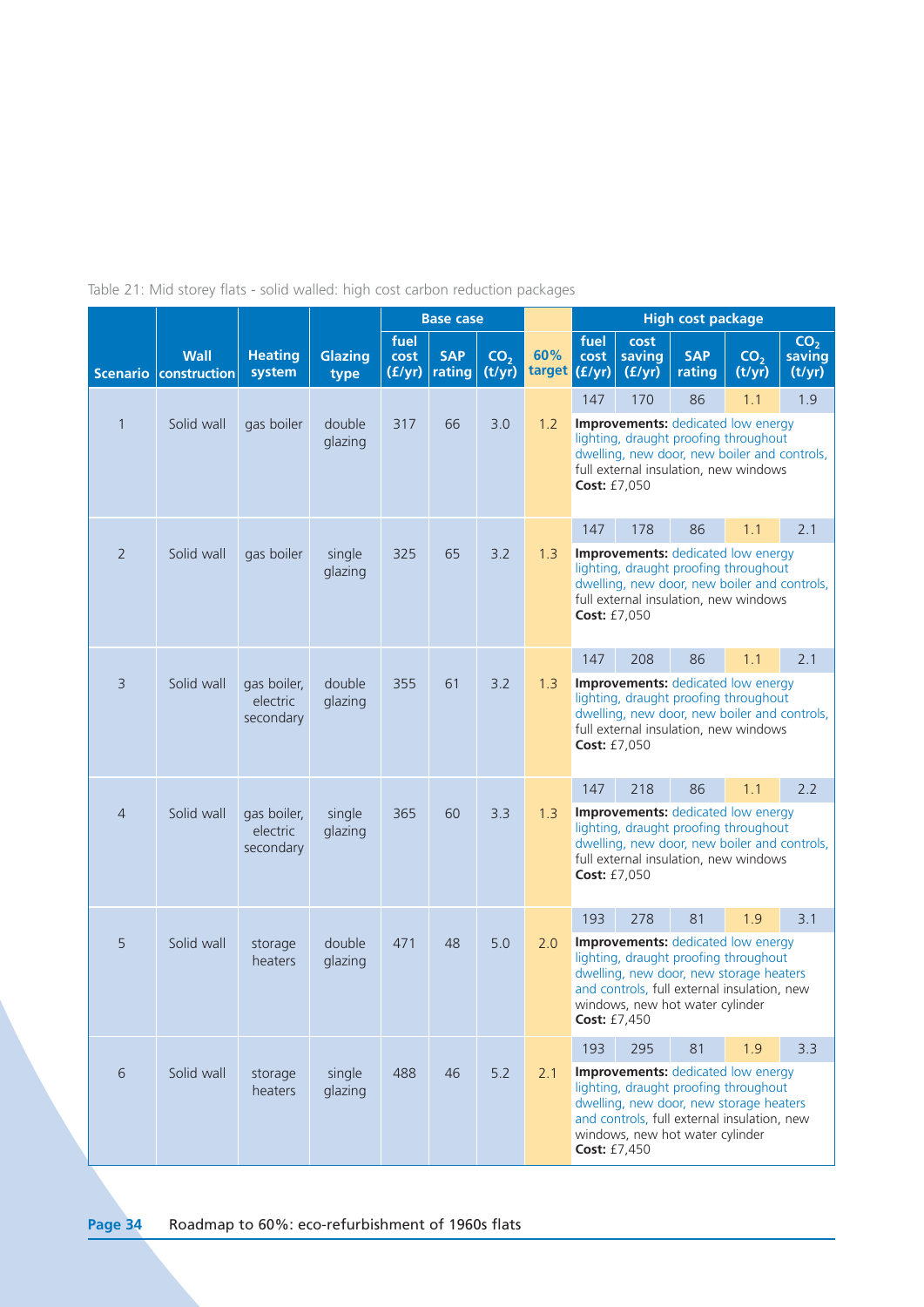Table 22: Ground storey flats - solid walled: high cost carbon reduction packages

|                |                                      |                                      |                   |                        | <b>Base case</b>     |                           |                      | <b>High cost package</b>                                                                                                                                                                                                                                                                        |                          |                      |                                                                                                                                                                                       |                                     |  |
|----------------|--------------------------------------|--------------------------------------|-------------------|------------------------|----------------------|---------------------------|----------------------|-------------------------------------------------------------------------------------------------------------------------------------------------------------------------------------------------------------------------------------------------------------------------------------------------|--------------------------|----------------------|---------------------------------------------------------------------------------------------------------------------------------------------------------------------------------------|-------------------------------------|--|
|                | <b>Wall</b><br>Scenario construction | <b>Heating</b><br>system             | Glazing<br>type   | fuel<br>cost<br>(f/yr) | <b>SAP</b><br>rating | CO <sub>2</sub><br>(t/yr) | 60%<br>target (£/yr) | fuel<br>cost                                                                                                                                                                                                                                                                                    | cost<br>saving<br>(f/yr) | <b>SAP</b><br>rating | CO <sub>2</sub><br>(t/yr)                                                                                                                                                             | CO <sub>2</sub><br>saving<br>(t/yr) |  |
|                |                                      |                                      |                   |                        |                      |                           |                      | 172                                                                                                                                                                                                                                                                                             | 177                      | 83                   | 1.4                                                                                                                                                                                   | 2.1                                 |  |
| $\mathbf{1}$   | Solid wall                           | gas boiler                           | double<br>glazing | 349                    | 62                   | 3.5                       | 1.4                  | windows<br>Cost: £8,950                                                                                                                                                                                                                                                                         |                          |                      | Improvements: dedicated low energy<br>lighting, draught proofing throughout<br>dwelling, new door, new boiler and controls,<br>full external insulation, floor insulation, new        |                                     |  |
|                |                                      |                                      |                   |                        |                      |                           |                      | 172                                                                                                                                                                                                                                                                                             | 185                      | 83                   | 1.4                                                                                                                                                                                   | 2.2                                 |  |
| $\overline{2}$ | Solid wall                           | gas boiler                           | single<br>glazing | 357                    | 61                   | 3.6                       | 1.4                  | <b>Improvements:</b> dedicated low energy<br>lighting, draught proofing throughout<br>dwelling, new door, new boiler and controls,<br>full external insulation, floor insulation, new<br>windows<br><b>Cost: £8,950</b><br>83<br>172<br>227<br>1.4<br><b>Improvements:</b> dedicated low energy |                          |                      |                                                                                                                                                                                       |                                     |  |
|                |                                      |                                      |                   |                        |                      |                           |                      |                                                                                                                                                                                                                                                                                                 |                          |                      |                                                                                                                                                                                       | 2.3                                 |  |
| $\overline{3}$ | Solid wall                           | gas boiler,<br>electric<br>secondary | double<br>glazing | 399                    | 56                   | 3.7                       | 1.5                  | lighting, draught proofing throughout<br>dwelling, new door, new boiler and controls,<br>full external insulation, floor insulation, new<br>windows<br>Cost: £8,950                                                                                                                             |                          |                      |                                                                                                                                                                                       |                                     |  |
|                |                                      |                                      |                   |                        |                      |                           |                      | 172                                                                                                                                                                                                                                                                                             | 236                      | 83                   | 1.4                                                                                                                                                                                   | 2.4                                 |  |
| $\overline{4}$ | Solid wall                           | gas boiler,<br>electric<br>secondary | single<br>glazing | 408                    | 55                   | 3.8                       | 1.5                  | windows<br>Cost: £8,950                                                                                                                                                                                                                                                                         |                          |                      | <b>Improvements:</b> dedicated low energy<br>lighting, draught proofing throughout<br>dwelling, new door, new boiler and controls,<br>full external insulation, floor insulation, new |                                     |  |
|                |                                      |                                      |                   |                        |                      |                           |                      | 234                                                                                                                                                                                                                                                                                             | 324                      | 76                   | 2.4                                                                                                                                                                                   | 3.8                                 |  |
| 5              | Solid wall                           | storage<br>heaters                   | double<br>glazing | 558                    | 39                   | 6.2                       | 2.5                  | <b>Improvements:</b> dedicated low energy<br>lighting, draught proofing throughout<br>dwelling, new door, new storage heaters and<br>controls, full external insulation, floor insulation,<br>new windows, new hot water cylinder<br><b>Cost: £9,350</b>                                        |                          |                      |                                                                                                                                                                                       |                                     |  |
|                |                                      |                                      |                   |                        |                      |                           |                      | 234                                                                                                                                                                                                                                                                                             | 341                      | 76                   | 2.4                                                                                                                                                                                   | 4.0                                 |  |
| $6\,$          | Solid wall                           | storage<br>heaters                   | single<br>glazing | 575                    | 38                   | 6.4                       | 2.6                  | <b>Improvements:</b> dedicated low energy<br>lighting, draught proofing throughout<br>dwelling, new door, new storage heaters and<br>controls, full external insulation, floor insulation,<br>new windows, new hot water cylinder<br>Cost: £9,350                                               |                          |                      |                                                                                                                                                                                       |                                     |  |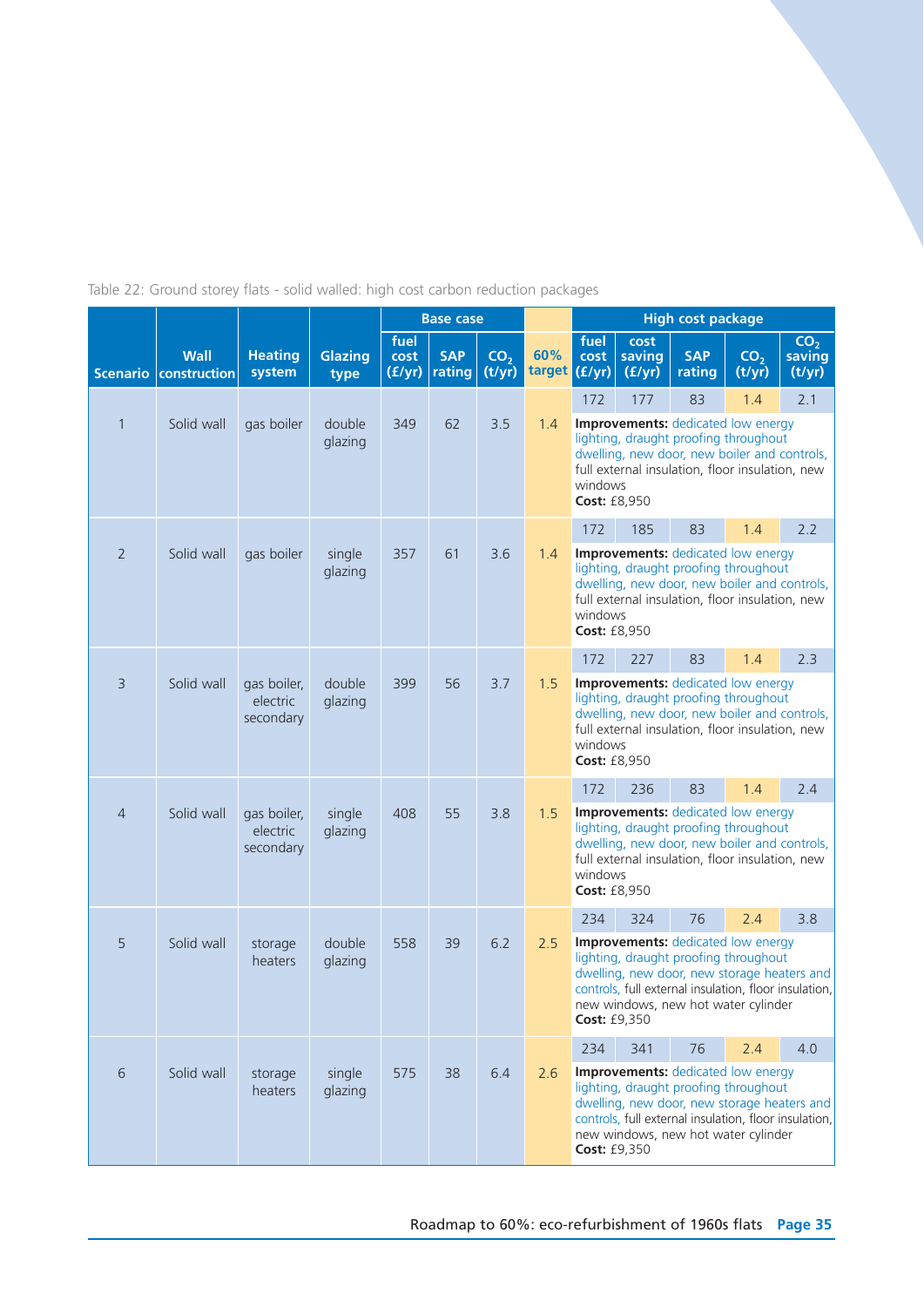Table 23: Top storey flats - uninsulated cavity walled: high cost carbon reduction packages

|                 |                             |                                      |                   |                        | <b>Base case</b>     |                           |                        | <b>High cost package</b>                                                                                                                                                                                                                                                                                     |                                                                                                                                                                                                                                                     |                      |                           |                                     |
|-----------------|-----------------------------|--------------------------------------|-------------------|------------------------|----------------------|---------------------------|------------------------|--------------------------------------------------------------------------------------------------------------------------------------------------------------------------------------------------------------------------------------------------------------------------------------------------------------|-----------------------------------------------------------------------------------------------------------------------------------------------------------------------------------------------------------------------------------------------------|----------------------|---------------------------|-------------------------------------|
| <b>Scenario</b> | <b>Wall</b><br>construction | <b>Heating</b><br>system             | Glazing<br>type   | fuel<br>cost<br>(f/yr) | <b>SAP</b><br>rating | CO <sub>2</sub><br>(t/yr) | 60%<br>target $(f/yr)$ | fuel<br>cost                                                                                                                                                                                                                                                                                                 | cost<br>saving<br>(f/yr)                                                                                                                                                                                                                            | <b>SAP</b><br>rating | CO <sub>2</sub><br>(t/yr) | CO <sub>2</sub><br>saving<br>(t/yr) |
|                 |                             |                                      |                   |                        |                      |                           |                        | 160                                                                                                                                                                                                                                                                                                          | 171                                                                                                                                                                                                                                                 | 85                   | 1.3                       | 1.9                                 |
| $\overline{7}$  | Uninsulated<br>cavity       | gas boiler                           | double<br>glazing | 331                    | 64                   | 3.2                       | 1.3                    |                                                                                                                                                                                                                                                                                                              | <b>Improvements:</b> dedicated low energy<br>lighting, draught proofing throughout<br>dwelling, loft insulation, cavity wall insulation,<br>new door, new boiler and controls, full<br>external insulation, new windows, 0.3kWp PV<br>Cost: £10,550 |                      |                           |                                     |
|                 |                             |                                      |                   |                        |                      |                           |                        | 160                                                                                                                                                                                                                                                                                                          | 179                                                                                                                                                                                                                                                 | 85                   | 1.3                       | 2.0                                 |
| $\,8\,$         | Uninsulated<br>cavity       | gas boiler                           | single<br>glazing | 339                    | 63                   | 3.3                       | 1.3                    |                                                                                                                                                                                                                                                                                                              | <b>Improvements:</b> dedicated low energy<br>lighting, draught proofing throughout<br>dwelling, loft insulation, cavity wall insulation,<br>new door, new boiler and controls, full<br>external insulation, new windows, 0.3kWp PV<br>Cost: £10,550 |                      |                           |                                     |
|                 |                             |                                      |                   |                        |                      |                           |                        | 160                                                                                                                                                                                                                                                                                                          | 212                                                                                                                                                                                                                                                 | 85                   | 1.3                       | 2.0                                 |
| $\overline{9}$  | Uninsulated<br>cavity       | gas boiler,<br>electric<br>secondary | double<br>glazing | 372                    | 59                   | 3.3                       | 1.3                    | <b>Improvements:</b> dedicated low energy<br>lighting, draught proofing throughout<br>dwelling, loft insulation, cavity wall insulation,<br>new door, new boiler and controls, full<br>external insulation, new windows, 0.3kWp PV<br>Cost: £10,550                                                          |                                                                                                                                                                                                                                                     |                      |                           |                                     |
|                 |                             |                                      |                   |                        |                      |                           |                        | 170                                                                                                                                                                                                                                                                                                          | 212                                                                                                                                                                                                                                                 | 84                   | 1.4                       | 2.0                                 |
| 10              | Uninsulated<br>cavity       | gas boiler,<br>electric<br>secondary | single<br>glazing | 382                    | 58                   | 3.4                       | 1.4                    | Cost: £8,950                                                                                                                                                                                                                                                                                                 | <b>Improvements:</b> dedicated low energy<br>lighting, draught proofing throughout<br>dwelling, loft insulation, cavity wall insulation,<br>new door, new boiler and controls, full<br>external insulation, new windows, 0.1kWp PV                  |                      |                           |                                     |
|                 |                             |                                      |                   |                        |                      |                           |                        | 210                                                                                                                                                                                                                                                                                                          | 282                                                                                                                                                                                                                                                 | 79                   | 2.1                       | 3.2                                 |
| 11              | Uninsulated<br>cavity       | storage<br>heaters                   | double<br>glazing | 492                    | 45                   | 5.3                       | 2.1                    | <b>Improvements:</b> dedicated low energy<br>lighting, draught proofing throughout<br>dwelling, loft insulation, cavity wall insulation,<br>new door, new storage heaters and controls,<br>full external insulation, new windows, stand<br>alone dual coil cylinder and solar water heating<br>Cost: £10,300 |                                                                                                                                                                                                                                                     |                      |                           |                                     |
|                 |                             |                                      |                   |                        |                      |                           |                        | 210                                                                                                                                                                                                                                                                                                          | 300                                                                                                                                                                                                                                                 | 79                   | 2.1                       | 3.4                                 |
| 12              | Uninsulated<br>cavity       | storage<br>heaters                   | single<br>glazing | 510                    | 44                   | 5.5                       | 2.2                    | <b>Improvements:</b> dedicated low energy<br>lighting, draught proofing throughout<br>dwelling, loft insulation, cavity wall insulation,<br>new door, new storage heaters and controls,<br>full external insulation, new windows, stand<br>alone dual coil cylinder and solar water heating<br>Cost: £10,300 |                                                                                                                                                                                                                                                     |                      |                           |                                     |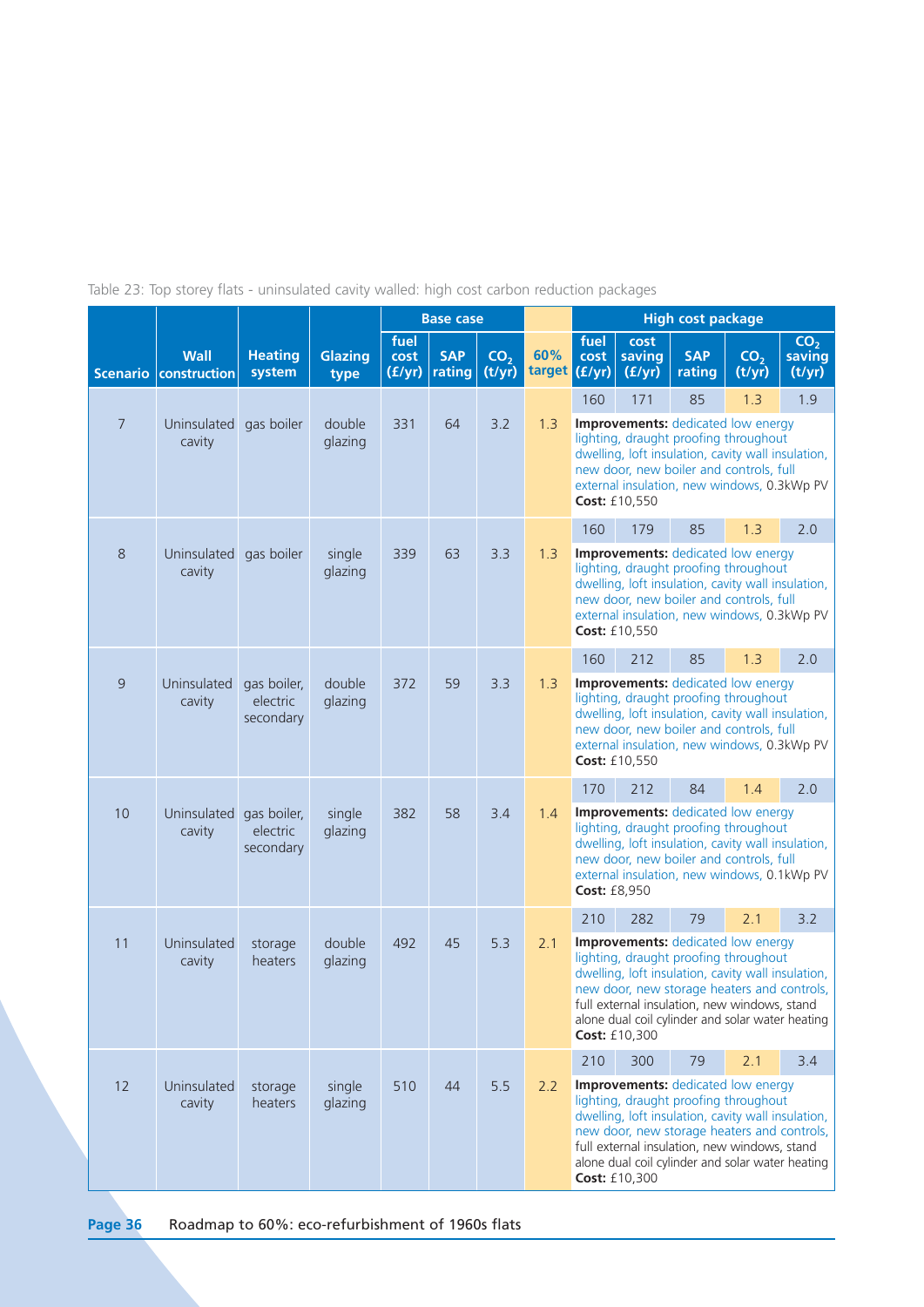Table 24: Mid storey flats - uninsulated cavity walled: high cost carbon reduction packages

|                |                                      |                                      |                        |                        | <b>Base case</b>     |                           |               | <b>High cost package</b>                                                                                                                                                                                                                                               |                          |                      |                                                                                                                                                                                                                   |                                     |
|----------------|--------------------------------------|--------------------------------------|------------------------|------------------------|----------------------|---------------------------|---------------|------------------------------------------------------------------------------------------------------------------------------------------------------------------------------------------------------------------------------------------------------------------------|--------------------------|----------------------|-------------------------------------------------------------------------------------------------------------------------------------------------------------------------------------------------------------------|-------------------------------------|
|                | <b>Wall</b><br>Scenario construction | <b>Heating</b><br>system             | <b>Glazing</b><br>type | fuel<br>cost<br>(f/yr) | <b>SAP</b><br>rating | CO <sub>2</sub><br>(t/yr) | 60%<br>target | fuel<br>cost<br>  (f/yr)                                                                                                                                                                                                                                               | cost<br>saving<br>(f/yr) | <b>SAP</b><br>rating | CO <sub>2</sub><br>(t/yr)                                                                                                                                                                                         | CO <sub>2</sub><br>saving<br>(t/yr) |
| $\overline{7}$ | Uninsulated<br>cavity                | gas boiler                           | double<br>glazing      | 283                    | 70                   | 2.6                       | 1.0           | 133                                                                                                                                                                                                                                                                    | 150<br>Cost: £10,100     | 88                   | 1.0<br>Improvements: dedicated low energy<br>lighting, draught proofing throughout<br>dwelling, cavity wall insulation, new door,<br>new boiler and controls, full external<br>insulation, new windows, 0.3kWp PV | 1.6                                 |
|                |                                      |                                      |                        |                        |                      |                           |               | 147                                                                                                                                                                                                                                                                    | 144                      | 86                   | 1.1                                                                                                                                                                                                               | 1.7                                 |
| 8              | Uninsulated<br>cavity                | gas boiler                           | single<br>glazing      | 291                    | 69                   | 2.8                       | 1.1           | Cost: £6,700                                                                                                                                                                                                                                                           | insulation, new windows, |                      | <b>Improvements:</b> dedicated low energy<br>lighting, draught proofing throughout<br>dwelling, cavity wall insulation, new door,<br>new boiler and controls, full external                                       |                                     |
|                |                                      |                                      |                        |                        |                      |                           |               | 147                                                                                                                                                                                                                                                                    | 167                      | 86                   | 1.1                                                                                                                                                                                                               | 1.6                                 |
| 9              | Uninsulated<br>cavity                | gas boiler,<br>electric<br>secondary | double<br>glazing      | 314                    | 66                   | 2.7                       | 1.1           | <b>Improvements:</b> dedicated low energy<br>lighting, draught proofing throughout<br>dwelling, cavity wall insulation, new door,<br>new boiler and controls, full external<br>insulation, new windows<br>Cost: £6,700                                                 |                          |                      |                                                                                                                                                                                                                   |                                     |
|                |                                      |                                      |                        |                        |                      |                           |               | 147                                                                                                                                                                                                                                                                    | 178                      | 86                   | 1.1                                                                                                                                                                                                               | 1.8                                 |
| 10             | Uninsulated<br>cavity                | gas boiler,<br>electric<br>secondary | single<br>glazing      | 325                    | 65                   | 2.9                       | 1.2           | Cost: £6,700                                                                                                                                                                                                                                                           | insulation, new windows  |                      | <b>Improvements:</b> dedicated low energy<br>lighting, draught proofing throughout<br>dwelling, cavity wall insulation, new door,<br>new boiler and controls, full external                                       |                                     |
|                |                                      |                                      |                        |                        |                      |                           |               | 193                                                                                                                                                                                                                                                                    | 210                      | 81                   | 1.9                                                                                                                                                                                                               | 2.3                                 |
| 11             | Uninsulated<br>cavity                | storage<br>heaters                   | double<br>glazing      | 403                    | 56                   | 4.2                       | 1.7           | <b>Improvements:</b> dedicated low energy<br>lighting, draught proofing throughout dwelling,<br>cavity wall insulation, new door, new storage<br>heaters and controls, full external insulation,<br>new windows, new hot water cylinder<br>Cost: £7,100                |                          |                      |                                                                                                                                                                                                                   |                                     |
|                |                                      |                                      |                        |                        |                      |                           |               | 173                                                                                                                                                                                                                                                                    | 248                      | 83                   | 1.8                                                                                                                                                                                                               | 2.6                                 |
| 12             | Uninsulated<br>cavity                | storage<br>heaters                   | single<br>glazing      | 421                    | 54                   | 4.4                       | 1.8           | <b>Improvements: dedicated low energy</b><br>lighting, draught proofing throughout<br>dwelling, cavity wall insulation, new door,<br>new storage heaters and controls, full<br>external insulation, new windows, new hot<br>water cylinder, 0.3kWp PV<br>Cost: £10,500 |                          |                      |                                                                                                                                                                                                                   |                                     |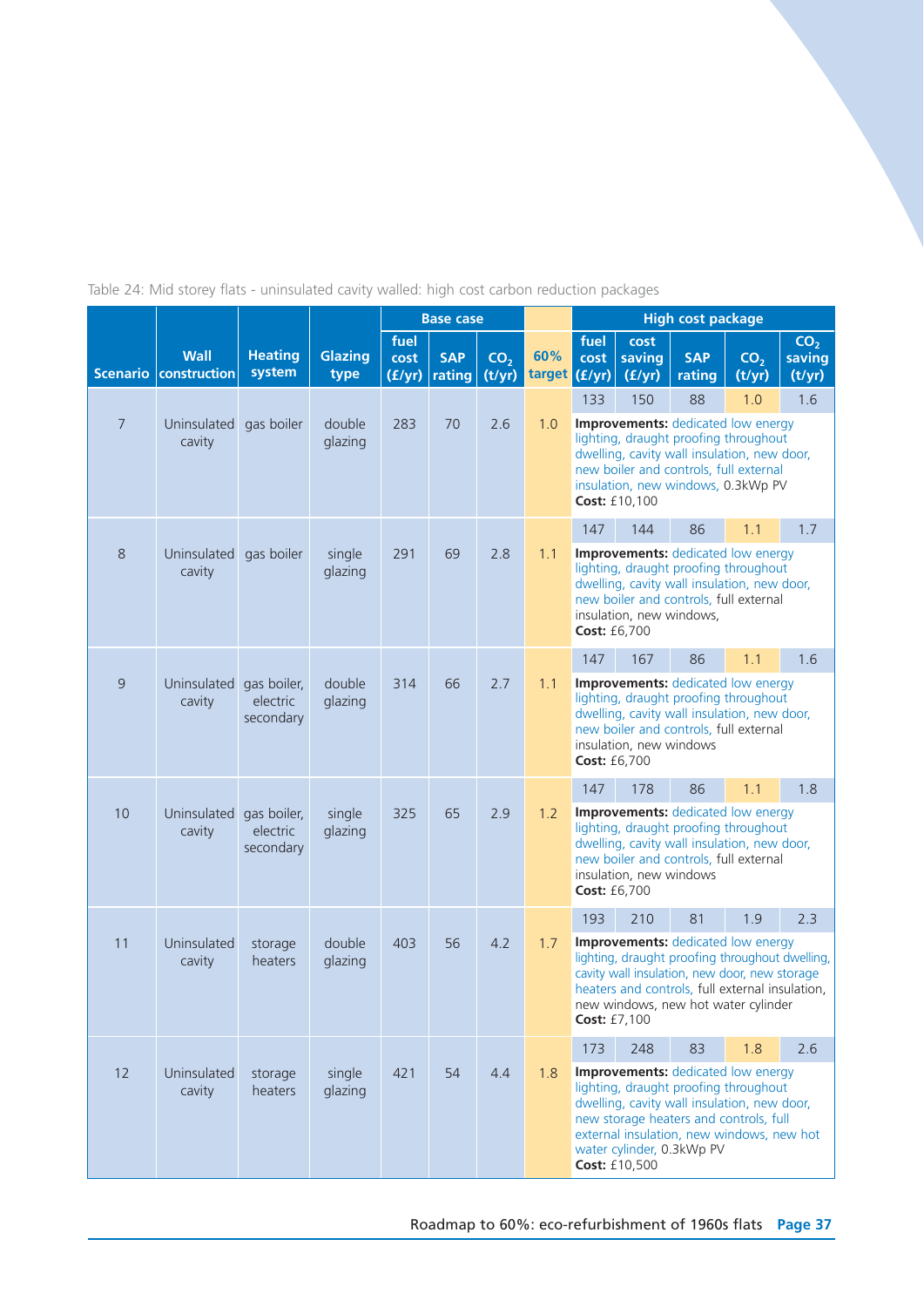Table 25: Ground storey flats - uninsulated cavity walled: high cost carbon reduction packages

|                |                                        |                                      |                   |                        | <b>Base case</b>     |                           |               | <b>High cost package</b>                                                                                                                                                                                                                                                          |                          |                      |                                                                                                                                                                                                             |                                     |
|----------------|----------------------------------------|--------------------------------------|-------------------|------------------------|----------------------|---------------------------|---------------|-----------------------------------------------------------------------------------------------------------------------------------------------------------------------------------------------------------------------------------------------------------------------------------|--------------------------|----------------------|-------------------------------------------------------------------------------------------------------------------------------------------------------------------------------------------------------------|-------------------------------------|
|                | <b>Wall</b><br>Scenario   construction | <b>Heating</b><br>system             | Glazing<br>type   | fuel<br>cost<br>(f/yr) | <b>SAP</b><br>rating | CO <sub>2</sub><br>(t/yr) | 60%<br>target | fuel<br>cost<br>  (f/yr)                                                                                                                                                                                                                                                          | cost<br>saving<br>(f/yr) | <b>SAP</b><br>rating | CO <sub>2</sub><br>(t/yr)                                                                                                                                                                                   | CO <sub>2</sub><br>saving<br>(t/yr) |
| $\overline{7}$ | Uninsulated<br>cavity                  | gas boiler                           | double<br>glazing | 286                    | 70                   | 2.7                       | 1.1           | 172<br>floor insulation<br>Cost: £8,600                                                                                                                                                                                                                                           | 114                      | 83                   | 1.4<br><b>Improvements:</b> dedicated low energy lighting,<br>draught proofing throughout dwelling, cavity<br>wall insulation, new door, new boiler and<br>controls, full external insulation, new windows, | 1.3                                 |
| 8              | Uninsulated<br>cavity                  | gas boiler                           | single<br>glazing | 295                    | 69                   | 2.8                       | 1.1           | 172<br>floor insulation<br><b>Cost: £8,600</b>                                                                                                                                                                                                                                    | 123                      | 83                   | 1.4<br><b>Improvements:</b> dedicated low energy lighting,<br>draught proofing throughout dwelling, cavity<br>wall insulation, new door, new boiler and<br>controls, full external insulation, new windows, | 1.4                                 |
| 9              | Uninsulated<br>cavity                  | gas boiler,<br>electric<br>secondary | double<br>glazing | 317                    | 66                   | 2.8                       | 1.1           | 172<br>145<br>83<br>1.4<br>1.4<br><b>Improvements:</b> dedicated low energy lighting,<br>draught proofing throughout dwelling, cavity<br>wall insulation, new door, new boiler and<br>controls, full external insulation, new windows,<br>floor insulation<br><b>Cost: £8,600</b> |                          |                      |                                                                                                                                                                                                             |                                     |
| 10             | Uninsulated<br>cavity                  | gas boiler,<br>electric<br>secondary | single<br>glazing | 328                    | 65                   | 2.9                       | 1.2           | 172<br>floor insulation<br><b>Cost: £8,600</b>                                                                                                                                                                                                                                    | 156                      | 83                   | 1.4<br><b>Improvements:</b> dedicated low energy lighting,<br>draught proofing throughout dwelling, cavity<br>wall insulation, new door, new boiler and<br>controls, full external insulation, new windows, | 1.5                                 |
| 11             | Uninsulated<br>cavity                  | storage<br>heaters                   | double<br>glazing | 403                    | 56                   | 4.2                       | 1.7           | 234<br>floor insulation<br><b>Cost: £8,600</b>                                                                                                                                                                                                                                    | 169                      | 76                   | 2.4<br><b>Improvements:</b> dedicated low energy lighting,<br>draught proofing throughout dwelling, cavity<br>wall insulation, new door, new boiler and<br>controls, full external insulation, new windows, | 1.8                                 |
| 12             | Uninsulated<br>cavity                  | storage<br>heaters                   | single<br>glazing | 421                    | 54                   | 4.4                       | 1.8           | 234<br>floor insulation<br>Cost: £8,600                                                                                                                                                                                                                                           | 187                      | 76                   | 2.4<br><b>Improvements:</b> dedicated low energy lighting,<br>draught proofing throughout dwelling, cavity<br>wall insulation, new door, new boiler and<br>controls, full external insulation, new windows, | 2.0                                 |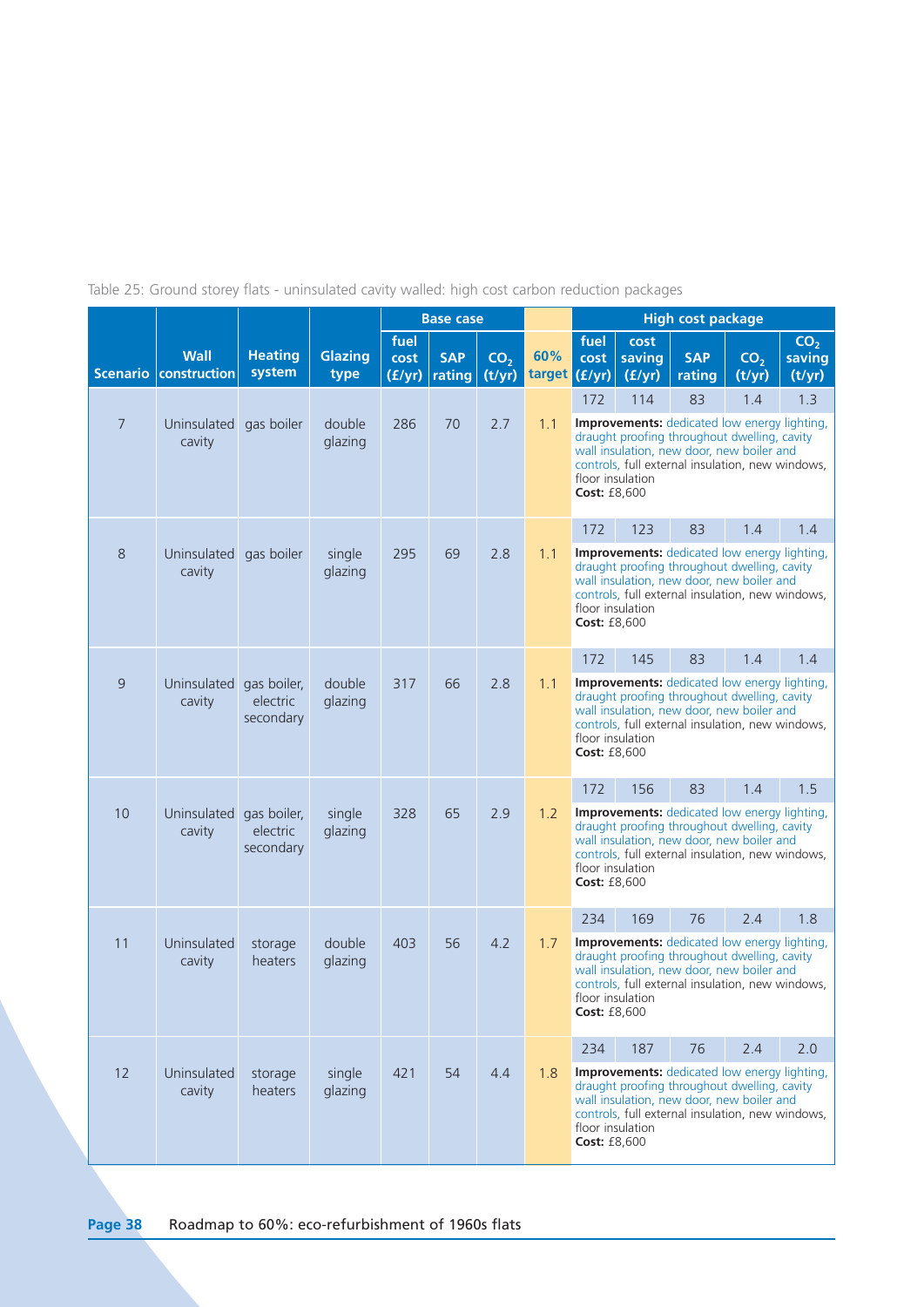|  |  | Table 26: Top storey flats - insulated cavity walled: high cost carbon reduction packages |  |  |  |  |
|--|--|-------------------------------------------------------------------------------------------|--|--|--|--|
|  |  |                                                                                           |  |  |  |  |
|  |  |                                                                                           |  |  |  |  |
|  |  |                                                                                           |  |  |  |  |

|    |                                      |                                      |                        |                        | <b>Base case</b>     |                           |               | <b>High cost package</b>                                                                                                                                                                                                                                                            |                                             |                      |                                                                                                                                                            |                                     |
|----|--------------------------------------|--------------------------------------|------------------------|------------------------|----------------------|---------------------------|---------------|-------------------------------------------------------------------------------------------------------------------------------------------------------------------------------------------------------------------------------------------------------------------------------------|---------------------------------------------|----------------------|------------------------------------------------------------------------------------------------------------------------------------------------------------|-------------------------------------|
|    | <b>Wall</b><br>Scenario construction | <b>Heating</b><br>system             | <b>Glazing</b><br>type | fuel<br>cost<br>(f/yr) | <b>SAP</b><br>rating | CO <sub>2</sub><br>(t/yr) | 60%<br>target | fuel<br>cost<br>(f/yr)                                                                                                                                                                                                                                                              | cost<br>saving<br>(f/yr)                    | <b>SAP</b><br>rating | CO <sub>2</sub><br>(t/yr)                                                                                                                                  | CO <sub>2</sub><br>saving<br>(t/yr) |
| 13 | Insulated<br>cavity                  | gas boiler<br>glazing                | double                 | 270                    | 72                   | 2.5                       | 1.0           | 178<br><b>Cost: £6,550</b>                                                                                                                                                                                                                                                          | 92<br>full external insulation, new windows | 83                   | 1.5<br><b>Improvements:</b> dedicated low energy lighting,<br>draught proofing throughout dwelling, loft<br>insulation, new door, new boiler and controls, | 1.0                                 |
|    |                                      |                                      |                        |                        |                      |                           |               | 178                                                                                                                                                                                                                                                                                 | 100                                         | 83                   | 1.5                                                                                                                                                        | 1.1                                 |
| 14 | Insulated<br>cavity                  | gas boiler                           | single<br>glazing      | 278                    | 71                   | 2.6                       | 1.0           | <b>Cost: £6,550</b>                                                                                                                                                                                                                                                                 | full external insulation, new windows       |                      | <b>Improvements:</b> dedicated low energy lighting,<br>draught proofing throughout dwelling, loft<br>insulation, new door, new boiler and controls,        |                                     |
|    |                                      |                                      |                        |                        |                      |                           |               | 178                                                                                                                                                                                                                                                                                 | 119                                         | 83                   | 1.5                                                                                                                                                        | 1.1                                 |
| 15 | Insulated<br>cavity                  | gas boiler,<br>electric<br>secondary | double<br>glazing      | 297                    | 68                   | 2.6                       | 1.0           | <b>Improvements:</b> dedicated low energy lighting,<br>draught proofing throughout dwelling, loft<br>insulation, new door, new boiler and controls,<br>full external insulation, new windows<br>Cost: £6,550                                                                        |                                             |                      |                                                                                                                                                            |                                     |
|    |                                      |                                      |                        |                        |                      |                           |               | 178                                                                                                                                                                                                                                                                                 | 130                                         | 83                   | 1.5                                                                                                                                                        | 1.2                                 |
| 16 | Insulated<br>cavity                  | gas boiler,<br>electric<br>secondary | single<br>glazing      | 308                    | 67                   | 2.7                       | 1.1           | <b>Improvements:</b> dedicated low energy lighting,<br>draught proofing throughout dwelling, loft<br>insulation, new door, new boiler and controls,<br>full external insulation, new windows<br><b>Cost: £6,550</b>                                                                 |                                             |                      |                                                                                                                                                            |                                     |
|    |                                      |                                      |                        |                        |                      |                           |               | 210                                                                                                                                                                                                                                                                                 | 162                                         | 79                   | 2.1                                                                                                                                                        | 1.8                                 |
| 17 | Insulated<br>cavity                  | storage<br>heaters                   | double<br>glazing      | 372                    | 59                   | 3.9                       | 1.6           | <b>Improvements:</b> dedicated low energy lighting,<br>draught proofing throughout dwelling, loft<br>insulation, new door, new storage heaters and<br>controls, full external insulation, new windows,<br>stand alone dual coil cylinder and solar water<br>heating<br>Cost: £9,700 |                                             |                      |                                                                                                                                                            |                                     |
|    |                                      |                                      |                        |                        |                      |                           |               | 210                                                                                                                                                                                                                                                                                 | 179                                         | 79                   | 2.1                                                                                                                                                        | 2.0                                 |
| 18 | Insulated<br>cavity                  | storage<br>heaters                   | single<br>glazing      | 389                    | 57                   | 4.1                       | 1.6           | <b>Improvements:</b> dedicated low energy lighting,<br>draught proofing throughout dwelling, loft<br>insulation, new door, new storage heaters and<br>controls, full external insulation, new windows,<br>stand alone dual coil cylinder and solar water<br>heating<br>Cost: £9,700 |                                             |                      |                                                                                                                                                            |                                     |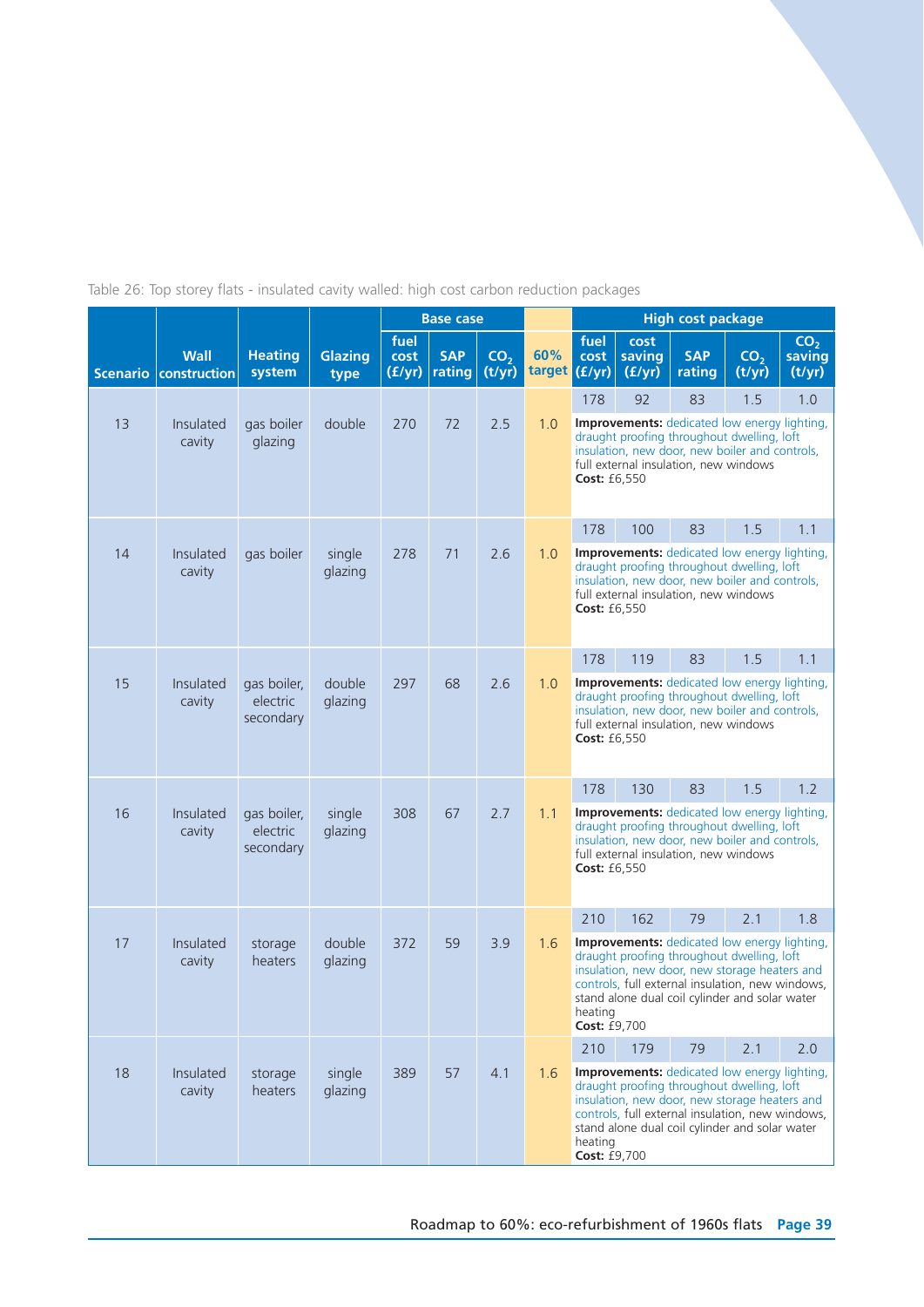Table 27: Mid storey flats - insulated cavity walled: high cost carbon reduction packages

|    |                                      |                                      |                   |                        | <b>Base case</b>     |                           |     | <b>High cost package</b>                                                                                                                                                                                                        |                                |                      |                                                                                                                                                                                                      |                                     |
|----|--------------------------------------|--------------------------------------|-------------------|------------------------|----------------------|---------------------------|-----|---------------------------------------------------------------------------------------------------------------------------------------------------------------------------------------------------------------------------------|--------------------------------|----------------------|------------------------------------------------------------------------------------------------------------------------------------------------------------------------------------------------------|-------------------------------------|
|    | <b>Wall</b><br>Scenario construction | <b>Heating</b><br>system             | Glazing<br>type   | fuel<br>cost<br>(f/yr) | <b>SAP</b><br>rating | CO <sub>2</sub><br>(t/yr) | 60% | fuel<br>cost<br>target $(f/yr)$                                                                                                                                                                                                 | cost<br>saving<br>(f/yr)       | <b>SAP</b><br>rating | CO <sub>2</sub><br>(t/yr)                                                                                                                                                                            | CO <sub>2</sub><br>saving<br>(t/yr) |
| 13 | Insulated<br>cavity                  | gas boiler                           | double<br>glazing | 221                    | 77                   | 1.9                       | 0.8 | 147<br>Cost: £6,100                                                                                                                                                                                                             | 74<br>insulation, new windows  | 86                   | 1.1<br><b>Improvements:</b> dedicated low energy lighting,<br>draught proofing throughout dwelling, new<br>door, new boiler and controls, full external                                              | 0.8                                 |
| 14 | Insulated<br>cavity                  | gas boiler                           | single<br>glazing | 230                    | 76                   | 2.0                       | 0.8 | 147                                                                                                                                                                                                                             | 83                             | 86                   | 1.1<br><b>Improvements:</b> dedicated low energy lighting,<br>draught proofing throughout dwelling, new<br>door, new boiler and controls, full external                                              | 0.9                                 |
|    |                                      |                                      |                   |                        |                      |                           |     | Cost: £6,100                                                                                                                                                                                                                    | insulation, new windows        |                      |                                                                                                                                                                                                      |                                     |
| 15 | Insulated<br>cavity                  | gas boiler,<br>electric<br>secondary | double<br>glazing | 239                    | 75                   | 2.0                       | 0.8 | 147<br>92<br>86<br>1.1<br>0.9<br><b>Improvements:</b> dedicated low energy lighting,<br>draught proofing throughout dwelling, new<br>door, new boiler and controls, full external<br>insulation, new windows<br>Cost: £6,100    |                                |                      |                                                                                                                                                                                                      |                                     |
| 16 | Insulated<br>cavity                  | gas boiler,<br>electric<br>secondary | single<br>glazing | 249                    | 74                   | 2.1                       | 0.8 | 147<br>Cost: £6,100                                                                                                                                                                                                             | 102<br>insulation, new windows | 86                   | 1.1<br><b>Improvements:</b> dedicated low energy lighting,<br>draught proofing throughout dwelling, new<br>door, new boiler and controls, full external                                              | 1.0                                 |
|    |                                      |                                      |                   |                        |                      |                           |     | 193                                                                                                                                                                                                                             | 91                             | 81                   | 1.9                                                                                                                                                                                                  | 1.0                                 |
| 17 | Insulated<br>cavity                  | storage<br>heaters                   | double<br>glazing | 284                    | 70                   | 2.9                       | 1.2 | <b>Improvements:</b> dedicated low energy lighting,<br>draught proofing throughout dwelling, new<br>door, new storage heaters and controls, full<br>external insulation, new windows, new hot<br>water cylinder<br>Cost: £6,500 |                                |                      |                                                                                                                                                                                                      |                                     |
| 18 | Insulated<br>cavity                  | storage<br>heaters                   | single<br>glazing | 301                    | 68                   | 3.1                       | 1.2 | 193<br>water cylinder<br>Cost: £6,500                                                                                                                                                                                           | 108                            | 81                   | 1.9<br><b>Improvements:</b> dedicated low energy lighting,<br>draught proofing throughout dwelling, new<br>door, new storage heaters and controls, full<br>external insulation, new windows, new hot | 1.2                                 |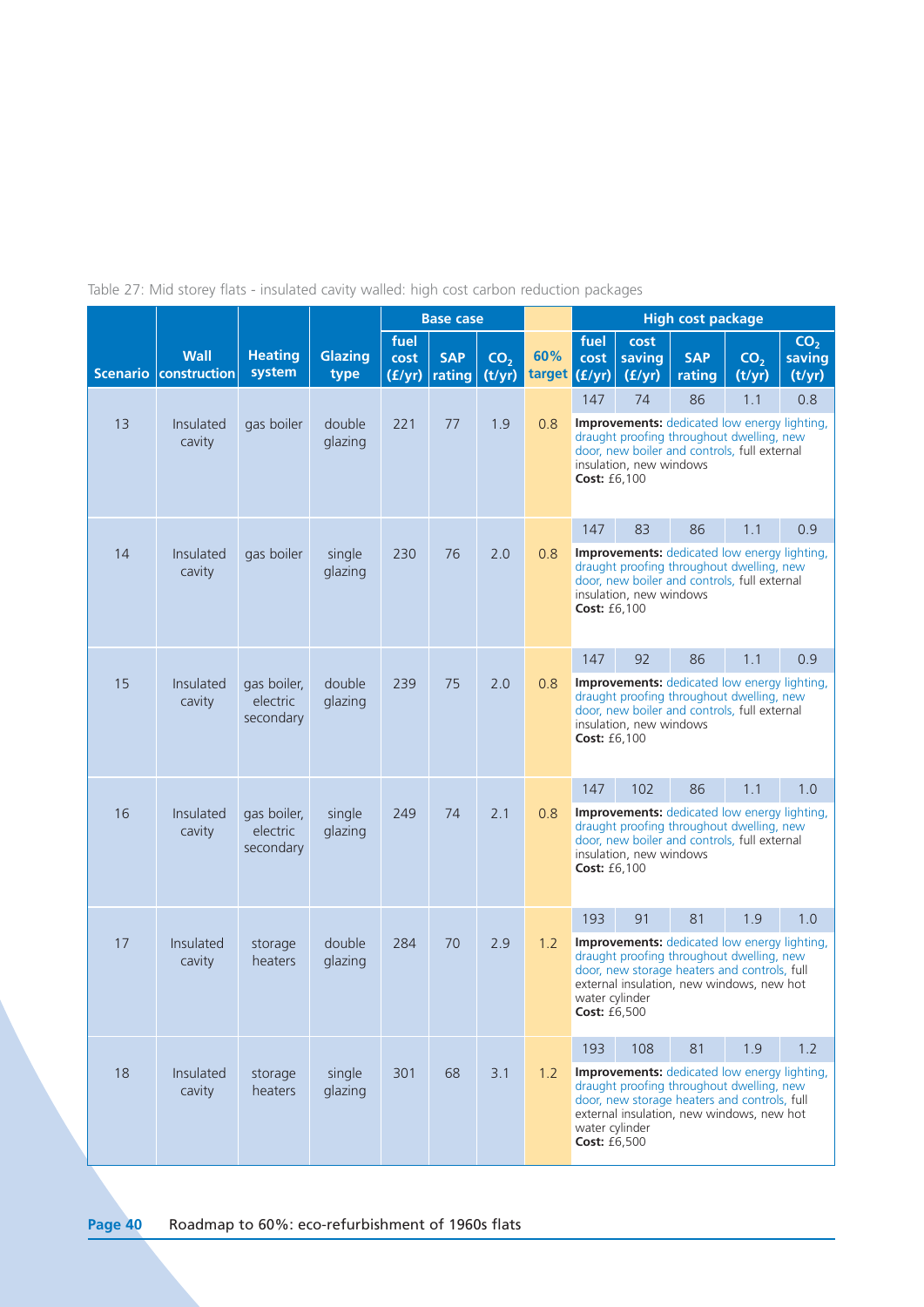|  |  |  |  |  | Table 28: Ground storey flats - insulated cavity walled: high cost carbon reduction packages |  |
|--|--|--|--|--|----------------------------------------------------------------------------------------------|--|
|  |  |  |  |  |                                                                                              |  |
|  |  |  |  |  |                                                                                              |  |
|  |  |  |  |  |                                                                                              |  |

|    |                                      |                                      |                        |                        | <b>Base case</b>     |                           |     |                                 |                          | <b>High cost package</b>                                                                                                                                                                            |                           |                                     |
|----|--------------------------------------|--------------------------------------|------------------------|------------------------|----------------------|---------------------------|-----|---------------------------------|--------------------------|-----------------------------------------------------------------------------------------------------------------------------------------------------------------------------------------------------|---------------------------|-------------------------------------|
|    | <b>Wall</b><br>Scenario construction | <b>Heating</b><br>system             | <b>Glazing</b><br>type | fuel<br>cost<br>(f/yr) | <b>SAP</b><br>rating | CO <sub>2</sub><br>(t/yr) | 60% | fuel<br>cost<br>target $(f/yr)$ | cost<br>saving<br>(f/yr) | <b>SAP</b><br>rating                                                                                                                                                                                | CO <sub>2</sub><br>(t/yr) | CO <sub>2</sub><br>saving<br>(t/yr) |
| 13 | Insulated<br>cavity                  | gas boiler                           | double<br>glazing      | 257                    | 73                   | 2.4                       | 1.0 | 172<br>Cost: £8,000             | 85                       | 83<br><b>Improvements:</b> dedicated low energy lighting.<br>draught proofing throughout dwelling, new<br>door, new boiler and controls, full external<br>insulation, floor insulation, new windows | 1.4                       | 1.0                                 |
|    |                                      |                                      |                        |                        |                      |                           |     | 172                             | 94                       | 83                                                                                                                                                                                                  | 1.4                       | 1.2                                 |
| 14 | Insulated<br>cavity                  | gas boiler                           | single<br>glazing      | 266                    | 72                   | 2.6                       | 1.0 | Cost: £8,000                    |                          | <b>Improvements:</b> dedicated low energy lighting,<br>draught proofing throughout dwelling, new<br>door, new boiler and controls, full external<br>insulation, floor insulation, new windows       |                           |                                     |
|    |                                      |                                      |                        |                        |                      |                           |     | 172                             | 114                      | 83                                                                                                                                                                                                  | 1.4                       | 1.1                                 |
| 15 | Insulated<br>cavity                  | gas boiler,<br>electric<br>secondary | double<br>glazing      | 286                    | 70                   | 2.5                       | 1.0 | Cost: £8,000                    |                          | <b>Improvements:</b> dedicated low energy lighting,<br>draught proofing throughout dwelling, new<br>door, new boiler and controls, full external<br>insulation, floor insulation, new windows       |                           |                                     |
|    |                                      |                                      |                        |                        |                      |                           |     | 172                             | 126                      | 83                                                                                                                                                                                                  | 1.4                       | 1.3                                 |
| 16 | Insulated<br>cavity                  | gas boiler,<br>electric<br>secondary | single<br>glazing      | 298                    | 68                   | 2.7                       | 1.1 | <b>Cost: £8,000</b>             |                          | <b>Improvements:</b> dedicated low energy lighting,<br>draught proofing throughout dwelling, new<br>door, new boiler and controls, full external<br>insulation, floor insulation, new windows       |                           |                                     |
|    |                                      |                                      |                        |                        |                      |                           |     | 234                             | 134                      | 76                                                                                                                                                                                                  | 2.4                       | 1.6                                 |
| 17 | Insulated<br>cavity                  | storage<br>heaters                   | double<br>glazing      | 368                    | 60                   | 4.0                       | 1.6 | windows<br><b>Cost: £8,000</b>  |                          | <b>Improvements:</b> dedicated low energy lighting,<br>draught proofing throughout dwelling, new<br>door, new storage heaters and controls, full<br>external insulation, floor insulation, new      |                           |                                     |
|    |                                      |                                      |                        |                        |                      |                           |     | 234                             | 152                      | 76                                                                                                                                                                                                  | 2.4                       | 1.8                                 |
| 18 | Insulated<br>cavity                  | storage<br>heaters                   | single<br>glazing      | 386                    | 58                   | 4.2                       | 1.7 | windows<br><b>Cost: £8,000</b>  |                          | <b>Improvements:</b> dedicated low energy lighting,<br>draught proofing throughout dwelling, new<br>door, new storage heaters and controls, full<br>external insulation, floor insulation, new      |                           |                                     |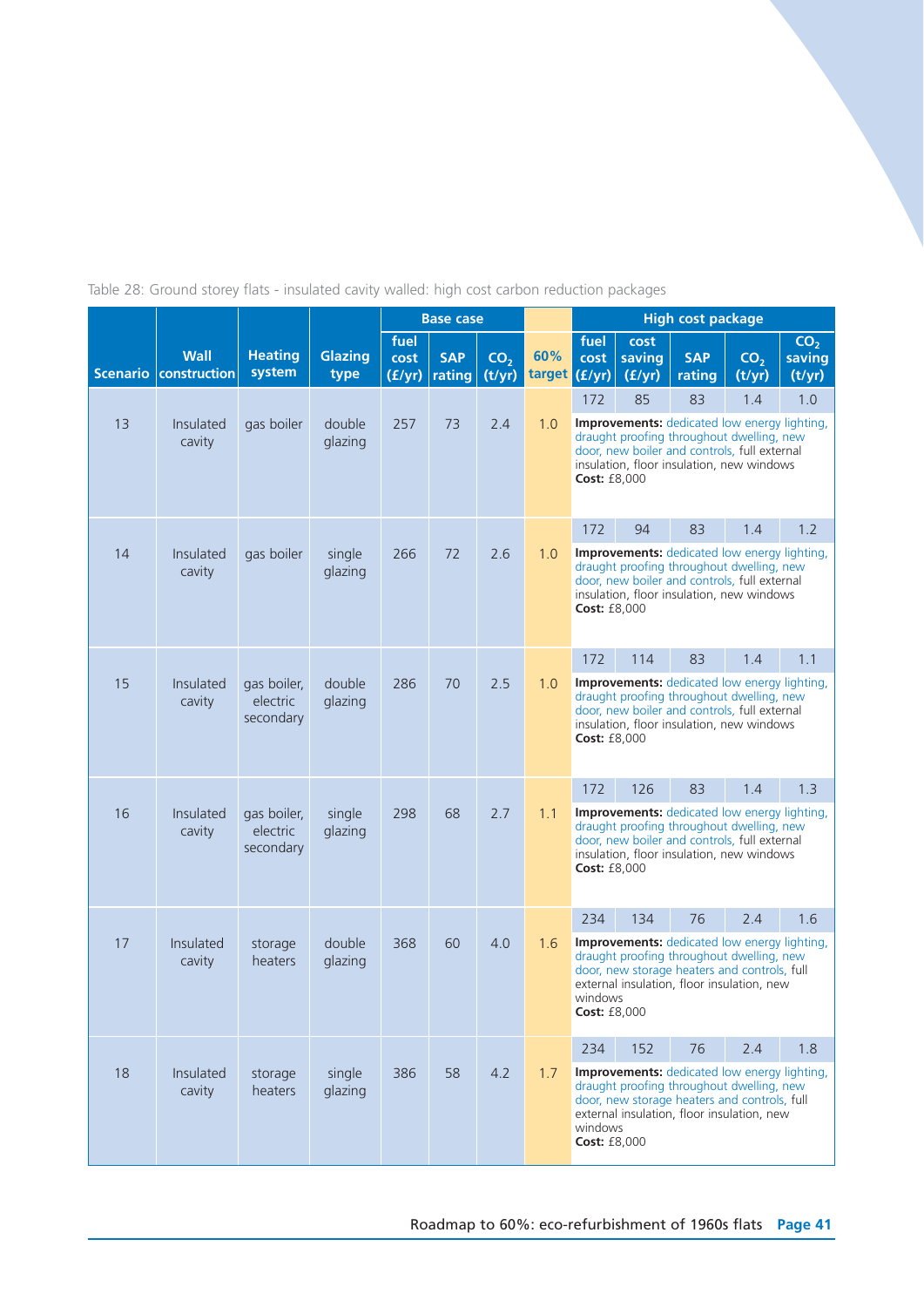### **3.4 Getting to 60%**

Several of the high cost packages failed to achieve a 60% reduction in carbon emissions, and therefore further packages of measures were necessary. Measures considered for this category are in addition to the low, medium and high cost measures already recommended above (shown in blue below). These packages nominally represent work to a total value of £10,000 and higher.

- Low energy lighting
- Draught proofing
- Loft insulation
- Cavity wall insulation
- Replacement front door
- New boiler and controls
- New radiator system (electric heating only)
- External insulation
- Floor insulation
- New windows
- New hot water cylinder
- Renewable power solar thermal water heating
- New heating system air source heat pump
- Renewable power photovoltaic electricity generation

A variety of further options are also available, including wind power and ground source heat pumps. These options are worth investigating, but for both a detailed site analysis will be necessary. Further potential systems include gas or biomass communal heating systems or combined heat and power. To appraise the costs and practicalities of these systems was beyond the scope of this report. However, when planning to spend £10,000 and over per property, it is recommended that these options are also investigated.

100% of these packages achieve a 60% reduction in carbon emissions.

### *Note that scenarios which required further elements in order to reach the 60% target emissions are highlighted in yellow.*

*Scenarios which achieved a 60% reduction under the high cost packages previously are not shown below.*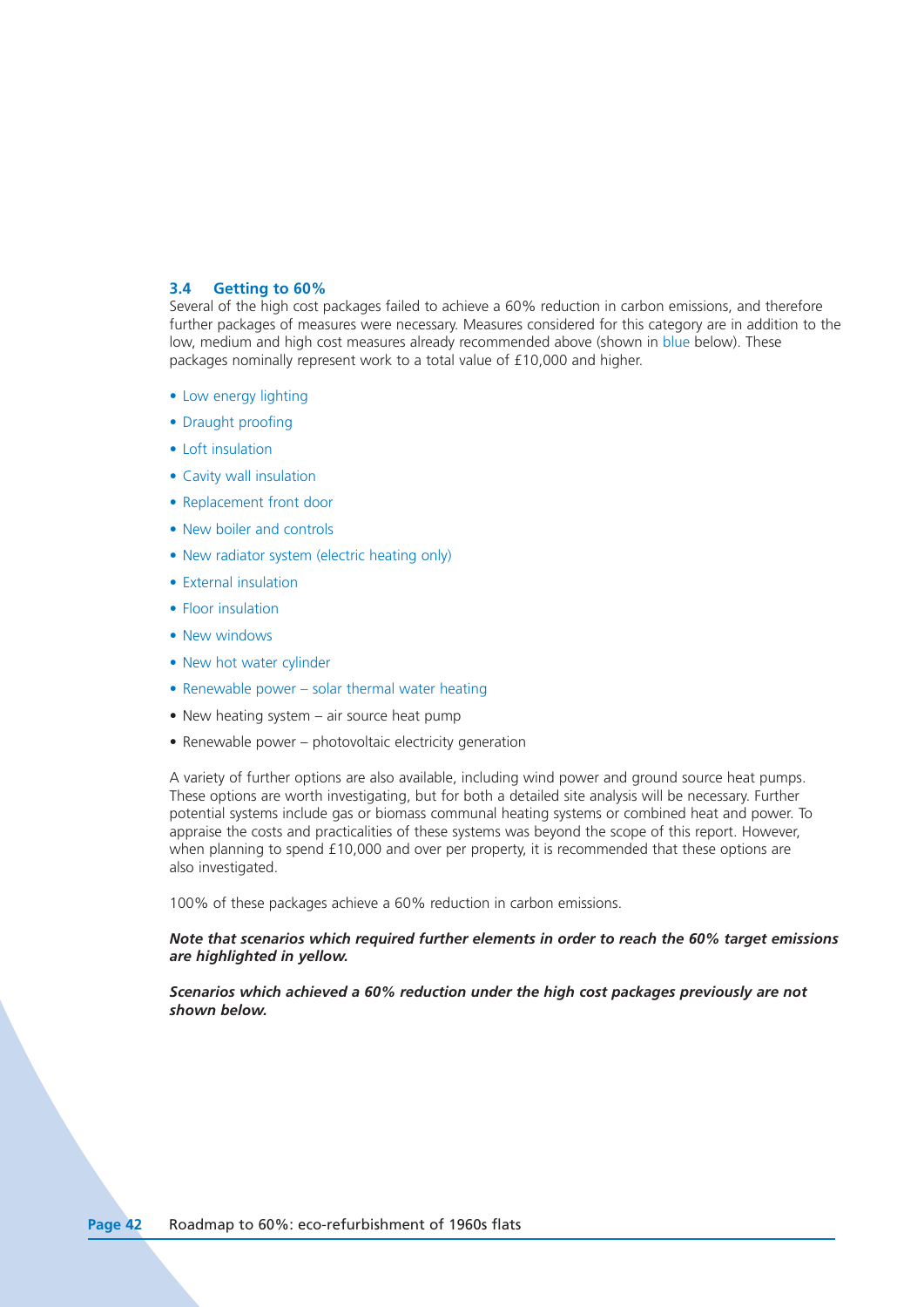Table 29: Mid storey flats - uninsulated cavity walled: 60% carbon reduction packages

|    |                                        |                          |                        |              | <b>Base case</b>                |                           |                        |              |                          | <b>High cost package</b>                                                                                                                                                                                                                           |                           |                                     |
|----|----------------------------------------|--------------------------|------------------------|--------------|---------------------------------|---------------------------|------------------------|--------------|--------------------------|----------------------------------------------------------------------------------------------------------------------------------------------------------------------------------------------------------------------------------------------------|---------------------------|-------------------------------------|
|    | <b>Wall</b><br>Scenario   construction | <b>Heating</b><br>system | <b>Glazing</b><br>type | fuel<br>cost | <b>SAP</b><br>$(f/yr)$   rating | CO <sub>2</sub><br>(t/yr) | 60%<br>target $(f/yr)$ | fuel<br>cost | cost<br>saving<br>(f/yr) | <b>SAP</b><br>rating                                                                                                                                                                                                                               | CO <sub>2</sub><br>(t/yr) | CO <sub>2</sub><br>saving<br>(t/yr) |
|    |                                        |                          |                        |              |                                 |                           |                        | 169          | 234                      | 84                                                                                                                                                                                                                                                 | 1.7                       | 2.5                                 |
| 11 | Uninsulated<br>cavity                  | storage<br>heaters       | double<br>glazing      | 403          | 56                              | 4.2                       | 1.7                    |              |                          | <b>Improvements:</b> dedicated low energy lighting,<br>draught proofing throughout dwelling, cavity<br>wall insulation, new door, new storage heaters<br>and controls, full external insulation, new<br>windows, new hot water cylinder, 0.4kWp PV |                           |                                     |
|    |                                        |                          |                        |              |                                 |                           |                        |              | <b>Cost: £11,300</b>     |                                                                                                                                                                                                                                                    |                           |                                     |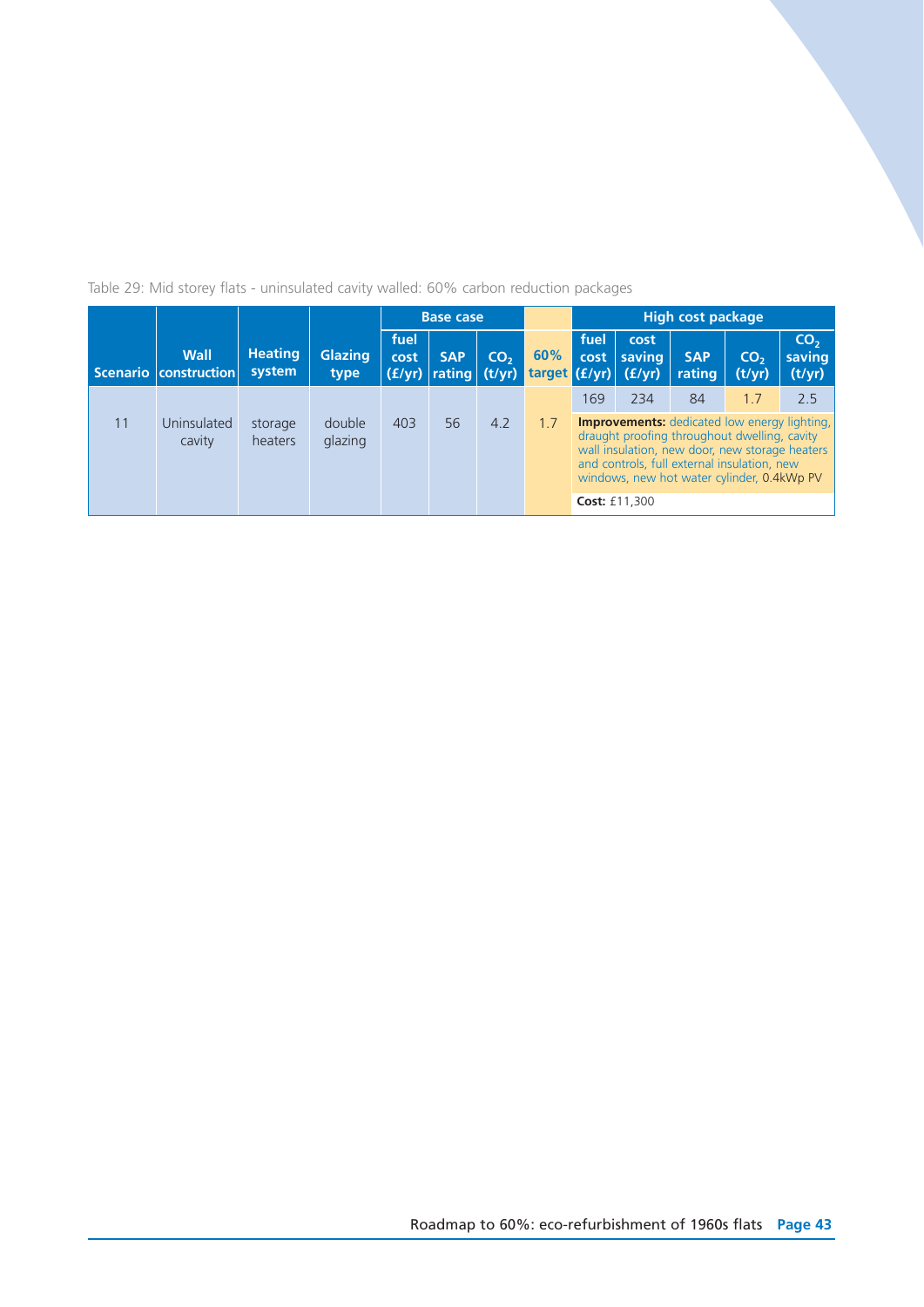Table 30: Ground storey flats - uninsulated cavity walled: 60% carbon reduction packages

|                 |                             |                                      |                   |                        | <b>Base case</b>     |                           |                        |                      |                                   | <b>High cost package</b>                 |                                                                                                                                                                                                                                             |                                     |
|-----------------|-----------------------------|--------------------------------------|-------------------|------------------------|----------------------|---------------------------|------------------------|----------------------|-----------------------------------|------------------------------------------|---------------------------------------------------------------------------------------------------------------------------------------------------------------------------------------------------------------------------------------------|-------------------------------------|
| <b>Scenario</b> | <b>Wall</b><br>construction | <b>Heating</b><br>system             | Glazing<br>type   | fuel<br>cost<br>(f/yr) | <b>SAP</b><br>rating | CO <sub>2</sub><br>(t/yr) | 60%<br>target $(f/yr)$ | fuel<br>cost         | cost<br>saving<br>(f/yr)          | <b>SAP</b><br>rating                     | CO <sub>2</sub><br>(t/yr)                                                                                                                                                                                                                   | CO <sub>2</sub><br>saving<br>(t/yr) |
| $\overline{7}$  | Uninsulated<br>cavity       | gas boiler                           | double<br>glazing | 286                    | 70                   | 2.7                       | 1.1                    | 138<br>Cost: £15,200 | 148<br>floor insulation 0.7kWp PV | 87                                       | 1.1<br><b>Improvements:</b> dedicated low energy lighting,<br>draught proofing throughout dwelling, cavity<br>wall insulation, new door, new boiler and<br>controls, full external insulation, new windows,                                 | 1.6                                 |
| 8               | Uninsulated<br>cavity       | gas boiler                           | single<br>glazing | 295                    | 69                   | 2.8                       | 1.1                    | 138                  | 157<br>floor insulation 0.7kWp PV | 87                                       | 1.1<br><b>Improvements:</b> dedicated low energy lighting,<br>draught proofing throughout dwelling, cavity<br>wall insulation, new door, new boiler and<br>controls, full external insulation, new windows,                                 | 1.7                                 |
|                 |                             |                                      |                   |                        |                      |                           |                        | Cost: £15,200<br>138 | 179                               | 87                                       | 1.1                                                                                                                                                                                                                                         | 1.7                                 |
| 9               | Uninsulated<br>cavity       | gas boiler,<br>electric<br>secondary | double<br>glazing | 317                    | 66                   | 2.8                       | 1.1                    |                      | floor insulation 0.7kWp PV        |                                          | <b>Improvements:</b> dedicated low energy lighting,<br>draught proofing throughout dwelling, cavity<br>wall insulation, new door, new boiler and<br>controls, full external insulation, new windows,                                        |                                     |
|                 |                             |                                      |                   |                        |                      |                           |                        | Cost: £15,200        |                                   |                                          |                                                                                                                                                                                                                                             |                                     |
| 10              | Uninsulated<br>cavity       | gas boiler,<br>electric<br>secondary | single<br>glazing | 328                    | 65                   | 2.9                       | 1.2                    | 148<br>Cost: £13,600 | 180<br>floor insulation 0.5kWp PV | 86                                       | 1.2<br><b>Improvements:</b> dedicated low energy lighting,<br>draught proofing throughout dwelling, cavity<br>wall insulation, new door, new boiler and<br>controls, full external insulation, new windows,                                 | 1.7                                 |
|                 |                             |                                      |                   |                        |                      |                           |                        | 234                  | 169                               | 76                                       | 1.4                                                                                                                                                                                                                                         | 2.8                                 |
| 11              | Uninsulated<br>cavity       | storage<br>heaters                   | double<br>glazing | 403                    | 56                   | 4.2                       | 1.7                    | Cost: £13,200        |                                   | wall insulation, new door, full external | <b>Improvements:</b> dedicated low energy lighting,<br>draught proofing throughout dwelling, cavity<br>insulation, new windows, floor insulation, air<br>source heat pump with air distribution                                             |                                     |
|                 |                             |                                      |                   |                        |                      |                           |                        | 234                  | 187                               | 76                                       | 1.4                                                                                                                                                                                                                                         | 3.0                                 |
| 12              | Uninsulated<br>cavity       | storage<br>heaters                   | single<br>glazing | 421                    | 54                   | 4.4                       | 1.8                    | Cost: £13,200        |                                   |                                          | <b>Improvements:</b> dedicated low energy lighting,<br>draught proofing throughout dwelling, cavity<br>wall insulation, new door, full external<br>insulation, new windows, floor insulation, air<br>source heat pump with air distribution |                                     |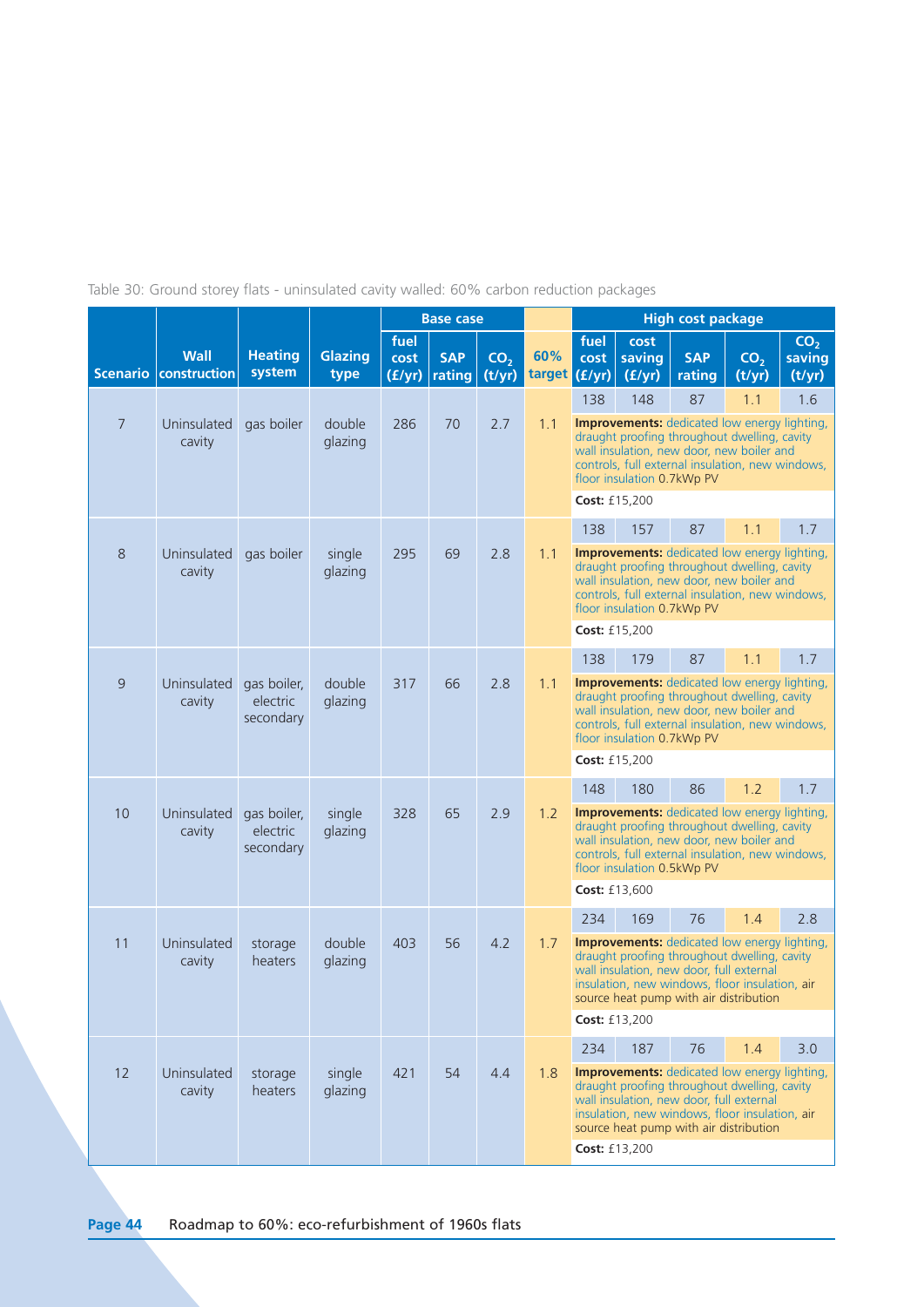Table 31: Top storey flats - insulated cavity walled: 60% carbon reduction packages

|    |                                        |                                      |                   |                        | <b>Base case</b>     |                           |               |                          |                          | <b>High cost package</b> |                                                                                                                                                                                                                                                          |                                     |
|----|----------------------------------------|--------------------------------------|-------------------|------------------------|----------------------|---------------------------|---------------|--------------------------|--------------------------|--------------------------|----------------------------------------------------------------------------------------------------------------------------------------------------------------------------------------------------------------------------------------------------------|-------------------------------------|
|    | <b>Wall</b><br>Scenario   construction | <b>Heating</b><br>system             | Glazing<br>type   | fuel<br>cost<br>(f/yr) | <b>SAP</b><br>rating | CO <sub>2</sub><br>(t/yr) | 60%<br>target | fuel<br>cost<br>  (f/yr) | cost<br>saving<br>(f/yr) | <b>SAP</b><br>rating     | CO <sub>2</sub><br>(t/yr)                                                                                                                                                                                                                                | CO <sub>2</sub><br>saving<br>(t/yr) |
| 13 | Insulated<br>cavity                    | gas boiler                           | double<br>glazing | 270                    | 72                   | 2.5                       | 1.0           | 127                      | 143                      | 89                       | 1.0<br><b>Improvements:</b> dedicated low energy lighting,<br>draught proofing throughout dwelling, loft<br>insulation, new door, new boiler and controls,<br>full external insulation, new windows, 1kWp PV                                             | 1.5                                 |
|    |                                        |                                      |                   |                        |                      |                           |               | Cost: £15,500            |                          |                          |                                                                                                                                                                                                                                                          |                                     |
| 14 |                                        |                                      |                   |                        |                      | 2.6                       |               | 127                      | 151                      | 89                       | 1.0<br><b>Improvements:</b> dedicated low energy lighting,                                                                                                                                                                                               | 1.6                                 |
|    | Insulated<br>cavity                    | gas boiler                           | single<br>glazing | 278                    | 71                   |                           | 1.0           |                          |                          |                          | draught proofing throughout dwelling, loft<br>insulation, new door, new boiler and controls,<br>full external insulation, new windows, 1kWp PV                                                                                                           |                                     |
|    |                                        |                                      |                   |                        |                      |                           |               | Cost: £15,500            |                          |                          |                                                                                                                                                                                                                                                          |                                     |
| 15 | Insulated<br>cavity                    | gas boiler,<br>electric<br>secondary | double<br>glazing | 297                    | 68                   | 2.6                       | 1.0           | 127                      | 170                      | 89                       | 1.0<br><b>Improvements:</b> dedicated low energy lighting,<br>draught proofing throughout dwelling, loft<br>insulation, new door, new boiler and controls,<br>full external insulation, new windows, 1kWp PV                                             | 1.6                                 |
|    |                                        |                                      |                   |                        |                      |                           |               | Cost: £15,500            |                          |                          |                                                                                                                                                                                                                                                          |                                     |
|    |                                        |                                      |                   |                        |                      |                           |               | 148                      | 180                      | 86                       | 1.2                                                                                                                                                                                                                                                      | 1.6                                 |
| 16 | Insulated<br>cavity                    | gas boiler,<br>electric<br>secondary | single<br>glazing | 308                    | 67                   | 2.7                       | 1.1           |                          |                          |                          | <b>Improvements:</b> dedicated low energy lighting,<br>draught proofing throughout dwelling, loft<br>insulation, new door, new boiler and controls,<br>full external insulation, new windows, 0.8kWp PV                                                  |                                     |
|    |                                        |                                      |                   |                        |                      |                           |               | Cost: £13,950            |                          |                          |                                                                                                                                                                                                                                                          |                                     |
|    |                                        |                                      |                   |                        |                      |                           |               | 230                      | 142                      | 76                       | 1.4                                                                                                                                                                                                                                                      | 2.5                                 |
| 17 | Insulated<br>cavity                    | storage<br>heaters                   | double<br>glazing | 372                    | 59                   | 3.9                       | 1.6           |                          | heating 0.9kWp PV        |                          | <b>Improvements:</b> dedicated low energy lighting,<br>draught proofing throughout dwelling, loft<br>insulation, new door, new storage heaters and<br>controls, full external insulation, new windows,<br>stand alone dual coil cylinder and solar water |                                     |
|    |                                        |                                      |                   |                        |                      |                           |               | Cost: £17,900            |                          |                          |                                                                                                                                                                                                                                                          |                                     |
|    |                                        |                                      |                   |                        |                      |                           |               | 230                      | 159                      | 76                       | 1.4                                                                                                                                                                                                                                                      | 2.7                                 |
| 18 | Insulated<br>cavity                    | storage<br>heaters                   | single<br>glazing | 389                    | 57                   | 4.1                       | 1.6           |                          | heating 0.9kWp PV        |                          | <b>Improvements:</b> dedicated low energy lighting,<br>draught proofing throughout dwelling, loft<br>insulation, new door, new storage heaters and<br>controls, full external insulation, new windows,<br>stand alone dual coil cylinder and solar water |                                     |
|    |                                        |                                      |                   |                        |                      |                           |               | <b>Cost:</b> $£17,900$   |                          |                          |                                                                                                                                                                                                                                                          |                                     |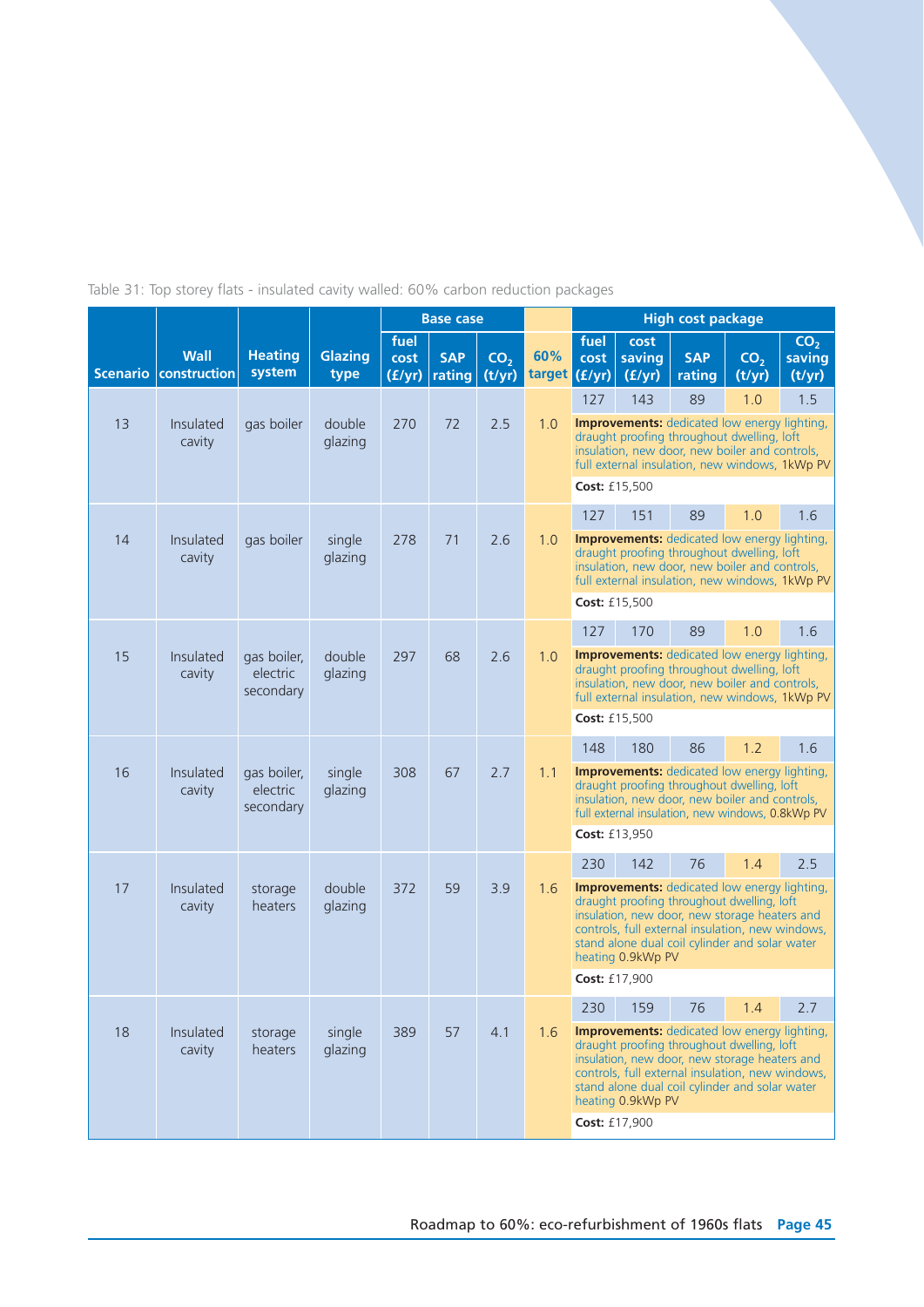Table 32: Mid storey flats - insulated cavity walled: 60% carbon reduction packages

|                 |                             |                                      |                   |                        | <b>Base case</b>     |                           |               |                        |                                    | <b>High cost package</b> |                                                                                                                                                                                                  |                                     |
|-----------------|-----------------------------|--------------------------------------|-------------------|------------------------|----------------------|---------------------------|---------------|------------------------|------------------------------------|--------------------------|--------------------------------------------------------------------------------------------------------------------------------------------------------------------------------------------------|-------------------------------------|
| <b>Scenario</b> | <b>Wall</b><br>construction | <b>Heating</b><br>system             | Glazing<br>type   | fuel<br>cost<br>(f/yr) | <b>SAP</b><br>rating | CO <sub>2</sub><br>(t/yr) | 60%<br>target | fuel<br>cost<br>(f/yr) | cost<br>saving<br>(f/yr)           | <b>SAP</b><br>rating     | CO <sub>2</sub><br>(t/yr)                                                                                                                                                                        | CO <sub>2</sub><br>saving<br>(t/yr) |
| 13              | Insulated<br>cavity         | gas boiler                           | double<br>glazing | 221                    | 77                   | 1.9                       | 0.8           | 110                    | 111                                | 91                       | 0.8<br><b>Improvements:</b> dedicated low energy lighting,<br>draught proofing throughout dwelling, new<br>door, new boiler and controls, full external                                          | 1.1                                 |
|                 |                             |                                      |                   |                        |                      |                           |               | Cost: £13,500          | insulation, new windows, 0.8kWp PV |                          |                                                                                                                                                                                                  |                                     |
|                 |                             |                                      |                   |                        |                      |                           |               | 110                    | 120                                | 91                       | 0.8                                                                                                                                                                                              | 1.2                                 |
| 14              | Insulated<br>cavity         | gas boiler                           | single<br>glazing | 230                    | 76                   | 2.0                       | 0.8           |                        | insulation, new windows, 0.8kWp PV |                          | <b>Improvements:</b> dedicated low energy lighting,<br>draught proofing throughout dwelling, new<br>door, new boiler and controls, full external                                                 |                                     |
|                 |                             |                                      |                   |                        |                      |                           |               |                        | Cost: £13,500                      |                          |                                                                                                                                                                                                  |                                     |
|                 |                             |                                      |                   |                        |                      |                           |               | 110                    | 129                                | 91                       | 0.8                                                                                                                                                                                              | 1.2                                 |
| 15              | Insulated<br>cavity         | gas boiler,<br>electric<br>secondary | double<br>glazing | 239                    | 75                   | 2.0                       | 0.8           |                        | insulation, new windows, 0.8kWp PV |                          | <b>Improvements:</b> dedicated low energy lighting.<br>draught proofing throughout dwelling, new<br>door, new boiler and controls, full external                                                 |                                     |
|                 |                             |                                      |                   |                        |                      |                           |               |                        | Cost: £13,500                      |                          |                                                                                                                                                                                                  |                                     |
|                 |                             |                                      |                   |                        |                      |                           |               | 110                    | 139                                | 91                       | 0.8                                                                                                                                                                                              | 1.3                                 |
| 16              | Insulated<br>cavity         | gas boiler,<br>electric<br>secondary | single<br>glazing | 249                    | 74                   | 2.1                       | 0.8           |                        | insulation, new windows, 0.8kWp PV |                          | <b>Improvements:</b> dedicated low energy lighting,<br>draught proofing throughout dwelling, new<br>door, new boiler and controls, full external                                                 |                                     |
|                 |                             |                                      |                   |                        |                      |                           |               |                        | <b>Cost: £13,500</b>               |                          |                                                                                                                                                                                                  |                                     |
|                 |                             |                                      |                   |                        |                      |                           |               | 209                    | 75                                 | 79                       | 1.2                                                                                                                                                                                              | 1.7                                 |
| 17              | Insulated<br>cavity         | storage<br>heaters                   | double<br>glazing | 284                    | 70                   | 2.9                       | 1.2           |                        | with air distribution              |                          | <b>Improvements:</b> dedicated low energy lighting,<br>draught proofing throughout dwelling, new<br>door, full external insulation, new windows,<br>new hot water cylinder, air source heat pump |                                     |
|                 |                             |                                      |                   |                        |                      |                           |               |                        | Cost: £11,300                      |                          |                                                                                                                                                                                                  |                                     |
|                 |                             |                                      |                   |                        |                      |                           |               | 209                    | 92                                 | 79                       | 1.2                                                                                                                                                                                              | 1.9                                 |
| 18              | Insulated<br>cavity         | storage<br>heaters                   | single<br>glazing | 301                    | 68                   | 3.1                       | 1.2           |                        | with air distribution              |                          | <b>Improvements:</b> dedicated low energy lighting,<br>draught proofing throughout dwelling, new<br>door, full external insulation, new windows,<br>new hot water cylinder, air source heat pump |                                     |
|                 |                             |                                      |                   |                        |                      |                           |               | Cost: £11,300          |                                    |                          |                                                                                                                                                                                                  |                                     |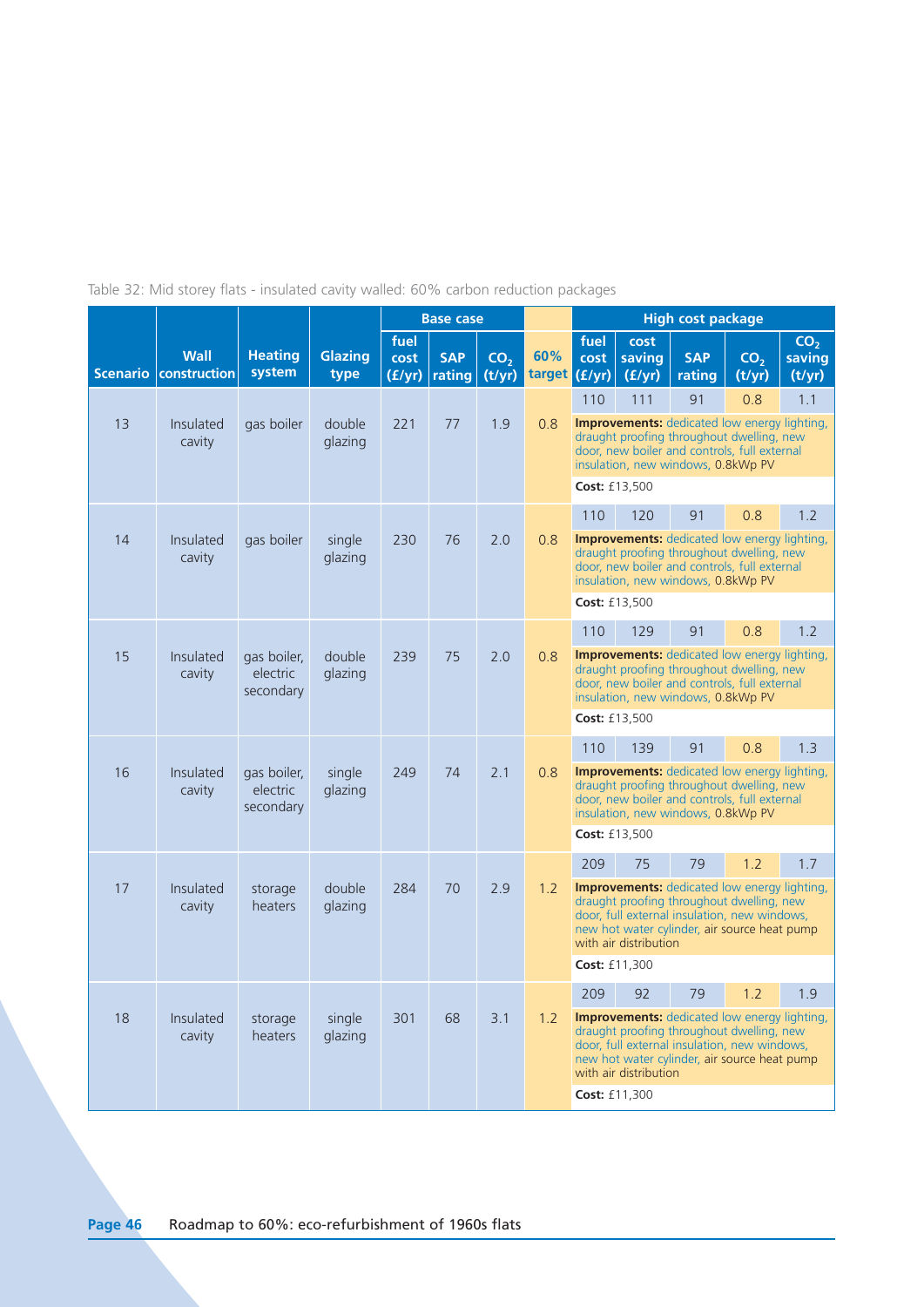|  |  |  |  | Table 33: Ground storey flats - insulated cavity walled: 60% carbon reduction packages |  |
|--|--|--|--|----------------------------------------------------------------------------------------|--|
|  |  |  |  |                                                                                        |  |

|    |                                      |                                      |                        |                        | <b>Base case</b>     |                           |                      |              |                                                                                                                                                                                                                                  | <b>High cost package</b> |                           |                                     |
|----|--------------------------------------|--------------------------------------|------------------------|------------------------|----------------------|---------------------------|----------------------|--------------|----------------------------------------------------------------------------------------------------------------------------------------------------------------------------------------------------------------------------------|--------------------------|---------------------------|-------------------------------------|
|    | <b>Wall</b><br>Scenario construction | <b>Heating</b><br>system             | <b>Glazing</b><br>type | fuel<br>cost<br>(f/yr) | <b>SAP</b><br>rating | CO <sub>2</sub><br>(t/yr) | 60%<br>target (£/yr) | fuel<br>cost | cost<br>saving<br>(f/yr)                                                                                                                                                                                                         | <b>SAP</b><br>rating     | CO <sub>2</sub><br>(t/yr) | CO <sub>2</sub><br>saving<br>(t/yr) |
|    |                                      |                                      |                        |                        |                      |                           |                      | 105          | 152                                                                                                                                                                                                                              | 91                       | 0.8                       | 1.6                                 |
| 13 | Insulated<br>cavity                  | gas boiler                           | double<br>glazing      | 257                    | 73                   | 2.4                       | 1.0                  |              | <b>Improvements:</b> dedicated low energy lighting,<br>draught proofing throughout dwelling, new door,<br>new boiler and controls, full external insulation,<br>floor insulation, new windows, 1.4kWp PV                         |                          |                           |                                     |
|    |                                      |                                      |                        |                        |                      |                           |                      |              | Cost: £20,200                                                                                                                                                                                                                    |                          |                           |                                     |
|    |                                      |                                      |                        |                        |                      |                           |                      | 105          | 161                                                                                                                                                                                                                              | 91                       | 0.8                       | 1.8                                 |
| 14 | Insulated<br>cavity                  | gas boiler                           | single<br>glazing      | 266                    | 72                   | 2.6                       | 1.0                  |              | <b>Improvements:</b> dedicated low energy lighting,<br>draught proofing throughout dwelling, new door,<br>new boiler and controls, full external insulation,<br>floor insulation, new windows, 1.4kWp PV                         |                          |                           |                                     |
|    |                                      |                                      |                        |                        |                      |                           |                      |              | Cost: £20,200                                                                                                                                                                                                                    |                          |                           |                                     |
|    |                                      |                                      |                        |                        |                      |                           |                      | 105          | 181                                                                                                                                                                                                                              | 91                       | 0.8                       | 1.7                                 |
| 15 | Insulated<br>cavity                  | gas boiler,<br>electric<br>secondary | double<br>glazing      | 286                    | 70                   | 2.5                       | 1.0                  |              | <b>Improvements:</b> dedicated low energy lighting,<br>draught proofing throughout dwelling, new door,<br>new boiler and controls, full external insulation,<br>floor insulation, new windows, 1.4kWp PV                         |                          |                           |                                     |
|    |                                      |                                      |                        |                        |                      |                           |                      |              | <b>Cost: £20,200</b>                                                                                                                                                                                                             |                          |                           |                                     |
|    |                                      |                                      |                        |                        |                      |                           |                      | 105          | 193                                                                                                                                                                                                                              | 91                       | 0.8                       | 1.9                                 |
| 16 | Insulated<br>cavity                  | gas boiler,<br>electric<br>secondary | single<br>glazing      | 298                    | 68                   | 2.7                       | 1.1                  |              | <b>Improvements:</b> dedicated low energy lighting,<br>draught proofing throughout dwelling, new door,<br>new boiler and controls, full external insulation,<br>floor insulation, new windows, 1.4kWp PV<br><b>Cost: £20,200</b> |                          |                           |                                     |
|    |                                      |                                      |                        |                        |                      |                           |                      | 215          | 153                                                                                                                                                                                                                              | 78                       | 1.2                       | 2.8                                 |
| 17 | Insulated<br>cavity                  | storage<br>heaters                   | double<br>glazing      | 368                    | 60                   | 4.0                       | 1.6                  |              | <b>Improvements:</b> dedicated low energy lighting,<br>draught proofing throughout dwelling, new door,<br>full external insulation, floor insulation, new<br>windows, air source heat pump, 0.4kWp PV<br>Cost: £18,200           |                          |                           |                                     |
|    |                                      |                                      |                        |                        |                      |                           |                      |              |                                                                                                                                                                                                                                  |                          |                           |                                     |
| 18 | Insulated                            | storage                              | single                 | 386                    | 58                   | 4.2                       | 1.7                  | 215          | 171<br><b>Improvements:</b> dedicated low energy lighting,                                                                                                                                                                       | 78                       | 1.2                       | 3.0                                 |
|    | cavity                               | heaters                              | glazing                |                        |                      |                           |                      |              | draught proofing throughout dwelling, new door,<br>full external insulation, floor insulation, new<br>windows, air source heat pump, 0.4kWp PV                                                                                   |                          |                           |                                     |
|    |                                      |                                      |                        |                        |                      |                           |                      |              | Cost: £18,200                                                                                                                                                                                                                    |                          |                           |                                     |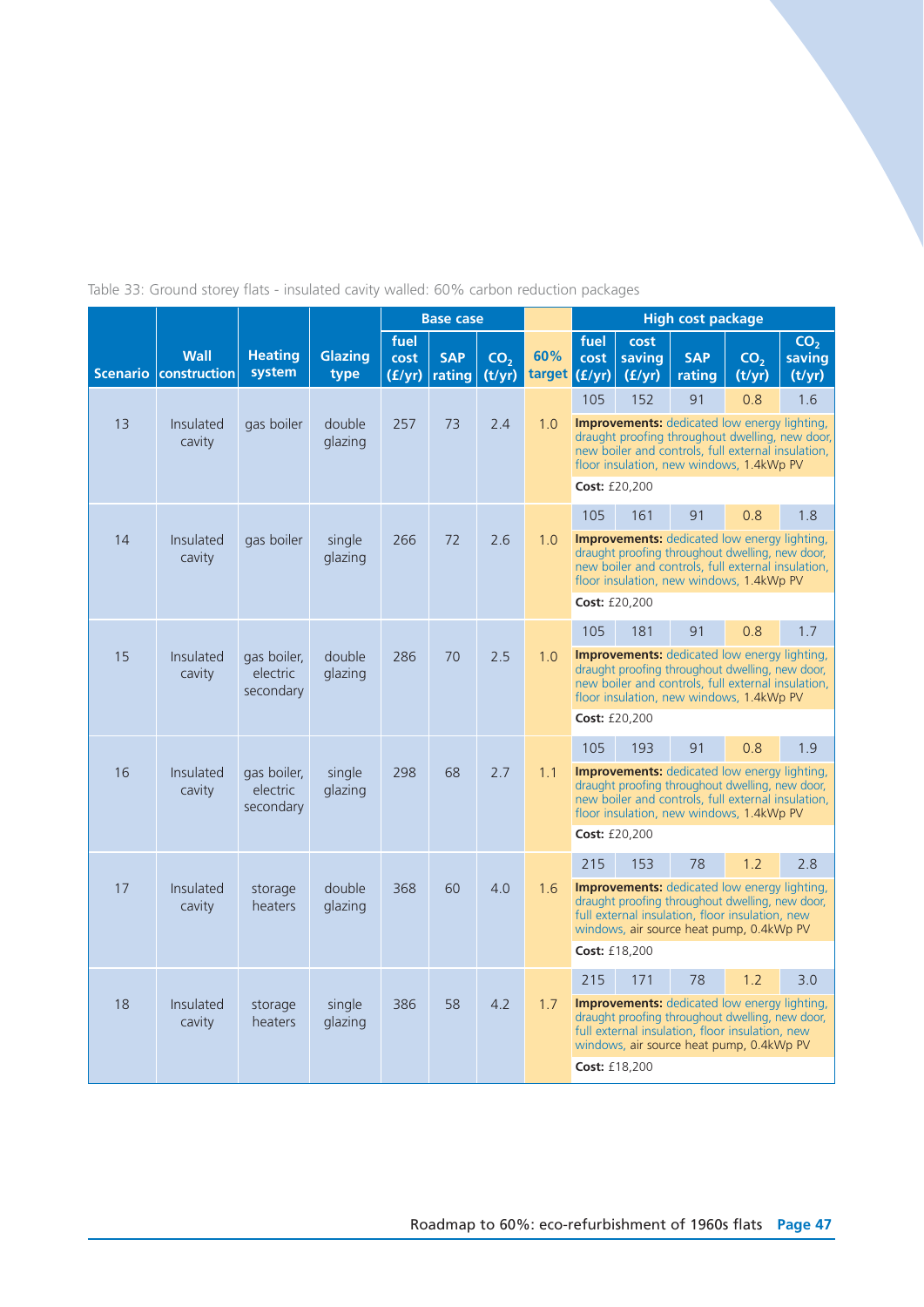# 4. Comparison

The following pages contain several graphs, which provide a comparison between the various scenarios outlined above. Note that all costs have been calculated based on achieving a  $60\%$  reduction in CO<sub>2</sub>.

For simplicity the scenarios have been numbered 1 to 18, for each storey (ground, mid or top), and the dinstinction between storeys has been highlighted by colour coding – yellow for top, orange for mid and blue for ground. This was considered easier to understand than numbering all scenarios individually from 1 to 54.

The following parameters are presented:

## Cost per tonne of CO<sub>2</sub> saved (comparative bar chart - all scenarios - page 50-51)

- This chart gives a visual representation of the comparative baseline performance of each scenario, as well as the reduction in  $CO<sub>2</sub>$  produced by the low, medium and high cost packages.
- The cost per tonne of CO<sub>2</sub> saved has also been presented, which has been calculated by dividing the total cost of measures by the annual reduction in tonnes of  $CO<sub>2</sub>$ .

#### **Cost per SAP point increase (comparative bar chart - all scenarios - page 52-53)**

- This chart gives a visual representation of the comparative baseline performance of each scenario, as well as the increase in SAP rating produced by the low, medium and high cost packages.
- A SAP rating of 65 indicates the point at which there is minimal risk of a dwelling being in fuel poverty, and is marked by the red line on the chart.
- The cost per individual SAP point increase is also presented, which has been calculated by dividing the total cost of measures by the number of SAP points increase.

### Cost per tonne of CO<sub>2</sub> saved (ranking on a storey by storey basis - page 54-55) Cost per tonne of CO<sub>2</sub> saved (overall ranking - page 56)

- These tables rank the most cost effective scenarios for  $CO<sub>2</sub>$  reductions. The cost effectiveness has been calculated by dividing the total cost of measures by the annual reduction in tonnes of  $CO<sub>2</sub>$ .
- They will be of interest to those seeking to make cost effective CO<sub>2</sub> reductions across their stock.
- Scenarios are ranked within the top, mid and ground storeys, as well as overall.

### **Cost per SAP point increase (ranking on a storey by storey basis - page 57-58) Cost per SAP point increase (overall ranking - page 59)**

- These tables rank the most cost effective scenarios for increasing a dwelling's SAP rating. The cost effectiveness has been calculated by dividing the total cost of measures by the number of SAP points increase.
- They will be of interest to those seeking to reduce fuel poverty in the most cost effective way.
- Scenarios are ranked within the top, mid and ground storeys, as well as overall.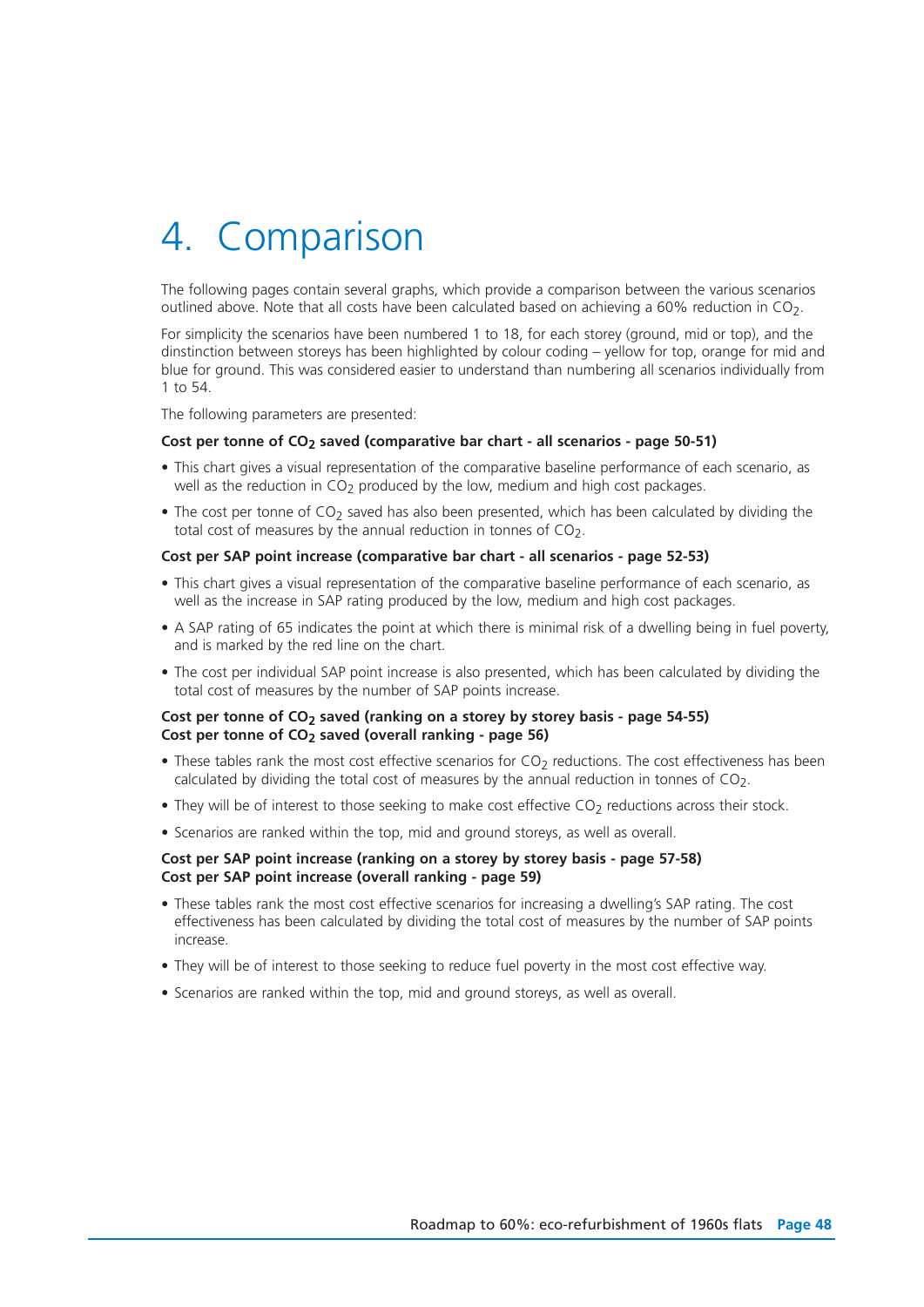## **Combined costs per tonne of CO2 saved + SAP point increase (ranking on a storey by storey basis page 60-61)**

**Combined costs per tonne of CO2 saved + SAP point increase (overall ranking - page 62)**

- These tables rank the combined cost per tonne of CO<sub>2</sub> saved, and per SAP point increased, in order to provide one overall indicator of cost effectiveness.
- $\bullet$  The tables will be of interest to those who wish to make CO<sub>2</sub> reductions across their stock, in combination with achieving cost effective reductions in fuel poverty.
- Scenarios are ranked within the top, mid and ground storeys, as well as overall.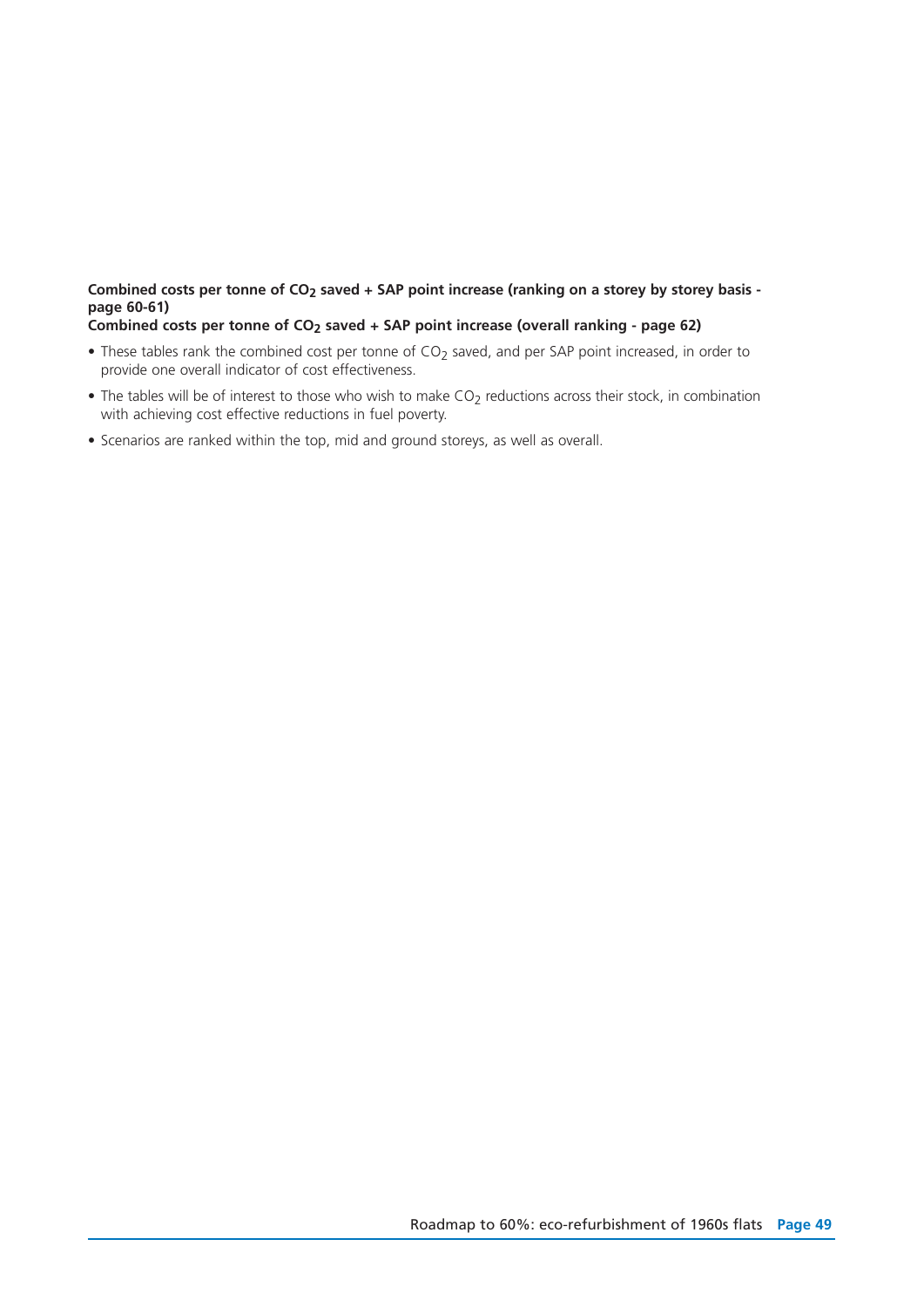### Table 34: Cost per tonne of  $CO<sub>2</sub>$  saved – all scenarios







#### **Key**

- **D** = double glazed
- **S** = single glazed
- **G** = gas heating
- **G+E** = gas heating with electric secondary
- **E** = electric heating
- $B =$  baseline CO<sub>2</sub> emissions (decent homes)
- $\blacksquare$  = low cost package CO<sub>2</sub> emissions
- $M$  = medium cost package  $CO<sub>2</sub>$  emissions
- $\mathbf{H}$  = high cost package CO<sub>2</sub> emissions
- $\Box$  = 60% target CO<sub>2</sub> emissions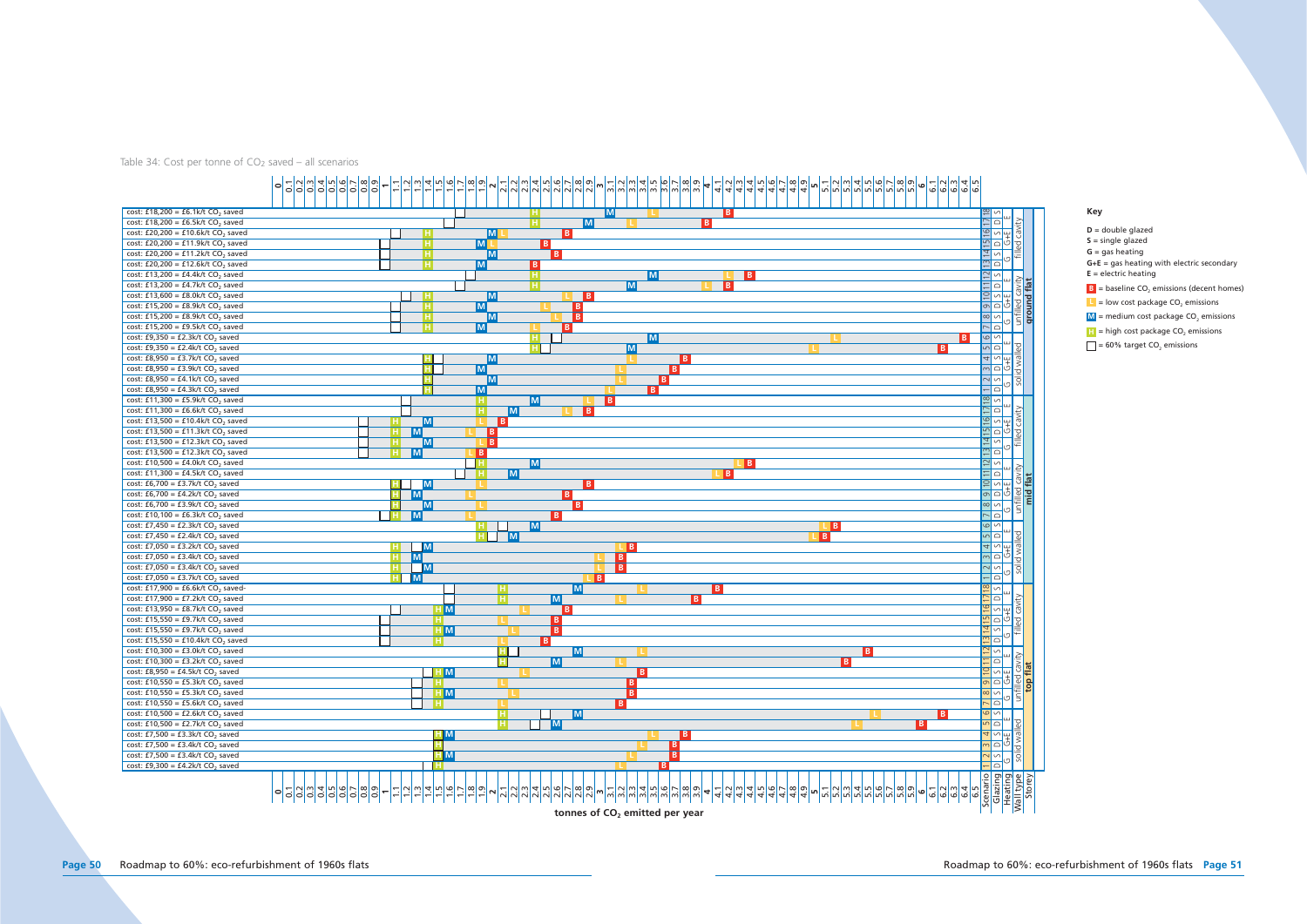## Table 35: Cost per SAP point increase – all scenarios

- **D** = double glazed
- **S** = single glazed
- **G** = gas heating



| )<br>2)<br>2)<br>2) |   | ì                                              |             | $\mathbf{r}$<br>٦ |               | $\overline{ }$ |                |                      |                               |                 |                                                  |                  |                 |        | $\frac{1}{2}$   |            | $\frac{1}{2}$    |        | $\frac{1}{2}$ |                      | $\frac{1}{2}$ |             |        |                           |        |               |         |        |                 | $-12$  |                     | コココート               |                              |               |             |             |                     |        |                |        |               |                      |
|---------------------|---|------------------------------------------------|-------------|-------------------|---------------|----------------|----------------|----------------------|-------------------------------|-----------------|--------------------------------------------------|------------------|-----------------|--------|-----------------|------------|------------------|--------|---------------|----------------------|---------------|-------------|--------|---------------------------|--------|---------------|---------|--------|-----------------|--------|---------------------|---------------------|------------------------------|---------------|-------------|-------------|---------------------|--------|----------------|--------|---------------|----------------------|
| Pulce<br>į<br>Ï     | ١ |                                                |             |                   | $\mathcal{L}$ |                | J<br>$\bigcap$ | $\epsilon$<br>١      | $\overline{\phantom{a}}$<br>J | $\epsilon$<br>١ | $\epsilon$<br>١<br>$\overline{\phantom{a}}$<br>J | <b>t</b><br>١    | $\epsilon$<br>١ | l<br>J | $\epsilon$<br>١ | $\epsilon$ | Ï                | C<br>١ | U<br>١        | ١<br>$\epsilon$<br>١ | $\epsilon$    | ١           | C<br>١ | $\epsilon$<br>$\cup$<br>١ |        | $\epsilon$    | t,<br>١ | J<br>C | $\epsilon$<br>١ | J      | $\mathfrak{c}$<br>١ | C<br>١<br>١         | $\overline{\mathbf{r}}$<br>١ | $\mathcal{L}$ | ١           | $\epsilon$  | C<br>١              | l<br>١ | $\subset$<br>١ |        | $\mathcal{L}$ | $\epsilon$<br>١<br>I |
| bulted<br>5         |   |                                                | ı<br>J<br>ł | I                 |               |                | $\ddot{+}$     |                      | J.<br>I<br>J                  | ŗ<br>t<br>J     |                                                  | .<br>+<br>+<br>J |                 | Щ<br>J | Ò<br>J          | j          | i<br>t<br>l<br>j | J      |               |                      | ì<br>)        | l<br>J<br>t | ı<br>J |                           | ŗ<br>J | 亐             | J<br>ı  | ı<br>J |                 | ľ<br>J | $_{5}^+$            | $\overline{1}$<br>J | Ï<br>ı<br>J                  |               | J           | t<br>í<br>j | $\overline{1}$<br>J | 1<br>J |                |        | 玉り<br>Ó       | J                    |
|                     |   | $\overline{\phantom{a}}$<br>١<br>$\frac{2}{3}$ | K/V<br>5    | ¢<br>j<br>1       |               | ξ              | lled           | χ<br>$\widetilde{c}$ |                               |                 | filled cay                                       |                  | š               |        |                 | pilos      | walled           |        |               | in III.              | ifilled       |             | CaVIL  |                           |        | $\frac{1}{2}$ | ć       | Ξ      |                 | pllos  |                     | allew<br>Maller     |                              |               | untille     | ₹<br>J      | ž<br>ŕ              | Í<br>Ê |                | filled |               | Cavity               |
| torey               |   |                                                |             |                   |               | top            |                | flat                 |                               |                 |                                                  |                  |                 |        |                 |            |                  |        |               |                      | mid flat      |             |        |                           |        |               |         |        |                 |        |                     |                     |                              |               | around flat |             |                     |        |                |        |               |                      |
|                     |   |                                                |             |                   |               |                |                |                      |                               |                 |                                                  |                  |                 |        |                 |            |                  |        |               |                      |               |             |        |                           |        |               |         |        |                 |        |                     |                     |                              |               |             |             |                     |        |                |        |               |                      |

#### **Key**

**G+E** = gas heating with electric secondary **E** = electric heating

- **B** = baseline SAP rating (decent homes)
- **L** = low cost package SAP rating
- **M** = medium cost package SAP rating
- **H** = high cost package SAP rating
- $\Box$  = 60% target SAP rating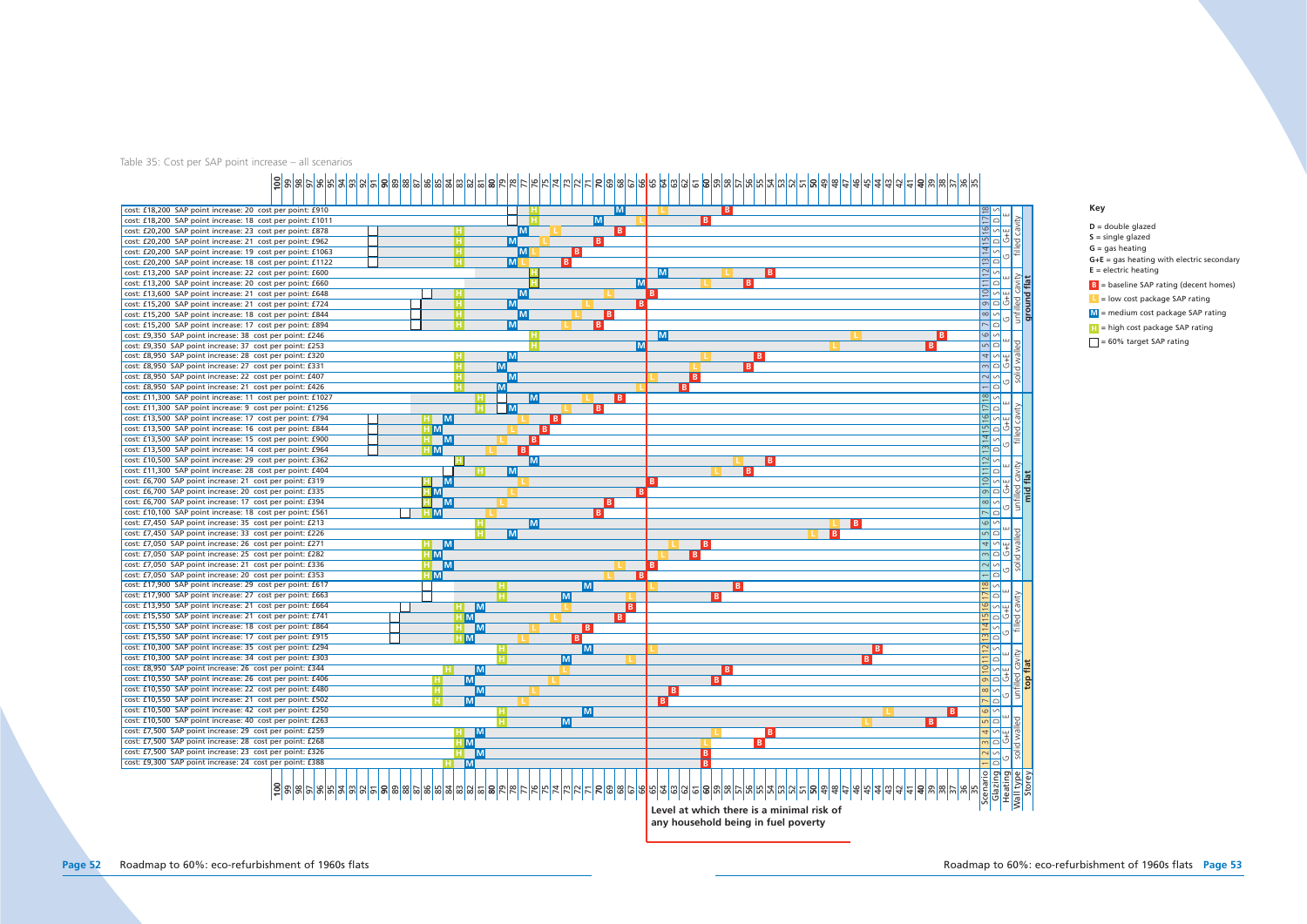| <b>Storey</b> | Wall<br>type | <b>Scenariol</b>        | <b>Heating</b><br>type | <b>Glazing</b><br>type | <b>Costs to</b><br>achieve<br>60% CO <sub>2</sub><br>reduction (f) | <b>Tonnes</b><br>of $CO2$<br>saved<br>per year | Cost per<br>tonne of<br>$CO2$ saved<br>(E) | <b>Ranking</b> |
|---------------|--------------|-------------------------|------------------------|------------------------|--------------------------------------------------------------------|------------------------------------------------|--------------------------------------------|----------------|
| Top flat      | Solid        | 6                       | Electric               | Single                 | 10,500                                                             | 4.1                                            | 2561                                       | 1              |
| Top flat      | Solid        | 5                       | Electric               | Double                 | 10,500                                                             | 3.9                                            | 2692                                       | $\overline{2}$ |
| Top flat      | Unfilled     | 12                      | Electric               | Single                 | 10,300                                                             | 3.4                                            | 3029                                       | 3              |
| Top flat      | Unfilled     | 11                      | Electric               | Double                 | 10,300                                                             | 3.2                                            | 3219                                       | 4              |
| Top flat      | Solid        | 4                       | Gas & electric         | Single                 | 7,500                                                              | 2.3                                            | 3261                                       | 5              |
| Top flat      | Solid        | $\overline{2}$          | Gas                    | Single                 | 7,500                                                              | 2.2                                            | 3409                                       | 6              |
| Top flat      | Solid        | $\overline{\mathbf{3}}$ | Gas & electric         | Double                 | 7,500                                                              | 2.2                                            | 3409                                       | 7              |
| Top flat      | Solid        | 1                       | Gas                    | Double                 | 9,300                                                              | 2.2                                            | 4227                                       | 8              |
| Top flat      | Unfilled     | 10                      | Gas & electric         | Single                 | 8,950                                                              | 2.0                                            | 4475                                       | 9              |
| Top flat      | Unfilled     | 8                       | Gas                    | Single                 | 10,550                                                             | 2.0                                            | 5275                                       | 10             |
| Top flat      | Unfilled     | 9                       | Gas & electric         | Double                 | 10,550                                                             | 2.0                                            | 5275                                       | 11             |
| Top flat      | Unfilled     | $\overline{7}$          | Gas                    | Double                 | 10,550                                                             | 1.9                                            | 5553                                       | 12             |
| Top flat      | Filled       | 18                      | Electric               | Single                 | 17,900                                                             | 2.7                                            | 6630                                       | 13             |
| Top flat      | Filled       | 17                      | Electric               | Double                 | 17,900                                                             | 2.5                                            | 7160                                       | 14             |
| Top flat      | Filled       | 16                      | Gas & electric         | Single                 | 13,950                                                             | 1.6                                            | 8719                                       | 15             |
| Top flat      | Filled       | 14                      | Gas                    | Single                 | 15,550                                                             | 1.6                                            | 9719                                       | 16             |
| Top flat      | Filled       | 15                      | Gas & electric         | Double                 | 15,550                                                             | 1.6                                            | 9719                                       | 17             |
| Top flat      | Filled       | 13                      | Gas                    | Double                 | 15,550                                                             | 1.5                                            | 10367                                      | 18             |

## Table 36: Cost per tonne of  $CO<sub>2</sub>$  saved (ranking by storey) – top storey

Table 37: Cost per tonne of CO2 saved (ranking by storey) – mid storey

| <b>Storey</b> | Wall<br>type | <b>Scenario</b>         | <b>Heating</b><br>type | <b>Glazing</b><br>type | Costs to<br>achieve<br>60% CO <sub>2</sub><br>reduction (f) | <b>Tonnes</b><br>of $CO2$<br>saved<br>per year | Cost per<br>tonne of<br>$CO2$ saved<br>(f) | <b>Ranking</b> |
|---------------|--------------|-------------------------|------------------------|------------------------|-------------------------------------------------------------|------------------------------------------------|--------------------------------------------|----------------|
| Mid flat      | Solid        | 6                       | Electric               | Single                 | 7,450                                                       | 3.3                                            | 2258                                       | 1              |
| Mid flat      | Solid        | 5                       | Electric               | Double                 | 7,450                                                       | 3.1                                            | 2403                                       | $\overline{2}$ |
| Mid flat      | Solid        | $\overline{4}$          | Gas & electric         | Single                 | 7,050                                                       | 2.2                                            | 3205                                       | 3              |
| Mid flat      | Solid        | $\overline{2}$          | Gas                    | Single                 | 7,050                                                       | 2.1                                            | 3357                                       | 4              |
| Mid flat      | Solid        | $\overline{\mathbf{3}}$ | Gas & electric         | Double                 | 7,050                                                       | 2.1                                            | 3357                                       | 5              |
| Mid flat      | Solid        | $\mathbf{1}$            | Gas                    | Double                 | 7,050                                                       | 1.9                                            | 3711                                       | 6              |
| Mid flat      | Unfilled     | 10                      | Gas & electric         | Single                 | 6,700                                                       | 1.8                                            | 3722                                       | 7              |
| Mid flat      | Unfilled     | 8                       | Gas                    | Single                 | 6,700                                                       | 1.7                                            | 3941                                       | 8              |
| Mid flat      | Unfilled     | 12                      | Electric               | Single                 | 10,500                                                      | 2.6                                            | 4038                                       | 9              |
| Mid flat      | Unfilled     | 9                       | Gas & electric         | Double                 | 6,700                                                       | 1.6                                            | 4188                                       | 10             |
| Mid flat      | Unfilled     | 11                      | Electric               | Double                 | 11,300                                                      | 2.5                                            | 4520                                       | 11             |
| Mid flat      | Filled       | 18                      | Electric               | Single                 | 11,300                                                      | 1.9                                            | 5947                                       | 12             |
| Mid flat      | Unfilled     | $\overline{7}$          | Gas                    | Double                 | 10,100                                                      | 1.6                                            | 6313                                       | 13             |
| Mid flat      | Filled       | 17                      | Electric               | Double                 | 11,300                                                      | 1.7                                            | 6647                                       | 14             |
| Mid flat      | Filled       | 16                      | Gas & electric         | Single                 | 13,500                                                      | 1.3                                            | 10385                                      | 15             |
| Mid flat      | Filled       | 14                      | Gas                    | Single                 | 13,500                                                      | 1.2                                            | 11250                                      | 16             |
| Mid flat      | Filled       | 15                      | Gas & electric         | Double                 | 13,500                                                      | 1.2                                            | 11250                                      | 17             |
| Mid flat      | Filled       | 13                      | Gas                    | Double                 | 13,500                                                      | 1.1                                            | 12273                                      | 18             |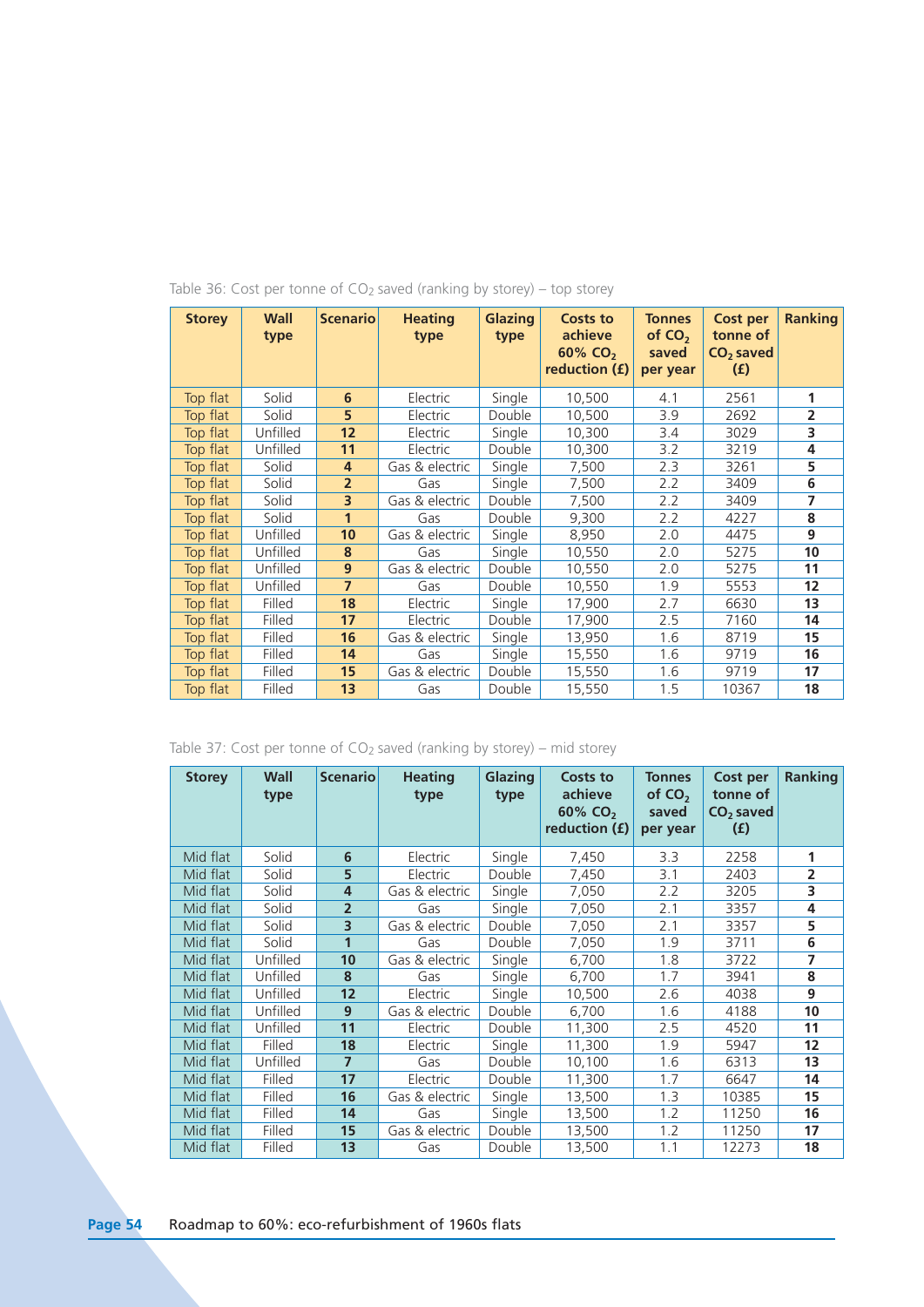| <b>Storey</b>      | Wall<br>type | <b>Scenario</b> | <b>Heating</b><br>type | <b>Glazing</b><br>type | Costs to<br>achieve<br>60% CO <sub>2</sub><br>reduction (£) | <b>Tonnes</b><br>of $CO2$<br>saved<br>per year | Cost per<br>tonne of<br>$CO2$ saved<br>(f) | <b>Ranking</b>    |
|--------------------|--------------|-----------------|------------------------|------------------------|-------------------------------------------------------------|------------------------------------------------|--------------------------------------------|-------------------|
| Ground flat        | Solid        | 6               | Electric               | Single                 | 9,350                                                       | 4.0                                            | 2338                                       | 1                 |
| Ground flat        | Solid        | 5               | Electric               | Double                 | 9,350                                                       | 3.8                                            | 2461                                       | $\overline{2}$    |
| Ground flat        | Solid        | $\overline{4}$  | Gas & electric         | Single                 | 8,950                                                       | 2.4                                            | 3729                                       | 3                 |
| Ground flat        | Solid        | 3               | Gas & electric         | Double                 | 8,950                                                       | 2.3                                            | 3891                                       | 4                 |
| Ground flat        | Solid        | $\overline{2}$  | Gas                    | Single                 | 8,950                                                       | 2.2                                            | 4068                                       | 5                 |
| Ground flat        | Solid        | $\mathbf{1}$    | Gas                    | Double                 | 8,950                                                       | 2.1                                            | 4262                                       | 6                 |
| Ground flat        | Unfilled     | 12              | Electric               | Single                 | 13,200                                                      | 3.0                                            | 4400                                       | 7                 |
| Ground flat        | Unfilled     | 11              | Electric               | Double                 | 13,200                                                      | 2.8                                            | 4714                                       | 8                 |
| Ground flat        | Filled       | 18              | Electric               | Single                 | 18,200                                                      | 3.0                                            | 6067                                       | 9                 |
| Ground flat        | Filled       | 17              | Electric               | Double                 | 18,200                                                      | 2.8                                            | 6500                                       | 10                |
| Ground flat        | Unfilled     | 10              | Gas & electric         | Single                 | 13,600                                                      | 1.7                                            | 8000                                       | 11                |
| Ground flat        | Unfilled     | 8               | Gas                    | Single                 | 15,200                                                      | 1.7                                            | 8941                                       | $12 \overline{ }$ |
| Ground flat        | Unfilled     | 9               | Gas & electric         | Double                 | 15,200                                                      | 1.7                                            | 8941                                       | 13                |
| Ground flat        | Unfilled     | $\overline{7}$  | Gas                    | Double                 | 15,200                                                      | 1.6                                            | 9500                                       | 14                |
| Ground flat        | Filled       | 16              | Gas & electric         | Single                 | 20,200                                                      | 1.9                                            | 10632                                      | 15                |
| Ground flat        | Filled       | 14              | Gas                    | Single                 | 20,200                                                      | 1.8                                            | 11222                                      | 16                |
| Ground flat        | Filled       | 15              | Gas & electric         | Double                 | 20,200                                                      | 1.7                                            | 11882                                      | 17                |
| <b>Ground flat</b> | Filled       | 13              | Gas                    | Double                 | 20,200                                                      | 1.6                                            | 12625                                      | 18                |

## Table 38: Cost per tonne of CO<sub>2</sub> saved (ranking by storey) – ground storey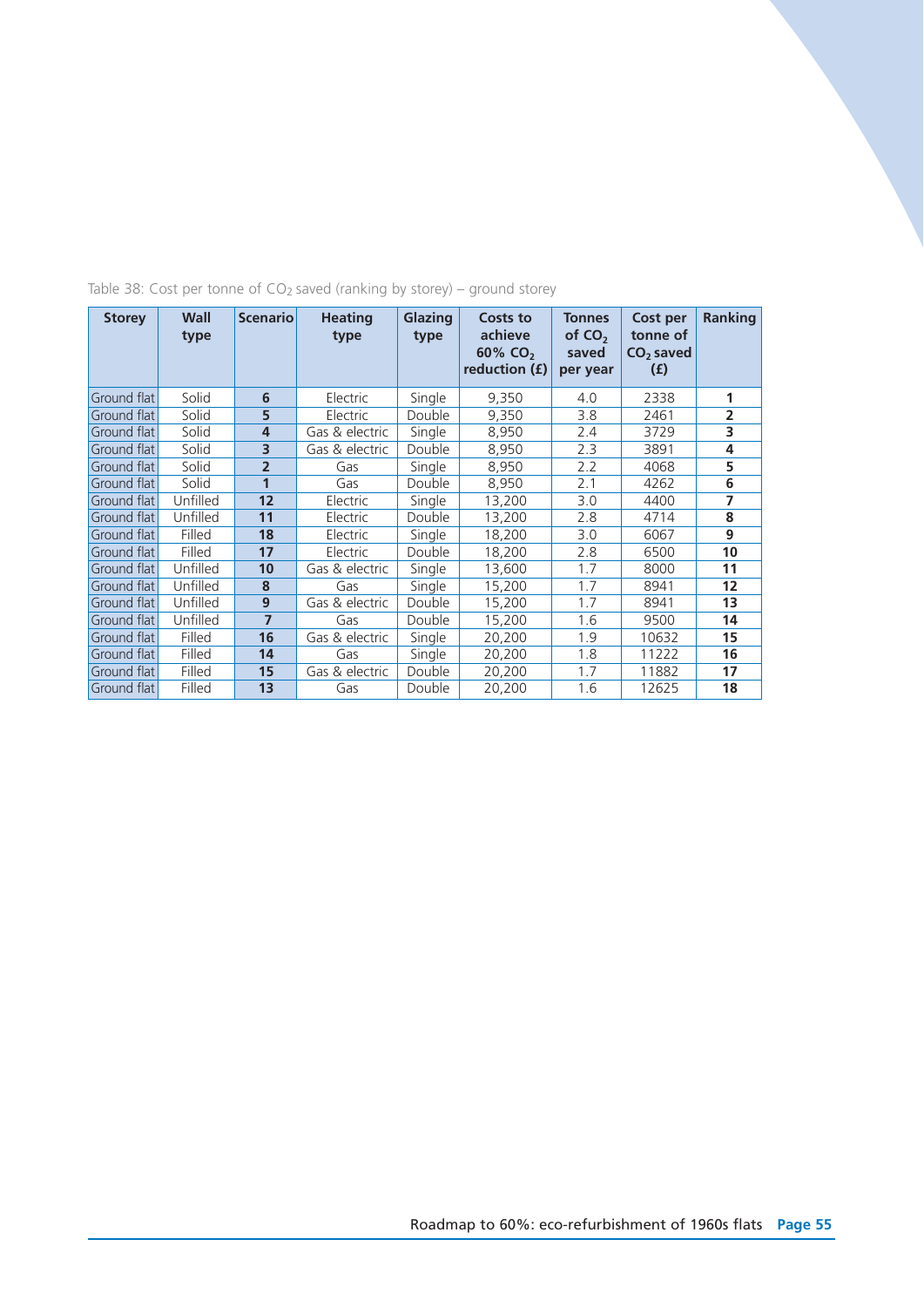| Storey                  | Wall<br>type       | <b>Scenario</b>         | <b>Heating</b><br>type | Glazing<br>type  | Costs to<br>achieve<br>60% CO <sub>2</sub><br>reduction (£) | <b>Tonnes</b><br>of CO <sub>2</sub><br>saved<br>per year | Cost per<br>tonne of<br>$CO2$ saved<br>(f) | Ranking        |
|-------------------------|--------------------|-------------------------|------------------------|------------------|-------------------------------------------------------------|----------------------------------------------------------|--------------------------------------------|----------------|
| Mid flat                | Solid              | 6                       | Electric               | Single           | 7,450                                                       | 3.3                                                      | 2258                                       | 1              |
| Ground flat             | Solid              | 6                       | Electric               | Single           | 9,350                                                       | 4.0                                                      | 2338                                       | $\overline{2}$ |
| Mid flat                | Solid              | 5                       | Electric               | Double           | 7,450                                                       | 3.1                                                      | 2403                                       | 3              |
| Ground flat             | Solid              | 5                       | Electric               | Double           | 9,350                                                       | 3.8                                                      | 2461                                       | 4              |
| Top flat                | Solid              | 6                       | Electric               | Single           | 10,500                                                      | 4.1                                                      | 2561                                       | 5              |
| Top flat                | Solid              | 5                       | Electric               | Double           | 10,500                                                      | 3.9                                                      | 2692                                       | 6              |
| Top flat                | Unfilled           | 12                      | Electric               | Single           | 10,300                                                      | 3.4                                                      | 3029                                       | $\overline{7}$ |
| Mid flat                | Solid              | 4                       | Gas & electric         | Single           | 7,050                                                       | 2.2                                                      | 3205                                       | 8              |
| Top flat                | Unfilled           | 11                      | Electric               | Double           | 10,300                                                      | 3.2                                                      | 3219                                       | 9              |
| Top flat                | Solid              | 4                       | Gas & electric         | Single           | 7,500                                                       | 2.3                                                      | 3261                                       | 10             |
| Mid flat                | Solid              | $\overline{2}$          | Gas                    | Single           | 7,050                                                       | 2.1                                                      | 3357                                       | 11             |
| Mid flat                | Solid              | 3                       | Gas & electric         | Double           | 7,050                                                       | 2.1                                                      | 3357                                       | 12             |
| Top flat                | Solid              | $\overline{2}$          | Gas                    | Single           | 7,500                                                       | 2.2                                                      | 3409                                       | 13             |
| Top flat                | Solid              | 3                       | Gas & electric         | Double           | 7,500                                                       | 2.2                                                      | 3409                                       | 14             |
| Mid flat                | Solid              | $\mathbf{1}$            | Gas                    | Double           | 7,050                                                       | 1.9                                                      | 3711                                       | 15             |
| Mid flat                | Unfilled           | 10                      | Gas & electric         | Single           | 6,700                                                       | 1.8                                                      | 3722                                       | 16             |
| Ground flat             | Solid              | 4                       | Gas & electric         | Single           | 8,950                                                       | 2.4                                                      | 3729                                       | 17             |
| Ground flat             | Solid              | 3                       | Gas & electric         | Double           | 8,950                                                       | 2.3                                                      | 3891                                       | 18             |
| Mid flat                | Unfilled           | 8                       | Gas                    | Single           | 6,700                                                       | 1.7                                                      | 3941                                       | 19             |
| Mid flat                | Unfilled           | 12                      | Electric               | Single           | 10,500                                                      | 2.6                                                      | 4038                                       | 20             |
| Ground flat             | Solid              | $\overline{2}$          | Gas                    | Single           | 8,950                                                       | 2.2                                                      | 4068                                       | 21             |
| Mid flat                | Unfilled           | 9                       | Gas & electric         | Double           | 6,700                                                       | 1.6                                                      | 4188                                       | 22             |
| Top flat                | Solid              | $\mathbf{1}$            | Gas                    | Double           | 9,300                                                       | 2.2                                                      | 4227                                       | 23             |
| Ground flat             | Solid              | $\mathbf{1}$            | Gas                    | Double           | 8,950                                                       | 2.1                                                      | 4262                                       | 24             |
| Ground flat             | Unfilled           | 12                      | Electric               | Single           | 13,200                                                      | 3.0                                                      | 4400                                       | 25             |
| Top flat                | Unfilled           | 10                      | Gas & electric         | Single           | 8,950                                                       | 2.0                                                      | 4475                                       | 26             |
| Mid flat                | Unfilled           | 11                      | Electric               | Double           | 11,300                                                      | 2.5                                                      | 4520                                       | 27             |
| Ground flat             | Unfilled           | 11                      | Electric               | Double           | 13,200                                                      | 2.8                                                      | 4714                                       | 28             |
| Top flat                | Unfilled           | 8                       | Gas                    | Single           | 10,550                                                      | 2.0                                                      | 5275                                       | 29             |
| Top flat                | Unfilled           | 9                       | Gas & electric         | Double           | 10,550                                                      | 2.0                                                      | 5275                                       | 30             |
| Top flat                | Unfilled           | $\overline{7}$          | Gas                    | Double           | 10,550                                                      | 1.9                                                      | 5553                                       | 31             |
| Mid flat                | Filled             | 18                      | Electric               | Single           | 11,300                                                      | 1.9                                                      | 5947                                       | 32             |
| Ground flat             | Filled             | 18                      | Electric               | Single           | 18,200                                                      | 3.0                                                      | 6067                                       | 33<br>34       |
| Mid flat<br>Ground flat | Unfilled<br>Filled | $\overline{7}$<br>17    | Gas                    | Double<br>Double | 10,100                                                      | 1.6<br>2.8                                               | 6313<br>6500                               | 35             |
| Top flat                | Filled             | 18                      | Electric<br>Electric   | Single           | 18,200<br>17,900                                            | 2.7                                                      | 6630                                       | 36             |
| Mid flat                | Filled             | 17                      | Electric               | Double           | 11,300                                                      | 1.7                                                      | 6647                                       | 37             |
| Top flat                | Filled             | 17                      | Electric               | Double           | 17,900                                                      | 2.5                                                      | 7160                                       | 38             |
| Ground flat             | Unfilled           | 10                      | Gas & electric         | Single           | 13,600                                                      | 1.7                                                      | 8000                                       | 39             |
| Top flat                | Filled             | 16                      | Gas & electric         | Single           | 13,950                                                      | 1.6                                                      | 8719                                       | 40             |
| Ground flat             | Unfilled           | 8                       | Gas                    | Single           | 15,200                                                      | 1.7                                                      | 8941                                       | 41             |
| Ground flat             | Unfilled           | 9                       | Gas & electric         | Double           | 15,200                                                      | 1.7                                                      | 8941                                       | 42             |
| Ground flat             | Unfilled           | $\overline{\mathbf{z}}$ | Gas                    | Double           | 15,200                                                      | 1.6                                                      | 9500                                       | 43             |
| Top flat                | Filled             | 14                      | Gas                    | Single           | 15,550                                                      | 1.6                                                      | 9719                                       | 44             |
| Top flat                | Filled             | 15                      | Gas & electric         | Double           | 15,550                                                      | 1.6                                                      | 9719                                       | 45             |
| Top flat                | Filled             | 13                      | Gas                    | Double           | 15,550                                                      | 1.5                                                      | 10367                                      | 46             |
| Mid flat                | Filled             | 16                      | Gas & electric         | Single           | 13,500                                                      | 1.3                                                      | 10385                                      | 47             |
| Ground flat             | Filled             | 16                      | Gas & electric         | Single           | 20,200                                                      | 1.9                                                      | 10632                                      | 48             |
| Ground flat             | Filled             | 14                      | Gas                    | Single           | 20,200                                                      | 1.8                                                      | 11222                                      | 49             |
| Mid flat                | Filled             | 14                      | Gas                    | Single           | 13,500                                                      | 1.2                                                      | 11250                                      | 50             |
| Mid flat                | Filled             | 15                      | Gas & electric         | Double           | 13,500                                                      | 1.2                                                      | 11250                                      | 51             |
| Ground flat             | Filled             | 15                      | Gas & electric         | Double           | 20,200                                                      | 1.7                                                      | 11882                                      | 52             |
| Mid flat                | Filled             | 13                      | Gas                    | Double           | 13,500                                                      | 1.1                                                      | 12273                                      | 53             |
| Ground flat             | Filled             | 13                      | Gas                    | Double           | 20,200                                                      | 1.6                                                      | 12625                                      | 54             |

Table 39: Cost per tonne of CO<sub>2</sub> saved (overall ranking)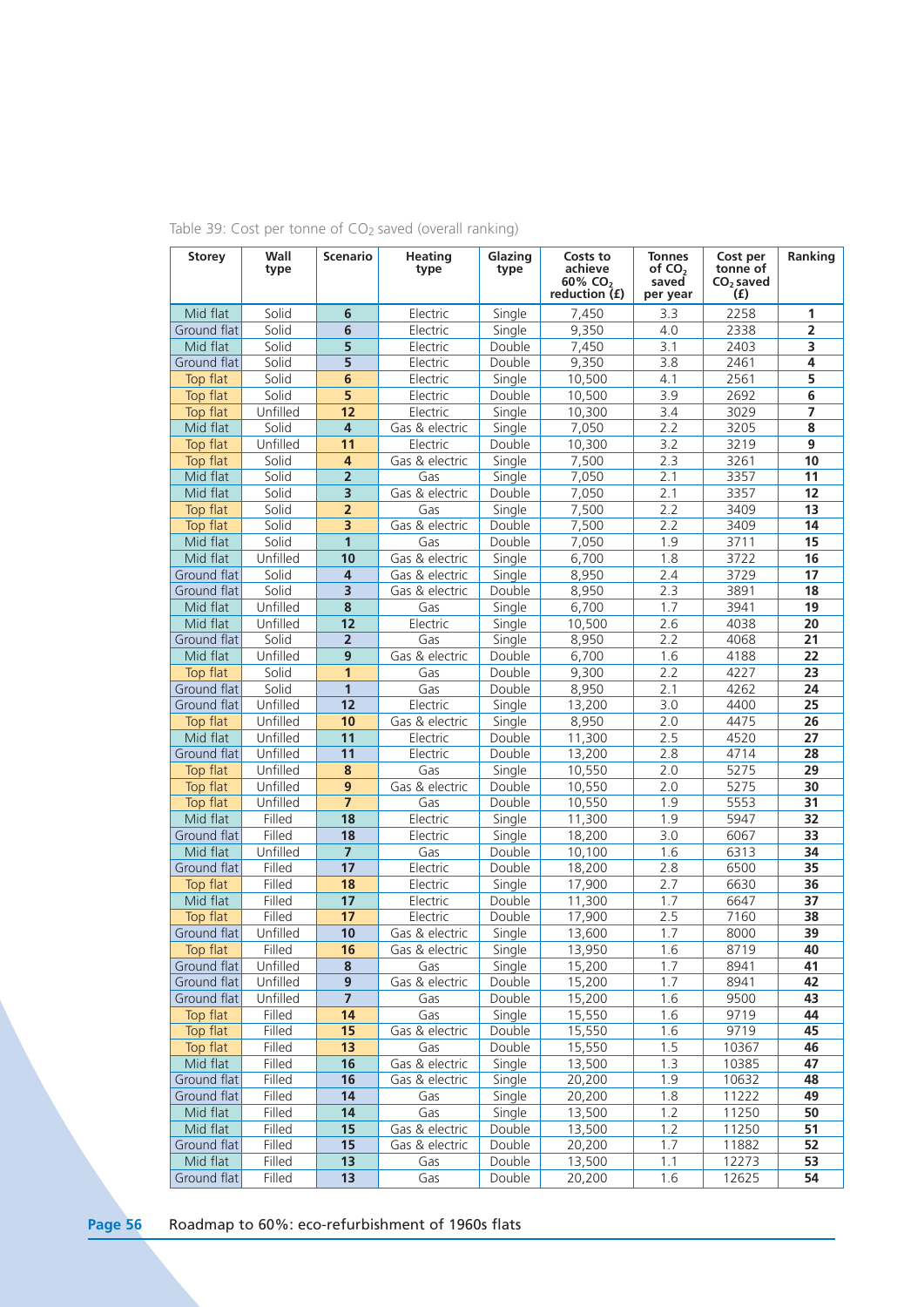| <b>Storey</b> | Wall<br>type | <b>Scenario</b>         | <b>Heating</b><br>type | <b>Glazing</b><br>type | Costs to<br>achieve<br>60% CO <sub>2</sub><br>reduction (£) | <b>SAP</b><br>point<br>increase | Cost per<br>point<br>(f) | <b>Ranking</b>    |
|---------------|--------------|-------------------------|------------------------|------------------------|-------------------------------------------------------------|---------------------------------|--------------------------|-------------------|
| Top flat      | Solid        | 6                       | Electric               | Single                 | 10,500<br>42                                                |                                 | 250                      | 1                 |
| Top flat      | Solid        | 4                       | Gas & electric         | Single                 | 7,500                                                       | 29                              | 259                      | $\overline{2}$    |
| Top flat      | Solid        | 5                       | Electric               | Double                 | 10,500                                                      | 40                              | 263                      | 3                 |
| Top flat      | Solid        | $\overline{\mathbf{3}}$ | Gas & electric         | Double                 | 7,500                                                       | 28                              | 268                      | 4                 |
| Top flat      | Unfilled     | 12                      | Electric               | Single                 | 10,300                                                      | 35                              | 294                      | 5                 |
| Top flat      | Unfilled     | 11                      | Electric               | Double                 | 10,300                                                      | 34                              | 303                      | 6                 |
| Top flat      | Solid        | $\overline{2}$          | Gas                    | Single                 | 7,500                                                       | 23                              | 326                      | 7                 |
| Top flat      | Unfilled     | 10 <sup>1</sup>         | Gas & electric         | Single                 | 8,950                                                       | 26                              | 344                      | 8                 |
| Top flat      | Solid        | $\mathbf{1}$            | Gas                    | Double                 | 9,300                                                       | 24                              | 388                      | 9                 |
| Top flat      | Unfilled     | 9                       | Gas & electric         | Double                 | 10,550                                                      | 26                              | 406                      | 10                |
| Top flat      | Unfilled     | 8                       | Gas                    | Single                 | 10,550                                                      | 22                              | 480                      | 11                |
| Top flat      | Unfilled     | $\overline{7}$          | Gas                    | Double                 | 10,550                                                      | 21                              | 502                      | $12 \overline{ }$ |
| Top flat      | Filled       | 18                      | Electric               | Single                 | 17,900                                                      | 29                              | 617                      | 13                |
| Top flat      | Filled       | 17                      | Electric               | Double                 | 17,900                                                      | 27                              | 663                      | 14                |
| Top flat      | Filled       | 16                      | Gas & electric         | Single                 | 13,950                                                      | 21                              | 664                      | 15                |
| Top flat      | Filled       | 15                      | Gas & electric         | Double                 | 15,550                                                      | 21                              | 741                      | 16                |
| Top flat      | Filled       | 14                      | Gas                    | Single                 | 15,550                                                      | 18                              | 864                      | 17                |
| Top flat      | Filled       | 13                      | Gas                    | Double                 | 15,550                                                      | 17                              | 915                      | 18                |

## Table 40: Cost per SAP point increase (ranking by storey) – top storey

## Table 41: Cost per SAP point increase (ranking by storey) – mid storey

| <b>Storey</b> | Wall<br>type | <b>Scenario</b> | <b>Heating</b><br>type | Glazing<br>type | Costs to<br>achieve<br>60% CO <sub>2</sub><br>reduction (£) | <b>SAP</b><br>point<br>increase | <b>Cost per</b><br>point<br>(f) | Ranking           |
|---------------|--------------|-----------------|------------------------|-----------------|-------------------------------------------------------------|---------------------------------|---------------------------------|-------------------|
| Mid flat      | Solid        | 6               | Electric               | Single          | 7,450<br>35                                                 |                                 | 213                             | 1                 |
| Mid flat      | Solid        | 5               | Electric               | Double          | 7,450                                                       | 33                              | 226                             | $\overline{2}$    |
| Mid flat      | Solid        | $\overline{4}$  | Gas & electric         | Single          | 7,050                                                       | 26                              | 271                             | 3                 |
| Mid flat      | Solid        | 3               | Gas & electric         | Double          | 7,050                                                       | 25                              | 282                             | 4                 |
| Mid flat      | Unfilled     | 10              | Gas & electric         | Single          | 6,700                                                       | 21                              | 319                             | 5                 |
| Mid flat      | Unfilled     | 9               | Gas & electric         | Double          | 6,700                                                       | 20                              | 335                             | 6                 |
| Mid flat      | Solid        | $\overline{2}$  | Gas                    | Single          | 7,050                                                       | 21                              | 336                             | 7                 |
| Mid flat      | Solid        | $\mathbf{1}$    | Gas                    | Double          | 7,050                                                       | 20                              | 353                             | 8                 |
| Mid flat      | Unfilled     | 12              | Electric               | Single          | 10,500                                                      | 29                              | 362                             | 9                 |
| Mid flat      | Unfilled     | 8               | Gas                    | Single          | 6,700                                                       | 17                              | 394                             | 10                |
| Mid flat      | Unfilled     | 11              | Electric               | Double          | 11,300                                                      | 28                              | 404                             | 11                |
| Mid flat      | Unfilled     | 7               | Gas                    | Double          | 10,100                                                      | 18                              | 561                             | $12 \overline{ }$ |
| Mid flat      | Filled       | 16              | Gas & electric         | Single          | 13,500                                                      | 17                              | 794                             | 13                |
| Mid flat      | Filled       | 15              | Gas & electric         | Double          | 13,500                                                      | 16                              | 844                             | 14                |
| Mid flat      | Filled       | 14              | Gas                    | Single          | 13,500                                                      | 15                              | 900                             | 15                |
| Mid flat      | Filled       | 13              | Gas                    | Double          | 13,500                                                      | 14                              | 964                             | 16                |
| Mid flat      | Filled       | 18              | Electric               | Single          | 11,300                                                      | 11                              | 1027                            | 17                |
| Mid flat      | Filled       | 17              | Electric               | Double          | 11,300                                                      | 9                               | 1256                            | 18                |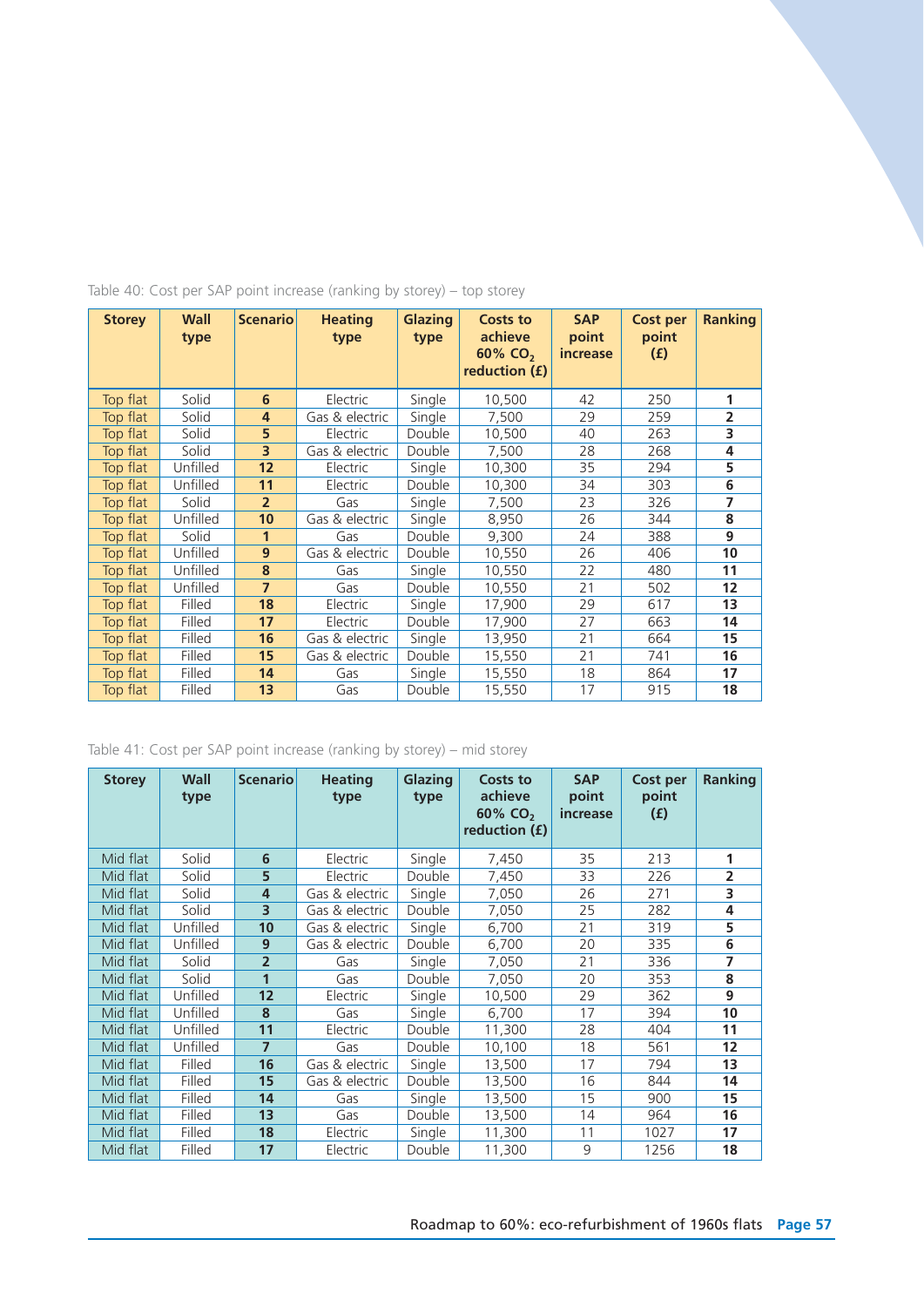| <b>Storey</b> | Wall<br>type | <b>Scenario</b> | <b>Heating</b><br>type | Glazing<br>type | Costs to<br>achieve<br>60% CO <sub>2</sub><br>reduction (f) | <b>SAP</b><br>point<br>increase | Cost per<br>point<br>(f) | Ranking           |
|---------------|--------------|-----------------|------------------------|-----------------|-------------------------------------------------------------|---------------------------------|--------------------------|-------------------|
| Ground flat   | Solid        | 6               | Electric               | Single          | 9,350                                                       | 38                              | 246                      | 1                 |
| Ground flat   | Solid        | 5               | Electric               | Double          | 9,350                                                       | 37                              | 253                      | $\overline{2}$    |
| Ground flat   | Solid        | $\overline{4}$  | Gas & electric         | Single          | 8,950                                                       | 28                              | 320                      | 3                 |
| Ground flat   | Solid        | 3               | Gas & electric         | Double          | 8,950                                                       | 27                              | 331                      | 4                 |
| Ground flat   | Solid        | $\overline{2}$  | Gas                    | Single          | 8,950                                                       | 22                              | 407                      | 5                 |
| Ground flat   | Solid        | $\overline{1}$  | Gas                    | Double<br>8,950 |                                                             | 21                              | 426                      | 6                 |
| Ground flat   | Unfilled     | 12              | Electric               | Single          | 13,200                                                      | 22                              | 600                      | 7                 |
| Ground flat   | Unfilled     | 10              | Gas & electric         | Single          | 13,600                                                      | 21                              | 648                      | 8                 |
| Ground flat   | Unfilled     | 11              | Electric               | Double          | 13,200                                                      | 20                              | 660                      | 9                 |
| Ground flat   | Unfilled     | 9               | Gas & electric         | Double          | 15,200                                                      | 21                              | 724                      | 10                |
| Ground flat   | Unfilled     | 8               | Gas                    | Single          | 15,200                                                      | 18                              | 844                      | 11                |
| Ground flat   | Filled       | 16              | Gas & electric         | Single          | 20,200                                                      | 23                              | 878                      | $12 \overline{ }$ |
| Ground flat   | Unfilled     | $\overline{7}$  | Gas                    | Double          | 15,200                                                      | 17                              | 894                      | 13                |
| Ground flat   | Filled       | 18              | Electric               | Single          | 18,200                                                      | 20                              | 910                      | 14                |
| Ground flat   | Filled       | 15              | Gas & electric         | Double          | 20,200                                                      | 21                              | 962                      | 15                |
| Ground flat   | Filled       | 17              | Electric               | Double          | 18,200                                                      | 18                              | 1011                     | 16                |
| Ground flat   | Filled       | 14              | Gas                    | Single          | 20,200                                                      | 19                              | 1063                     | 17                |
| Ground flat   | Filled       | 13              | Gas                    | Double          | 20,200                                                      | 18                              | 1122                     | 18                |

## Table 42: Cost per SAP point increase (ranking by storey) – ground storey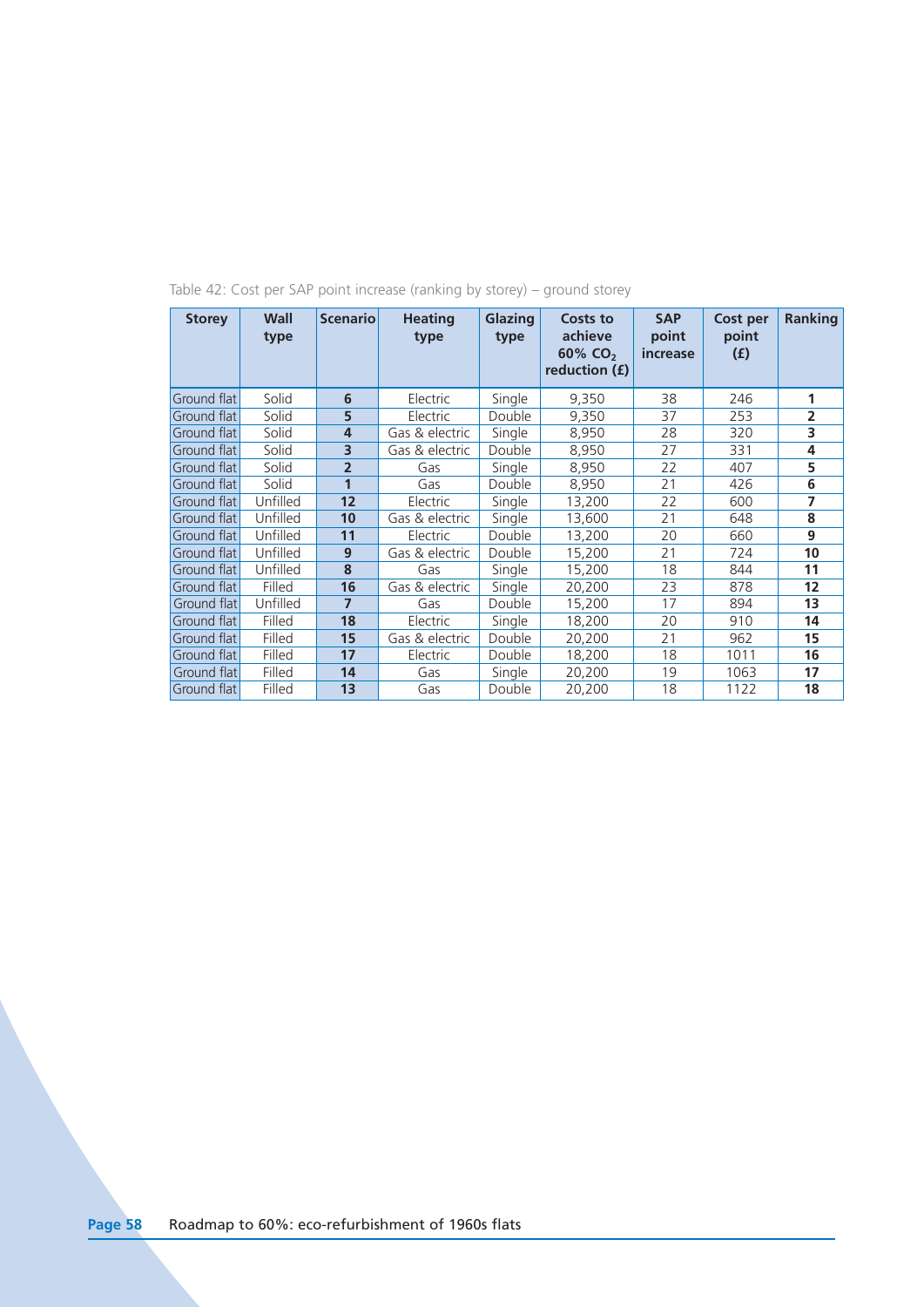| <b>Storey</b>           | Wall<br>type       | <b>Scenario</b>         | <b>Heating</b><br>type     | Glazing<br>type  | Costs to<br>achieve<br>60% CO <sub>2</sub><br>reduction (£) | <b>SAP</b><br>point<br>increase | Cost per<br>point<br>(f) | Ranking                 |
|-------------------------|--------------------|-------------------------|----------------------------|------------------|-------------------------------------------------------------|---------------------------------|--------------------------|-------------------------|
| Mid flat                | Solid              | $6\phantom{1}6$         | Electric                   | Single           | 7,450                                                       | 35                              | 213                      | 1                       |
| Mid flat                | Solid              | 5                       | Electric                   | Double           | 7,450                                                       | $\overline{33}$                 | 226                      | $\overline{2}$          |
| Ground flat             | Solid              | 6                       | Electric                   | Single           | 9,350                                                       | 38                              | 246                      | $\overline{\mathbf{3}}$ |
| Top flat                | Solid              | 6                       | Electric                   | Single           | 10,500                                                      | 42                              | 250                      | 4                       |
| Ground flat             | Solid              | 5                       | Electric                   | Double           | 9,350                                                       | $\overline{37}$                 | 253                      | 5                       |
| Top flat                | Solid              | $\overline{4}$          | Gas & electric             | Single           | 7,500                                                       | 29                              | 259                      | $\overline{6}$          |
| Top flat                | Solid              | 5                       | Electric                   | Double           | 10,500                                                      | 40                              | 263                      | 7                       |
| Top flat                | Solid              | 3                       | Gas & electric             | Double           | 7,500                                                       | 28                              | 268                      | 8                       |
| Mid flat                | Solid              | 4                       | Gas & electric             | Single           | 7,050                                                       | $\overline{26}$                 | 271                      | 9                       |
| Mid flat                | Solid              | $\overline{3}$          | Gas & electric             | Double           | 7,050                                                       | $\overline{25}$                 | 282                      | 10                      |
| Top flat                | Unfilled           | 12                      | Electric                   | Single           | 10,300                                                      | $\overline{35}$                 | 294                      | 11                      |
| Top flat                | Unfilled           | 11                      | Electric                   | Double           | 10,300                                                      | 34                              | 303                      | 12                      |
| Mid flat                | Unfilled           | 10                      | Gas & electric             | Single           | 6,700                                                       | $\overline{21}$                 | 319                      | 13                      |
| Ground flat             | Solid              | $\overline{4}$          | Gas & electric             | Single           | 8,950                                                       | 28                              | 320                      | 14                      |
| Top flat                | Solid              | $\overline{2}$          | Gas                        | Single           | 7,500                                                       | $\overline{23}$                 | 326                      | $\overline{15}$         |
| Ground flat             | Solid              | $\overline{\mathbf{3}}$ | Gas & electric             | Double           | 8,950                                                       | $\overline{27}$                 | 331                      | 16                      |
| Mid flat                | Unfilled           | 9                       | Gas & electric             | Double           | 6,700                                                       | 20                              | 335                      | 17                      |
| Mid flat                | Solid              | $\overline{2}$          | Gas                        | Single           | 7,050                                                       | $\overline{21}$                 | 336                      | $\overline{18}$         |
| Top flat                | Unfilled           | 10                      | Gas & electric             | Single           | 8,950                                                       | $\overline{26}$                 | 344                      | 19                      |
| Mid flat                | Solid              | $\mathbf{1}$            | Gas                        | Double           | 7,050                                                       | $\overline{20}$                 | 353                      | $\overline{20}$         |
| Mid flat                | Unfilled           | 12                      | Electric                   | Single           | 10,500                                                      | 29                              | 362                      | 21                      |
| Top flat                | Solid              | 1                       | Gas                        | Double           | 9,300                                                       | 24                              | 388                      | 22                      |
| Mid flat                | Unfilled           | $\overline{\mathbf{8}}$ | Gas                        | Single           | 6,700                                                       | 17                              | 394                      | $\overline{23}$         |
| Mid flat                | Unfilled           | 11                      | Electric                   | Double           | 11,300                                                      | 28                              | 404                      | 24                      |
| Top flat                | Unfilled           | 9                       | Gas & electric             | Double           | 10,550                                                      | $\overline{26}$                 | 406                      | $\overline{25}$         |
| Ground flat             | Solid              | $\overline{2}$          | Gas                        | Single           | 8,950                                                       | 22                              | 407                      | $\overline{26}$         |
| Ground flat             | Solid              | $\mathbf{1}$            | Gas                        | Double           | 8,950                                                       | $\overline{21}$                 | 426                      | $\overline{27}$         |
| Top flat                | Unfilled           | 8                       | Gas                        | Single           | 10,550                                                      | 22                              | 480                      | 28                      |
| Top flat                | Unfilled           | 7                       | Gas                        | Double           | 10,550                                                      | $\overline{21}$                 | 502                      | 29                      |
| Mid flat                | Unfilled           | $\overline{7}$          | Gas                        | Double           | 10,100                                                      | 18<br>$\overline{22}$           | 561                      | 30                      |
| Ground flat             | Unfilled<br>Filled | $\overline{12}$<br>18   | Electric                   | Single           | 13,200                                                      | 29                              | 600<br>617               | $\overline{31}$<br>32   |
| Top flat<br>Ground flat | Unfilled           | 10                      | Electric<br>Gas & electric | Single<br>Single | 17,900                                                      | $\overline{21}$                 | 648                      | $\overline{33}$         |
| Ground flat             | Unfilled           | 11                      | Electric                   | Double           | 13,600<br>13,200                                            | $\overline{20}$                 | 660                      | 34                      |
| Top flat                | Filled             | 17                      | Electric                   | Double           | 17,900                                                      | $\overline{27}$                 | 663                      | $\overline{35}$         |
| Top flat                | Filled             | 16                      | Gas & electric             | Single           | 13,950                                                      | $\overline{21}$                 | 664                      | 36                      |
| Ground flat             | Unfilled           | 9                       | Gas & electric             | Double           | 15,200                                                      | $\overline{21}$                 | 724                      | $\overline{37}$         |
| Top flat                | Filled             | 15                      | Gas & electric             | Double           | 15,550                                                      | $\overline{21}$                 | 741                      | $\overline{38}$         |
| Mid flat                | Filled             | 16                      | Gas & electric             | Single           | 13,500                                                      | 17                              | 794                      | $\overline{39}$         |
| Mid flat                | Filled             | 15                      | Gas & electric             | Double           | 13,500                                                      | 16                              | 844                      | 40                      |
| Ground flat             | Unfilled           | 8                       | Gas                        | Single           | 15,200                                                      | 18                              | 844                      | 41                      |
| Top flat                | Filled             | 14                      | $\overline{Gas}$           | Single           | 15,550                                                      | 18                              | 864                      | 42                      |
| Ground flat             | Filled             | 16                      | Gas & electric             | Single           | 20,200                                                      | $\overline{23}$                 | 878                      | 43                      |
| Ground flat             | Unfilled           | $\overline{7}$          | Gas                        | Double           | 15,200                                                      | 17                              | 894                      | 44                      |
| Mid flat                | Filled             | 14                      | Gas                        | Single           | 13,500                                                      | 15                              | 900                      | 45                      |
| Ground flat             | Filled             | 18                      | Electric                   | Single           | 18,200                                                      | 20                              | 910                      | 46                      |
| Top flat                | Filled             | 13                      | Gas                        | Double           | 15,550                                                      | 17                              | 915                      | 47                      |
| Ground flat             | Filled             | 15                      | Gas & electric             | Double           | 20,200                                                      | $\overline{21}$                 | 962                      | 48                      |
| Mid flat                | Filled             | 13                      | Gas                        | Double           | 13,500                                                      | 14                              | 964                      | 49                      |
| Ground flat             | Filled             | 17                      | Electric                   | Double           | 18,200                                                      | 18                              | 1011                     | 50                      |
| Mid flat                | Filled             | 18                      | Electric                   | Single           | 11,300                                                      | 11                              | 1027                     | 51                      |
| Ground flat             | Filled             | 14                      | Gas                        | Single           | 20,200                                                      | 19                              | 1063                     | 52                      |
| Ground flat             | Filled             | 13                      | Gas                        | Double           | 20,200                                                      | 18                              | 1122                     | 53                      |
| Mid flat                | Filled             | 17                      | Electric                   | Double           | 11,300                                                      | $\overline{9}$                  | 1256                     | 54                      |

Table 43: Cost per SAP point increase (overall ranking)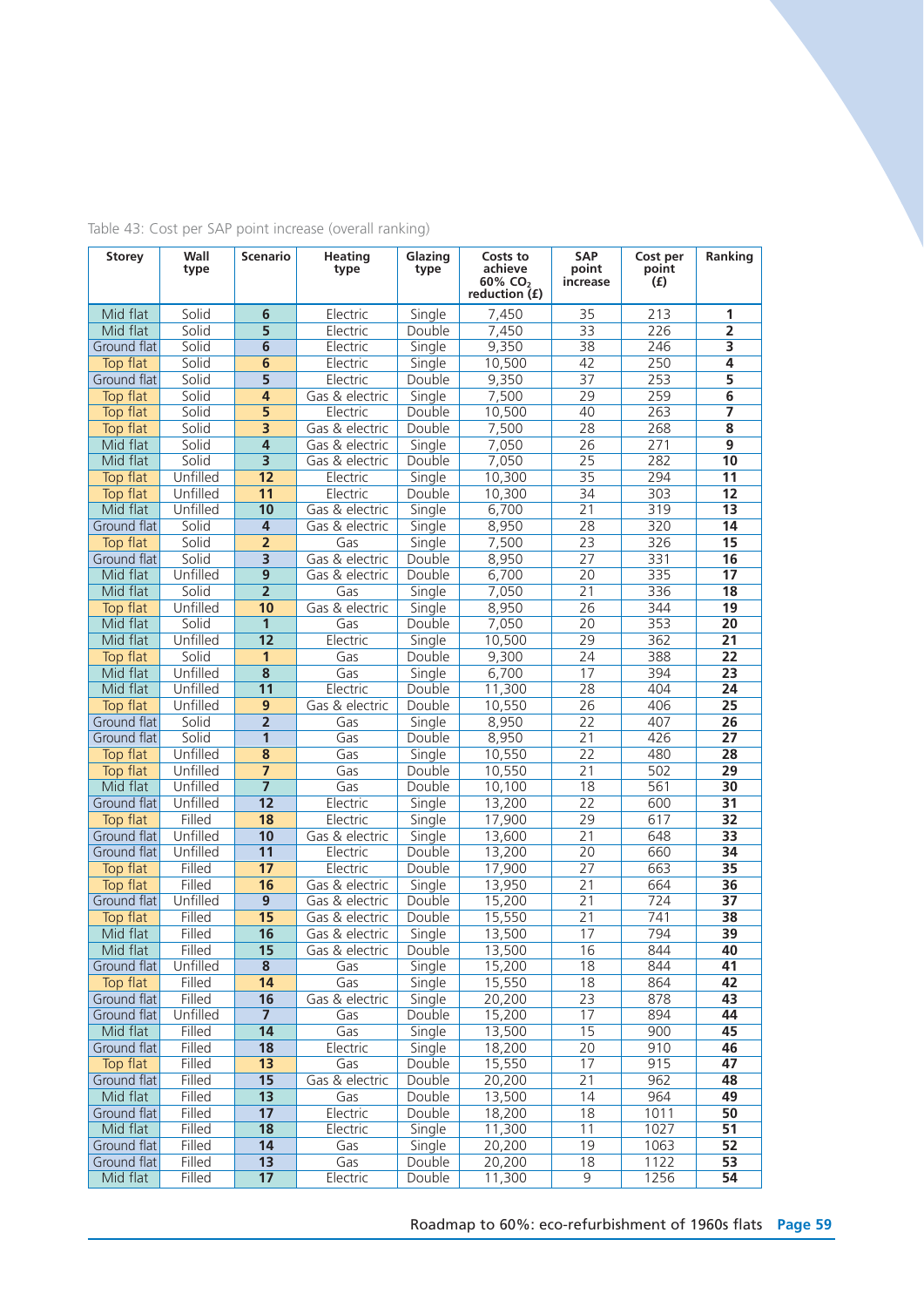| <b>Storey</b> | Wall<br>type | <b>Scenario</b> | <b>Heating</b><br>type | <b>Glazing</b><br>type | <b>Costs to</b><br>achieve<br>60% CO <sub>2</sub><br>reduction<br>(f) | Cost per<br>tonne of<br>CO <sub>2</sub><br>saved $(f)$ | Cost<br>per SAP<br>point<br>increase<br>(f) | <b>Combined</b><br>cost<br>(f) | <b>Ranking</b>    |
|---------------|--------------|-----------------|------------------------|------------------------|-----------------------------------------------------------------------|--------------------------------------------------------|---------------------------------------------|--------------------------------|-------------------|
| Top flat      | Solid        | 6               | Electric               | Single                 | 10,500                                                                | 2561                                                   | 250                                         | 2811                           | 1                 |
| Top flat      | Solid        | 5               | Electric               | Double                 | 10,500                                                                | 2692                                                   | 263                                         | 2955                           | $\overline{2}$    |
| Top flat      | Unfilled     | 12              | Electric               | Single                 | 10,300                                                                | 3029                                                   | 294                                         | 3323                           | 3                 |
| Top flat      | Solid        | 4               | Gas & electric         | Single                 | 7,500                                                                 | 3261                                                   | 259                                         | 3520                           | 4                 |
| Top flat      | Unfilled     | 11              | <b>Electric</b>        | Double                 | 10,300                                                                | 3219                                                   | 303                                         | 3522                           | 5                 |
| Top flat      | Solid        | 3               | Gas & electric         | Double                 | 7,500                                                                 | 3409                                                   | 268                                         | 3677                           | 6                 |
| Top flat      | Solid        | $\overline{2}$  | Gas                    | Single                 | 7,500                                                                 | 3409                                                   | 326                                         | 3735                           | $\overline{ }$    |
| Top flat      | Solid        | $\mathbf{1}$    | Gas                    | Double                 | 9,300                                                                 | 4227                                                   | 388                                         | 4615                           | 8                 |
| Top flat      | Unfilled     | 10              | Gas & electric         | Single                 | 8,950                                                                 | 4475                                                   | 344                                         | 4819                           | 9                 |
| Top flat      | Unfilled     | 9               | Gas & electric         | Double                 | 10,550                                                                | 5275                                                   | 406                                         | 5681                           | 10                |
| Top flat      | Unfilled     | 8               | Gas                    | Single                 | 10,550                                                                | 5275                                                   | 480                                         | 5755                           | 11                |
| Top flat      | Unfilled     | $\overline{7}$  | Gas                    | Double                 | 10,550                                                                | 5553                                                   | 502                                         | 6055                           | $12 \overline{ }$ |
| Top flat      | Filled       | 18              | Electric               | Single                 | 17,900                                                                | 6630                                                   | 617                                         | 7247                           | 13                |
| Top flat      | Filled       | 17              | Electric               | Double                 | 17,900                                                                | 7160                                                   | 663                                         | 7823                           | 14                |
| Top flat      | Filled       | 16              | Gas & electric         | Single                 | 13,950                                                                | 8719                                                   | 664                                         | 9383                           | 15                |
| Top flat      | Filled       | 15              | Gas & electric         | Double                 | 15,550                                                                | 9719                                                   | 741                                         | 10460                          | 16                |
| Top flat      | Filled       | 14              | Gas                    | Single                 | 15,550                                                                | 9719                                                   | 864                                         | 10583                          | 17                |
| Top flat      | Filled       | 13              | Gas                    | Double                 | 15,550                                                                | 10367                                                  | 915                                         | 11282                          | 18                |

## Table 44: Combined costs per tonne of  $CO<sub>2</sub>$  saved + SAP point increase (ranking by storey) – top storey

Table 45: Combined costs per tonne of  $CO<sub>2</sub>$  saved + SAP point increase (ranking by storey) – mid storey

| <b>Storey</b> | Wall<br>type | <b>Scenario</b> | <b>Heating</b><br>type | Glazing<br>type | Costs to<br>achieve<br>60% CO <sub>2</sub><br>reduction<br>(f) | Cost per<br>tonne of<br>CO <sub>2</sub><br>saved (£) | Cost<br>per SAP<br>point<br>increase<br>(f) | <b>Combined</b><br>cost<br>(f) | Ranking |
|---------------|--------------|-----------------|------------------------|-----------------|----------------------------------------------------------------|------------------------------------------------------|---------------------------------------------|--------------------------------|---------|
| Mid flat      | Solid        | 6               | Electric               | Single          | 7,450                                                          | 2258                                                 | 213                                         | 2471                           | 1       |
| Mid flat      | Solid        | 5               | Electric               | Double          | 7,450                                                          | 2403                                                 | 226                                         | 2629                           | 2       |
| Mid flat      | Solid        | 4               | Gas & electric         | Single          | 7,050                                                          | 3205                                                 | 271                                         | 3476                           | 3       |
| Mid flat      | Solid        | 3               | Gas & electric         | Double          | 7,050                                                          | 3357                                                 | 282                                         | 3639                           | 4       |
| Mid flat      | Solid        | $\overline{2}$  | Gas                    | Single          | 7,050                                                          | 3357                                                 | 336                                         | 3693                           | 5       |
| Mid flat      | Unfilled     | 10              | Gas & electric         | Single          | 6,700                                                          | 3722                                                 | 319                                         | 4041                           | 6       |
| Mid flat      | Solid        | $\mathbf{1}$    | Gas                    | Double          | 7,050                                                          | 3711                                                 | 353                                         | 4064                           | 7       |
| Mid flat      | Unfilled     | 8               | Gas                    | Single          | 6,700                                                          | 3941                                                 | 394                                         | 4335                           | 8       |
| Mid flat      | Unfilled     | 12              | Electric               | Single          | 10,500                                                         | 4038                                                 | 362                                         | 4400                           | 9       |
| Mid flat      | Unfilled     | 9               | Gas & electric         | Double          | 6,700                                                          | 4188                                                 | 335                                         | 4523                           | 10      |
| Mid flat      | Unfilled     | 11              | Electric               | Double          | 11,300                                                         | 4520                                                 | 404                                         | 4924                           | 11      |
| Mid flat      | Unfilled     | $\overline{7}$  | Gas                    | Double          | 10,100                                                         | 6313                                                 | 561                                         | 6874                           | 12      |
| Mid flat      | Filled       | 18              | Electric               | Single          | 11,300                                                         | 5947                                                 | 1027                                        | 6974                           | 13      |
| Mid flat      | Filled       | 17              | Electric               | Double          | 11,300                                                         | 6647                                                 | 1256                                        | 7903                           | 14      |
| Mid flat      | Filled       | 16              | Gas & electric         | Single          | 13,500                                                         | 10385                                                | 794                                         | 11179                          | 15      |
| Mid flat      | Filled       | 15              | Gas & electric         | Double          | 13,500                                                         | 11250                                                | 844                                         | 12094                          | 16      |
| Mid flat      | Filled       | 14              | Gas                    | Single          | 13,500                                                         | 11250                                                | 900                                         | 12150                          | 17      |
| Mid flat      | Filled       | 13              | Gas                    | Double          | 13,500                                                         | 12273                                                | 964                                         | 13237                          | 18      |

**Page 60** Roadmap to 60%: eco-refurbishment of 1960s flats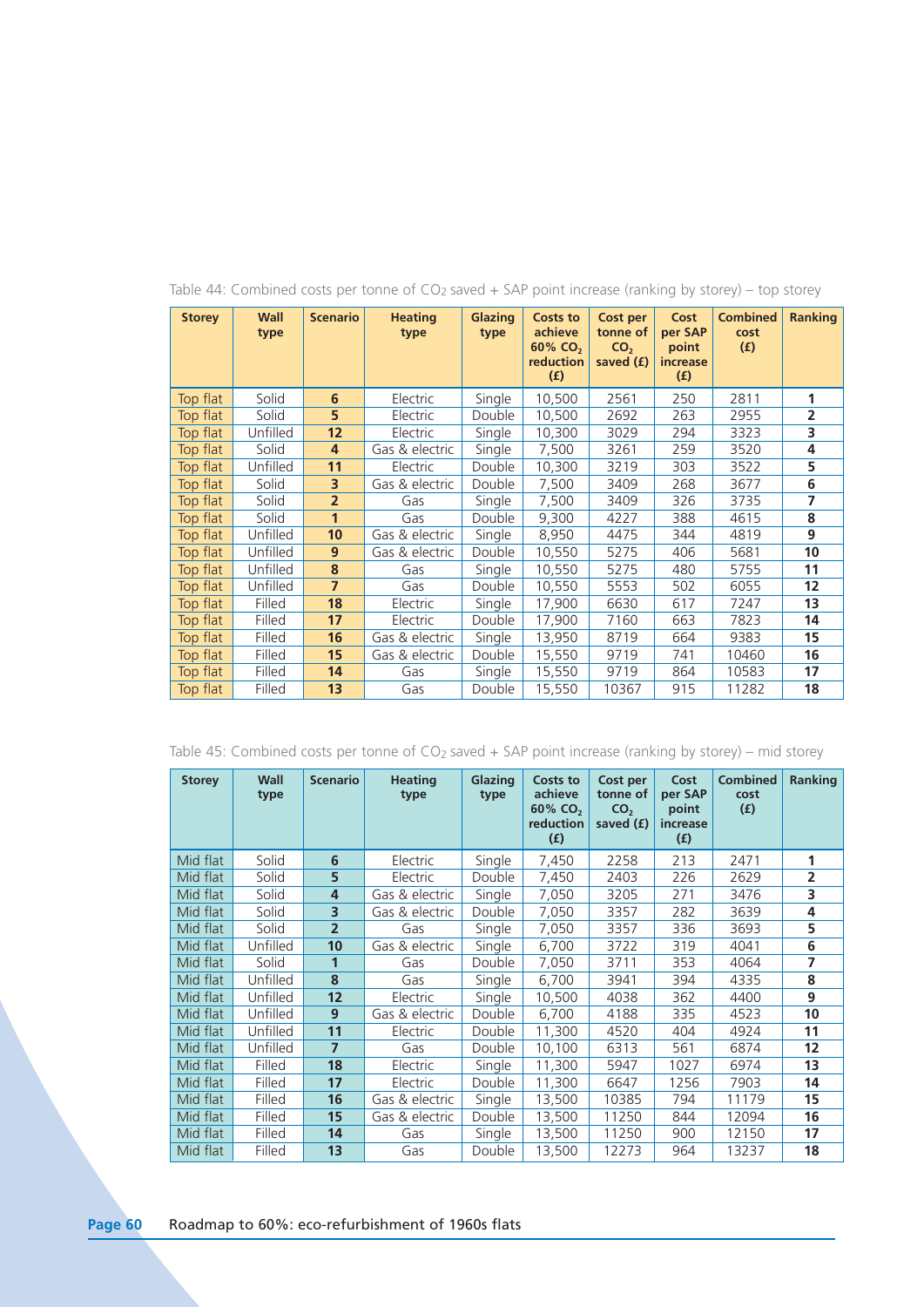| <b>Storey</b> | Wall<br>type | <b>Scenario</b> | <b>Heating</b><br>type | Glazing<br>type | Costs to<br>achieve<br>60% CO <sub>2</sub><br>reduction<br>(f) | Cost per<br>tonne of<br>CO <sub>2</sub><br>saved (f) | Cost<br>per SAP<br>point<br>increase<br>(f) | <b>Combined</b><br>cost<br>(f) | Ranking        |
|---------------|--------------|-----------------|------------------------|-----------------|----------------------------------------------------------------|------------------------------------------------------|---------------------------------------------|--------------------------------|----------------|
| Ground flat   | Solid        | 6               | Electric               | Single          | 9,350                                                          | 2338                                                 | 246                                         | 2584                           | 1              |
| Ground flat   | Solid        | 5               | Electric               | Double          | 9,350                                                          | 2461                                                 | 253                                         | 2714                           | $\overline{2}$ |
| Ground flat   | Solid        | 4               | Gas & electric         | Single          | 8,950                                                          | 3729                                                 | 320                                         | 4049                           | 3              |
| Ground flat   | Solid        | 3               | Gas & electric         | Double          | 8,950                                                          | 3891                                                 | 331                                         | 4222                           | 4              |
| Ground flat   | Solid        | $\overline{2}$  | Gas                    | Single          | 8,950                                                          | 4068                                                 | 407                                         | 4475                           | 5              |
| Ground flat   | Solid        | $\mathbf{1}$    | Gas                    | Double          | 8,950                                                          | 4262                                                 | 426                                         | 4688                           | 6              |
| Ground flat   | Unfilled     | 12              | Electric               | Single          | 13,200                                                         | 4400                                                 | 600                                         | 5000                           | 7              |
| Ground flat   | Unfilled     | 11              | Electric               | Double          | 13,200                                                         | 4714                                                 | 660                                         | 5374                           | 8              |
| Ground flat   | Filled       | 18              | Electric               | Single          | 18,200                                                         | 6067                                                 | 910                                         | 6977                           | 9              |
| Ground flat   | Filled       | 17              | Electric               | <b>Double</b>   | 18,200                                                         | 6500                                                 | 1011                                        | 7511                           | 10             |
| Ground flat   | Unfilled     | 10              | Gas & electric         | Single          | 13,600                                                         | 8000                                                 | 648                                         | 8648                           | 11             |
| Ground flat   | Unfilled     | 9               | Gas & electric         | Double          | 15,200                                                         | 8941                                                 | 724                                         | 9665                           | 12             |
| Ground flat   | Unfilled     | 8               | Gas                    | Single          | 15,200                                                         | 8941                                                 | 844                                         | 9785                           | 13             |
| Ground flat   | Unfilled     | $\overline{7}$  | Gas                    | Double          | 15,200                                                         | 9500                                                 | 894                                         | 10394                          | 14             |
| Ground flat   | Filled       | 16              | Gas & electric         | Single          | 20,200                                                         | 10632                                                | 878                                         | 11510                          | 15             |
| Ground flat   | Filled       | 14              | Gas                    | Single          | 20,200                                                         | 11222                                                | 1063                                        | 12285                          | 16             |
| Ground flat   | Filled       | 15              | Gas & electric         | Double          | 20,200                                                         | 11882                                                | 962                                         | 12844                          | 17             |
| Ground flat   | Filled       | 13              | Gas                    | <b>Double</b>   | 20,200                                                         | 12625                                                | 1122                                        | 13747                          | 18             |

## Table 46: Combined costs per tonne of  $CO<sub>2</sub>$  saved + SAP point increase (ranking by storey) – ground storey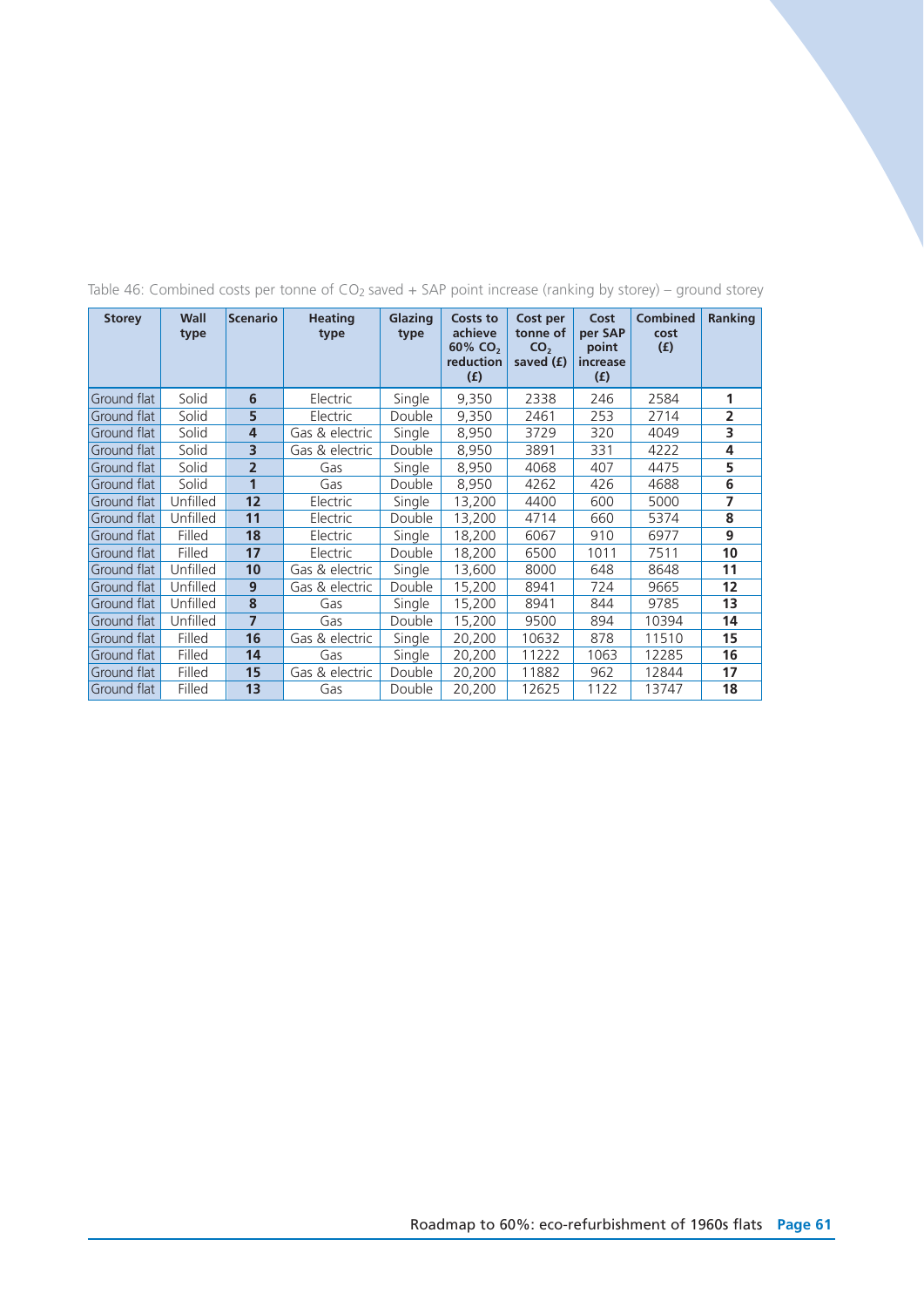| <b>Storey</b>           | Wall<br>type     | <b>Scenario</b>                   | <b>Heating</b><br>type | Glazing<br>type  | Costs to<br>achieve<br>60% CO <sub>2</sub> | Cost per<br>tonne of<br>CO <sub>2</sub> | Cost(f)<br>per SAP<br>point | Combined Ranking<br>cost<br>(f) |                         |
|-------------------------|------------------|-----------------------------------|------------------------|------------------|--------------------------------------------|-----------------------------------------|-----------------------------|---------------------------------|-------------------------|
|                         |                  |                                   |                        |                  | reduction $(f)$ saved $(f)$                |                                         | increase                    |                                 |                         |
| Mid flat<br>Ground flat | Solid<br>Solid   | $6\phantom{1}$<br>$6\overline{6}$ | Electric               | Single           | 7,450<br>9,350                             | 2258<br>2338                            | 213<br>246                  | 2471<br>2584                    | 1<br>$\overline{2}$     |
| Mid flat                |                  | 5                                 | Electric               | Single           |                                            | 2403                                    | 226                         | 2629                            | $\overline{\mathbf{3}}$ |
| Ground flat             | Solid<br>Solid   | 5                                 | Electric               | Double<br>Double | 7,450<br>9,350                             |                                         | 253                         | 2714                            | 4                       |
|                         | Solid            | 6                                 | Electric               | Single           | 10,500                                     | 2461<br>2561                            | 250                         | 2811                            | $\overline{5}$          |
| Top flat<br>Top flat    | Solid            | $\overline{5}$                    | Electric<br>Electric   | Double           | 10,500                                     | 2692                                    | 263                         | 2955                            | $6\overline{}$          |
| Top flat                | Unfilled         | 12                                | Electric               | Single           | 10,300                                     | 3029                                    | 294                         | 3323                            | $\overline{\mathbf{z}}$ |
| Mid flat                | Solid            | $\overline{\mathbf{4}}$           | Gas & electric         | Single           | 7,050                                      | 3205                                    | 271                         | 3476                            | $\overline{\mathbf{8}}$ |
| Top flat                | Solid            | 4                                 | Gas & electric         | Single           | 7,500                                      | 3261                                    | 259                         | 3520                            | 9                       |
| Top flat                | Unfilled         | 11                                | Electric               | Double           | 10,300                                     | 3219                                    | 303                         | 3522                            | 10                      |
| Mid flat                | Solid            | $\overline{\mathbf{3}}$           | Gas & electric         | Double           | 7,050                                      | 3357                                    | 282                         | 3639                            | 11                      |
| Top flat                | Solid            | $\overline{\mathbf{3}}$           | Gas & electric         | Double           | 7,500                                      | 3409                                    | 268                         | 3677                            | 12                      |
| Mid flat                | Solid            | $\overline{2}$                    | Gas                    | Single           | 7,050                                      | 3357                                    | 336                         | 3693                            | 13                      |
| Top flat                | Solid            | $\overline{2}$                    | Gas                    | Single           | 7,500                                      | 3409                                    | 326                         | 3735                            | 14                      |
| Mid flat                | Unfilled         | 10                                | Gas & electric         | Single           | 6,700                                      | 3722                                    | 319                         | 4041                            | 15                      |
| Ground flat             | Solid            | $\overline{\mathbf{4}}$           | Gas & electric         | Single           | 8,950                                      | 3729                                    | 320                         | 4049                            | 16                      |
| Mid flat                | Solid            | $\mathbf{1}$                      | Gas                    | Double           | 7,050                                      | 3711                                    | 353                         | 4064                            | 17                      |
| Ground flat             | Solid            | $\overline{\mathbf{3}}$           | Gas & electric         | Double           | 8,950                                      | 3891                                    | 331                         | 4222                            | 18                      |
| Mid flat                | Unfilled         | 8                                 | Gas                    | Single           | 6,700                                      | 3941                                    | 394                         | 4335                            | 19                      |
| Mid flat                | Unfilled         | 12                                | Electric               | Single           | 10,500                                     | 4038                                    | 362                         | 4400                            | 20                      |
| Ground flat             | Solid            | $\overline{\mathbf{2}}$           | Gas                    | Single           | 8,950                                      | 4068                                    | 407                         | 4475                            | 21                      |
| Mid flat                | Unfilled         | 9                                 | Gas & electric         | Double           | 6,700                                      | 4188                                    | 335                         | 4523                            | $\overline{22}$         |
| Top flat                | Solid            | $\mathbf{1}$                      | Gas                    | Double           | 9,300                                      | 4227                                    | 388                         | 4615                            | 23                      |
| Ground flat             | Solid            | $\overline{1}$                    | Gas                    | Double           | 8,950                                      | 4262                                    | 426                         | 4688                            | 24                      |
| Top flat                | Unfilled         | 10                                | Gas & electric         | Single           | 8,950                                      | 4475                                    | 344                         | 4819                            | 25                      |
| Mid flat                | Unfilled         | 11                                | Electric               | Double           | 11,300                                     | 4520                                    | 404                         | 4924                            | 26                      |
| Ground flat             | Unfilled         | 12                                | Electric               | Single           | 13,200                                     | 4400                                    | 600                         | 5000                            | $\overline{27}$         |
| Ground flat             | Unfilled         | 11                                | Electric               | Double           | 13,200                                     | 4714                                    | 660                         | 5374                            | 28                      |
| Top flat                | Unfilled         | 9                                 | Gas & electric         | Double           | 10,550                                     | 5275                                    | 406                         | 5681                            | 29                      |
| Top flat                | Unfilled         | $\overline{\mathbf{8}}$           | Gas                    | Single           | 10,550                                     | 5275                                    | 480                         | 5755                            | 30                      |
| Top flat                | Unfilled         | $\overline{7}$                    | Gas                    | Double           | 10,550                                     | 5553                                    | 502                         | 6055                            | $\overline{31}$         |
| Mid flat                | Unfilled         | $\overline{7}$                    | Gas                    | Double           | 10,100                                     | 6313                                    | 561                         | 6874                            | 32                      |
| Mid flat                | Filled           | 18                                | Electric               | Single           | 11,300                                     | 5947                                    | 1027                        | 6974                            | 33                      |
| Ground flat             | Filled           | 18                                | Electric               | Single           | 18,200                                     | 6067                                    | 910                         | 6977                            | 34                      |
| Top flat                | Filled           | 18                                | Electric               | Single           | 17,900                                     | 6630                                    | 617                         | 7247                            | 35                      |
| Ground flat             | Filled           | 17                                | Electric               | Double           | 18,200                                     | 6500                                    | 1011                        | 7511                            | 36                      |
| Top flat                | Filled           | 17                                | Electric               | Double           | 17,900                                     | 7160                                    | 663                         | 7823                            | 37                      |
| Mid flat                | Filled           | 17                                | Electric               | Double           | 11,300                                     | 6647                                    | 1256                        | 7903                            | 38                      |
| Ground flat             | Unfilled         | 10                                | Gas & electric         | Single           | 13,600                                     | 8000                                    | 648                         | 8648                            | 39                      |
| Top flat                | Filled           | 16                                | Gas & electric         | Single           | 13,950                                     | 8719                                    | 664                         | 9383                            | 40                      |
| Ground flat             | Unfilled         | 9                                 | Gas & electric         | Double           | 15,200                                     | 8941                                    | 724                         | 9665                            | 41                      |
| Ground flat             | Unfilled         | 8                                 | Gas                    | Single           | 15,200                                     | 8941                                    | 844                         | 9785                            | 42                      |
| Ground flat             | Unfilled         | $\overline{7}$                    | Gas                    | Double           | 15,200                                     | 9500                                    | 894                         | 10394                           | 43                      |
| Top flat                | Filled           | 15                                | Gas & electric         | Double           | 15,550                                     | 9719                                    | 741                         | 10460                           | 44                      |
| Top flat                | Filled           | 14                                | Gas                    | Single           | 15,550                                     | 9719                                    | 864                         | 10583                           | 45                      |
| Mid flat                | Filled           | 16                                | Gas & electric         | Single           | 13,500                                     | 10385                                   | 794                         | 11179                           | 46                      |
| Top flat                | Filled           | 13                                | Gas                    | Double           | 15,550                                     | 10367                                   | 915                         | 11282                           | 47                      |
| Ground flat             | Filled           | 16                                | Gas & electric         | Single           | 20,200                                     | 10632                                   | 878                         | 11510                           | 48                      |
| Mid flat                | Filled           | 15<br>14                          | Gas & electric         | Double<br>Single | 13,500                                     | 11250                                   | 844<br>900                  | 12094<br>12150                  | 49<br>50                |
| Mid flat<br>Ground flat | Filled<br>Filled | 14                                | Gas<br>Gas             |                  | 13,500                                     | 11250<br>11222                          | 1063                        | 12285                           | 51                      |
| Ground flat             | Filled           | 15                                | Gas & electric         | Single<br>Double | 20,200<br>20,200                           | 11882                                   | 962                         | 12844                           | 52                      |
| Mid flat                | Filled           | 13                                | Gas                    | Double           | 13,500                                     | 12273                                   | 964                         | 13237                           | 53                      |
| Ground flat             | Filled           | 13                                | Gas                    | Double           | 20,200                                     | 12625                                   | 1122                        | 13747                           | 54                      |
|                         |                  |                                   |                        |                  |                                            |                                         |                             |                                 |                         |

Table 47: Combined costs per tonne of CO<sub>2</sub> saved + SAP point increase (overall ranking)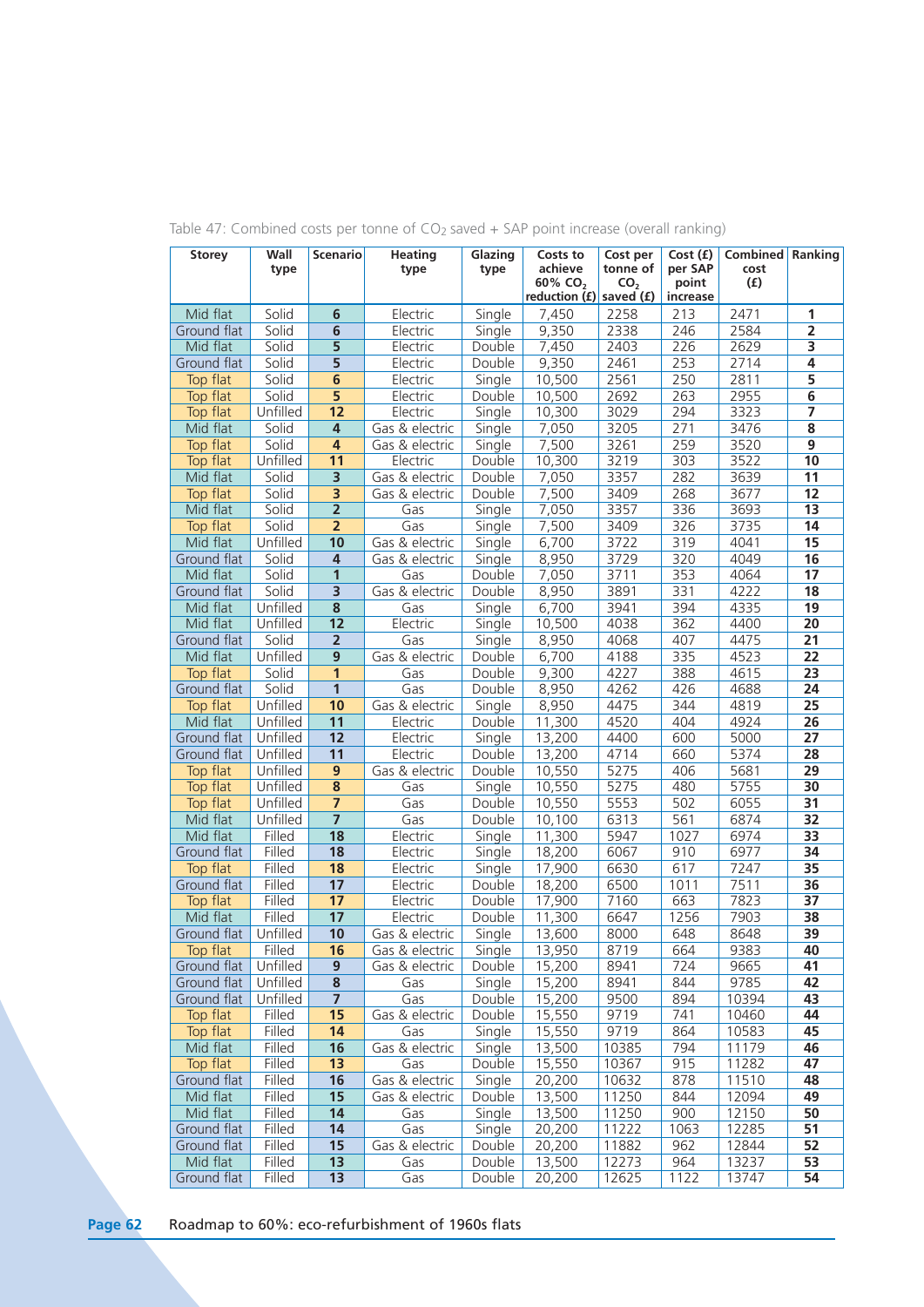# 5. Conclusions

This report has investigated the real life costs of reaching a 60% reduction in carbon emissions from the existing housing stock, and found these to vary from around £7,000 in the most favourable circumstances, up to over £20,000 in others. A key finding is that the better the dwelling baseline performance, the more difficult and costly it is to achieve the 60% reduction. For housing associations and landlords, this factor is crucial - rather than seeking a uniform  $60\%$  CO<sub>2</sub> reduction from all dwellings in their stock – which has been shown to be, in some cases, highly expensive – they can instead focus their attention and efforts on the 'easy wins'. This report's findings indicate that it may be more cost effective to aim for, say, an 80% reduction from dwellings that are easiest to target, and allow this greater saving to offset the remainder of the stock which is more costly to address.

In addition to overall costs, our investigation looked at the efficiency of spend from several angles. For those seeking to make cost effective  $CO<sub>2</sub>$  reductions across a variety of dwellings, the cost per tonne of  $CO<sub>2</sub>$  saved was calculated for each scenario, and the results were ranked in order to highlight the most efficient situations to target. These costs varied from approximately £2,000 per tonne, right up to £13,000, so choosing wisely from a property portfolio will help to maximise spending efficiency.

The report also looked at SAP point increases in order to determine the costs associated with a reduction in the likelihood of fuel poverty. These were shown to vary between approximately £200, up to £1,200 per point. As fuel poverty should be reduced or eradicated across all dwellings, these costs are solely provided as information for comparative purposes, rather than to indicate any kind of priority between individual dwellings.

Finally, for those equally interested in making  $CO<sub>2</sub>$  reductions whilst also reducing fuel poverty, the report combined the cost per tonne of  $CO<sub>2</sub>$  saved with the cost per SAP point increased, to provide an overall indicator of spending efficiency. These costs varied from approximately £2,500 to £14,000.